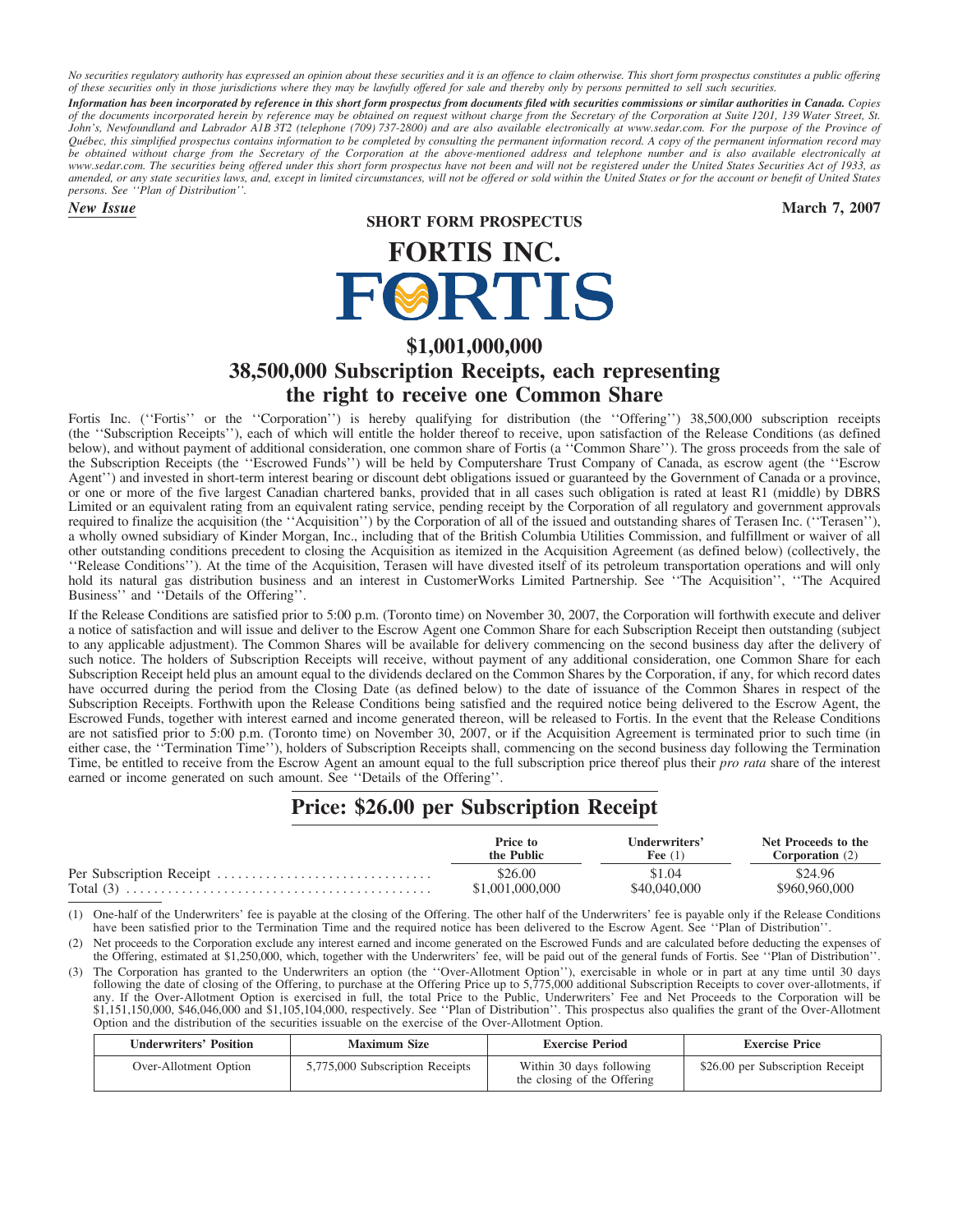# **There is currently no market through which the Subscription Receipts may be sold and purchasers may not be able to resell securities purchased under this short form prospectus (the ''Prospectus''). This may affect the pricing of the securities in the secondary market, the transparency and availability of trading prices, the liquidity of the securities, and the extent of issuer regulation. See ''Risk Factors''.**

The Toronto Stock Exchange (the ''TSX'') has conditionally approved the listing of the Subscription Receipts, as well as the Common Shares issuable on the exchange of the Subscription Receipts. Listing is subject to the Corporation fulfilling all of the requirements of the TSX on or before June 3, 2007. The Corporation's outstanding Common Shares are listed on the TSX under the symbol ''FTS''. On March 6, 2007, the closing price of the Common Shares on the TSX was \$26.80. The Subscription Receipts will be issued and sold by Fortis to the Underwriters (as defined below) at the price of \$26.00 (the ''Offering Price'') per Subscription Receipt. The Offering Price and other terms of the Offering were determined by negotiation between the Corporation and the Underwriters.

# **An investment in the Subscription Receipts, and the Common Shares issuable upon the exchange thereof, involves certain risks that should be considered by a prospective purchaser. See ''Risk Factors''.**

CIBC World Markets Inc. (''CIBCWM''), Scotia Capital Inc. (''Scotia Capital''), TD Securities Inc. (''TD Securities''), BMO Nesbitt Burns Inc. (''BMO Nesbitt Burns''), RBC Dominion Securities Inc. (''RBCDS''), National Bank Financial Inc. (''NB Financial''), Canaccord Capital Corporation, Beacon Securities Limited and HSBC Securities (Canada) Inc. (''HSBC Securities'') are acting as underwriters (collectively, the ''Underwriters'') of the Offering. The Underwriters, as principals, conditionally offer the Subscription Receipts, subject to prior sale, if, as and when issued, sold and delivered by the Corporation to, and accepted by, the Underwriters in accordance with the terms and conditions contained in the Underwriting Agreement referred to under ''Plan of Distribution'' and subject to the approval of certain legal matters on behalf of the Corporation by Davies Ward Phillips & Vineberg LLP, Toronto and McInnes Cooper, St. John's and on behalf of the Underwriters by Stikeman Elliott LLP, Toronto. Subject to applicable laws, the Underwriters may, in connection with the Offering, effect transactions which stabilize or maintain the market price of the Subscription Receipts or the Common Shares at levels other than those which may prevail on the open market. Such transactions, if commenced, may be discontinued at any time. See ''Plan of Distribution''.

**CIBCWM is an affiliate of a Canadian chartered bank that has agreed to extend credit facilities to the Corporation in connection with financing the Acquisition. CIBCWM is also acting as financial advisor to Fortis in connection with the Acquisition and receiving a fee therefor. In addition, each of CIBCWM, Scotia Capital, TD Securities, BMO Nesbitt Burns, RBCDS, NB Financial and HSBC Securities is a subsidiary of a Canadian chartered bank that has, either solely or as a member of a syndicate of financial institutions, extended credit facilities to the Corporation and/or its subsidiaries. Consequently, the Corporation may be considered a ''connected issuer'' of these Underwriters within the meaning of applicable securities legislation. See ''Plan of Distribution''.**

Subscriptions for the Subscription Receipts will be received subject to rejection or allotment in whole or in part and the right is reserved to close the subscription books at any time without notice. It is expected that the closing of the Offering will take place on or about March 15, 2007 (the "Closing Date"), or such other date as may be agreed upon by the Corporation and the Underwriters, but not later than April 18, 2007. A book entry only certificate representing the Subscription Receipts distributed hereunder will be issued in registered form only to CDS Clearing and Depository Services Inc. (''CDS'') or its nominee and will be deposited with CDS on the Closing Date. The Corporation understands that a purchaser of Subscription Receipts will receive only a customer confirmation from the registered dealer who is a CDS participant from or through whom the Subscription Receipts are purchased. See ''Details of the Offering''.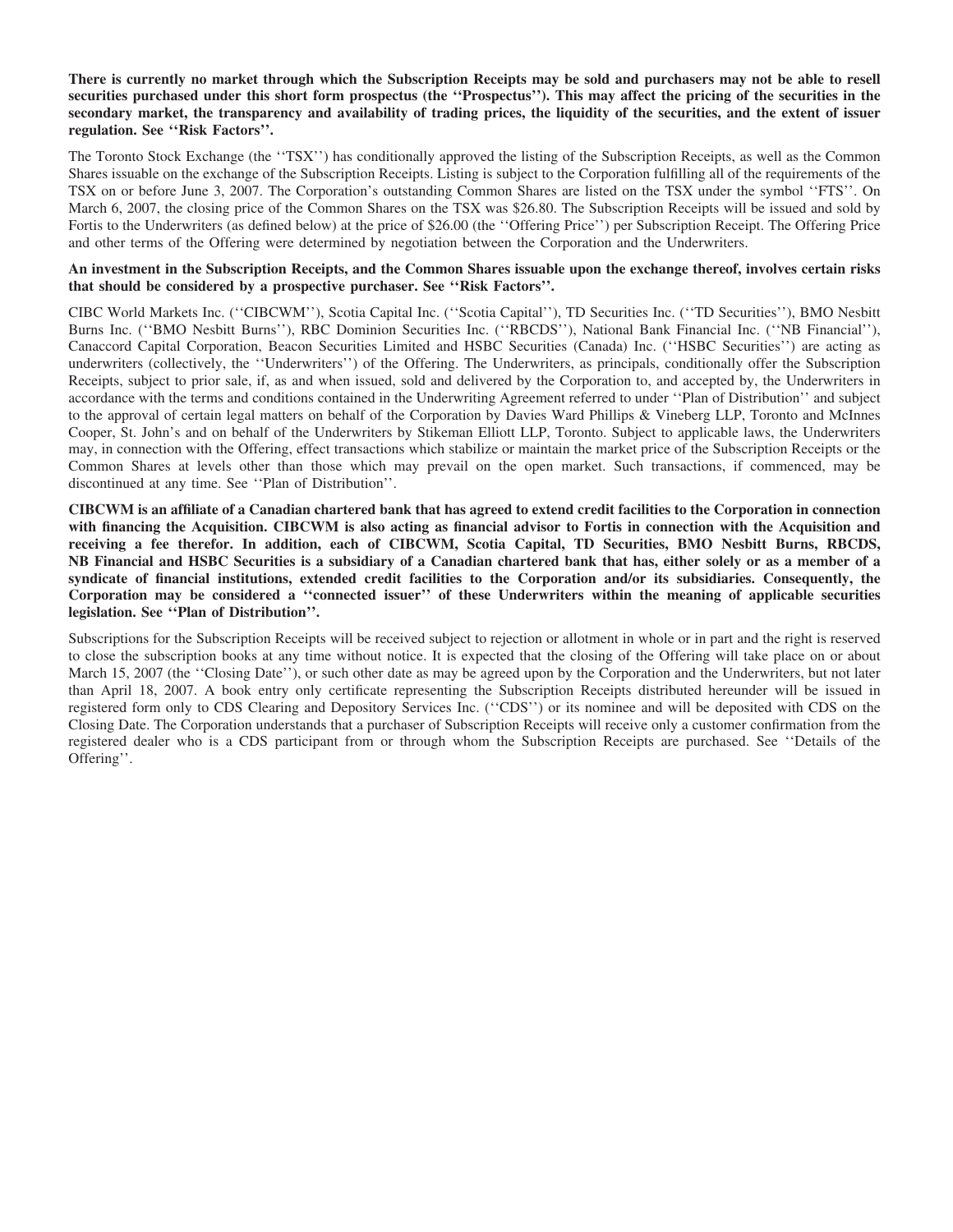#### **TABLE OF CONTENTS**

|                                              | Page                  |                                                  | Page  |
|----------------------------------------------|-----------------------|--------------------------------------------------|-------|
| Special Note Regarding Forward-Looking       |                       | Description of Common Shares                     | 33    |
|                                              | 1                     | Details of the Offering                          | 33    |
| Documents Incorporated by Reference          |                       | Changes in Share and Loan Capital Structure      | 35    |
| Eligibility for Investment                   | 2                     | Use of Proceeds                                  | 36    |
|                                              | $\mathcal{D}_{\cdot}$ |                                                  | 36    |
|                                              | 3                     | Canadian Federal Income Tax Considerations       | 37    |
|                                              | 8                     |                                                  | 39    |
| Recent Developments                          | 11                    |                                                  | 45    |
| The Acquisition                              | 13                    |                                                  | 45    |
|                                              | 16                    | Transfer Agent and Registrar                     | 45    |
| The Acquired Businesses                      |                       |                                                  | 45    |
| Acquisition Agreement                        | 28                    |                                                  | 46    |
| Financing of the Acquisition                 | 31                    | Auditors' Consent                                | 47    |
|                                              | 32                    | Auditors' Consent                                | 48    |
| Price Range and Trading Volume of the Common |                       | Index to Financial Statements                    | $F-1$ |
|                                              | 32                    | Index to Management Discussion and Analysis  M-1 |       |
| Share Capital of Fortis                      | 33                    |                                                  |       |
| Dividend Policy                              | 33                    |                                                  |       |
|                                              |                       |                                                  |       |

# **SPECIAL NOTE REGARDING FORWARD-LOOKING STATEMENTS**

The Prospectus, including the documents incorporated herein by reference, contain forward-looking statements which reflect management's expectations regarding the future growth, results of operations, performance, and business prospects and opportunities of Fortis Inc. Wherever possible, words such as ''anticipate'', ''believe'', ''expect'', ''intend'' and similar expressions have been used to identify these forward-looking statements. These statements reflect management's current beliefs and are based on information currently available to the Corporation's management. Forward-looking statements involve significant risk, uncertainties and assumptions. A number of factors could cause actual results, performance or achievements to differ materially from the results discussed or implied in the forwardlooking statements. These factors should be considered carefully and prospective investors should not place undue reliance on the forward-looking statements. Although the forward-looking statements contained in the Prospectus, including the documents incorporated herein by reference, are based upon what management believes to be reasonable assumptions, the Corporation cannot assure prospective purchasers that actual results will be consistent with these forward-looking statements. These forward-looking statements are made as of the date of the Prospectus, and the Corporation assumes no obligation to update or revise them to reflect new events or circumstances.

# **DOCUMENTS INCORPORATED BY REFERENCE**

The disclosure documents of the Corporation listed below and filed with the appropriate securities commissions or similar regulatory authorities in each of the provinces of Canada are specifically incorporated by reference into and form an integral part of this Prospectus:

- (a) annual information form dated March 29, 2006 for the year ended December 31, 2005;
- (b) audited comparative consolidated financial statements as at December 31, 2005 and for the years ended December 31, 2005 and 2004, together with the notes thereto and the auditors' report thereon dated January 27, 2006 as contained in the Corporation's 2005 Annual Report;
- (c) Management Discussion and Analysis of financial condition and results of operations for the year ended December 31, 2005 as contained in the Corporation's 2005 Annual Report;
- (d) unaudited comparative interim consolidated financial statements as at September 30, 2006 and for the threeand nine-month periods ended September 30, 2006 and 2005, together with the notes thereto;
- (e) Management Discussion and Analysis of financial condition and results of operations for the three- and nine-month periods ended September 30, 2006;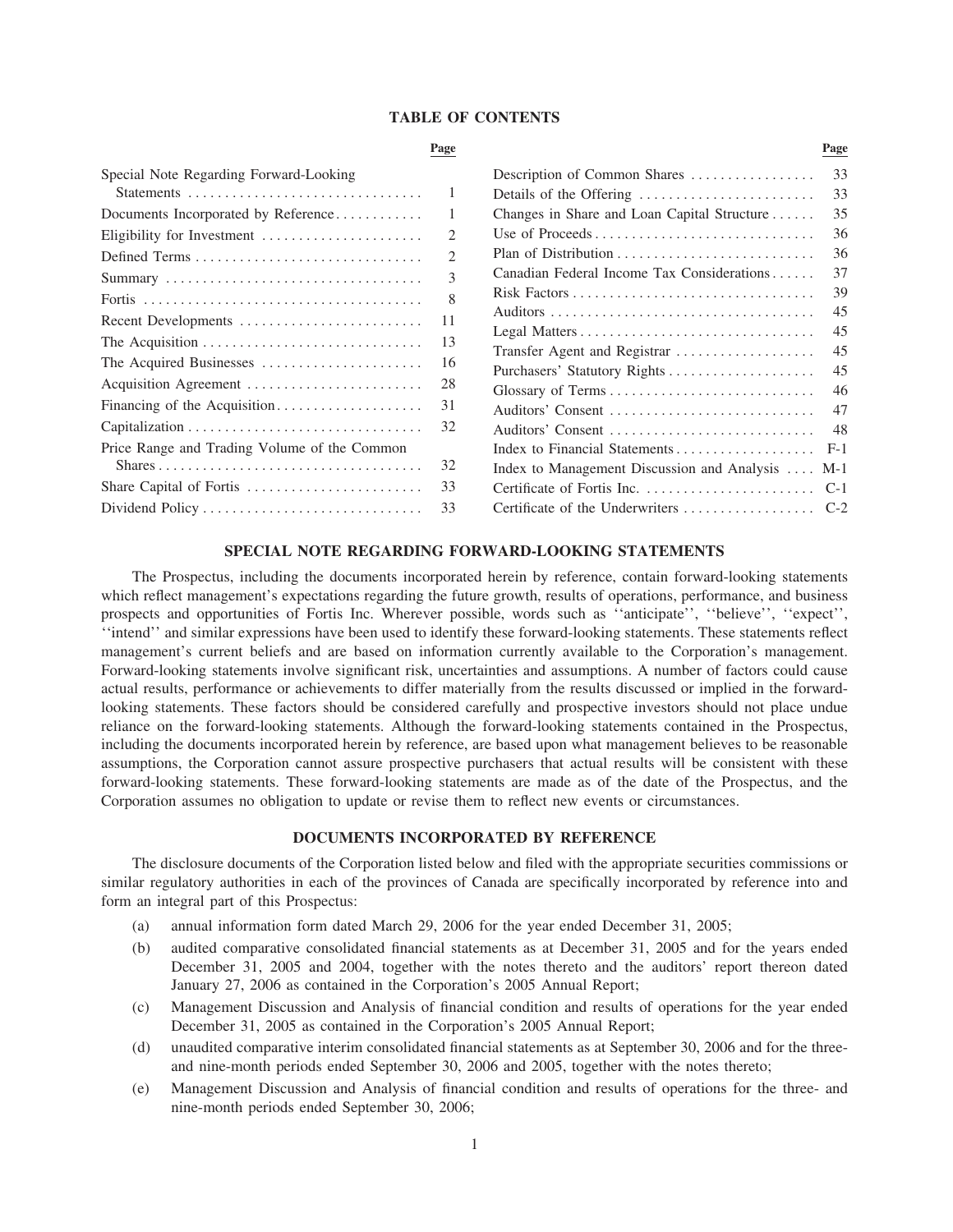- (f) Management Information Circular dated March 17, 2006 prepared in connection with the Corporation's annual meeting of shareholders held on May 2, 2006;
- (g) material change report dated September 15, 2006 describing the entering into of an agreement between the Corporation and a syndicate of underwriters led by BMO Nesbitt Burns Inc. for the public offering by the Corporation of 5,000,000 4.90% cumulative redeemable First Preference Shares, Series F;
- (h) material change report dated January 5, 2007 describing the entering into of an agreement between the Corporation and Scotia Capital Inc. and CIBCWM for the public offering by the Corporation of 5,170,000 Common Shares;
- (i) press release dated February 8, 2007 with respect to the Corporation's unaudited comparative interim consolidated financial statements as at December 31, 2006 and for the three- and twelve-month periods ended December 31, 2006 and 2005, together with the notes thereto, and with respect to the related Management Discussion and Analysis of financial condition and results of operations for the three- and twelve-month periods ended December 31, 2006; and
- (j) material change report dated February 28, 2007 describing the entering into of (i) an agreement pursuant to which the Corporation will acquire all of the outstanding shares of Terasen for a purchase price of \$3.7 billion, including the assumption of approximately \$2.3 billion of debt, and (ii) an agreement between the Corporation, CIBCWM, Scotia Capital and TD Securities for the public offering by the Corporation of 38,500,000 subscription receipts and up to an additional 5,775,000 subscription receipts pursuant to an overallotment option.

Any document of the type referred to in the preceding paragraph (other than any confidential material change report) subsequently filed by the Corporation with such securities commissions or regulatory authorities after the date of the Prospectus, and prior to the termination of the Offering, shall be deemed to be incorporated by reference into the Prospectus.

**Any statement contained in a document incorporated or deemed to be incorporated by reference herein shall be deemed to be modified or superseded for purposes of this Prospectus to the extent that a statement contained herein, or in any other subsequently filed document which also is incorporated or is deemed to be incorporated by reference herein, modifies or supersedes such statement. The modifying or superseding statement need not state that it has modified or superseded a prior statement or include any other information set forth in the document that it modifies or supersedes. The making of a modifying or superseding statement will not be deemed an admission for any purpose that the modified or superseded statement, when made, constituted a misrepresentation, an untrue statement of a material fact or an omission to state a material fact that is required to be stated or that is necessary to make a statement not misleading in light of the circumstances in which it was made. Any statement so modified or superseded shall not be deemed, except as so modified or superseded, to constitute a part of this Prospectus.**

Copies of the documents incorporated herein by reference may be obtained on request without charge from the Secretary of the Corporation at Suite 1201, 139 Water Street, St. John's, Newfoundland and Labrador A1B 3T2 (telephone (709) 737-2800). These documents are also available through the Internet on the Corporation's website at www.fortisinc.com or on the Canadian System for Electronic Document Analysis and Retrieval (''SEDAR'') which can be accessed at www.sedar.com. Reference is also made to information regarding Terasen Inc. (''Terasen'') which is available through the internet at Terasen's website at www.terasen.com. The information contained on, or accessible through, any of these websites is not incorporated by reference into the Prospectus and is not, and should not be considered to be, a part of the Prospectus, unless it is explicitly so incorporated.

# **ELIGIBILITY FOR INVESTMENT**

In the opinion of Davies Ward Phillips & Vineberg LLP, counsel to the Corporation, and Stikeman Elliott LLP, counsel to the Underwriters, the Subscription Receipts and the Common Shares issuable on the exchange of the Subscription Receipts, if issued on the date hereof, would be qualified investments under the *Income Tax Act* (Canada) (the ''Tax Act'') for a trust governed by a registered retirement savings plan, registered retirement income fund, deferred profit sharing plan or registered education savings plan provided that, in the case of the Subscription Receipts, the Corporation deals at arm's length (within the meaning of the Tax Act) with each person who is an annuitant, beneficiary, employer or subscriber under the governing plan of such trust.

#### **DEFINED TERMS**

For an explanation of certain terms and abbreviations used in the Prospectus, reference is made to the ''Glossary of Terms''.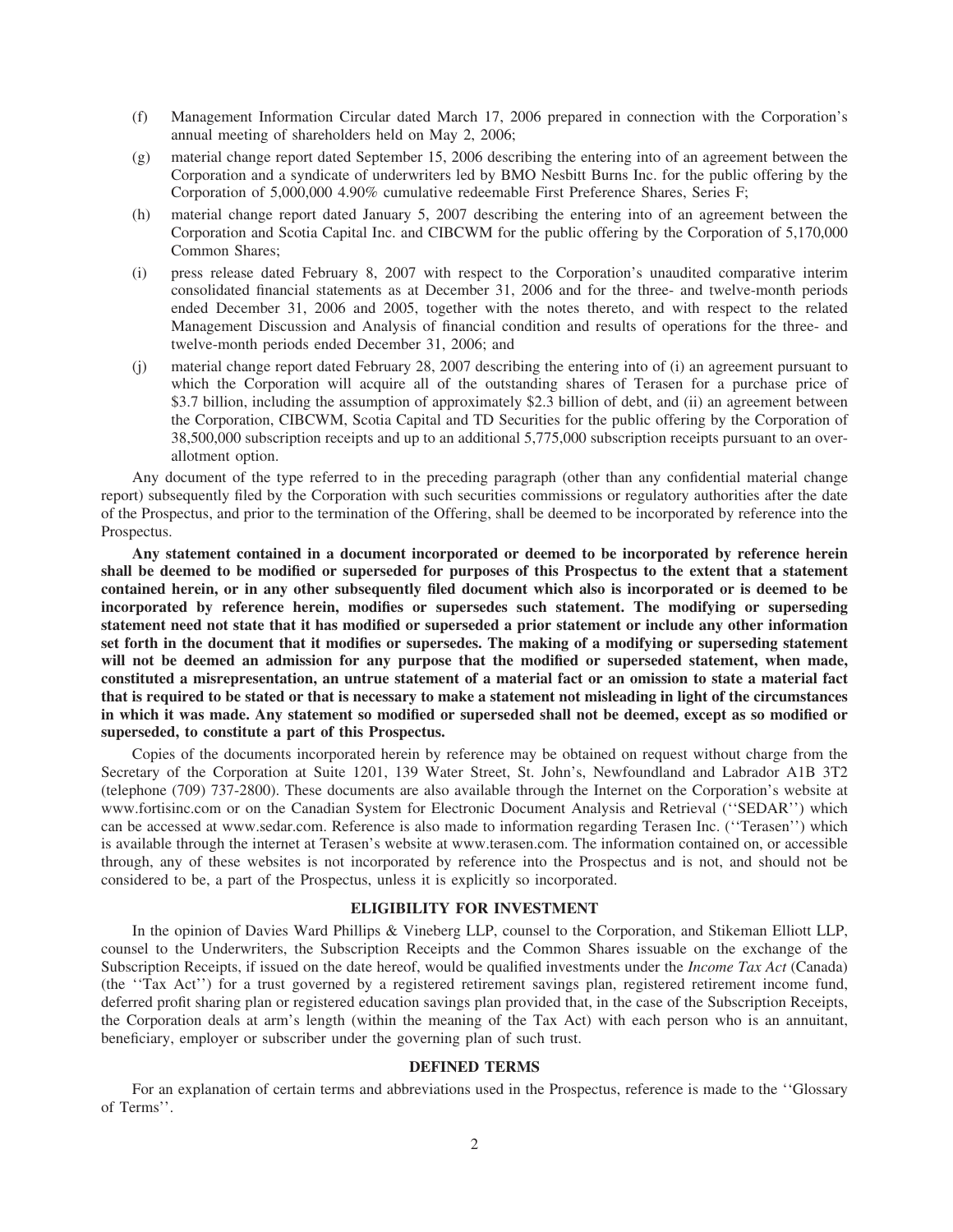# **SUMMARY**

*The following information is a summary only and is to be read in conjunction with, and is qualified in its entirety by, the more detailed information appearing elsewhere in the Prospectus and in the documents incorporated by reference herein.*

| <b>The Offering</b>           |                                                                                                                                                                                                                                                                                                                                                                                                                                                                                                                                                                                                                                                                                                                                                                                                                                                                                                                                                                                                                                                                                                                                                                                                                                                                                                                                                                                                                                                                                                                                                                                                                                                                                                                                                                                     |  |  |  |
|-------------------------------|-------------------------------------------------------------------------------------------------------------------------------------------------------------------------------------------------------------------------------------------------------------------------------------------------------------------------------------------------------------------------------------------------------------------------------------------------------------------------------------------------------------------------------------------------------------------------------------------------------------------------------------------------------------------------------------------------------------------------------------------------------------------------------------------------------------------------------------------------------------------------------------------------------------------------------------------------------------------------------------------------------------------------------------------------------------------------------------------------------------------------------------------------------------------------------------------------------------------------------------------------------------------------------------------------------------------------------------------------------------------------------------------------------------------------------------------------------------------------------------------------------------------------------------------------------------------------------------------------------------------------------------------------------------------------------------------------------------------------------------------------------------------------------------|--|--|--|
| <b>Issuer:</b>                | Fortis Inc. ("Fortis" or the "Corporation").                                                                                                                                                                                                                                                                                                                                                                                                                                                                                                                                                                                                                                                                                                                                                                                                                                                                                                                                                                                                                                                                                                                                                                                                                                                                                                                                                                                                                                                                                                                                                                                                                                                                                                                                        |  |  |  |
| Offering:                     | 38,500,000 subscription receipts (the "Subscription Receipts"), each<br>representing the right to receive one common share of Fortis (a "Common"<br>Share").                                                                                                                                                                                                                                                                                                                                                                                                                                                                                                                                                                                                                                                                                                                                                                                                                                                                                                                                                                                                                                                                                                                                                                                                                                                                                                                                                                                                                                                                                                                                                                                                                        |  |  |  |
| Amount:                       | $$1,001,000,000$ (\$1,151,150,000 if the Over-Allotment Option is exercised<br>in full).                                                                                                                                                                                                                                                                                                                                                                                                                                                                                                                                                                                                                                                                                                                                                                                                                                                                                                                                                                                                                                                                                                                                                                                                                                                                                                                                                                                                                                                                                                                                                                                                                                                                                            |  |  |  |
| <b>Over-Allotment Option:</b> | The Corporation has granted to the Underwriters (as defined below) an<br>option (the "Over-Allotment Option"), exercisable in whole or in part at<br>any time until 30 days following the date of closing of this offering (the<br>"Offering"), to purchase at the Offering Price up to 5,775,000 additional<br>Subscription Receipts to cover over-allotments, if any. See "Plan of<br>Distribution".                                                                                                                                                                                                                                                                                                                                                                                                                                                                                                                                                                                                                                                                                                                                                                                                                                                                                                                                                                                                                                                                                                                                                                                                                                                                                                                                                                              |  |  |  |
| Price:                        | \$26.00 per Subscription Receipt.                                                                                                                                                                                                                                                                                                                                                                                                                                                                                                                                                                                                                                                                                                                                                                                                                                                                                                                                                                                                                                                                                                                                                                                                                                                                                                                                                                                                                                                                                                                                                                                                                                                                                                                                                   |  |  |  |
| Date of Closing:              | On or about March 15, 2007 or such date as agreed to by the Corporation<br>and the Underwriters, but not later than April 18, 2007 (the "Closing<br>Date'').                                                                                                                                                                                                                                                                                                                                                                                                                                                                                                                                                                                                                                                                                                                                                                                                                                                                                                                                                                                                                                                                                                                                                                                                                                                                                                                                                                                                                                                                                                                                                                                                                        |  |  |  |
| <b>Escrow of Proceeds:</b>    | The gross proceeds from the sale of the Subscription Receipts (the<br>"Escrowed Funds") will be held by Computershare Trust Company of<br>Canada, as escrow agent (the "Escrow Agent") and invested in short-term<br>interest bearing or discount debt obligations issued or guaranteed by the<br>Government of Canada or a province, or one or more of the five largest<br>Canadian chartered banks, provided that in all cases such obligation is<br>rated at least R1 (middle) by DBRS Limited or an equivalent rating from<br>an equivalent rating service, pending receipt by the Corporation of all<br>regulatory and government approvals required to finalize the acquisition<br>(the "Acquisition") by the Corporation of all of the issued and outstanding<br>shares of Terasen Inc. ("Terasen"), a wholly owned subsidiary of Kinder<br>Morgan, Inc. ("Kinder Morgan"), including that of the British Columbia<br>Utilities Commission (the "BCUC"), and fulfillment or waiver of all other<br>outstanding conditions precedent to closing the Acquisition as itemized in<br>the Acquisition Agreement (as defined below) (collectively, the "Release"<br>Conditions"). If the Release Conditions are satisfied prior to 5:00 p.m.<br>(Toronto time) on November 30, 2007, the Corporation will forthwith<br>execute and deliver a notice of satisfaction and will issue and deliver to the<br>Escrow Agent one Common Share for each Subscription Receipt then<br>outstanding (subject to any applicable adjustment). The Common Shares<br>will be available for delivery commencing on the second business day after<br>the delivery of such notice. The holders of Subscription Receipts will<br>receive, without payment of any additional consideration, one Common |  |  |  |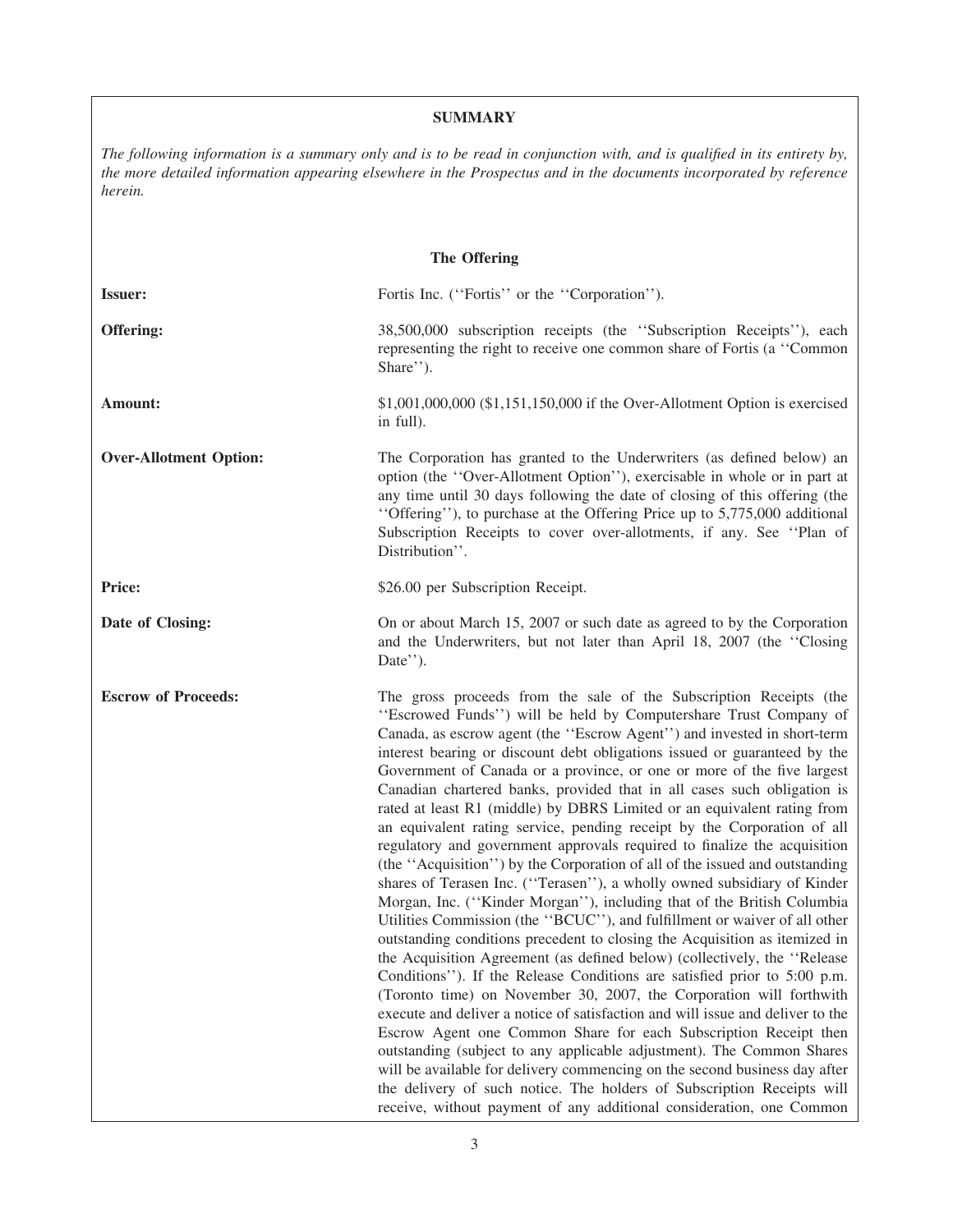Share for each Subscription Receipt held plus an amount equal to the dividends declared on the Common Shares by the Corporation, if any, for which record dates have occurred during the period from the Closing Date (as defined below) to the date of issuance of the Common Shares in respect of the Subscription Receipts. Forthwith upon the Release Conditions being satisfied and the required notice being delivered to the Escrow Agent, the Escrowed Funds, together with interest earned and income generated thereon, will be released to Fortis. In the event that the Release Conditions are not satisfied prior to 5:00 p.m. (Toronto time) on November 30, 2007, or if the Acquisition Agreement is terminated prior to such time (in either case, the ''Termination Time''), holders of Subscription Receipts shall, commencing on the second business day following the Termination Time, be entitled to receive from the Escrow Agent an amount equal to the full subscription price thereof plus their *pro rata* share of the interest earned or income generated on such amount. See ''Details of the Offering''.

**Use of Proceeds:** The proceeds of the Offering, after deducting the fee payable to CIBC World Markets Inc. (''CIBCWM''), Scotia Capital Inc. (''Scotia Capital''), TD Securities Inc. (''TD Securities''), BMO Nesbitt Burns Inc. (''BMO Nesbitt Burns''), RBC Dominion Securities Inc. (''RBCDS''), National Bank Financial Inc. (''NB Financial''), Canaccord Capital Corporation, Beacon Securities Limited and HSBC Securities (Canada) Inc. (''HSBC Securities'') (collectively, the "Underwriters") and expenses of the Offering, which are estimated to be \$1,250,000, and assuming no exercise of the Over-Allotment Option, together with funds to be advanced under acquisition financing arranged by the Corporation, will be used to finance the cash portion of the consideration payable for the Acquisition. If the Over-Allotment Option is exercised in full, the estimated proceeds of the Offering will be \$1,103,854,000 (after deducting the fee payable to the Underwriters and expenses of the Offering). The gross proceeds from the sale of the Subscription Receipts will be held in escrow pending the satisfaction of the Release Conditions, which is expected to occur in mid-2007. See ''Financing of the Acquisition'', ''Details of the Offering'' and ''Use of Proceeds''.

**Subscription Receipts:** Each Subscription Receipt entitles the holder thereof to receive, without payment of additional consideration and upon satisfaction of the Release Conditions, one Common Share, plus an amount equal to the dividends declared on the Common Shares by the Corporation, if any, for which record dates have occurred during the period from the Closing Date to the date of issuance of the Common Shares in respect of the Subscription Receipts. If the Release Conditions are not met prior to the Termination Time, the Corporation will repay to holders of Subscription Receipts an amount equal to the full subscription price thereof plus their *pro rata* share of the interest earned or income generated on such amount. See ''Details of the Offering''.

**Risk Factors:** An investment in the Subscription Receipts and the Common Shares issuable upon exchange thereof involves certain risks which should be carefully considered by prospective investors, including: regulation, forecasting accuracy, asset maintenance, operational risks, weather and other natural disasters, the supply and prices of natural gas, seasonality, risks relating to Terasen Gas (Vancouver Island) Inc., obtaining and maintaining government permits, impact of changes in economic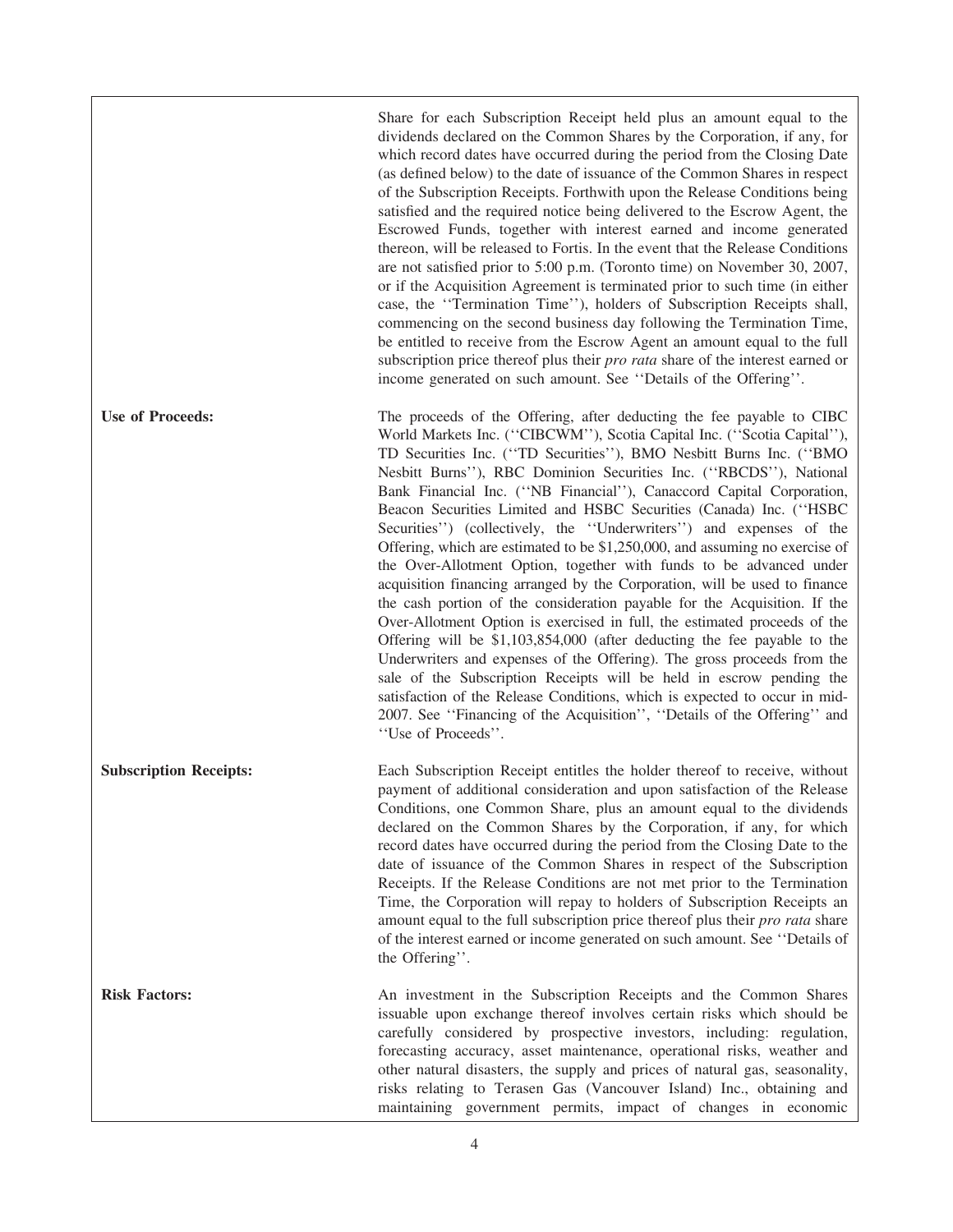conditions, availability of capital resources and credit ratings, exposure to interest rate changes, counterparty credit risk, potential undisclosed liabilities associated with the Acquisition, ability to maintain satisfactory labour relations, matters relating to insurance, environmental matters, First Nations' Lands, results of operations and financing risks, management of expanding operations, the ability to realize benefits from the Acquisition, the Subscription Receipt structure and the lack of an existing market for the Subscription Receipts. See ''Risk Factors''.

#### **The Acquisition**

# **Overview**

On February 26, 2007, Fortis entered into an agreement (the ''Acquisition Agreement'') with 3211953 Nova Scotia Company and Kinder Morgan for the purchase of all of the issued and outstanding shares of Terasen for aggregate consideration of \$3.7 billion, including the assumption of approximately \$2.3 billion of consolidated indebtedness of Terasen. Terasen is a holding company headquartered in Vancouver, British Columbia, operating two principal lines of business: natural gas distribution and petroleum transportation. Prior to the closing of the Acquisition, Kinder Morgan will cause Terasen to divest itself of its petroleum transportation operations, leaving only the natural gas distribution business operated by Terasen Gas (as defined below). As part of such divestiture, on March 5, 2007, Kinder Morgan announced that it had agreed to sell the Corridor pipeline system, which is owned by Terasen and serves the Athabasca oil sands, to Inter Pipeline Fund.

The closing of the Acquisition is subject to receipt of required regulatory and other approvals, including that of the BCUC, and the satisfaction of certain closing conditions. The closing of the Acquisition is expected to occur in mid-2007. See ''Acquisition Agreement''.

Based on financial information as at September 30, 2006, following the Acquisition, Fortis' total assets will increase by approximately 94% to \$8.9 billion. Following the Acquisition, Fortis' regulated rate base assets will increase to approximately \$6.0 billion, of which approximately 93% will be located in Canada.

# **Kinder Morgan**

Kinder Morgan is one of the largest energy transportation, storage and distribution companies in North America. It owns an interest in or operates approximately 65,000 kilometers of pipelines that transport primarily natural gas, crude oil, petroleum products and carbon dioxide, and serves more than 1.1 million natural gas distribution customers in British Columbia, Colorado, Nebraska and Wyoming. Kinder Morgan owns the general partner interest of Kinder Morgan Energy Partners, L.P., one of the largest publicly traded pipeline limited partnerships in the United States.

On November 30, 2005, Kinder Morgan completed the acquisition of Terasen (formerly, BC Gas Inc.). On May 19, 2006, Terasen completed the disposition of its water, wastewater and utility services business carried on by Terasen Water and Utility Services Inc. to a consortium led by CAI Capital Management Co.

On August 14, 2006, Kinder Morgan announced that it was selling its natural gas retail distribution operations serving customers in Colorado, Nebraska, Wyoming and Hermosillo, Mexico, to GE Energy Financial Services. On December 19, 2006, management of Kinder Morgan received shareholder approval of a US\$22 billion leveraged management buyout offer led by Richard Kinder, Chairman and Chief Executive Officer, Kinder Morgan. The completion of this buyout is pending.

# **Terasen Gas**

The natural gas distribution business of Terasen is carried on by Terasen Gas Inc. (''TGI''), Terasen Gas (Vancouver Island) Inc. (''TGVI'') and Terasen Gas (Whistler) Inc. (''TGWI''). Terasen also owns a 30% interest in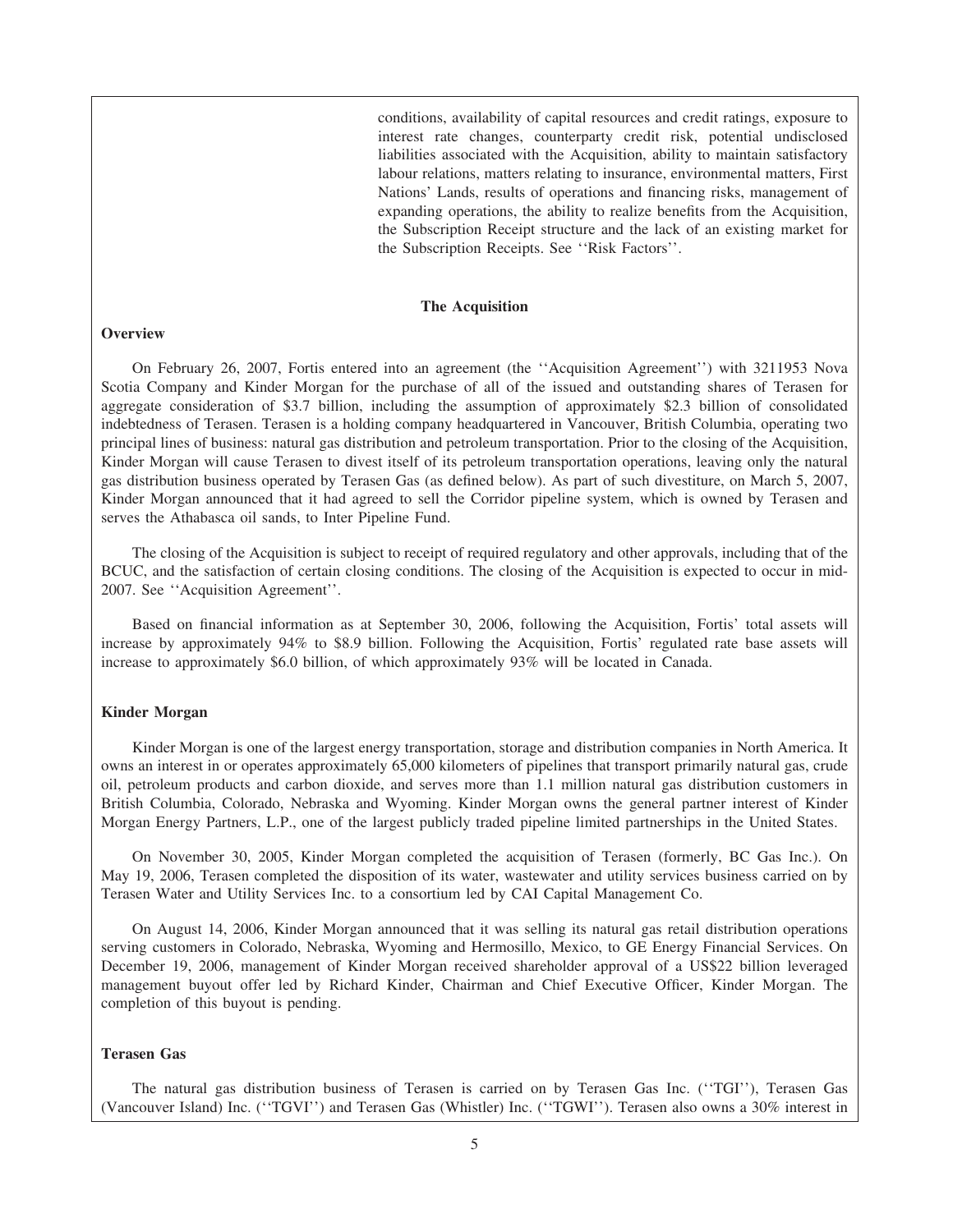CustomerWorks Limited Partnership (''CWP''). CWP is a non-regulated shared services business in partnership with Enbridge Inc. that provides customer service contact, meter reading, billing, support and credit and collection services primarily to Terasen Gas (as defined below) and Enbridge Gas Distribution Inc. CWP outsources these services to a company owned and operated by Accenture Inc. In this Prospectus, TGI, TGVI, TGWI and CWP are collectively referred to as ''Terasen Gas''.

Terasen Gas is the principal gas distribution utility in British Columbia, serving the populous lower mainland, Vancouver Island and the southern interior of the province. With approximately 900,000 customers in 125 communities, Terasen Gas provides service to over 95% of the gas customers in British Columbia. Terasen Gas owns and operates approximately 44,100 kilometers of natural gas distribution pipelines and approximately 4,300 kilometers of natural gas transmission pipelines. As of September 30, 2006, Terasen Gas had an aggregate of \$3.6 billion of assets, an aggregate rate base of almost \$3.0 billion and approximately 1,200 employees.

# **Acquisition Rationale**

The business operated by Terasen Gas is attractive to Fortis for the following reasons: (i) Terasen Gas will significantly increase the earnings of Fortis from regulated utilities and be immediately accretive to earnings per share; (ii) the regulated gas distribution business of Terasen Gas complements the regulated electric distribution business of Fortis; and (iii) the service territory of Terasen Gas is experiencing strong economic growth and includes substantially all of the service territory of FortisBC Inc.

Fortis believes that the principal benefits of the Acquisition are as follows:

- (a) the purchase price represents approximately 1.2 times the approved rate base of Terasen Gas for 2007 and the Acquisition is expected to be immediately accretive to earnings per share;
- (b) the Acquisition will increase the regulated rate base assets and utility earnings of Fortis. Similar to the electric distribution utilities of Fortis, Terasen Gas operates under principally cost-of-service regulation under which an appropriate return on capital is recovered in addition to prudently incurred operating and commodity costs;
- (c) Terasen Gas has an attractive gas distribution franchise with a well-diversified, mature, principally residential, customer base. The Acquisition is expected to improve the risk profile of Fortis by providing it with a more economically diverse portfolio of assets;
- (d) following the Acquisition, Fortis will be the largest investor-owned utility in gas and electric distribution in Canada with regulated electricity distribution utilities in five Canadian provinces and three Caribbean countries and regulated gas distribution utilities in British Columbia. Following the Acquisition, a large proportion of the business of Fortis will serve the high-growth economies of western Canada; and
- (e) Fortis believes the regulated gas distribution business of Terasen Gas is complementary to the Corporation's proven core competencies in managing regulated electric distribution utilities. The Acquisition affords Fortis management an opportunity to deploy its regulatory, operating and financial management expertise to additional Canadian regulated utilities.

See ''Risk Factors — Realization of Acquisition Benefits'' and ''Special Note Regarding Forward-Looking Statements''.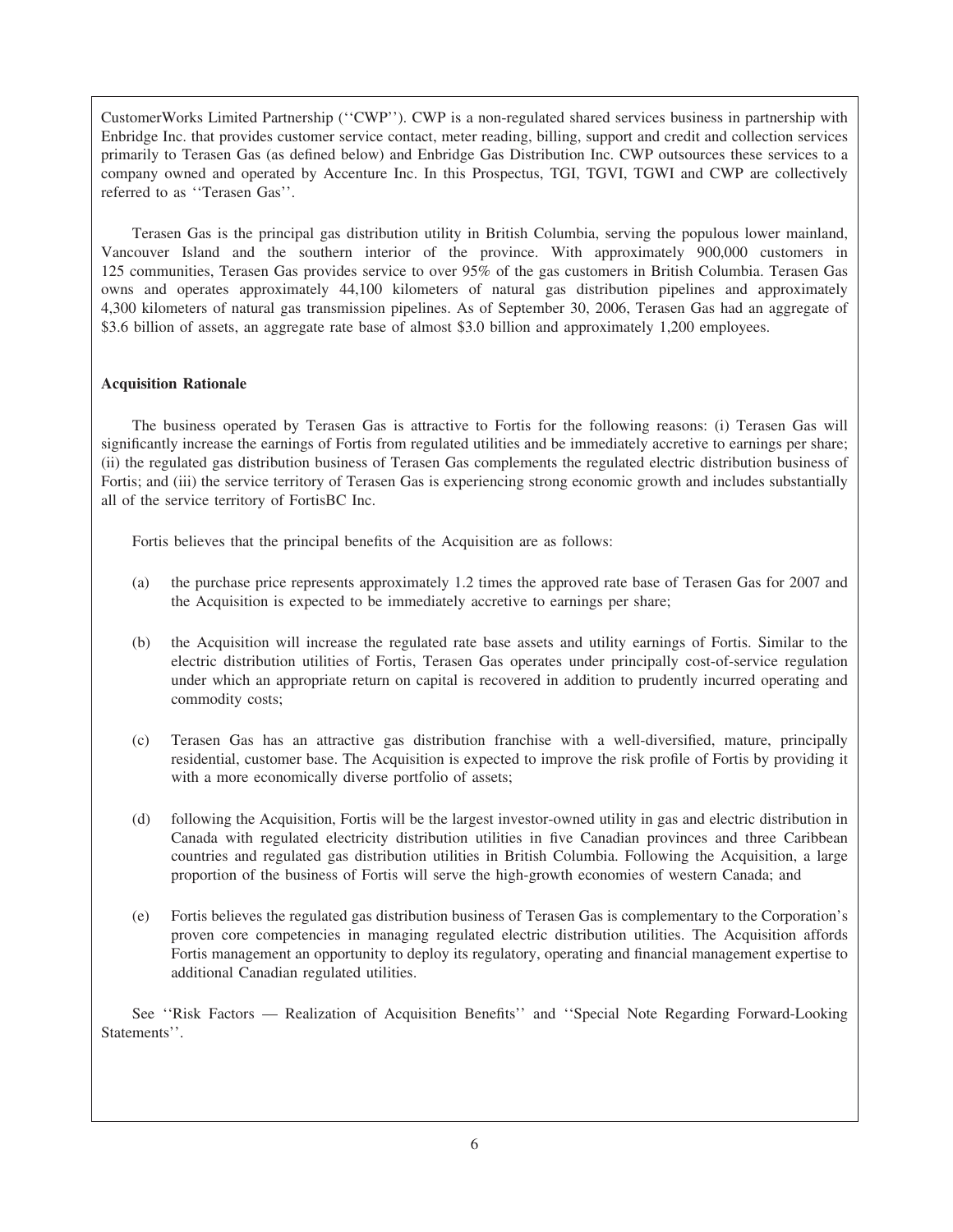# **Utility Management Approach of Fortis**

Fortis' approach to utility management is based on creating value for customers that ultimately translates into long-term value for shareholders. Fortis structures its operations as separate operating companies in each jurisdiction. Focused local management teams have the benefit of access to utility management experience and expertise of Fortis. The senior management team of Terasen Gas, which Fortis expects to retain, will add valuable operational expertise in natural gas distribution to existing expertise in the electric distribution operations of Fortis. This approach allows local managers to build relationships with, and be responsive to, both customers and regulators. Fortis recognizes that regulation is a key aspect of its core business and has developed a disciplined, cost-conscious asset investment and operating philosophy which is responsive to regulation.

The management of Fortis has substantial experience in integrating newly acquired enterprises into the Fortis Group. In 2004, Fortis acquired all of the issued and outstanding shares of FortisBC Inc. (formerly, Aquila Networks Canada (British Columbia) Ltd.) and FortisAlberta Inc. (formerly, Aquila Networks Canada (Alberta) Ltd.), and has successfully integrated these utilities into the Fortis Group.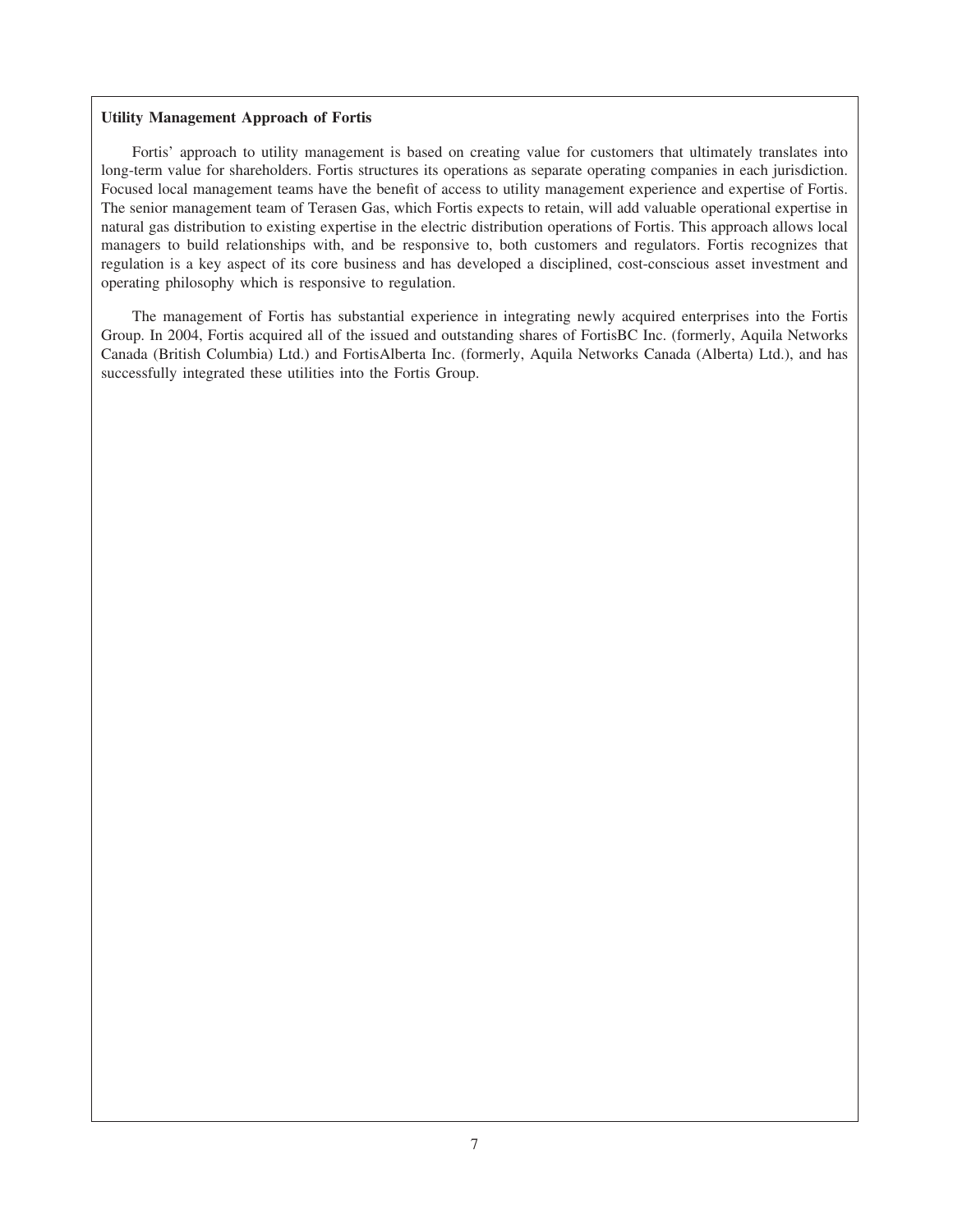#### **FORTIS**

Fortis Inc. (''Fortis'' or the ''Corporation'') was incorporated as 81800 Canada Ltd. under the *Canada Business Corporations Act* on June 28, 1977. The Corporation was continued under the *Corporations Act* (Newfoundland) on August 28, 1987 and on October 12, 1987 the Corporation amended its articles to change its name to ''Fortis Inc.'' The address of the head office and principal place of business of the Corporation is The Fortis Building, Suite 1201, 139 Water Street, St. John's, Newfoundland and Labrador A1B 3T2.

Fortis is principally a diversified, international electric utility holding company that owns subsidiaries engaged in the regulated distribution of electricity. Regulated utility assets comprise approximately 86% of the Corporation's total assets, with the balance comprised primarily of non-regulated electricity generating assets, and commercial real estate and hotel investments owned and operated through its non-utility subsidiary. Fortis is the indirect owner of all of the common shares of FortisAlberta Inc. (''FortisAlberta'') (formerly, Aquila Networks Canada (Alberta) Ltd.) and FortisBC Inc. (''FortisBC'') (formerly, Aquila Networks Canada (British Columbia) Ltd.). FortisAlberta is a regulated electric utility that distributes electricity generated by other market participants in Alberta. FortisBC is a regulated electric utility that generates, transmits and distributes electricity in British Columbia. Fortis also holds all the common shares of Newfoundland Power Inc. (''Newfoundland Power'') and, through its wholly owned subsidiary Fortis Properties Corporation (''Fortis Properties''), holds all the common shares of Maritime Electric Company, Limited (''Maritime Electric''), which are the principal distributors of electricity in Newfoundland and on Prince Edward Island, respectively. As well, through its wholly owned subsidiary FortisOntario Inc. (''FortisOntario'') and its subsidiaries, Canadian Niagara Power Inc. (''CNPI'') and Cornwall Street Railway, Light and Power Company, Limited (''Cornwall Electric''), Fortis distributes electricity to customers primarily in Fort Erie, Port Colborne, Gananoque and Cornwall, Ontario.

The Corporation's regulated electric utility assets in the Caribbean consist of its ownership, through wholly owned subsidiaries, of a 70.1% interest in Belize Electricity Limited (''Belize Electricity''), the primary distributor of electricity in Belize, Central America, and an approximate 54% interest in Caribbean Utilities Company, Ltd. (''Caribbean Utilities''), the sole provider of electricity to the island of Grand Cayman, Cayman Islands. On August 28, 2006, Fortis acquired, through a wholly owned subsidiary, all of the outstanding shares of P.P.C. Limited (''PPC'') and Atlantic Equipment & Power (Turks and Caicos) Ltd. (''Atlantic''), (collectively, ''Fortis Turks and Caicos''), which together generate and distribute electricity to approximately 80% of electricity customers in the Turks and Caicos Islands.

The Corporation's non-regulated electricity generation operations consist of its 100% interest in each of Belize Electric Company Limited (''BECOL''), FortisUS Energy Corporation (''FortisUS Energy''), and FortisOntario, as well as non-regulated electricity generation assets owned by FortisBC and Fortis Properties.

Fortis Properties is the direct owner of a 51% interest in the Exploits River Hydro Partnership (the ''Exploits Partnership''). The Exploits Partnership was established with Abitibi-Consolidated Company of Canada (''Abitibi-Consolidated''), which holds the remaining 49% interest, to develop additional capacity at Abitibi-Consolidated's hydroelectric plant at Grand Falls-Windsor and redevelop the forestry company's hydroelectric plant at Bishop's Falls, both in Newfoundland and Labrador. Fortis Properties' assets also include six small hydroelectric generating stations in eastern Ontario with a combined capacity of 8 megawatts (''MW'').

BECOL owns and operates both the 25-MW Mollejon and 7-MW Chalillo hydroelectric facilities, both of which are located on the Macal River in Belize. Through FortisUS Energy, a wholly owned subsidiary of Fortis Properties, the Corporation owns and operates four hydroelectric generating stations in upper New York State with a total combined capacity of approximately 23 MW. FortisOntario includes 75 MW of water right entitlement associated with the Rankine Generating Station at Niagara Falls and the operation of a 5-MW gas-fired cogeneration plant that provides district heating to 17 commercial customers in Cornwall. The Rankine Generating Station assets have been written down following the lay-up of the Station as a result of the implementation of a water and power exchange agreement (the ''Niagara Exchange Agreement'') with Ontario Power Generation Inc. (''OPGI''). The Niagara Exchange Agreement assigns FortisOntario's water rights on the Niagara River to OPGI and facilitates the irrevocable exchange of 75 MW of wholesale electric power supply to FortisOntario from OPGI until April 30, 2009 in exchange for FortisOntario's agreement not to seek renewal of the water entitlement at that time. The non-regulated electricity generation operations of FortisBC consist of the 16-MW run-of-river Walden hydroelectric power plant near Lillooet, British Columbia.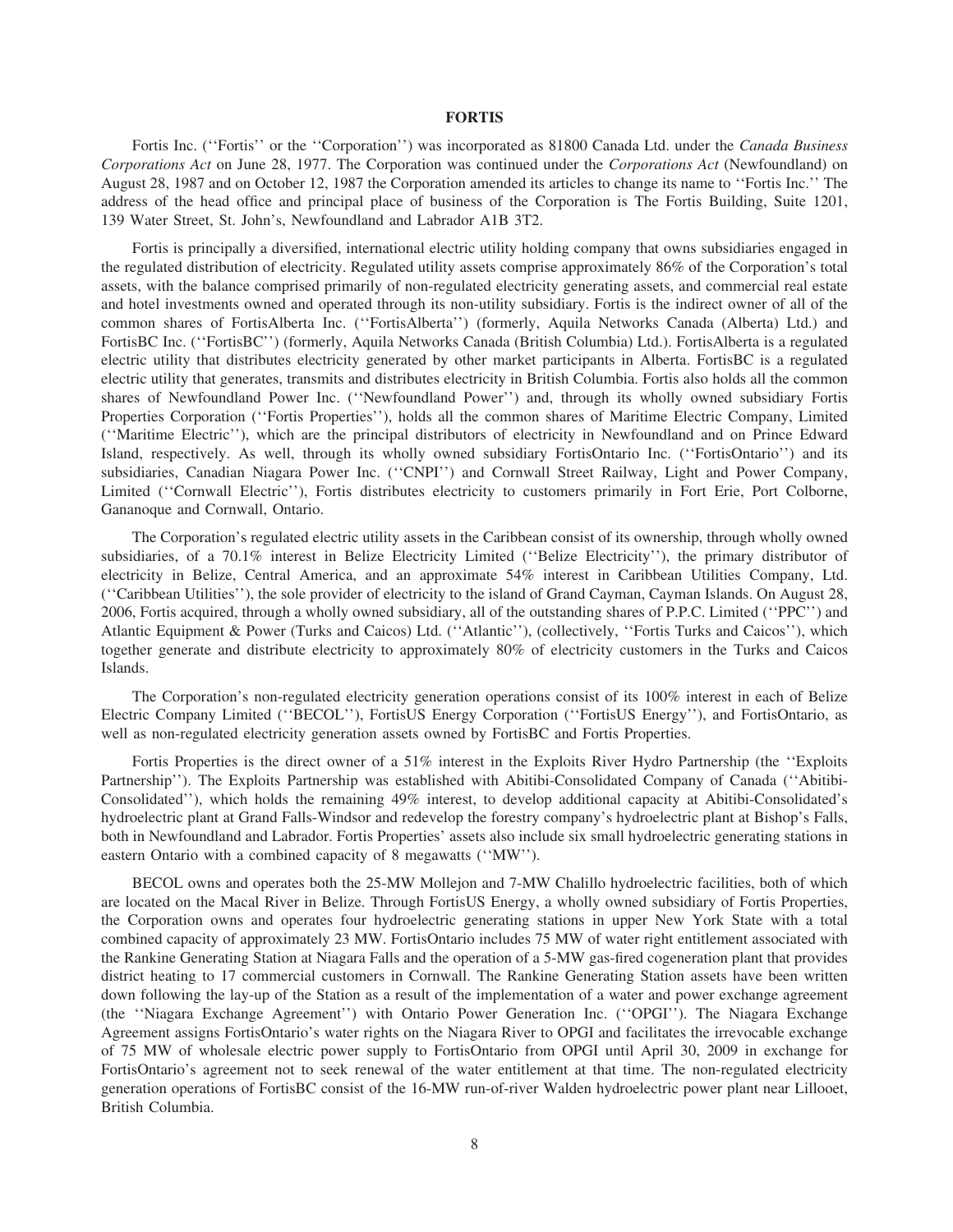Through its wholly owned subsidiary, Fortis Properties, the Corporation owns and operates hotels in seven provinces in Canada and commercial real estate in Atlantic Canada. Its holdings include 18 hotels with more than 3,200 rooms and approximately 2.7 million square feet of commercial real estate.

# **Regulated Utilities — Canadian**

#### *FortisAlberta*

On May 31, 2004, Fortis, through an indirect wholly owned subsidiary, acquired all of the issued and outstanding shares of FortisAlberta. FortisAlberta distributes electricity to approximately 430,000 customers using approximately 104,000 kilometers of power lines and met a peak demand of 2,584 MW in 2006. FortisAlberta's business is the ownership and operation of regulated electricity distribution facilities that distribute electricity generated by other market participants from high-voltage transmission substations to end-use customers in southern and central Alberta. FortisAlberta is not involved in the generation, transmission or direct sale of electricity.

# *FortisBC*

On May 31, 2004, Fortis, through an indirect wholly owned subsidiary, acquired all of the issued and outstanding shares of FortisBC. FortisBC is an integrated regulated electric utility that owns a network of generation, transmission and distribution assets located in the southern interior of British Columbia. FortisBC serves a diverse mix of more than 152,000 customers, with residential customers representing the largest customer segment, and met a peak demand of 718 MW in 2006. FortisBC owns four regulated hydroelectric generating plants with an aggregate capacity of 235 MW that provide approximately 45% of the Corporation's energy and 30% of its capacity needs. FortisBC's remaining electricity supply is acquired through long-term power purchase contracts and short-term market purchases. FortisBC includes non-regulated operating, maintenance and management services relating to the 450-MW Waneta hydroelectric generation facility owned by Teck Cominco Metals Ltd., the 149-MW Brilliant Hydroelectric Plant and the 185-MW Arrow Lakes Hydroelectric Plant owned by Columbia Power Corporation and Columbia Basin Trust, respectively, and the distribution system owned by the City of Kelowna.

FortisBC's assets include the electric utility formerly owned by Princeton Light and Power Company, Limited (the ''PLP Utility''). The PLP Utility serves approximately 3,500 customers, mainly in Princeton, British Columbia. The PLP Utility was purchased by Fortis through an indirect subsidiary on May 31, 2005 and became part of FortisBC on December 31, 2006 as the result of an internal corporate reorganization.

# *Newfoundland Power*

Fortis holds all of the common shares of Newfoundland Power. Newfoundland Power is an electric utility that operates an integrated generation, transmission and distribution system throughout the island portion of the Province of Newfoundland and Labrador. Newfoundland Power serves approximately 230,000 customers, or approximately 85% of electricity customers in the Province, and met a peak demand of 1,166 MW in 2006. Approximately 90% of the electricity that Newfoundland Power sells to its customers is purchased from Newfoundland and Labrador Hydro Corporation (''Newfoundland Hydro''). Currently, Newfoundland Power has an installed generating capacity of 136 MW, of which 92 MW is hydroelectric generation.

#### *Maritime Electric*

Through its subsidiary, Fortis Properties, Fortis owns all of the common shares of Maritime Electric, which is the principal distributor of electricity on Prince Edward Island. Maritime Electric directly supplies approximately 71,000 customers, or approximately 90% of the electricity consumers on the Island, and met a peak demand of 216 MW in 2006. Maritime Electric purchases most of the energy it distributes to its customers from New Brunswick Power Corporation and maintains on-Island generating facilities at Charlottetown and Borden-Carleton with a combined capacity of 150 MW.

#### *FortisOntario*

The Corporation's regulated utility investments in Ontario are comprised of CNPI, including the operations of Port Colborne Hydro, and Cornwall Electric, all of which are owned through FortisOntario. In total, FortisOntario's distribution operations serve approximately 52,000 customers in the Fort Erie, Port Colborne, Cornwall and Gananoque areas of Ontario and met a combined peak demand of 233 MW in 2006. CNPI owns international transmission facilities at Fort Erie as well as a 10% interest in each of Westario Power Holdings Inc. and Rideau St. Lawrence Holdings Inc., two regional electric distribution companies formed in 2000 that, together, serve more than 27,000 customers.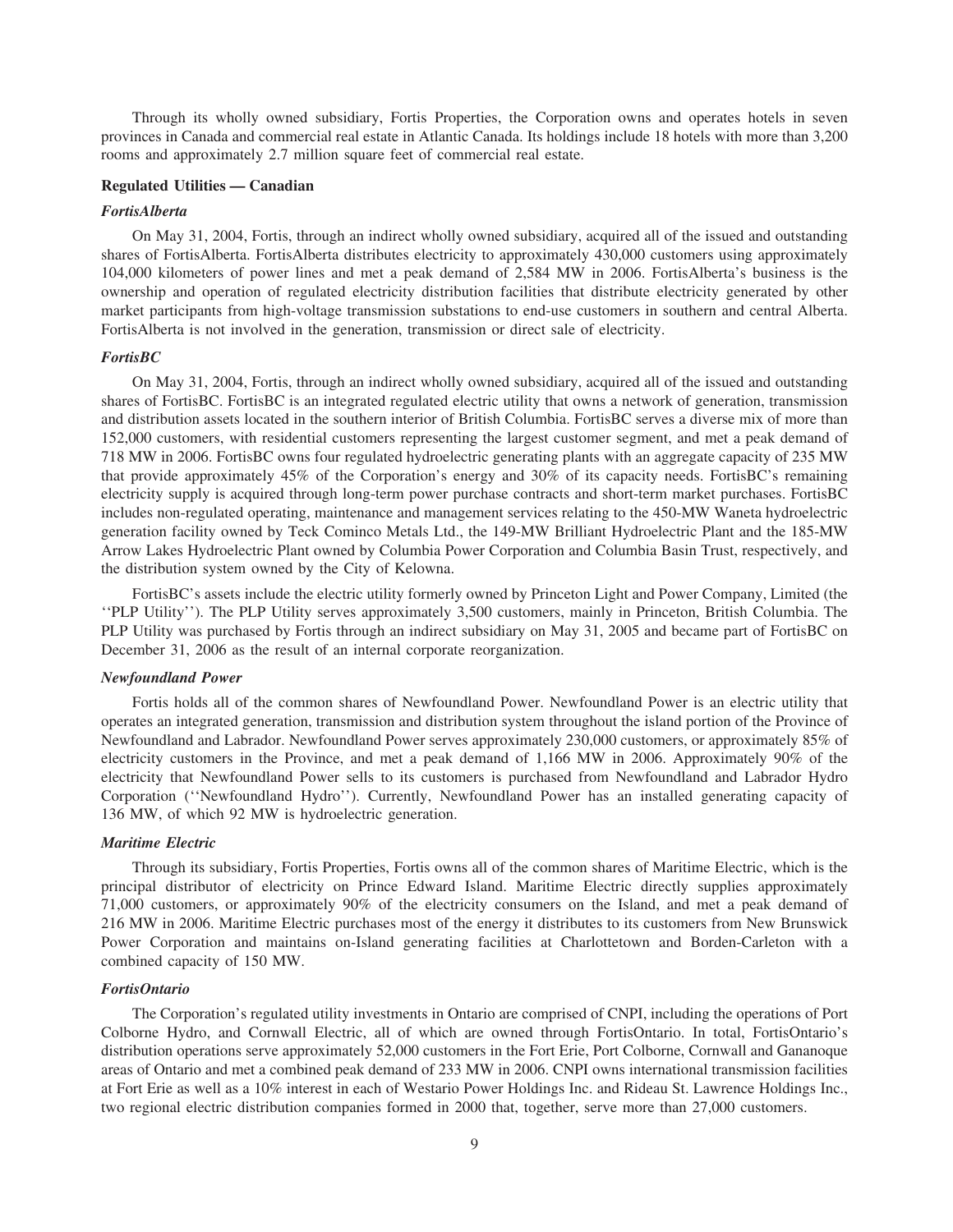# **Regulated Utilities — Caribbean**

# *Belize Electricity*

Fortis, through wholly owned subsidiaries, holds a 70.1% interest in Belize Electricity. Belize Electricity is the primary distributor of electricity in the Central American country of Belize. Belize Electricity directly supplies approximately 71,000 customers in Belize and met a peak demand of 67 MW in 2006.

# *Caribbean Utilities*

Fortis, through a wholly owned subsidiary, holds an approximate 54% interest in Caribbean Utilities, the only public electric utility on Grand Cayman, Cayman Islands. Caribbean Utilities has the exclusive right to generate, distribute, transmit and supply electricity to the island of Grand Cayman, Cayman Islands, pursuant to a 25-year licence. The current licence remains in effect until January 2011 or until replaced by a new licence by the mutual consent of Caribbean Utilities and the Government of the Cayman Islands. Negotiations regarding the renewal of the licence are ongoing. Caribbean Utilities currently serves more than 22,000 customers, owns 120 MW of installed generating capacity, and met a peak demand of 87 MW in 2006.

The Class A Ordinary Shares of Caribbean Utilities are listed for trading on the Toronto Stock Exchange (the ''TSX'') under the symbol CUP.U. The Corporation's investment in Caribbean Utilities resulted from a series of transactions from March 2000 through November 2006, as a result of which Fortis beneficially owns 13,565,511, or approximately 54%, of the outstanding Class A Ordinary Shares. See ''Recent Developments''.

# *Fortis Turks and Caicos*

The Corporation owns, through a wholly owned subsidiary, all of the outstanding shares of Fortis Turks and Caicos which serves approximately 7,700 customers, or approximately 80% of electricity customers, in the Turks and Caicos Islands. Fortis Turks and Caicos is the principal distributor of electricity in Providenciales, North Caicos and Middle Caicos pursuant to a 50-year licence that expires in 2037 and is the principal distributor of electricity in South Caicos pursuant to a 50-year licence that expires in 2036. Fortis Turks and Caicos has installed generating capacity of approximately 35 MW and met a peak demand of 25 MW in 2006.

Fortis Turks and Caicos is regulated under a traditional rate of return on rate base approach, with a fixed rate of return of 17.5% on a defined asset base of approximately US\$50 million.

#### **Non-Regulated — Fortis Generation**

#### *Ontario*

Non-regulated generation assets in Ontario include the operations of FortisOntario and Fortis Properties. Fortis Properties' operations in Ontario consist of six small hydroelectric generating stations with a combined capacity of approximately 8 MW. FortisOntario's assets include 75 MW of water entitlement associated with the Rankine Generating Station at Niagara Falls and the operation of a 5-MW gas-fired cogeneration plant that provides district heating to 17 commercial customers in Cornwall. The Rankine Generating Station assets have been written down following the lay-up of the Station as a result of the implementation of the Niagara Exchange Agreement. The Niagara Exchange Agreement assigns FortisOntario's water rights on the Niagara River to OPGI and facilitates the irrevocable exchange of 75 MW of wholesale electric power supply to FortisOntario from OPGI until April 30, 2009 in exchange for FortisOntario's agreement not to seek renewal of the water entitlement at that time.

#### *Belize*

Non-regulated generation operations in Belize are conducted through the Corporation's wholly owned indirect subsidiary, BECOL, under a franchise agreement with the Government of Belize. BECOL owns and operates the 25-MW Mollejon hydroelectric facility and the 7-MW Chalillo hydroelectric facility, which was placed in service on November 15, 2005. Both facilities are located on the Macal River in Belize. These generating plants have the capability of delivering average annual energy production of approximately 160 gigawatt hours (''GWh''). BECOL sells its entire output to Belize Electricity under a 50-year power purchase agreement expiring in 2055.

#### *Central Newfoundland*

Non-regulated generation operations in central Newfoundland are conducted through the Corporation's indirect 51% interest in the Exploits Partnership. The Exploits Partnership is a partnership with Abitibi-Consolidated that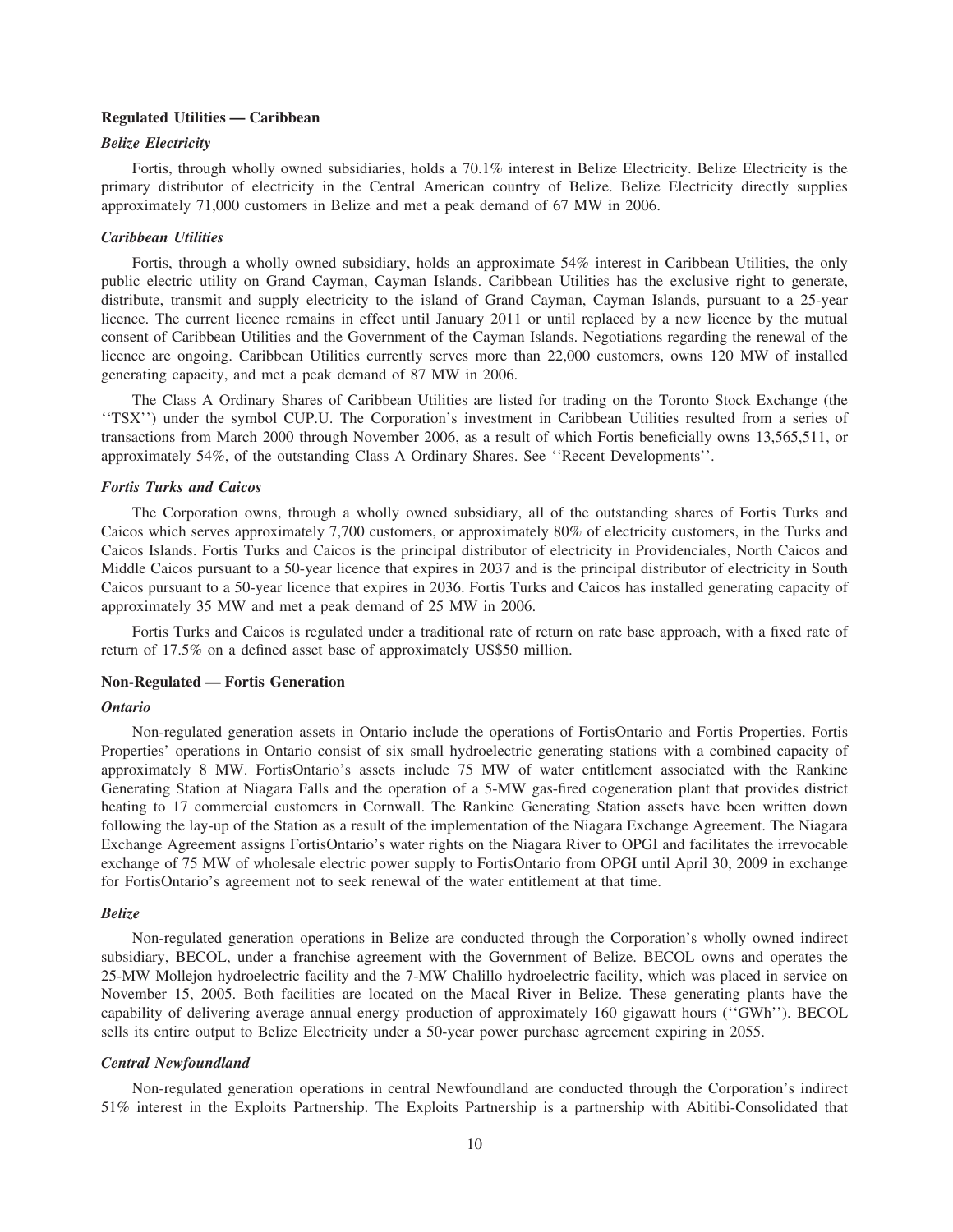constructed, installed and operates additional capacity at Abitibi-Consolidated's hydroelectric plant at Grand Falls-Windsor and redeveloped the forestry company's hydroelectric plant at Bishop Falls, both in Newfoundland and Labrador. The 51% interest in the partnership is owned by Fortis Properties. Abitibi-Consolidated continues to utilize the historical annual generation of approximately 450 GWh while the additional energy produced from the new facilities, approximately 140 GWh, is sold to Newfoundland Hydro under a 30-year take-or-pay power purchase agreement expiring in 2033, which is exempt from regulation.

#### *Upper New York State*

Non-regulated generation operations in upper New York State are conducted through the Corporation's wholly owned indirect subsidiary FortisUS Energy, which became a direct subsidiary of Fortis Properties on January 1, 2005 by way of a transfer from its subsidiary, Maritime Electric. Generating operations in upper New York State include the operations of four hydroelectric generating stations with a combined generating capacity of approximately 23 MW operating under licences from the United States Federal Energy Regulatory Commission.

#### *British Columbia*

Non-regulated generation operations in British Columbia were acquired as part of FortisBC in May 2004. Generating assets in British Columbia consist of the 16-MW run-of-river Walden hydroelectric power plant near Lillooet, British Columbia. This plant sells its entire output to British Columbia Hydro & Power Authority (''BC Hydro'') under a power purchase agreement expiring in 2013.

#### **Non-Regulated — Fortis Properties**

Fortis has owned all of the issued and outstanding shares of Fortis Properties since its inception in 1989. In addition to its non-regulated generation operations, Fortis Properties owns and operates hotels in seven provinces in Canada and commercial real estate in Atlantic Canada. Its holdings include 18 hotels with more than 3,200 rooms and approximately 2.7 million square feet of commercial real estate. On November 1, 2006, Fortis Properties completed the purchase of four hotels located in Alberta and British Columbia from Lodge Motel (Kelowna) Ltd. for approximately \$52 million. See ''Recent Developments''.

# **RECENT DEVELOPMENTS**

#### **Acquisition of Hotels in Western Canada**

On November 1, 2006, Fortis Properties completed the purchase of four hotels located in Alberta and British Columbia from Lodge Motel (Kelowna) Ltd. for approximately \$52 million. The purchased hotels were: the Holiday Inn Express and Suites and the Best Western, both in Medicine Hat, Alberta; the Ramada Hotel and Suites, in Lethbridge, Alberta; and the Holiday Inn Express, in Kelowna, British Columbia. Through the purchase, Fortis Properties' hospitality operations were expanded by 454 rooms.

#### **Acquisition of Additional Shares of Caribbean Utilities**

On November 7, 2006, Fortis acquired an aggregate of 4,113,116, or approximately 16%, of the outstanding Class A Ordinary Shares of Caribbean Utilities from International Power and four other vendors affiliated with International Power for US\$11.89 per share under a private agreement. Pursuant to this purchase, Fortis acquired control of Caribbean Utilities raising its beneficial ownership to 13,565,511, or approximately 54%, of the outstanding Class A Ordinary Shares. As a result of acquiring control of Caribbean Utilities, Fortis now consolidates the financial results of Caribbean Utilities into the financial statements of Fortis. Immediately prior to November 1, 2006, Fortis accounted for its investment in Caribbean Utilities on an equity basis, pursuant to which only its *pro rata* share of earnings of Caribbean Utilities was recorded in the consolidated statements of earnings of Fortis.

#### **Private Placement of Convertible Debentures**

On November 7, 2006, Fortis issued, by way of private placement, US\$40 million aggregate principal amount of unsecured subordinated convertible debentures (the ''Debentures''). The Debentures bear interest at an annual rate of 5.5% and mature on November 7, 2016. The Debentures may be redeemed by Fortis at par at any time on or after November 7, 2011 and are convertible into common shares of Fortis (''Common Shares'') at the option of the holder at any time prior to their maturity, at US\$29.11 per share.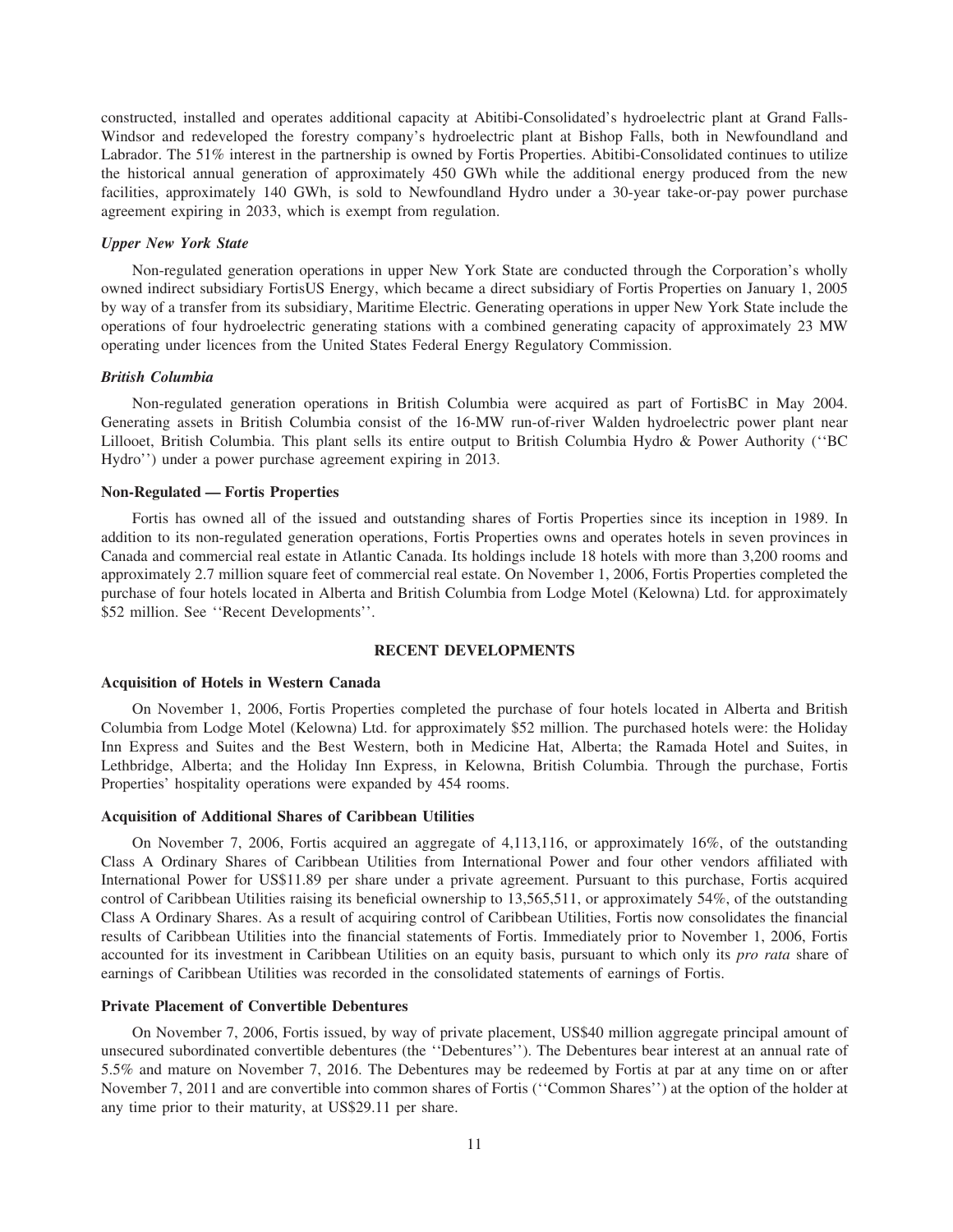#### **Regulatory Matters**

During the fourth quarter of 2006, the allowed regulated rate of return on common equity (''ROE'') for each of FortisBC, FortisAlberta and Newfoundland Power was reset in accordance with an automatic adjustment formula by each utility's respective regulator. The allowed ROEs for FortisAlberta, FortisBC and Newfoundland Power were reduced from 8.93%, 9.20% and 9.24% to 8.51%, 8.77% and 8.60%, respectively, effective January 1, 2007.

On December 5, 2006, Newfoundland Power received approval of its 2007 Amortization and Cost Deferral Accounting application from the Newfoundland and Labrador Board of Commissioners of Public Utilities. The order provided for a portion of the 2005 unbilled revenue balance amortization to offset increased taxes in 2007 and the deferral of increased amortization and replacement energy expenses in 2007. Recovery of these amounts will be addressed in Newfoundland Power's next general rate proceeding.

During the fourth quarter of 2006, the British Columbia Utilities Commission (the ''BCUC'') approved FortisBC's 2007 and 2008 capital plans of \$135.8 million (before customer contributions of \$7.2 million) and \$119.6 million (before customer contributions of \$8.0 million), respectively, subject to further approval processes for certain projects. Earlier in 2006, a Negotiated Settlement Agreement, approved by the Alberta Energy and Utilities Board, dealing with FortisAlberta's 2006/2007 Distribution Access Tariff Application included a 2007 capital expenditure program of \$201 million (before customer contributions of \$24 million and including \$10 million in contributions to the Alberta Electric System Operator (''AESO'') for investment in transmission facilities). During the fourth quarter, FortisAlberta's 2007 capital plan was increased to approximately \$273 million (before customer contributions of \$33 million and including \$17 million in contributions to the AESO for investment in transmission facilities), primarily driven by customer growth. The increase in the 2007 capital expenditure program will be included as part of FortisAlberta's 2008 rate application.

#### **Issuance of Debentures by FortisAlberta**

On January 3, 2007, FortisAlberta issued \$110 million aggregate principal amount of senior unsecured debentures bearing interest at a rate of 4.99% per annum, payable semi-annually, due January 2047.

#### **Issuance of Common Shares by Fortis**

On January 18, 2007, Fortis completed the public offering of 5,170,000 Common Shares at a price of \$29.00 per share for gross proceeds of \$149,930,000.

#### **Second Quarter Dividend**

On February 8, 2007, Fortis announced that its Board of Directors had declared a second quarter dividend of \$0.21 per Common Share payable on June 1, 2007 to holders of record on May 4, 2007. This dividend represents an increase of 10.5% in the quarterly Common Share dividend of the Corporation, which is the second increase in twelve months. Fortis has increased its annual dividend paid for 34 consecutive years.

#### **2006 Results of Operations**

On February 8, 2007, Fortis issued a media release announcing its unaudited results of operations for the year ended December 31, 2006 and the Corporation's unaudited interim consolidated financial statements and related Management Discussion and Analysis of financial condition and results of operations for the three- and twelve-month periods ended December 31, 2006.

Net earnings applicable to Common Shares in 2006 were \$147.2 million, 7.4% higher than net earnings of \$137.1 million in 2005. Earnings per Common Share were \$1.42 compared to \$1.35 in 2005. Earnings in 2005 included a \$7.9 million after-tax gain resulting from the settlement of contractual matters between FortisOntario and OPGI (the ''Ontario Settlement''). Growth in annual earnings was primarily driven by the performance of FortisAlberta and FortisBC, hydroelectric generation in Belize, Fortis Properties, Belize Electricity and contributions from recently acquired Fortis Turks and Caicos.

Net earnings applicable to Common Shares for the fourth quarter of 2006 were \$33.9 million, or \$0.33 per Common Share, compared to \$22.3 million, or \$0.22 per Common Share in the fourth quarter of 2005. The increase in fourth quarter earnings was driven by earnings growth at FortisAlberta, the contribution from Fortis Turks and Caicos and a change in revenue recognition policy by Newfoundland Power in 2006.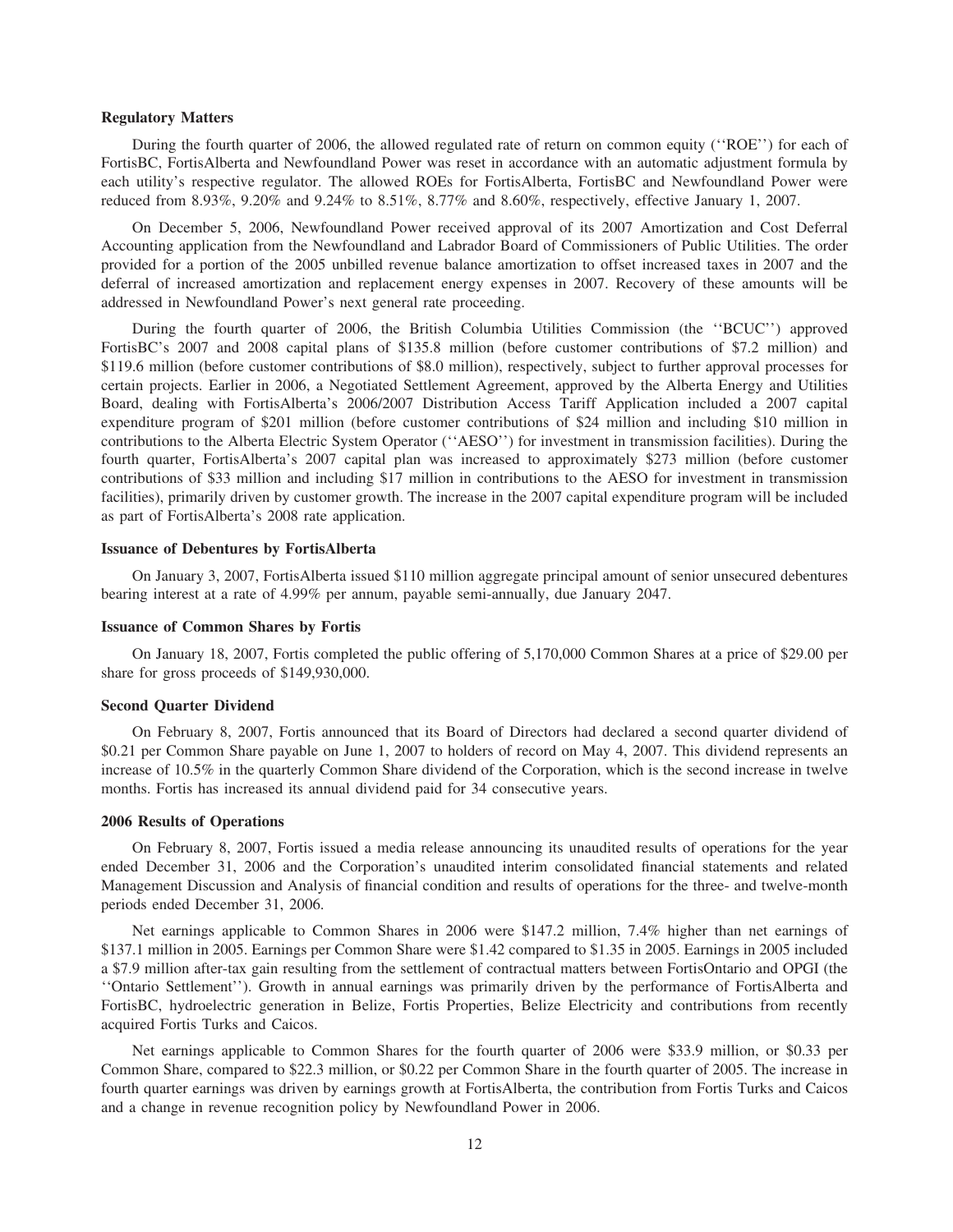Fortis' Canadian Regulated Utilities contributed \$112.7 million to earnings in 2006, \$7.9 million higher than earnings of \$104.8 million in the previous year. The increase was primarily driven by earnings derived from the significant investments in electrical infrastructure made by FortisAlberta and FortisBC and lower corporate income taxes at FortisAlberta.

In 2006, FortisAlberta and FortisBC continued to maintain, enhance and expand their electricity systems to accommodate new customers and to improve system reliability and invested approximately \$354 million in aggregate, before customer contributions, in capital projects, up 26% from 2005. The rate bases of FortisAlberta and FortisBC have increased approximately 29% and 36%, respectively, since the utilities were acquired in May 2004.

Fortis' Caribbean Regulated Utilities, comprised of Fortis Turks and Caicos, Belize Electricity and Caribbean Utilities, contributed earnings of \$23.6 million in 2006, 21.6% higher than earnings of \$19.4 million in 2005. Earnings growth was primarily attributable to \$3.5 million of contribution from Fortis Turks and Caicos and improved earnings at Belize Electricity due to lower finance charges, growth in electricity sales and an overall 11% increase in electricity rates, effective July 1, 2005.

In 2006, Fortis Non-regulated Generation operations contributed earnings of \$26.7 million compared to \$29.6 million in the previous year. Excluding the \$7.9 million after-tax Ontario Settlement gain in 2005, earnings were \$5.0 million higher year over year. Improved performance in Belize driven by increased hydroelectric production and lower finance charges was partially offset by the impact of lower average wholesale energy prices in Ontario. Hydroelectric production in Belize was 178 GWh, more than two-and-a-half times the level of production in 2005 due to the first full year of operations for the Chalillo hydroelectric generation plant and storage facility. Energy sales in Ontario, which on an annual basis remained relatively consistent at approximately 700 GWh, were at an average annual wholesale energy price per megawatt hour of \$46.38 compared to \$68.49 in 2005.

Fortis Properties contributed earnings of \$18.7 million in 2006, 32.6% higher than earnings of \$14.1 million in 2005. The increase in earnings was largely driven by a \$1.6 million after-tax gain on the sale of the Days Inn Sydney hotel, reduced corporate income taxes and growth at hotel operations in western Canada.

## **THE ACQUISITION**

# **Overview**

On February 26, 2007, Fortis entered into an agreement (the ''Acquisition Agreement'') with 3211953 Nova Scotia Company and Kinder Morgan Inc. (''Kinder Morgan'') for the purchase (the ''Acquisition'') of all of the issued and outstanding shares of Terasen Inc. (''Terasen'') for aggregate consideration of \$3.7 billion, including the assumption of approximately \$2.3 billion of consolidated indebtedness of Terasen. Terasen is a holding company headquartered in Vancouver, British Columbia, operating two principal lines of business: natural gas distribution and petroleum transportation. Prior to the closing of the Acquisition, Kinder Morgan will cause Terasen to divest itself of its petroleum transportation operations. As part of such divestiture, on March 5, 2007, Kinder Morgan announced that it had agreed to sell the Corridor pipeline system, which is owned by Terasen and serves the Athabasca oil sands, to Inter Pipeline Fund.

The closing of the Acquisition is subject to receipt of required regulatory and other approvals, including that of the BCUC, and the satisfaction of certain closing conditions. The closing of the Acquisition is expected to occur in mid-2007. See ''Acquisition Agreement''.

Under the Acquisition Agreement, Kinder Morgan or the Corporation may elect to terminate the Acquisition Agreement if the Acquisition is not completed prior to November 30, 2007. The Corporation intends to finance the cash portion of the purchase price for the Acquisition from the net proceeds of this offering (the ''Offering'') and funds to be advanced under acquisition financing arranged by the Corporation for this purpose. See ''Financing of the Acquisition'', ''Use of Proceeds'' and ''Acquisition Agreement''.

Based on financial information as at September 30, 2006, following the Acquisition, Fortis' total assets will increase by approximately 94% to \$8.9 billion. Following the Acquisition, Fortis' regulated rate base assets will increase to approximately \$6.0 billion, of which approximately 93% will be located in Canada.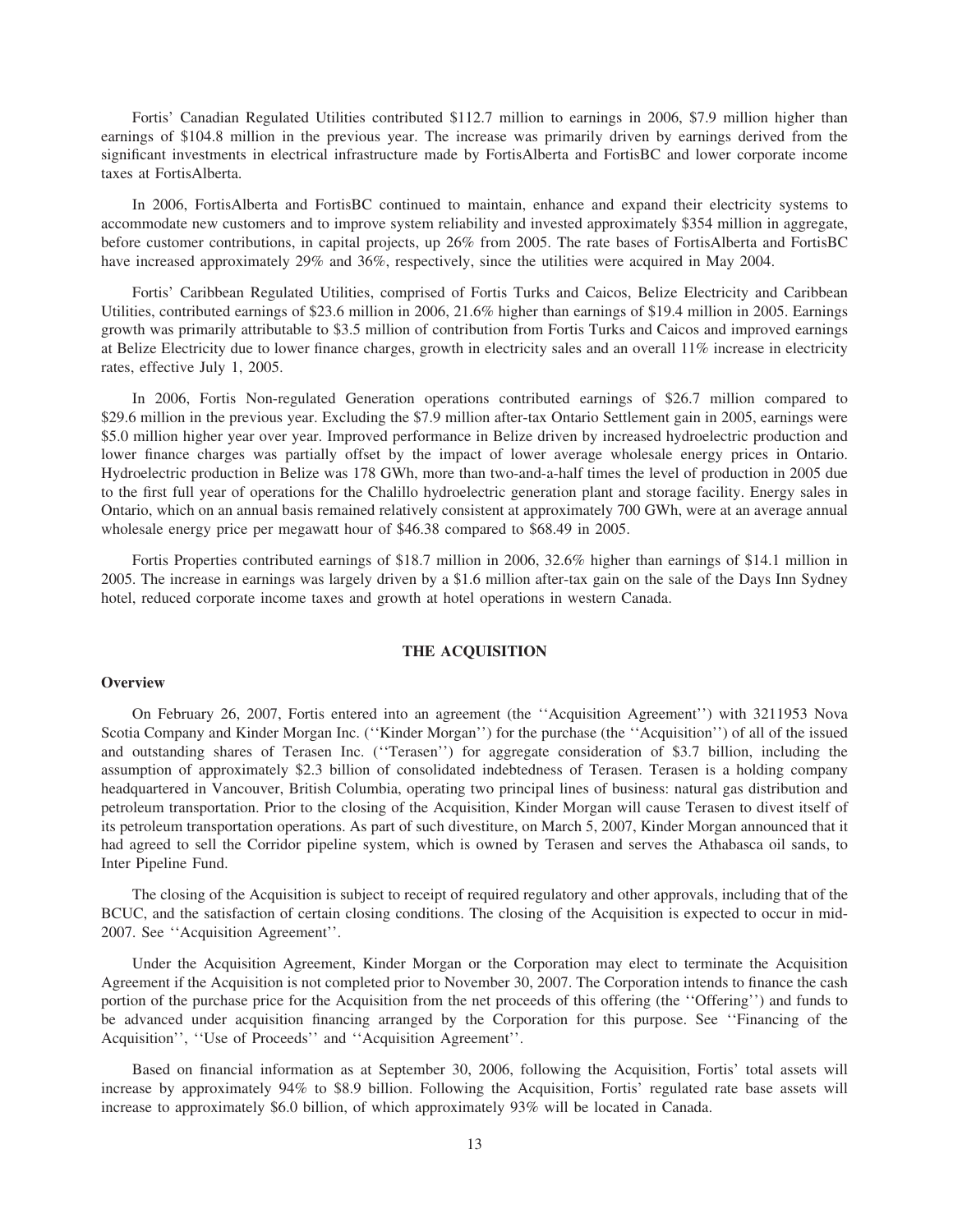## **Kinder Morgan**

Kinder Morgan is one of the largest energy transportation, storage and distribution companies in North America. It owns an interest in or operates approximately 65,000 kilometers of pipelines that transport primarily natural gas, crude oil, petroleum products and carbon dioxide, and serves more than 1.1 million natural gas distribution customers in British Columbia, Colorado, Nebraska and Wyoming. Kinder Morgan owns the general partner interest of Kinder Morgan Energy Partners, L.P., one of the largest publicly traded pipeline limited partnerships in the United States.

On November 30, 2005, Kinder Morgan completed the acquisition of Terasen (formerly, BC Gas Inc.). On May 19, 2006, Terasen completed the disposition of its water, wastewater and utility services business carried on by Terasen Water and Utility Services Inc. to a consortium led by CAI Capital Management Co.

On August 14, 2006, Kinder Morgan announced that it was selling its natural gas retail distribution operations serving customers in Colorado, Nebraska, Wyoming and Hermosillo, Mexico, to GE Energy Financial Services. On December 19, 2006, management of Kinder Morgan received shareholder approval of a US\$22 billion leveraged management buyout offer led by Richard Kinder, Chairman and Chief Executive Officer, Kinder Morgan. The completion of this buyout is pending.

Prior to the closing of the Acquisition, Kinder Morgan will cause Terasen to divest itself of its petroleum transportation operations (the ''Pre-Closing Reorganization''), leaving only the natural gas distribution business operated by Terasen Gas (as defined below). As part of the Pre-Closing Reorganization, on March 5, 2007, Kinder Morgan announced that it had agreed to sell the Corridor pipeline system, which is owned by Terasen and serves the Athabasca oil sands, to Inter Pipeline Fund. Under the Acquisition Agreement, Fortis will be indemnified with respect to claims relating to the Pre-Closing Reorganization. See ''Acquisition Agreement — Indemnities''.

The chart below sets out the material subsidiaries of Terasen following the Pre-Closing Reorganization.



<sup>(1)</sup> Terasen Gas Inc. provides gas distribution services to approximately 734,000 residential and 82,000 commercial and industrial customers in a service area extending from Vancouver to the Fraser Valley and the interior of British Columbia.

<sup>(2)</sup> Terasen Gas (Vancouver Island) Inc. owns a combined distribution and transmission system and serves approximately 85,000 residential, commercial and industrial customers along the Sunshine Coast and in various communities on Vancouver Island including Victoria and surrounding areas.

<sup>(3)</sup> Terasen Gas (Whistler) Inc. owns and operates the propane distribution system in the Whistler area of British Columbia and provides service to approximately 2,350 residential and commercial customers.

<sup>(4)</sup> CustomerWorks Limited Partnership is a non-regulated shared services business in partnership with Enbridge Inc. that provides customer service contact, meter reading, billing, credit, support and collection services primarily to the natural gas distribution operations of Terasen and Enbridge Gas Inc.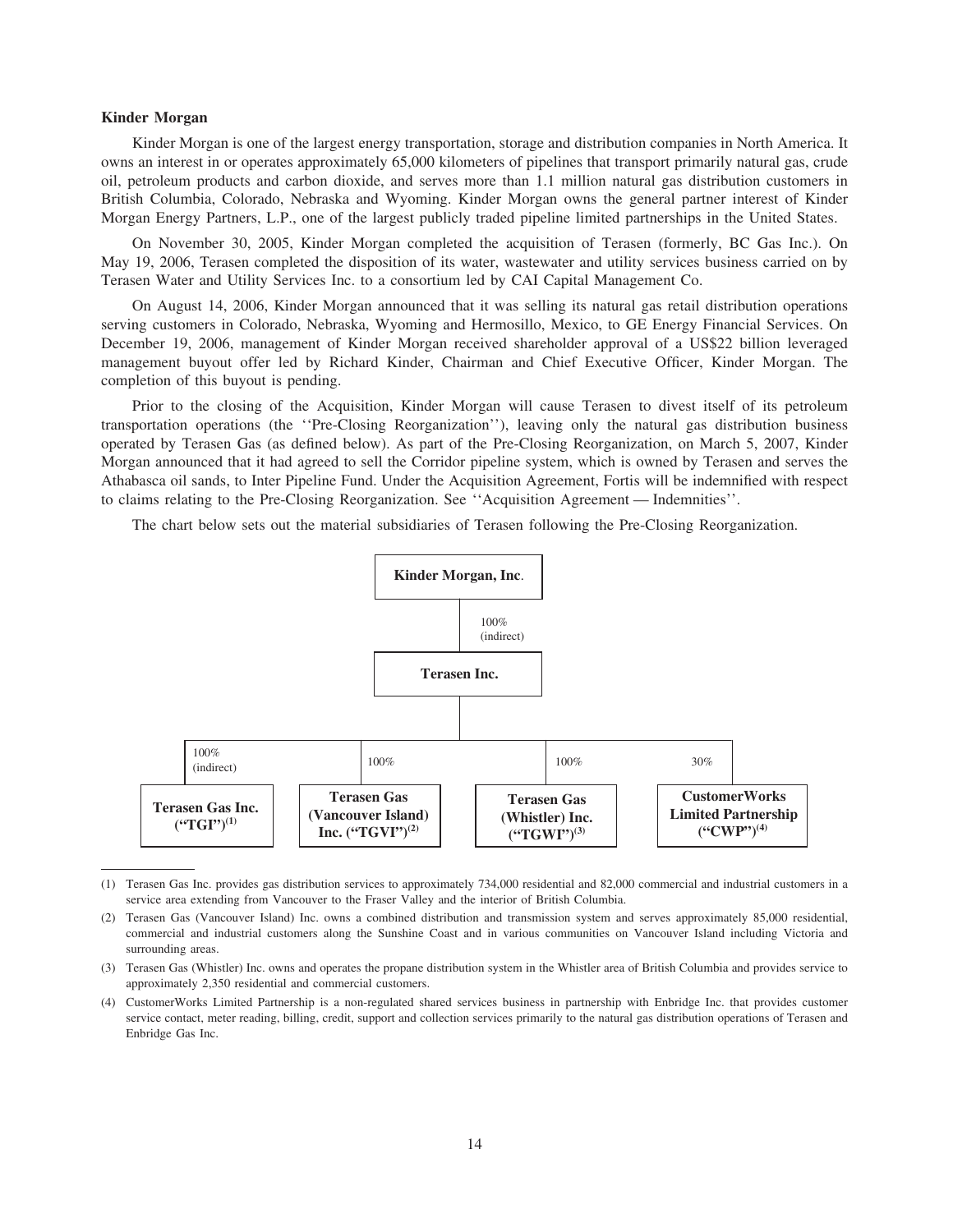# **Terasen Gas**

The natural gas distribution business of Terasen is carried on by Terasen Gas Inc. (''TGI''), Terasen Gas (Vancouver Island) Inc. (''TGVI'') and Terasen Gas (Whistler) Inc. (''TGWI''). Terasen also owns a 30% interest in CustomerWorks Limited Partnership (''CWP''). CWP is a non-regulated shared services business in partnership with Enbridge Inc. (''Enbridge'') that provides customer service contact, meter reading, billing, support and credit and collection services primarily to Terasen Gas (as defined below) and Enbridge Gas Distribution Inc. (''Enbridge Gas''). CWP outsources these services to a company owned and operated by Accenture Inc. (''Accenture''). In this Prospectus, TGI, TGVI, TGWI and CWP are collectively referred to as ''Terasen Gas''.

Terasen Gas is the principal gas distribution utility in British Columbia, serving the populous lower mainland, Vancouver Island and the southern interior of the province. With approximately 900,000 customers in 125 communities, Terasen Gas provides service to over 95% of the gas customers in British Columbia. Terasen Gas owns and operates approximately 44,100 kilometers of natural gas distribution pipelines and approximately 4,300 kilometers of natural gas transmission pipelines. As of September 30, 2006, Terasen Gas had an aggregate of \$3.6 billion of assets, an aggregate rate base of almost \$3.0 billion and approximately 1,200 employees.

# **Acquisition Rationale**

The business operated by Terasen Gas is attractive to Fortis for the following reasons: (i) Terasen Gas will significantly increase the earnings of Fortis from regulated utilities and be immediately accretive to earnings per share; (ii) the regulated gas distribution business of Terasen Gas complements the regulated electric distribution business of Fortis; and (iii) the service territory of Terasen Gas is experiencing strong economic growth and includes substantially all of the service territory of FortisBC.

Fortis believes that the principal benefits of the Acquisition are as follows:

- (a) the purchase price represents approximately 1.2 times the approved rate base of Terasen Gas for 2007 and the Acquisition is expected to be immediately accretive to earnings per share;
- (b) the Acquisition will increase the regulated rate base assets and utility earnings of Fortis. Similar to the electric distribution utilities of Fortis, Terasen Gas operates under principally cost-of-service regulation under which an appropriate return on capital is recovered in addition to prudently incurred operating and commodity costs;
- (c) Terasen Gas has an attractive gas distribution franchise with a well-diversified, mature, principally residential, customer base. The Acquisition is expected to improve the risk profile of Fortis by providing it with a more economically diverse portfolio of assets;
- (d) following the Acquisition, Fortis will be the largest investor-owned utility in gas and electric distribution in Canada with regulated electricity distribution utilities in five Canadian provinces and three Caribbean countries and regulated gas distribution utilities in British Columbia. Following the Acquisition, a large proportion of the business of Fortis will serve the high-growth economies of western Canada; and
- (e) Fortis believes the regulated gas distribution business of Terasen Gas is complementary to the Corporation's proven core competencies in managing regulated electric distribution utilities. The Acquisition affords Fortis management an opportunity to deploy its regulatory, operating and financial management expertise to additional Canadian regulated utilities.

See ''Risk Factors — Realization of Acquisition Benefits'' and ''Special Note Regarding Forward-Looking Statements''.

#### **Utility Management Approach of Fortis**

Fortis' approach to utility management is based on creating value for customers that ultimately translates into long-term value for shareholders. Fortis structures its operations as separate operating companies in each jurisdiction. Focused local management teams have the benefit of access to utility management experience and expertise of Fortis. The senior management team of Terasen Gas, which Fortis expects to retain, will add valuable operational expertise in natural gas distribution to existing expertise in the electric distribution operations of Fortis. This approach allows local managers to build relationships with, and be responsive to, both customers and regulators. Fortis recognizes that regulation is a key aspect of its core business and has developed a disciplined, cost-conscious asset investment and operating philosophy which is responsive to regulation.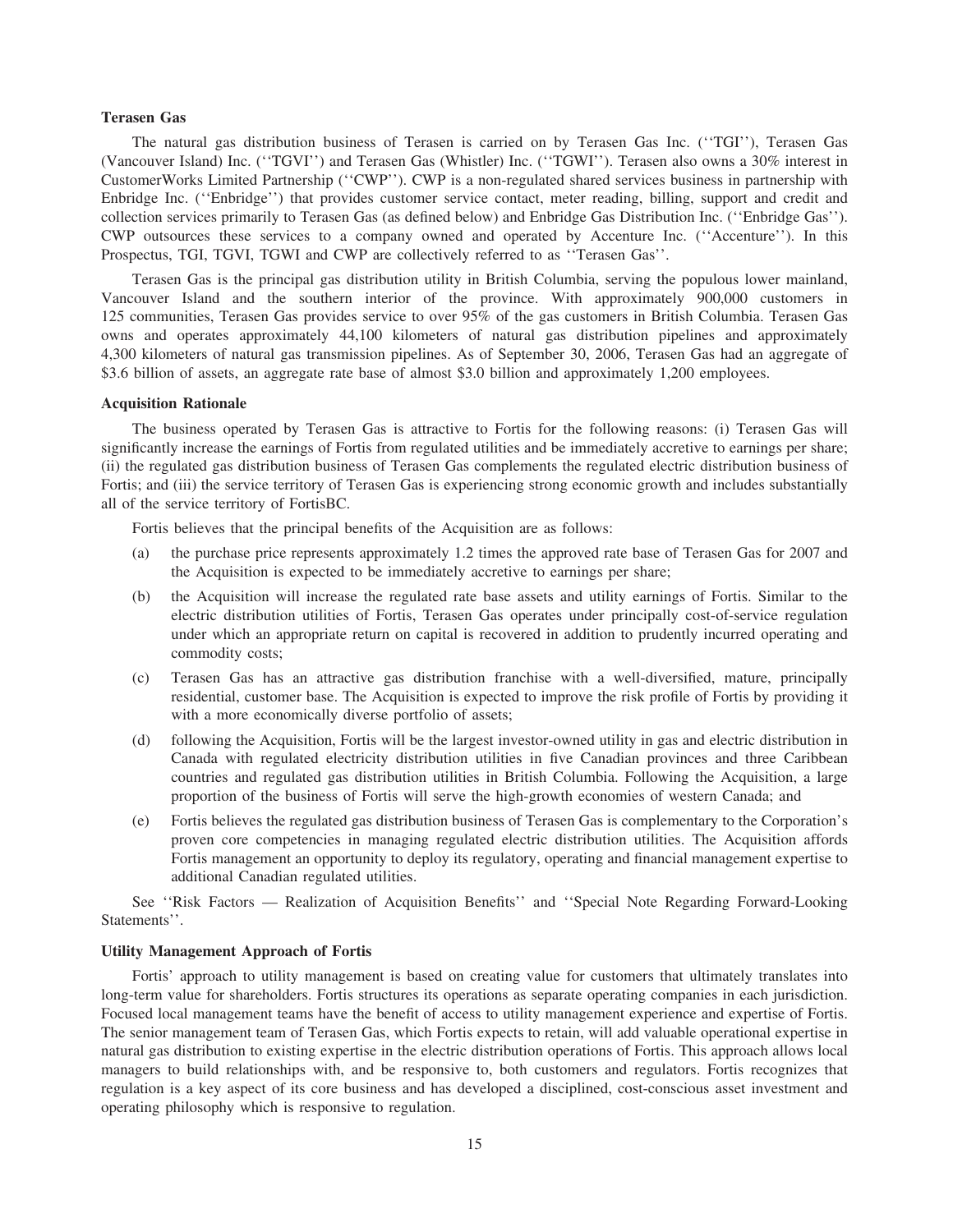The management of Fortis has substantial experience in integrating newly acquired enterprises into the Fortis Group. In 2004, Fortis acquired all of the issued and outstanding shares of FortisBC (formerly, Aquila Networks Canada (British Columbia) Ltd.) and FortisAlberta (formerly, Aquila Networks Canada (Alberta) Ltd.), and has successfully integrated these utilities into the Fortis Group.

#### **THE ACQUIRED BUSINESSES**

The description of Terasen Gas contained in the Prospectus is based on publicly available information filed by Terasen, TGI and Kinder Morgan and information provided by Kinder Morgan in connection with the Acquisition Agreement. Fortis, after making its purchase investigations, believes it to be accurate in all material respects.

#### **Terasen Inc.**

Terasen is a holding company headquartered in Vancouver, British Columbia, operating two principal lines of business: natural gas distribution and petroleum transportation. Prior to the closing of the Acquisition, Kinder Morgan will cause Terasen to divest itself of its petroleum transportation operations. The natural gas distribution business of Terasen is carried on by TGI, TGVI and TGWI. Terasen also owns a 30% interest in CWP, a non-regulated shared services business in partnership with Enbridge that provides customer service contact, meter reading, billing, support and credit and collection services primarily to Terasen Gas and Enbridge Gas. CWP outsources these services to a company owned and operated by Accenture. Terasen has approximately 20 employees principally involved with finance, tax and legal matters.

Terasen was incorporated on August 15, 1985 under the *Company Act* (British Columbia), a predecessor to the *Business Corporations Act* (British Columbia). On April 25, 2003, its name was changed from BC Gas Inc. to Terasen Inc. For further information on Terasen, reference is made to the audited consolidated financial statements of Terasen for the years ended December 31, 2005 and 2004 and related Management Discussion and Analysis of financial condition and results of operations, and the unaudited consolidated financial statements of Terasen for the three- and nine-month periods ended September 30, 2006 and related Management Discussion and Analysis of financial condition and results of operations, which are included in this Prospectus.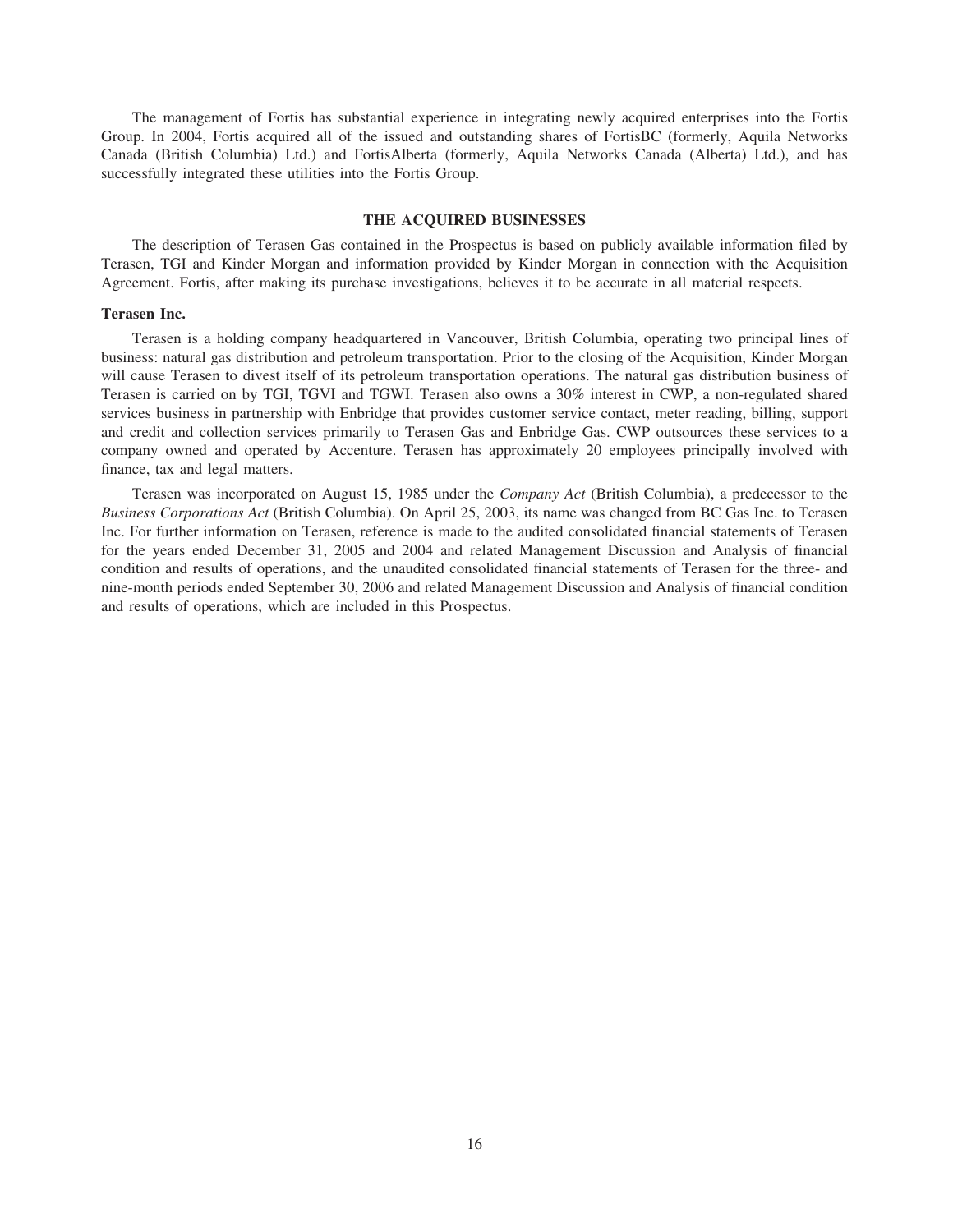#### **Terasen Gas Service Territory**

Terasen Gas is one of the largest natural gas distribution businesses in Canada. With approximately 900,000 customers in 125 communities, Terasen Gas provides service to over 95% of the gas customers in British Columbia. Its service area extends from Vancouver to the Fraser Valley, the interior of British Columbia, the area along the Sunshine Coast, as well as Whistler, Squamish and Vancouver Island.



#### **Terasen Gas Inc.**

TGI provides service to more than 100 communities with a service territory that has an estimated population of approximately 4,000,000. As at September 30, 2006, TGI and its subsidiaries transported and distributed natural gas to approximately 734,000 residential and 82,000 commercial and industrial customers, representing approximately 87% of the natural gas users in British Columbia. TGI's service area extends from Vancouver to the Fraser Valley and the interior of British Columbia. The transmission and distribution business is carried on under statutes and franchises or operating agreements granting the right to operate in the municipalities or areas served. TGI is regulated by the BCUC. The average rate base of TGI approved by the BCUC for 2007 is approximately \$2,474 million.

TGI provides natural gas distribution services to residential, small commercial and industrial heating customers predominantly on a non-contractual basis, whereby the customers are charged based on general services provided. Larger commercial and industrial customers are normally provided with services on a contractual basis.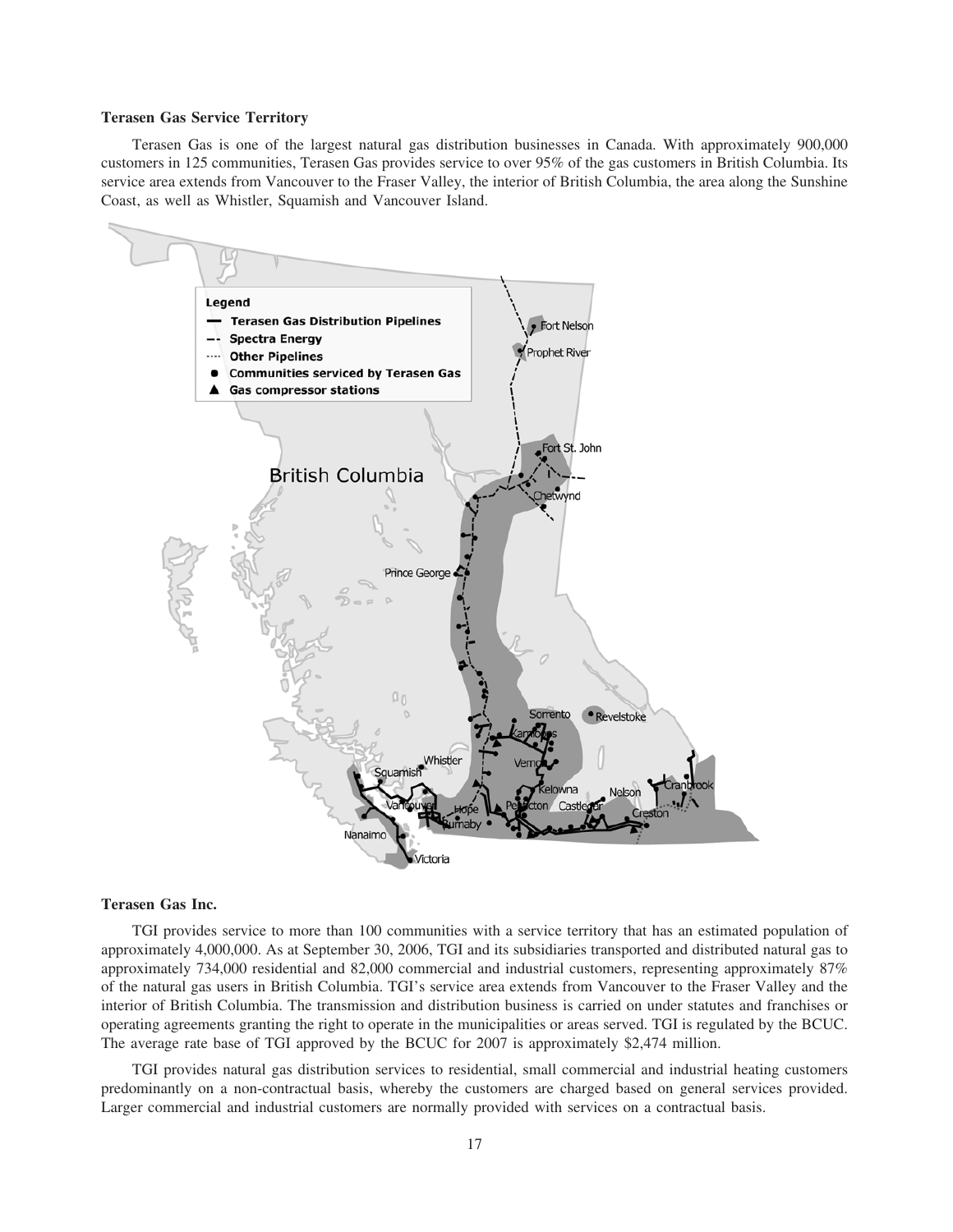By early 2006, 16,000 commercial and industrial customers had arranged for some or all of their own gas supply and used TGI's transportation services for delivery. Notwithstanding shifts over time between utility supply and direct purchases, TGI's earnings remain unaffected since TGI's margins remain substantially the same whether or not customers choose to buy natural gas from TGI or arrange their own supply. Customers arranging for their own supply in fact reduce the credit risk to TGI. See ''— Terasen Gas Inc. — Unbundling'' below.

Of TGI's industrial customers, 158 are on interruptible service. The majority of these customers are capable of switching to alternative fuels. Of the various industries that comprise TGI's industrial market, the pulp and paper and wood products industries combined comprise approximately 47% of total system throughput. All other industries individually represent less than 10% of total consumption.

#### *Gas Purchase Agreements*

In order to acquire supply resources that ensure reliable natural gas deliveries to its customers, TGI purchases supply from a select list of producers, aggregators, and marketers by adhering to strict standards of counterparty creditworthiness and contract execution/management procedures. TGI contracts for approximately 137 petajoules (''PJ'') of baseload and seasonal supply, of which 120 PJ is delivered off the Spectra Energy Gas Transmission system (the ''Spectra Pipeline System''), and 17 PJ is comprised of Alberta-sourced supply transported into British Columbia via the Alberta and British Columbia systems of TransCanada Pipelines Limited (''TransCanada''). The majority of supply contracts in the current portfolio are one year in length, with the exception of one long-term contract expiring in October 2009. In order to recover its costs, TGI obtains advance BCUC approval of the supply agreements it proposes to enter into.

#### *Peak Shaving Arrangements*

TGI incorporates peak shaving and gas storage facilities into its portfolio to (i) manage the load factor of baseload supply contracts throughout the year, (ii) eliminate the risk of supply shortages during a peak throughput day, (iii) reduce the cost of gas during winter months, and (iv) balance daily supply and demand on the distribution system. TGI's peak shaving and storage assets and contracts for 2006 included up to 30 PJ in storage capacity at various locations throughout British Columbia, Alberta and the Pacific Northwest of the United States. These facilities can deliver a maximum daily rate of 600 TJ on a combined basis.

# *Unbundling*

Over the past several years, TGI, the BCUC and a number of interested parties have laid the groundwork for the introduction of natural gas commodity unbundling. As of November 1, 2004, commercial customers of TGI became eligible to sign up to buy their natural gas commodity supply directly from third-party suppliers. TGI continues to provide delivery of the natural gas. Approximately 78,000 commercial customers are eligible to participate in commodity unbundling.

On August 14, 2006, the BCUC released a decision to open a portion of British Columbia's residential natural gas market to competition, allowing homeowners to sign long-term fixed-price contracts for natural gas with companies other than TGI. The BCUC decision was released in response to a proposal from TGI filed with the BCUC on April 18, 2006 and following several weeks of public hearings and submissions from TGI, natural gas marketers and stakeholders. As a result of the BCUC decision, independent marketing companies, known as gas marketers, will be allowed to start offering long-term, fixed-price contracts for natural gas for a period of time ranging from one year to five years, starting in May 2007. TGI will continue delivering the gas to the final consumer, charging for delivery and providing all billing and other services to all customers.

The choice of natural gas suppliers will only be available to TGI's residential customers in the Lower Mainland and the interior of British Columbia. It will not be available on Vancouver Island, the Sunshine Coast, Powell River or Whistler. The opening of a portion of British Columbia's residential natural gas market to competition will not affect TGI's earnings since TGI's margins remain substantially the same whether or not customers choose to buy natural gas from TGI or arrange their own supply.

#### *Transmission Services*

TGI serves Greater Vancouver and the Fraser Valley through a transmission and distribution system that connects to the Spectra Pipeline System near Huntingdon, British Columbia. This transmission system also supplies gas to TGVI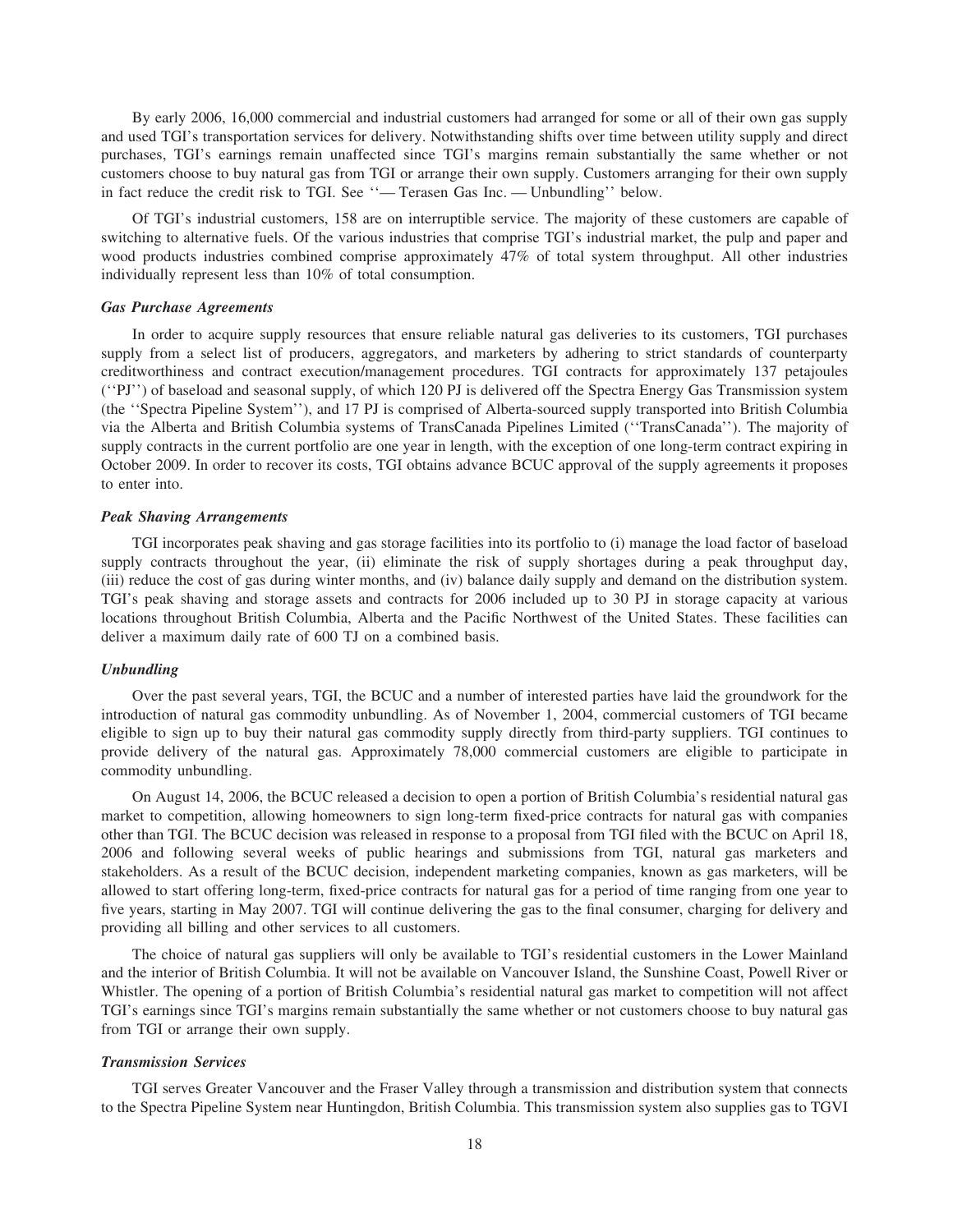for delivery to the Sunshine Coast, Vancouver Island and Squamish, British Columbia. In addition, TGI is connected at Huntingdon to Northwest Pipeline to facilitate gas movement both north and south.

In the interior of British Columbia, TGI serves municipalities with numerous connections to the Spectra Pipeline System. Communities in the East Kootenay region of British Columbia are served through connections with the British Columbia system of TransCanada. TGI is connected to TransCanada's British Columbia system through TGI's Southern Crossing Pipeline between Yahk and Oliver. TGI also operates a propane distribution system in Revelstoke, British Columbia.

In addition, TGI provides high-pressure transmission services to customers, such as TGVI, which moves natural gas from the Spectra Pipeline System or the TransCanada system across TGI's system to customers' own facilities.

Transportation tolls on the Spectra Pipeline System and the TransCanada system are regulated by the National Energy Board. TGI pays both fixed and variable charges for use of the pipelines, which are recovered through rates paid by TGI's customers.

#### *Properties*

As of September 30, 2006, TGI owned approximately 3,700 kilometers of natural gas transmission pipelines and approximately 41,000 kilometers of natural gas distribution pipelines. In addition to the pipelines, TGI owns properties and equipment utilized for service shops, warehouses, metering, and regulating stations, as well as its main operations center in Surrey, British Columbia.

#### *Title to Properties*

TGI's pipelines are constructed for the most part under highways and streets pursuant to permits or orders from the appropriate authorities, franchise or operating agreements entered into with municipalities and rights-of-way held directly or jointly with BC Hydro. Compressor stations and major regulator stations are located on freehold land, rights-of-way owned by TGI or properties shared with BC Hydro.

## *Franchise and Operating Agreements*

TGI currently holds franchise or operating agreements with all of the incorporated municipalities in which it distributes gas in the Greater Vancouver and Fraser Valley service areas, other than Richmond, British Columbia, and with most of the incorporated municipalities in which it distributes gas in the interior of British Columbia. TGI has the right to serve all end users within its franchise area pursuant to these operating agreements. The terms of the franchise agreements range from 10 years to 21 years.

Historically, approximately one quarter of the agreements relating to the interior of British Columbia contained a provision enabling the municipality to purchase the distribution system at the end of the term of the agreement. Some of these agreements have expired and TGI has negotiated or is currently negotiating renewals and extensions of others whereby TGI enters into an arrangement whereby the relevant municipality leases TGI's gas distribution assets within the municipality's boundaries for a term of 35 years for an initial cash payment paid by the municipality to TGI. TGI, in turn, enters into a 17-year operating lease with the municipality whereby TGI operates the gas distribution assets and has the option to terminate the lease of the assets to the municipality at the end of the 17-year term in exchange for a payment to the municipality equal to the unamortized portion of prepaid rent initially paid by the municipality. As at December 31, 2005, TGI had entered into such arrangements having a total value of \$153 million.

# *Capital Program*

The 2007 revenue requirements approved by the BCUC for TGI include annual capital expenditures of \$129.7 million. Capital expenditures relating to customer growth represent approximately 22% of the annual capital budget forecast, while the remaining amount relates to capital betterments, replacements and life extensions.

# *Operations*

As part of its multi-year Performance-Based Rate (''PBR'') agreement, TGI is required to meet several service quality targets. These target measures include indicators such as emergency response time, speed of answering calls, system integrity, customer satisfaction, meter exchange appointment activity, number of customer complaints to the BCUC and number of prior period adjustments. TGI's operations meet or exceed these target measures.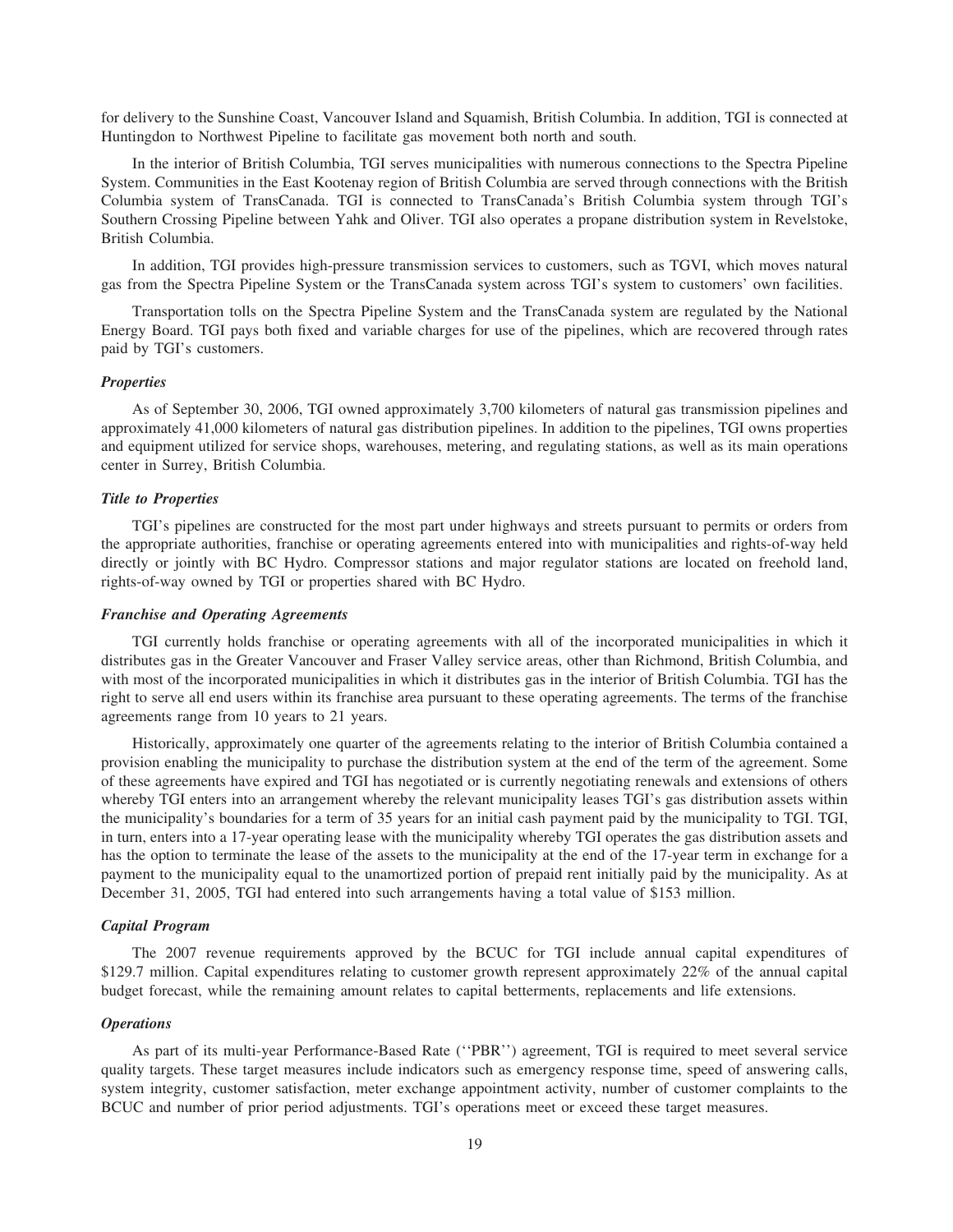# *Environment*

In order to minimize impacts from its operations, TGI has developed an Environmental Management System based on a framework, purposes and objectives so as to be compliant with the international standard ISO 14001. TGI's operations meet or exceed legislative standards and environmental protection requirements.

TGI is an active participant in Canada's Voluntary Climate Change Challenge and Registry (''VCR'') and its successor, the Canadian GHG Challenge Registry. For seven consecutive years, TGI has received gold-level reporting status in recognition of its efforts to manage and reduce greenhouse gas emissions. TGI received the VCR Leadership Award in 2001 and 2003, the only company in its sector to have received this award twice. The VCR ranking acknowledges TGI's efforts to develop specific measures and voluntarily set reduction targets.

# *Employees*

TGI has approximately 1,100 employees. Its organized employees are represented by the Canadian Office and Professional Employees Union (''COPEU'') and the International Brotherhood of Electrical Workers (''IBEW'') under collective agreements which expire on March 31, 2007 and March 31, 2011, respectively.

#### *Tax Assessment*

TGI has received a Notice of Assessment dated July 31, 2006 from the British Columbia Social Service Tax authority (the ''BC Tax Authority'') for the payment of \$37.1 million of additional provincial sales tax and interest on the Southern Crossing Pipeline which was completed in 2000 (the ''Assessment''). In October 2006, TGI made a payment of \$10 million pending its appeal of the Assessment as a good faith payment to forestall an order from the BC Tax Authority to provide full payment or security. On October 26, 2006, TGI filed an objection to the Assessment with the BC Tax Authority. The BCUC has allowed TGI to defer the \$10 million payment pending resolution of TGI's objection to the Assessment.

#### **Terasen Gas (Vancouver Island) Inc.**

TGVI owns and operates the natural gas transmission pipeline from the Greater Vancouver area across the Georgia Strait to Vancouver Island and the distribution system on Vancouver Island and along the Sunshine Coast of British Columbia. TGVI is a franchise under development and is supported by the Vancouver Island Natural Gas Pipeline Agreement, as discussed in more detail below.

TGVI has been operating for almost 15 years. Its combined system consists of approximately 615 kilometers of natural gas transmission pipelines and 3,250 kilometers of distribution mains. The combined system has a designed throughput capacity of 144 million cubic feet per day (155 TJ per day). TGVI serves approximately 85,000 residential, commercial and industrial customers along the Sunshine Coast and in various communities on Vancouver Island including Victoria and surrounding areas. TGVI's largest customers are the Vancouver Island Gas Joint Venture, representing seven large pulp and paper mills on Vancouver Island and the Sunshine Coast, and BC Hydro's contracted gas-fired electricity cogeneration facility at Elk Falls, Vancouver Island. During 2005, TGVI delivered approximately 33.6 PJ of gas through its system. The average rate base of TGVI approved by the BCUC for 2007 is approximately \$482 million.

TGVI's natural gas supply is transported through TGI's pipeline system. All natural gas flows to TGVI are from this single source on the mainland and are dependent on the use of two undersea high-pressure transmission pipes.

## *Vancouver Island Natural Gas Pipeline Agreement*

The transmission line to Vancouver Island and the distribution systems on Vancouver Island that are currently owned by TGVI were originally constructed between 1989 and 1991 with financial support provided by the provincial and federal governments which included repayable contributions of an aggregate of \$75 million from these governments (the ''Repayable Contributions''). In December 1995, the financial support arrangements with the governments were restructured under several agreements, including the Vancouver Island Natural Gas Pipeline Agreement (''VINGPA'') which was entered into between the predecessors of Terasen and TGVI and the Province of British Columbia (the ''Province'').

Under the VINGPA, which runs through to December 31, 2011, the Province has agreed to provide TGVI with financial support in the form of gas royalties on deemed volumes of natural gas transported through the Vancouver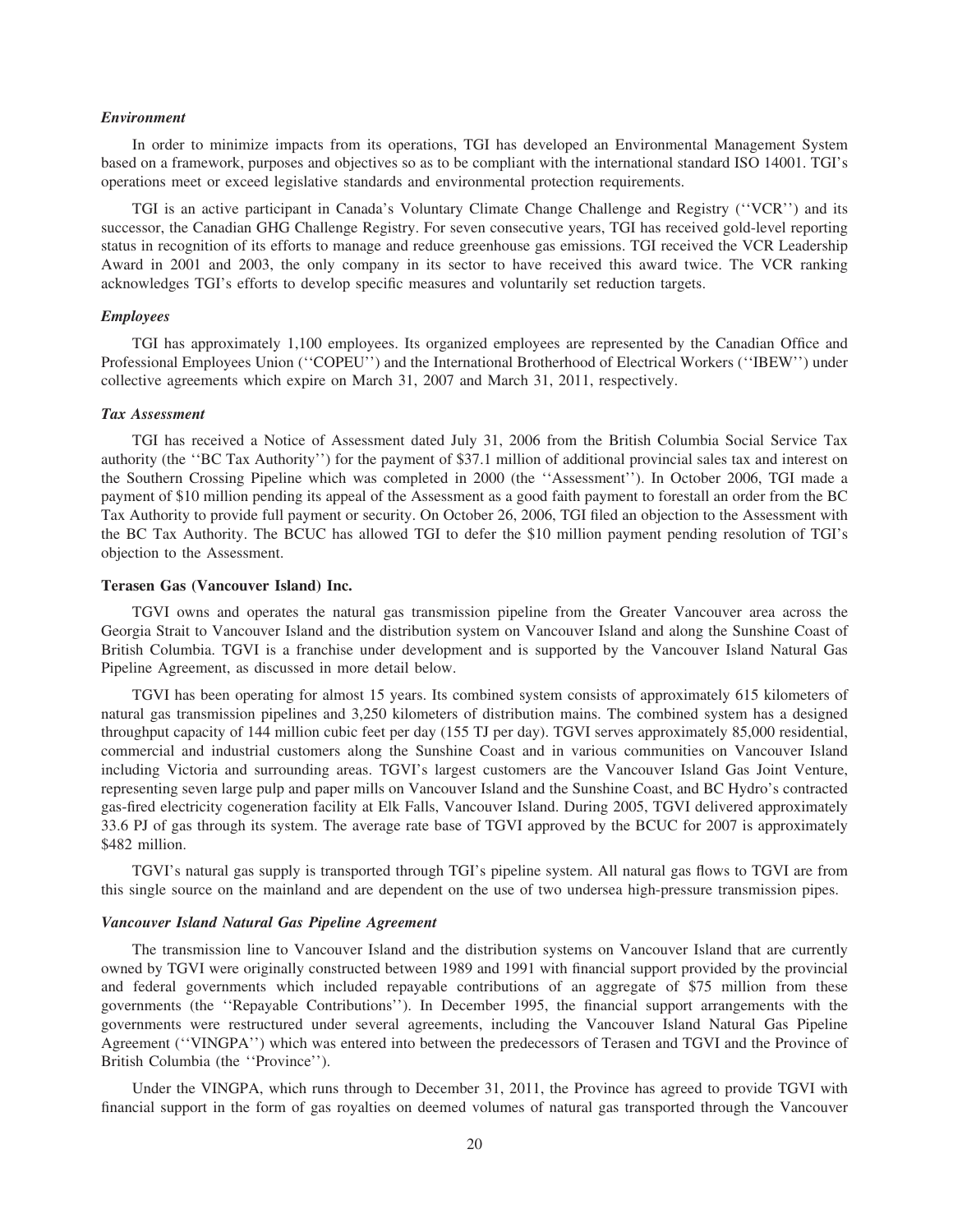Island pipeline from 1996 through 2011, which decreases the cost of purchased gas by approximately 20%. The royalty payment recognized in 2006 was approximately \$36.3 million.

In turn, under the VINGPA, Terasen is required to provide financial support of up to \$120 million over the period from 1996 to 2011 to finance the principal amount of the revenue deficiencies incurred by TGVI. Annual revenue deficiencies are calculated as the difference between the approved cost of service and revenue actually received. This funding can be by way of subscription for Class A Instruments (redeemable preferred shares of TGVI) or Class B Instruments (promissory notes issued by TGVI) (''Class B Instruments''), as determined by the BCUC.

Prior to 2003, rates charged by TGVI to its customers were insufficient to recover the cost of service of TGVI in aggregate, meaning that revenues from the sale and transportation of natural gas resulted in an annual revenue deficiency. Terasen and TGVI's former shareholder funded these annual revenue deficiencies in accordance with the VINGPA. The aggregate of the annual revenue deficiencies was funded with Class B Instruments bearing interest at a rate of 275 basis points over the applicable five-year Canada bond rate. The accumulated revenue deficiency resulting from overall revenues being below the cost of service has been recorded in a revenue deficiency deferral account (''RDDA''). Since 2003, the aggregate annual revenues have exceeded the full cost of service and therefore TGVI has been in a revenue surplus position. The revenue surplus is used, in part, to pay down the RDDA balance as well as to pay the interest on the Class B Instruments described above. The BCUC has been directed to include in the cost of service an amount to amortize the RDDA balance over the shortest period reasonably possible, having regard to competitive energy sources and the desirability of rates. As at September 30, 2006, TGVI had issued and outstanding approximately \$42 million of Class B Instruments.

As part of the December 1995 restructuring discussed above and concurrently with the entering into of the VINGPA, the predecessor to TGVI entered into the Pacific Coast Energy Pipeline Agreement (the ''PCEPA'') with the Government of Canada and the Province which set out the mechanism for the repayment of the \$75 million Repayable Contributions owed to the federal and provincial governments. The PCEPA provides for scheduled repayments but also contemplates earlier non-scheduled prepayments in certain circumstances. Repayments on the \$75 million Repayable Contributions go towards increasing the rate base on a dollar-for-dollar basis.

#### *Vancouver Island Gas Joint Venture Transportation Agreement*

TGVI provides gas transportation service to the seven pulp and paper mills under the long-term Vancouver Island Gas Joint Venture Transportation Service Agreement that was amended effective January 1, 2005 to extend it beyond the original renewal period by two years to December 31, 2012. The maximum daily volume of firm transportation service under the agreement was 20 TJ per day for 2005. In 2006, the maximum daily volume changed to 12.5 TJ per day for the remainder of the renewal period. The committed volume can be reduced to 8 TJ on twelve months' notice at any time on or after January 1, 2007.

#### *Contractual Arrangements*

TGVI has entered into a firm transportation agreement with BC Hydro to serve BC Hydro's gas supply needs at a gas-fired cogeneration plant at Elk Falls, Vancouver Island. The agreement, for 45 TJ per day, expires on December 31, 2007. BC Hydro has an option to extend the agreement for one year. BC Hydro has indicated that it is considering changing the Elk Falls facility from a baseload facility to a dispatchable facility, which will change the transportation agreement from firm to interruptible. Accordingly, there is no certainty with respect to the terms under which the firm transportation agreement with BC Hydro may be extended beyond 2007. Failure to extend the agreement will result in a reduction in TGVI's transportation revenues of approximately \$13 million, which would be expected to be recovered through increased rates approved by the BCUC.

On February 16, 2005, the BCUC approved the construction by TGVI of a \$100 million liquid natural gas storage facility, subject to several conditions including the execution of a long-term Transportation Service Agreement with BC Hydro backed by the capacity demand requirements of the Duke Point generation project. On June 17, 2005, BC Hydro announced its intention to abandon the Duke Point generation project on Vancouver Island as a result of a continuing appeal process. As a result, the expected construction timeline for TGVI's proposed storage facility has been delayed and, pending re-evaluation, will require BCUC approval prior to proceeding.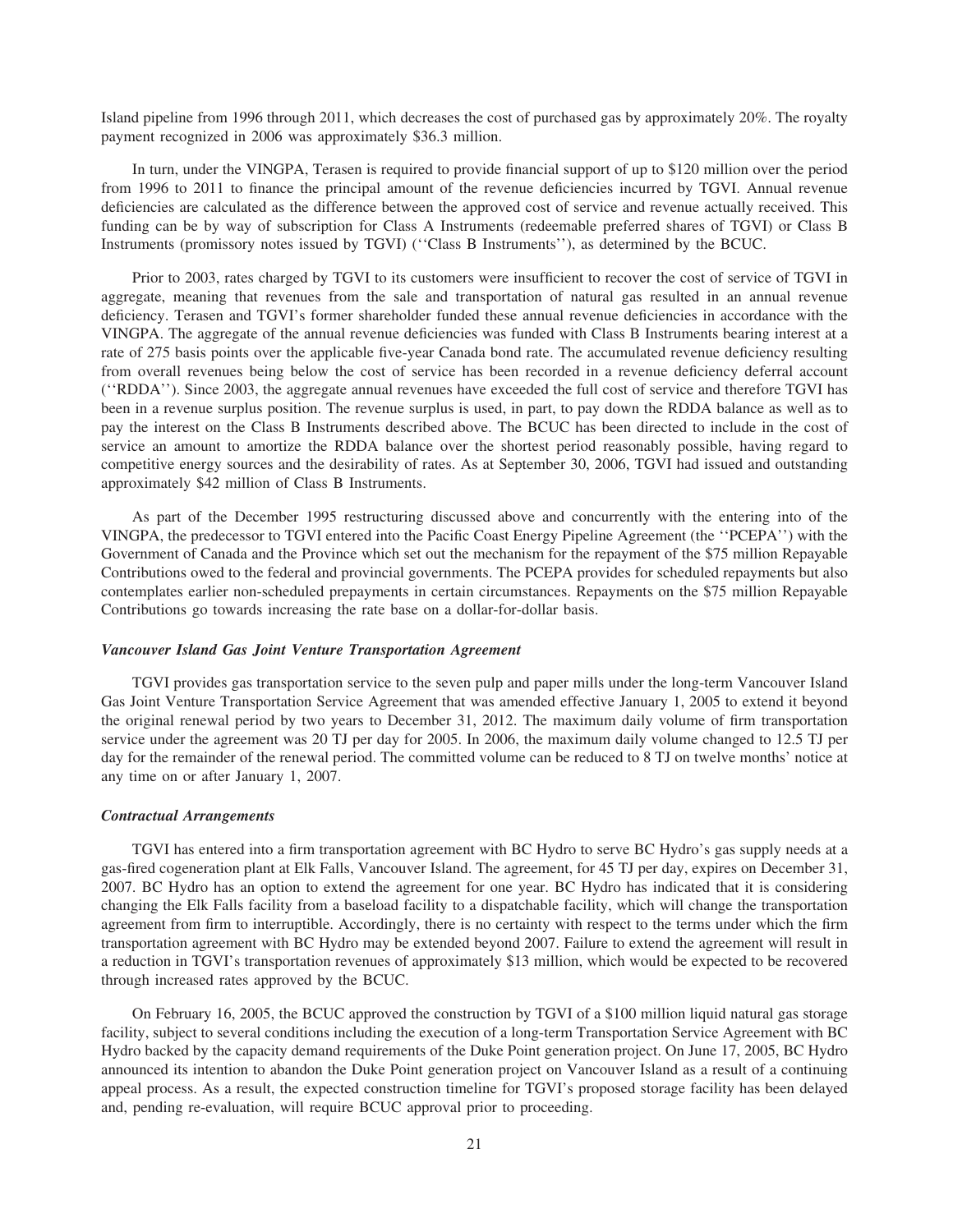# *Gas Purchase Agreements*

In order to acquire effective supply resources that ensure reliable natural gas deliveries to its customers, TGVI purchases supply from a select list of producers, aggregators and marketers by adhering to strict standards of counterparty credit worthiness and contract execution/management procedures. As of November 1, 2005, TGVI contracted approximately 12.5 TJ per day of baseload supply delivered off the Spectra Pipeline System. TGVI also purchased approximately 31.8 TJ per day of seasonal supply to meet the higher loads during the winter months of December 2005 to February 2006.

TGVI maintains storage contracts with Unocal Canada Limited at Aitken Creek Storage facility in northern British Columbia and Northwest Natural Gas Company at Mist Storage facility in Oregon. As at March 14, 2006, TGVI's Aitken Creek Storage contract consisted of 2.1 PJ of capacity with 13.6 TJ of daily deliverability and its Mist storage agreement consisted of 0.69 PJ of capacity with 26.4 TJ of daily deliverability. As at March 14, 2006, TGVI also had access to an estimated 21.1 TJ of daily peaking supply deliverability from various peaking supply arrangements.

#### *Capital Program*

TGVI's capital projects for the upcoming years are primarily associated with the expansion of the distribution system and the addition of new customers. The capital expenditures are expected to increase the rate base and expand the customer base. The 2007 revenue requirements approved by the BCUC for TGVI include capital expenditures of \$53.7 million, which includes \$20.8 million for the Whistler pipeline. The capital expenditures relating to customer growth on Vancouver Island represent approximately 9.1% of the capital budget for 2007, while the remaining amount relates to system expansion, capital betterments, replacements and life extensions.

On June 28, 2006, TGVI and TGWI received final approval from the BCUC to extend natural gas service to Whistler. Under the proposed arrangements, TGVI will extend its transmission system to serve TGWI by the construction of a 50-kilometer pipeline lateral from Squamish to Whistler. It is expected that the pipeline will cost \$42.8 million and TGVI's contribution to the pipeline costs, including system conversion, will be approximately \$20.8 million. TGWI will pay the remainder of the costs of the pipeline.

#### *Employees*

TGVI has approximately 105 employees. Its organized employees are represented by the COPEU and the IBEW under the TGI Collective Agreements. See ''— Terasen Gas Inc. — Employees'' above.

# **Terasen Gas (Whistler) Inc.**

TGWI has owned and operated the propane distribution system at Whistler since 1987. It provides service to approximately 2,350 residential and commercial customers in the Whistler area of British Columbia. TGWI owns and operates two propane storage and vaporization plants and approximately 100 kilometers of distribution pipelines serving customers in the Whistler area. The propane distribution system in Whistler has grown far beyond the original expectations and beyond the size and scale of other similar propane distribution systems in British Columbia and Canada. Today, with annual deliveries exceeding 750,000 GJ, TGWI's propane system is unique in terms of the size of the customer base it serves and the scale of the facilities required by its continued operations. The average rate base of TGWI for 2006 was approximately \$16.5 million.

On June 28, 2006, TGVI and TGWI received final approval from the BCUC to extend natural gas service to Whistler. Under the proposed arrangements, TGVI will extend its transmission system to serve TGWI by the construction of a 50-kilometer pipeline lateral from Squamish to Whistler and TGWI will convert its current piped propane system to natural gas. The pipeline, which is scheduled for completion in 2008 and will be co-ordinated with the current Sea-to-Sky Highway upgrade project, will allow TGWI to better service future demand. It is expected that the pipeline will cost \$42.8 million and TGWI's contribution to the pipeline costs, including system conversion, will be approximately \$22.0 million. TGVI will pay the remainder of the cost of the pipeline. Customer, management and operations services are provided to TGWI by TGI.

# **Non-Regulated — CustomerWorks Limited Partnership**

CWP is a partnership between Terasen and Enbridge that provides shared customer services primarily to the companies' respective regulated operations, Terasen Gas and Enbridge Gas. Enbridge owns a 70% interest in CWP and Terasen owns a 30% interest.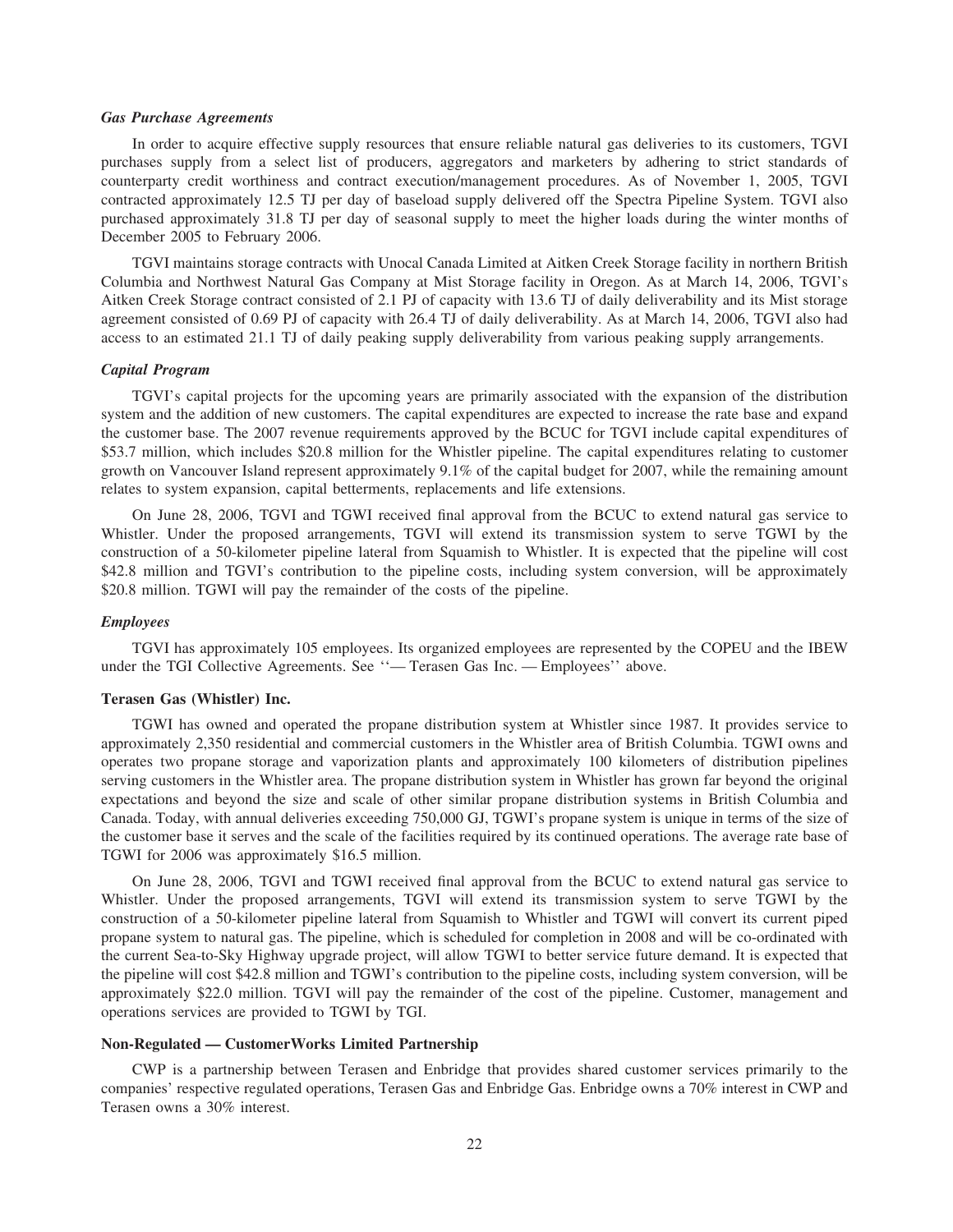The provision of services by CWP is governed by a customer service agreement dated January 1, 2002, as amended (the ''Customer Service Agreement''). The Customer Service Agreement was initially entered into between BC Gas Utility Ltd. (the predecessor of TGI) and CWP and was subsequently amended to, among other things, provide for the outsourcing of the services by CWP to Accenture Business Services for Utilities Inc., a company indirectly owned and operated by Accenture, and to extend the provision of services to TGVI and TGWI. The Customer Service Agreement was entered into for a five-year term, renewable for additional one-year terms.

The services provided under the Customer Service Agreement include customer contact, meter reading, billing, support, and credit and collection services. The Customer Service Agreement has been approved by the BCUC. The rates under the Customer Service Agreement have both a fixed and service volume based component, include minimum service standards and penalties and are based on market prices. In providing these services, CWP uses a customer information services system under a licence from Enbridge Commercial Services, a subsidiary of Enbridge. During the nine-month period ended September 30, 2006, TGI paid approximately \$33.1 million to CWP under the Customer Service Agreement.

#### **Regulation**

The Terasen Gas natural gas distribution system operates wholly within British Columbia. Gas utilities which operate wholly within British Columbia are subject to the regulatory jurisdiction of the BCUC which derives its powers from the *Utilities Commission Act* (British Columbia). In addition to approving the rate base and new financings of gas utilities, the BCUC also approves the rates charged to customers. These rates are designed to recover the utilities' costs of providing service and allow the opportunity to meet financial commitments and earn a reasonable and fair ROE. The BCUC has jurisdiction to regulate and approve the terms and conditions under which gas utilities provide service.

As part of the establishment of the rates that a gas utility charges its customers, the BCUC establishes a rate base, approves a capital structure with which to finance such rate base, and is responsible for setting a reasonable and fair rate of return on the debt and equity in the approved capital structure. Rate base is the aggregate of the depreciated cost of property, plant and equipment that is used or useful in serving the public, certain deferral accounts and a reasonable allowance for working capital. The fair rate of return is established by determining the cost of individual components of the capital structure, including ROE, and weighting such costs to determine an aggregate rate of return on rate base. The rates that are established and the terms and conditions of service are contained in a schedule of published and public tariffs. Before any tariff can be put into effect, it must be filed with the BCUC. The BCUC has jurisdiction to approve or refuse any amendment submitted for filing and to determine the rates which should be charged by a utility for its services. The BCUC is required to have due regard, among other things, to fixing rates that are not unjust or unreasonable. In fixing rates the BCUC must determine that such rates reflect a fair and reasonable charge for service of the nature and quality furnished by the utility to its customers and that such rates are sufficient to yield the utility fair and reasonable compensation for its services and a fair and reasonable rate of return on its rate base.

The BCUC uses a future test year in the establishment of rates for a utility. Pursuant to this method, the BCUC forecasts the volume of gas that will be sold and transported, together with all of the costs of the utility (including the rate of return) that the utility will incur in the test year. Rates are fixed to permit the utility to collect all of its costs (including the rate of return) if the forecast sales and transportation volumes are achieved. The forecast sales volumes assume normal weather. Certain costs are fixed and will be incurred regardless of the actual volume of gas sold. Accordingly, if the actual volumes of gas sales are less than those forecast in the test year, the utility might not recover all of the fixed costs. Interest expense, taxes other than income taxes, depreciation and amortization, certain operations and maintenance costs, the portion of the cost of gas that is fixed, such as demand charges or reservation fees, and the fixed portion of transportation costs have the effect of being virtually fixed costs.

In addition to application for approval of interim and annual rate changes, the gas utilities may apply from time to time to the BCUC for rate changes to give effect to the changes in costs beyond the control of the utilities.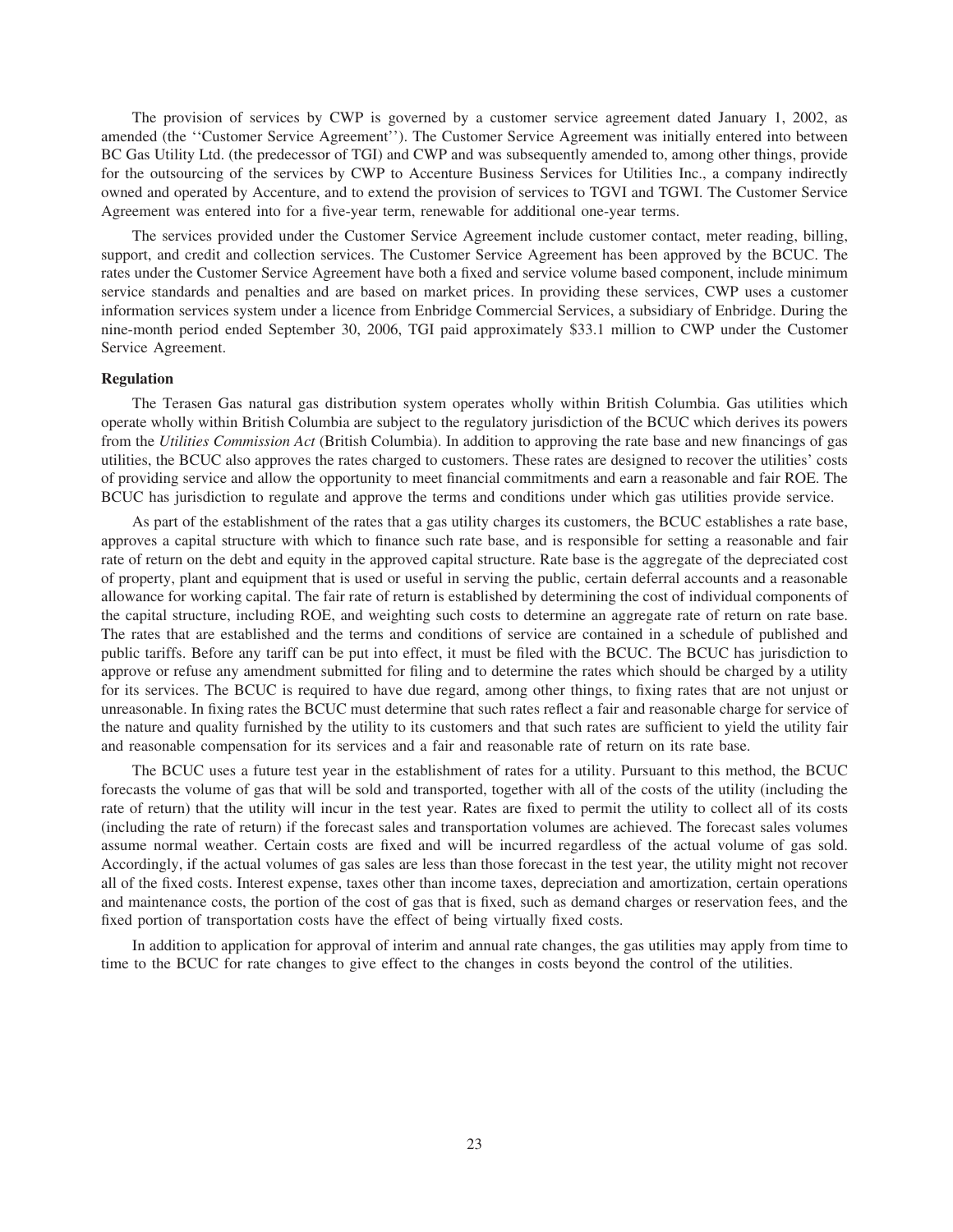The table below summarizes regulatory information pertaining to decisions made by the BCUC with respect to TGI and TGVI. While also regulated by the BCUC, similar regulatory information with respect to TGWI is not available from publicly available BCUC filings.

|                                                                   | <b>Regulated Values</b> |       |       |       |       |
|-------------------------------------------------------------------|-------------------------|-------|-------|-------|-------|
|                                                                   | $2007^{(1)}$            | 2006  | 2005  | 2004  | 2003  |
| <b>TGI</b>                                                        |                         |       |       |       |       |
|                                                                   |                         | 2.506 | 2.406 | 2.310 | 2.281 |
| Deemed common equity component of total capital structure $(\% )$ | 35                      | 35    | 33    | 33    | 33    |
|                                                                   |                         | 8.80  | 9.03  | 9.15  | 9.42  |
| <b>TGVI</b>                                                       |                         |       |       |       |       |
|                                                                   | 482                     | 470   | 453   | 441   | 437   |
| Deemed common equity component of total capital structure $(\% )$ | 40                      | 40    | 35    | 35    | 35    |
|                                                                   | 9.07                    | 9.50  | 9.53  | 9.65  | 9.92  |
|                                                                   |                         |       |       |       |       |

(1) As approved by the BCUC.

# *Terasen Gas Inc.*

TGI's allowed ROE is determined annually based on a formula that applies a risk premium to a forecast of longterm Government of Canada Bond yields. On June 30, 2005, TGI applied to the BCUC to increase the deemed equity components from 33% to 38%. The application also requested an increase in allowed ROEs from the levels that result from the then-current formula, which would have yielded 8.29% for TGI in 2006. The BCUC rendered its decision on the application on March 2, 2006, to be effective as of January 1, 2006. The generic ROE formula for a benchmark utility in British Columbia was changed such that it will be reset annually from a forecast of 30-year Canada Bonds plus a 3.90% risk premium when the forecast yield on 30-year Government of Canada Bonds is 5.25%. The risk premium is adjusted annually by 75% of the difference between 5.25% and the forecast yield on 30-year Government of Canada Bonds. For 2007, the forecast 30-year Canada Bond yield is 4.22% resulting in an ROE for TGI of 8.37%.

Two mechanisms to mitigate unanticipated changes in costs and sales volumes, such as changes caused by weather, have been implemented specifically for TGI. The first relates to the recovery of all gas costs through deferral accounts which capture all variances (overages and shortfalls) from forecasts. Balances are either refunded to or recovered from customers as determined by the BCUC. The deferral accounts are called the Commodity Cost Reconciliation Account (''CCRA'') and the Midstream Cost Reconciliation Account (''MCRA''). The second mechanism seeks to stabilize delivery revenues from residential and commercial customers through a deferral account that captures variances in the forecast-versus-actual customer use throughout the year. This mechanism is called the Revenue Stabilization Adjustment Mechanism (''RSAM''). In February 2001, the BCUC issued guidelines for quarterly calculations to be prepared to determine whether customer rate adjustments are needed to reflect prevailing market prices for natural gas and to ensure that rate stabilization account balances are recovered on a timely basis. The balance in the RSAM account at December 31, 2006 was approximately \$36 million and the BCUC has approved \$11.5 million of this balance to be recovered in 2007 through a rate rider.

The RSAM and CCRA/MCRA accounts reduce TGI's earnings exposure to risks associated with volatility of gas costs and consumer demand. Variances in demand by large volume, industrial transportation customers are not covered by these deferral accounts as their usage is more predictable and less likely to be significantly affected by weather.

The net balances of the RSAM and CCRA/MCRA accounts increased to a receivable of approximately \$148.8 million as at September 30, 2006 from a payable of approximately \$9.0 million as at December 31, 2005. In order to ensure that the balances in the CCRA/MCRA accounts are recovered on a timely basis, TGI prepares and files quarterly calculations with the BCUC to determine whether customer rate adjustments are needed to reflect prevailing market prices for natural gas costs.

TGI also has in place deferral accounts to absorb short-term and long-term interest rate fluctuations. The interest rate deferral accounts which were in place during 2006 effectively fixed the interest expense on short-term funds attributable to TGI's regulated assets at 4.00% during 2006. The effective fixed short-term interest rate for 2007 has been set at 4.75%. Any variations from these rates throughout the year are recorded in deferral accounts and are subsequently either refunded to or recovered from customers as determined by the BCUC.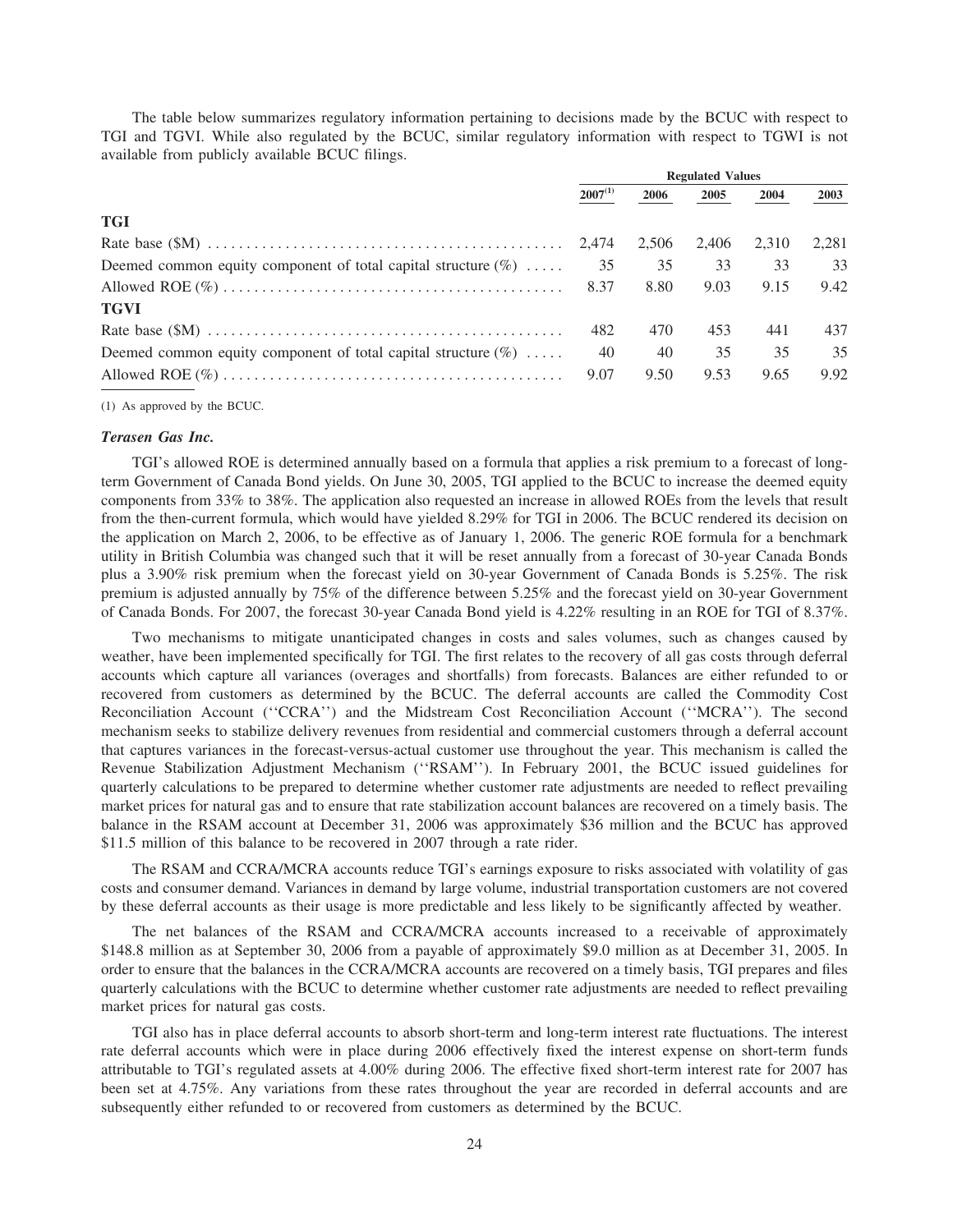In 2003, TGI received BCUC approval of a Negotiated Settlement of a 2004-2007 PBR Plan (the ''TGI Settlement''). The TGI Settlement, which took effect January 1, 2004, establishes a process for determining TGI's delivery charges and incentive mechanisms for improved operating efficiencies. The four-year agreement includes incentives for TGI to operate more efficiently through sharing of the benefits of cost reductions among TGI and its customers. It includes ten service quality indicators designed to ensure TGI provides appropriate service levels and sets out the requirements for an annual review process which will provide a forum for discussion between TGI and interested parties regarding TGI's current performance and future activities. In January 2007, TGI made application to the BCUC to extend the TGI Settlement to 2009.

Operation and maintenance costs and base capital expenditures are subject to an incentive formula which permits recovery of increasing costs due to customer growth and inflation. Operating costs are subject to an adjustment factor based on 50% of inflation during the first two years and 66% of inflation during the last two years. Base capital expenditure amounts are a function of customer numbers and projected customer additions. During the annual review process, non-controllable expenses and extraordinary capital expenditures can be added to or subtracted from revenue requirements under the terms of the TGI Settlement.

The TGI Settlement provides for a 50/50 customer/shareholder sharing mechanism of earnings above or below the allowed ROE. When TGI's earned ROE is greater than 150 basis points above or below the allowed ROE for two consecutive years, the PBR mechanism may be reviewed. The following table sets out the allowed ROE, the earned ROE (before sharing) and the customer share under the sharing mechanism.

#### **TGI Earned ROEs and Shared Earnings through PBR**

|  | $\frac{2006^{(1)}}{2005}$ $\frac{2005}{2004}$ |  |
|--|-----------------------------------------------|--|
|  |                                               |  |
|  |                                               |  |
|  |                                               |  |

(1) Projected as filed by TGI in the 2007 Revenue Requirement Filing.

#### *Terasen Gas (Vancouver Island) Inc.*

Pursuant to BCUC orders from 2003 onwards, TGVI's rates have been set so as to fully recover its cost of service plus an amount for the timely amortization of the RDDA in accordance with the government directives. To permit recovery of the outstanding balance in the RDDA, TGVI's rates for residential and commercial customers are set at levels in excess of TGVI's cost of service, but are effectively capped at a comparable price of competitive alternative fuels. TGVI renewed its regulatory settlement in late 2005 for a two-year period, effective January 1, 2006. It provides for a continuation of the operation and maintenance cost incentive arrangements previously in place. The allowed ROE for TGVI was 9.53% for 2005 compared to 9.65% in 2004. TGVI's ROE for 2006 is 9.50% and TGVI's deemed equity component of its capital structure for 2006 is 40%. The 2007 approved ROE for TGVI has been set at 9.07%.

TGVI's approved rate design methodology provides, in effect, that to the extent that cost of service inputs change over time, TGVI's rates will reflect a variable RDDA amortization. The rates generally are set to be equivalent to 90% of comparable electricity price. The RDDA amortization was approximately \$12.4 million in 2005 and approximately \$6.9 million in 2006. The RDDA has been amortized from approximately \$87.9 million as at December 31, 2002 to approximately \$41.4 million as at December 31, 2006.

In November 2005, TGVI received BCUC approval of a Negotiated Settlement (the ''TGVI Settlement'') of 2006-2007 revenue requirements. The two-year TGVI Settlement, which took effect as of January 1, 2006, establishes a process for determining TGVI's delivery charges and offers incentive mechanisms for improved operating efficiencies. TGVI is permitted to retain 100% of earnings from savings of controllable operating and maintenance expenses from forecast and TGVI will not be provided any relief from increased controllable operating and maintenance expenses. The operating and maintenance expense forecast is based on actual 2005 costs, adjusted for changes outside of management's control, expected savings from operational synergies with TGI, 66% of inflation and customer growth. TGVI has managed actual operating and maintenance expenses close to forecast. In January 2007, TGVI made an application to the BCUC to extend the TGVI Settlement to 2009.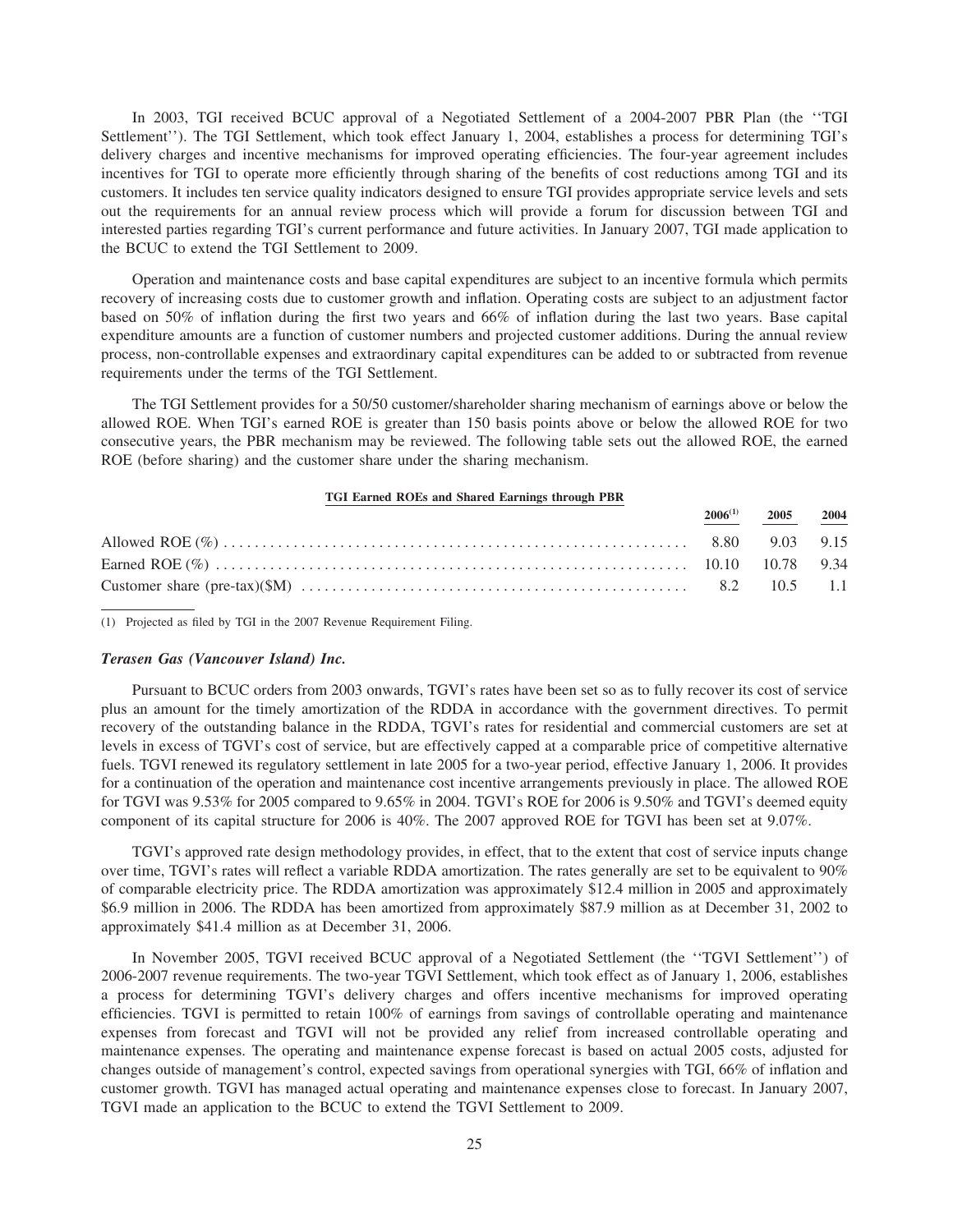# **Competition**

Natural gas has maintained a competitive advantage in terms of pricing when compared with alternative sources of energy in British Columbia, despite the significant increase in natural gas commodity prices since 1999. Regulated electricity prices in British Columbia are currently set based on the historical average production costs which are lower than the market price of electricity. Current regulated electricity prices are only marginally higher than comparable, market-based natural gas prices. A further sustained increase in natural gas commodity prices could cause natural gas in British Columbia to be priced at or above electricity, thereby decreasing the use of natural gas by customers.

#### **Hedging**

Derivative instruments are used to hedge exposure to fluctuations in natural gas prices and interest rates. The majority of the natural gas supply contracts have floating, rather than fixed, prices. Natural gas price swap contracts are used to fix the effective purchase price. Any differences between the effective cost of natural gas purchased and the price of natural gas included in rates are recorded in deferral accounts (MCRA and CCRA) and, subject to BCUC approval, passed through to customers in future rates.

TGI's short-term borrowings and variable rate long-term debt are exposed to interest rate risk which TGI manages through the use of interest rate derivatives. Any resulting gains or losses are recorded in interest rate deferral accounts and, subject to BCUC approval, passed through to consumers in future rates.

#### **Financing Arrangements**

#### *Debentures*

Terasen has issued and outstanding two series of unsecured medium term note debentures (''Terasen MTN Debentures''), which are governed by a Trust Indenture dated November 21, 2001 between Terasen (as successor to BC Gas Inc.) and CIBC Mellon Trust Company (the ''2001 Indenture''), as amended and supplemented by a First Series Supplement dated November 22, 2001 (the "First Supplement"). The aggregate principal amount of debentures that may be issued under the 2001 Indenture is unlimited, subject to the restrictions set forth therein. As at September 30, 2006, Terasen had issued and outstanding \$200 million principal amount of 6.30% Series 1 MTN Debentures due December 1, 2008 and \$125 million principal amount of 5.56% Series 3 MTN Debentures due September 15, 2014. The First Supplement includes a positive covenant of Terasen that, so long as any MTN Debentures remain outstanding, it shall not create, assume, issue or otherwise incur or become liable for any Funded Indebtedness unless immediately thereafter the Funded Indebtedness of Terasen and its subsidiaries will not be in excess of 75% of Total Consolidated Capitalization. Funded Indebtedness means indebtedness that matures more than 18 months after such indebtedness was incurred, except for non-recourse debt to finance specific assets or subordinated debt. Total Consolidated Capitalization means the sum of (a) the principal amount of consolidated Funded Indebtedness of Terasen and its subsidiaries, (b) the total capital of Terasen, (c) the principal amount of all subordinated debt of Terasen, (d) the sum of consolidated contributed or capital surplus and retained earnings of Terasen, and (e) provision for future income taxes of Terasen.

On April 19, 2000, Terasen issued \$125 million of 8.0% unsecured capital securities (the ''Capital Securities'') with a term to maturity of 40 years. The Capital Securities were issued under the terms of a Trust Indenture dated April 19, 2000 between Terasen (as successor to BC Gas Inc.) and CIBC Mellon Trust Company (the ''2000 Indenture''). Terasen may elect to defer payments on the Capital Securities for extension periods not exceeding 10 consecutive semi-annual periods. Terasen may settle such deferred payments in either cash or common shares and has the option to settle principal at maturity through the issuance of common shares at 90% of their market price. The 2000 Indenture provides that if Terasen defers any interest payment on the Capital Securities, it is not permitted to pay dividends on, or purchase or redeem, its common shares for so long as such interest payments are deferred. The Capital Securities are exchangeable at the option of the holder on or after April 19, 2010 for common shares of Terasen at a price equal to the greater of \$1 per share and 90% of the market price.Terasen may, at its option, redeem the Capital Securities in whole at a redemption price which, if the Capital Securities are redeemed prior to April 19, 2010, is equal to the greater of Canada Yield Price (as defined in the 2000 Indenture) and 100% of the principal amount of the Capital Securities, together in each case with accrued and unpaid interest, or if the Capital Securities are redeemed on or after April 19, 2010, at a price that is equal to 100% of the principal amount outstanding plus any accrued and unpaid interest.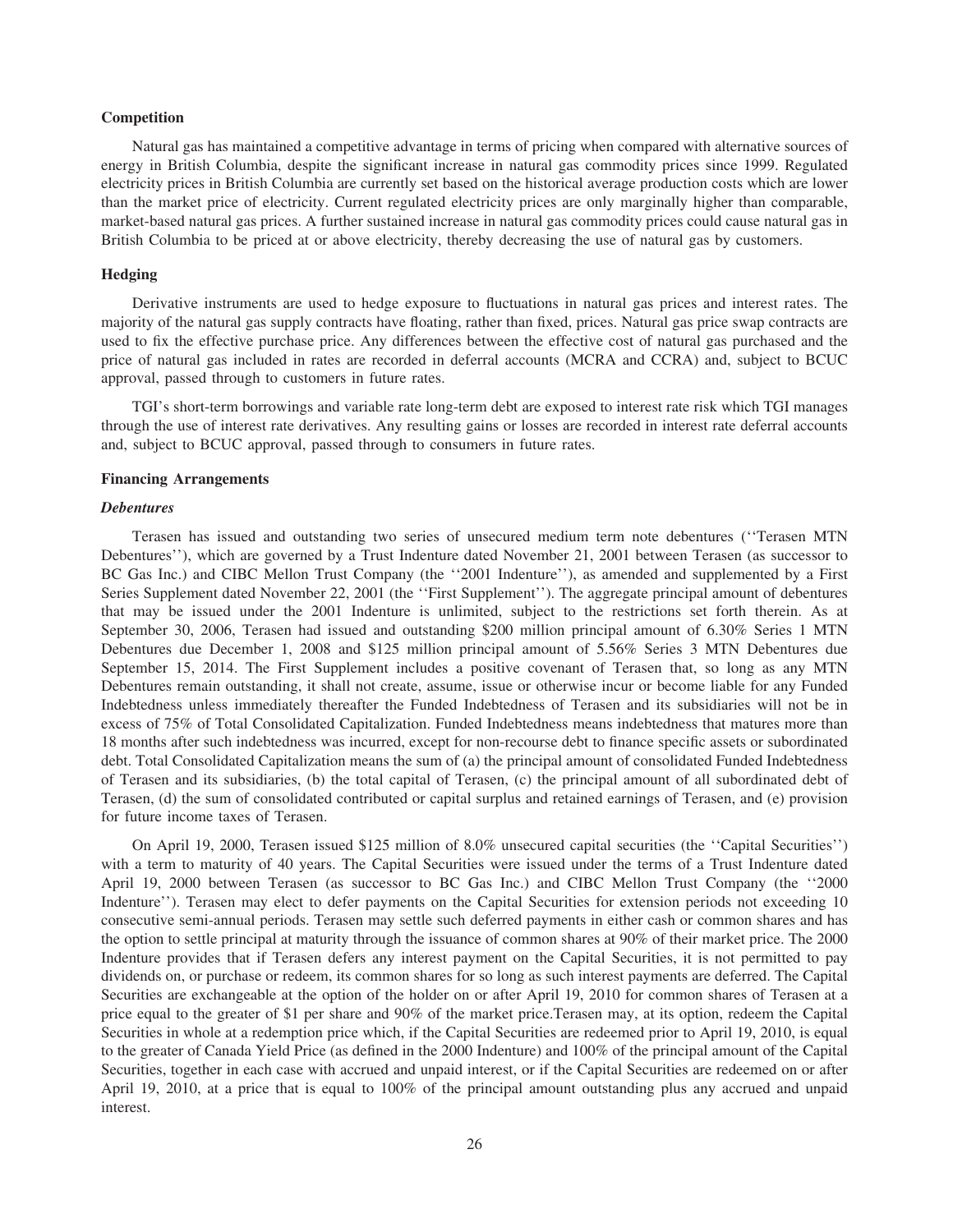TGI has issued and outstanding unsecured debentures and medium-term note debentures which are governed by a Trust Indenture dated November 1, 1977 between TGI (as successor to Inland Natural Gas Co. Ltd.) and CIBC Mellon Trust Company (as successor to National Trust Company, Limited), as amended and supplemented (the ''1977 Indenture''). The aggregate principal amount of debentures that may be issued under the 1977 Indenture is unlimited, subject to the restrictions set forth therein. As at September 30, 2006, TGI had issued and outstanding \$59.9 million principal amount of 10.75% debentures, Series E due June 8, 2009, and an aggregate of \$1,008 million of medium-term note debentures with fixed rates of interest ranging from 5.55% to 6.95% or with floating interest rates, and maturities of not less than one year. The Fourth Supplemental Indenture dated June 1, 1989 and the Tenth Supplemental Indenture dated November 15, 1993 contain certain restrictions on the ability of TGI to issue any debt securities with maturities of more than 18 months, unless certain financial tests are met and subject to certain exceptions.

TGI also has issued and outstanding Series A and Series B Purchase Money Mortgages (the ''Purchase Money Mortgages''), which are secured equally and rateably by a first fixed and specific mortgage and charge on TGI's gas distribution system in the lower mainland of British Columbia that was acquired by TGI from BC Hydro. The Purchase Money Mortgages are governed by a Trust Indenture dated December 3, 1990 between TGI (as successor to B.C. Gas Inc.), Inland Energy Corp. and CIBC Mellon Trust Company (as successor to National Trust Company), as amended and supplemented (the ''1990 Indenture''). The aggregate principal amount of Purchase Money Mortgages that may be issued under the 1990 Indenture is limited to \$425 million. As at September 30, 2006, TGI had issued and outstanding \$74.9 million aggregate principal amount of 11.80% Series A Purchase Money Mortgages due September 30, 2015 and \$200 million aggregate principal amount of \$10.30% Series B Purchase Money Mortgages due September 30, 2016.

# *Credit Facilities*

On May 5, 2006, Terasen entered into a Credit Agreement with The Toronto-Dominion Bank, as administrative agent, and the institutions named therein, as lenders (the ''Terasen Credit Agreement''). The Terasen Credit Agreement provides a committed \$450 million revolving credit facility which matures on May 5, 2009. The interest rate payable on advances under the credit facility varies based on the type of advance. The credit facility can be used for Terasen's general corporate purposes. The Terasen Credit Agreement contains customary representations and warranties and positive and negative covenants, including a requirement that Terasen maintain a total debt-to-capitalization ratio not higher than 0.75:1 and an interest coverage ratio not less than 1.25:1. The Terasen Credit Agreement contains customary events of default.

On June 21, 2006, TGI entered into a Credit Agreement with Canadian Imperial Bank of Commerce, as administrative agent, lead arranger and sole bookrunner, The Bank of Nova Scotia, as syndication agent and the other lenders identified therein (the ''TGI Credit Agreement''). The TGI Credit Agreement provides a committed \$500 million revolving credit facility. The interest rate payable on accommodations under the TGI Credit Agreement varies based on the type of accommodation. The facility can be used for refinancing indebtedness of TGI and for general corporate purposes, including as back-up for TGI's commercial paper program. The TGI Credit Agreement is extendible annually for an additional 365 days at the option of the lenders and matures on June 21, 2009. The TGI Credit Agreement contains customary representations and warranties and positive and negative covenants, including a requirement that TGI maintain a total debt to capitalization ratio not higher than 0.75:1. The TGI Credit Agreement contains customary events of default.

On January 13, 2006, TGVI entered into a Credit Agreement with Royal Bank of Canada, as administrative agent, RBC Capital Markets, as lead arranger and bookrunner, National Bank Financial, as syndication agent, and The Bank of Nova Scotia, as documentation agent, and the other lenders identified therein (the ''TGVI Credit Agreement''). The TGVI Credit Agreement provides for a five-year unsecured, committed, revolving credit facility of \$350 million. A portion of the facility was used to refinance TGVI's term facility of \$209.5 million. While the borrowings under this facility are short-term bankers' acceptances, the underlying credit facility on which the advances are provided is committed through to January 2011 and the borrowings are primarily to support the longer-term rate base assets of TGVI. The facility can be used for refinancing indebtedness of TGVI and for general corporate purposes, including for capital expenditures. The TGVI Credit Agreement contains customary representations and warranties and positive and negative covenants, including a requirement that TGVI maintain a ratio of institutional indebtedness-to-total capitalization not higher than 0.70:1 and a ratio of earnings to interest expense of at least 2.0:1. The TGVI Credit Agreement contains customary events of default, including a cross default under the VINGPA and certain other agreements.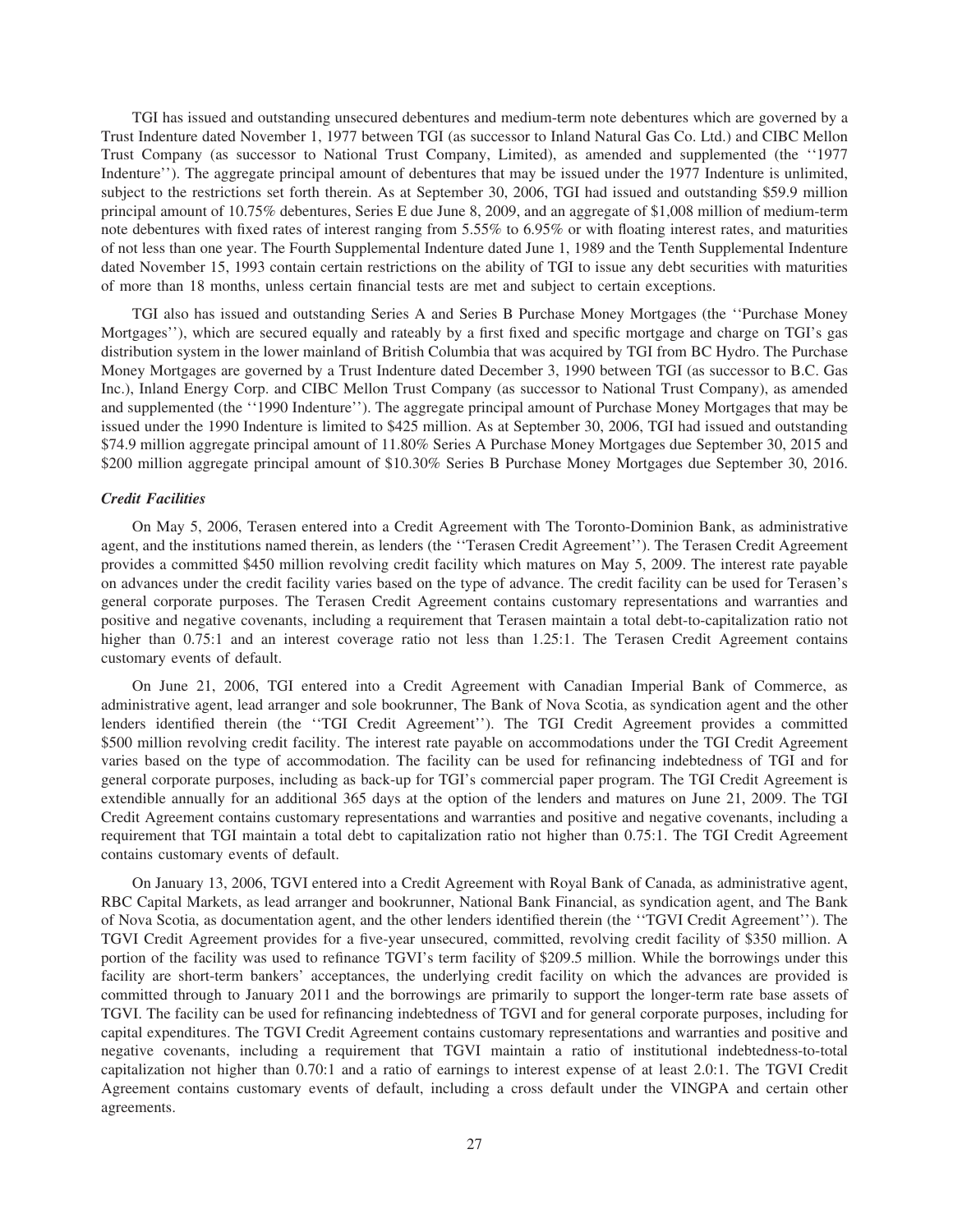Concurrently with the TGVI Credit Agreement, TGVI also entered into a \$20 million, seven-year unsecured, committed, non-revolving credit facility with Royal Bank of Canada which is to be used only for purposes of funding up to 65% of each repayment of the Repayable Contributions under the PCEPA. The terms of this facility are substantially similar to those contained in the TGVI Credit Agreement. This facility ranks junior to repayment of the Class B Instruments held by Terasen. See ''— Terasen Gas (Vancouver Island) Inc. — Vancouver Island Natural Gas Pipeline Agreement'' above.

The following summary outlines the credit facilities of Terasen, TGI and TGVI as at September 30, 2006.

| (in millions of dollars) | Terasen TGI TGVI Total |               |  |
|--------------------------|------------------------|---------------|--|
|                          |                        | 500 370 1.320 |  |
|                          |                        |               |  |
|                          |                        |               |  |
|                          |                        |               |  |

# **ACQUISITION AGREEMENT**

Fortis has entered into the Acquisition Agreement dated February 26, 2007 with 3211953 Nova Scotia Company (''3211953'') and Kinder Morgan for the purchase of all of the issued and outstanding shares of Terasen. The Acquisition Agreement provides that prior to the closing of the Acquisition, Kinder Morgan will transfer all of the issued and outstanding shares of Terasen which it currently owns to 3211953. In this section of the Prospectus, ''Vendor'' means Kinder Morgan prior to such transfer, and 3211953 upon the occurrence of such transfer. The Acquisition is not a transaction with an informed person, associate or affiliate of Fortis (as such terms are defined in National Instrument 51-102 — *Continuous Disclosure Obligations*).

#### **Purchase Price**

The purchase price under the Acquisition Agreement is \$3.7 billion, including the assumption of approximately \$2.3 billion of consolidated indebtedness of Terasen and the balance in cash. The cash portion of the purchase price (the ''Cash Purchase Price'') will be equal to \$1.801 billion minus the unconsolidated indebtedness of Terasen outstanding on the closing of the Acquisition, which management of Fortis expects to be at least \$450 million.

#### **Representations and Warranties**

Under the Acquisition Agreement, the Vendor and Fortis have made various representations and warranties. The Vendor's representations and warranties relate to, among other things, organization and status, capitalization, title, authority to enter into the Acquisition Agreement and no conflict, consents and approvals, absence of defaults under constating documents or material agreements, absence of certain material changes or events since December 31, 2006, employment matters, pension and employee benefits, securities regulatory filings, reports and financial statements, compliance with laws, possession of permits, restrictions on business activities, legal or regulatory proceedings, material contracts, tax matters, intellectual property, books and records, environmental matters, insurance, brokerage fees, management controls and no U.S. operations. Fortis' representations and warranties relate to, among other things, organization and status, authority to enter into the Acquisition Agreement and no conflict, consents and approvals, availability of financing, legal proceedings, no knowledge of a breach of the Vendor's representations or warranties or disclosure, brokerage fees, nature of investment and independent investigation.

# **Covenants**

The Vendor and Fortis have made covenants relating to the closing of the Acquisition and related matters. In particular, the Vendor has agreed to the following during the period from the date of the Acquisition Agreement until the closing:

(a) Conduct of Business. Terasen and Terasen Gas will carry on business in the usual and ordinary course of business consistent with past practices, maintain material properties and assets in good repair and use commercially reasonable efforts to preserve present business organizations, officers, employees, customers and suppliers;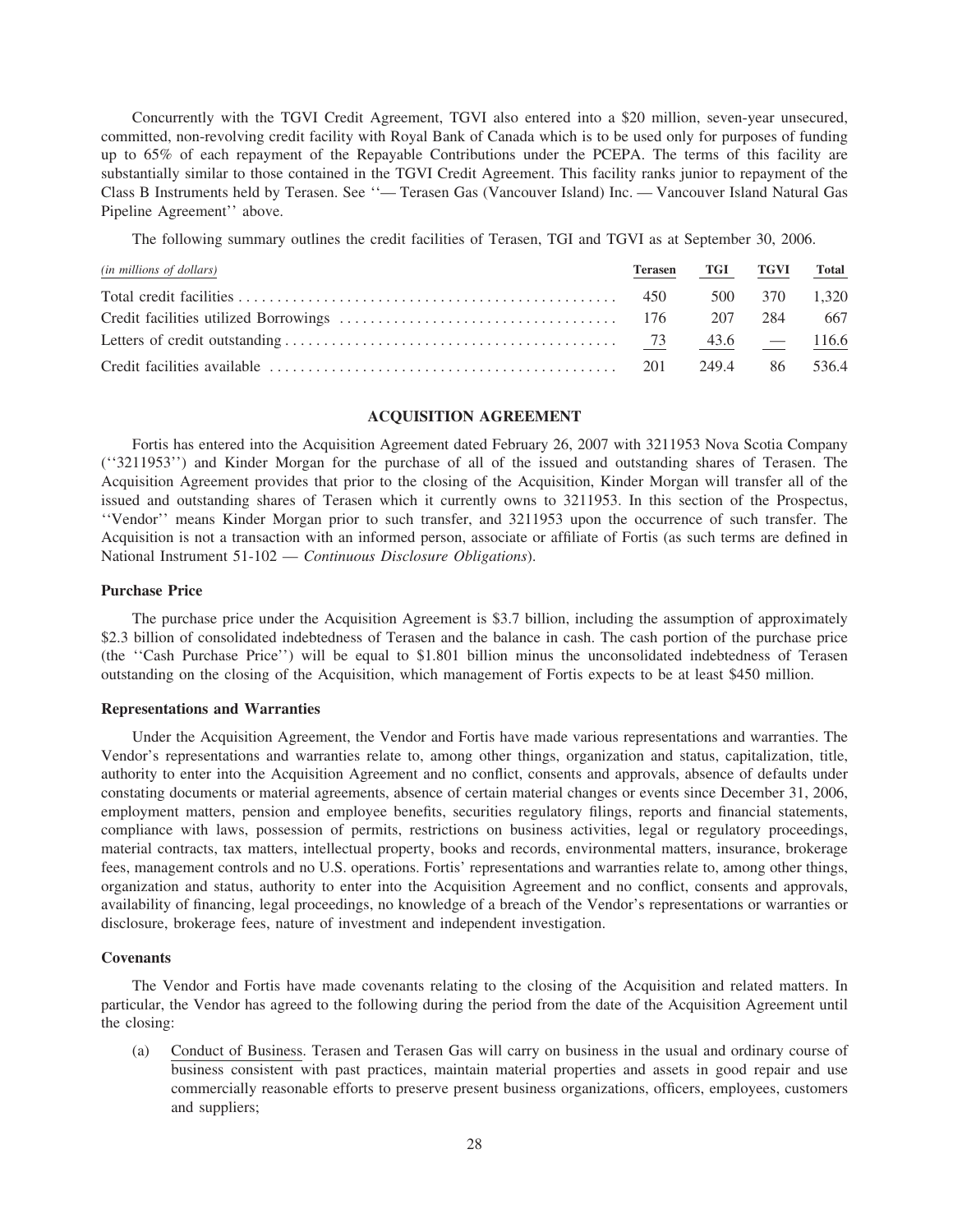- (b) Dividends. Terasen and Terasen Gas will not declare or pay any dividends on capital stock, except for dividends (i) by TGI or TGVI to Terasen up to an amount such that, immediately after giving effect to such payment, TGI or TGVI, as the case may be, will have a ratio of common equity to total capital of at least 35% and 40%, respectively, and (ii) by Terasen up to but not exceeding the aggregate amount of dividends received by it from TGI and TGVI.
- (c) Capital Expenditures. Terasen and Terasen Gas will not make or commit to make any capital expenditures in excess of \$5 million, other than (i) to replace or repair damaged or destroyed facilities, (ii) budgeted capital expenditures, (iii) expenditures approved by the BCUC, or (iv) expenditures required by law;
- (d) Employees and Benefits. Terasen and Terasen Gas will not increase compensation or benefits for employees, except nominal increases for people who are not officers or directors made in the ordinary course of business consistent with past practice;
- (e) Rates. Subject to applicable law, Terasen and Terasen Gas will not implement any changes in any rates or charges (other than changes under existing tariffs, rate schedules or performance-based rate-making arrangements authorized by the BCUC), standards of service or accounting, or execute any agreement relating thereto that could reasonably be expected to materially decrease the revenues of the business unit implementing the change;
- (f) Borrowings. Terasen and Terasen Gas will not incur any indebtedness other than in the ordinary course of business and subject to the specified exceptions in the Acquisition Agreement;
- (g) Pre-Closing Reorganization. Terasen will complete the Pre-Closing Reorganization prior to closing; and
- (h) Discharge of Guarantees. The Vendor shall cause Terasen and Terasen Gas to be discharged from all obligations under certain guarantees by Terasen and Terasen Gas for the benefit of the petroleum transportation business of Terasen.

In addition, the Vendor and Fortis have agreed to use their reasonable efforts to obtain all material authorizations, consents, orders and approvals and to make all necessary filings with the relevant government authorities as required under the Acquisition Agreement.

#### **Indemnities**

Pursuant to the Acquisition Agreement, the Vendor has agreed, subject to certain limits, to indemnify and save harmless Fortis and its affiliates, and Fortis, subject to certain limits, has agreed to indemnify and save harmless the Vendor and its affiliates in respect of all losses sustained or incurred by the other resulting from (i) certain misrepresentations or breaches of warranty relating to title to the shares of Terasen and Terasen Gas, organization, corporate status, authority to enter into the Acquisition Agreement, and no breach of constating documents or any laws (the ''Title Warranties''), (ii) any breach of the covenants or obligations to be performed following the closing of the Acquisition contained in the Acquisition Agreement, (iii) the Pre-Closing Reorganization and the operations of the petroleum transportation business of Terasen, in the case of indemnification by the Vendor, and (iv) in the case of indemnification by Fortis, the operations of the Terasen and Terasen Gas businesses (provided that the facts giving rise to the losses do not constitute a breach of the representations and warranties of the Vendor). The indemnities provided by the Vendor or Fortis, as the case may be, with respect to breaches of covenants and obligations to be performed following the closing of the Acquisition are limited in that claims may only be made when (i) the losses suffered exceed \$500,000 in each instance or (ii) the aggregate of all such losses exceeds 2.5% of the Cash Purchase Price and, in the latter case, only to the extent of such excess. The maximum amount that can be claimed by Fortis under the indemnity provisions of the Acquisition Agreement is limited to 10% of the Cash Purchase Price with respect to claims for any breach of the covenants or obligations of the Vendor following the closing of the Acquisition, and 100% of the Cash Purchase Price with respect to claims for breaches of the Title Warranties. The maximum amount that can be claimed by the Vendor under the indemnity provisions of the Acquisition Agreement is limited to 10% of the Cash Purchase Price with respect to claims for any breach of the covenants or obligations of Fortis following the closing of the Acquisition contained in the Acquisition Agreement and 100% of the Cash Purchase Price with respect to claims for breaches of the Title Warranties. Claims sustained or incurred by Fortis as a result of the Pre-Closing Reorganization and the operations of the petroleum transportation business of Terasen, and by the Vendor in respect of the operations of the Terasen and Terasen Gas businesses, are not subject to any minimum or maximum limits.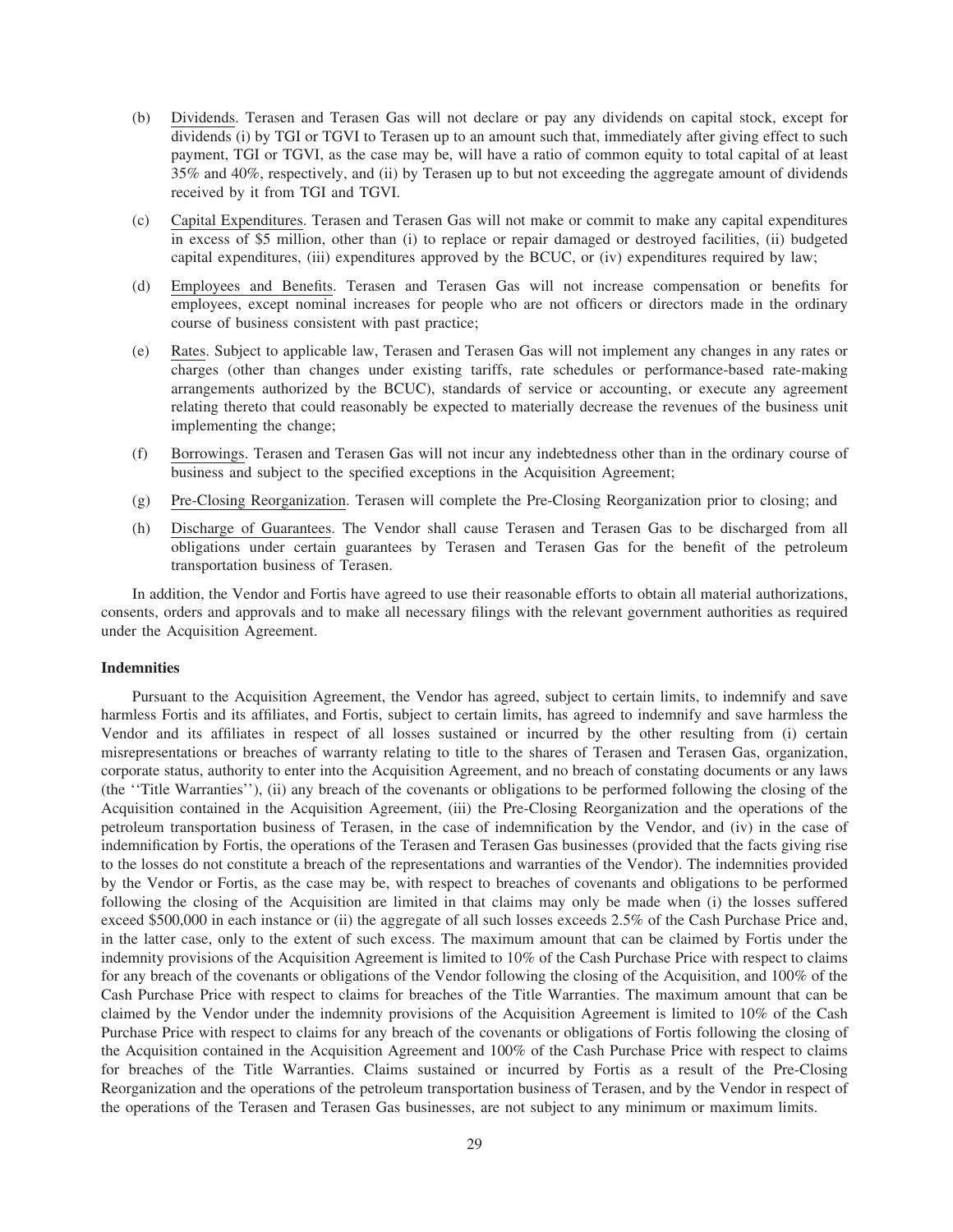## **Closing Conditions**

The Acquisition Agreement provides that the obligation of Fortis or the Vendor to complete the Acquisition is subject to the fulfillment of a number of conditions, each of which may be waived by such party, including the following:

- (a) Accuracy of Representations and Warranties. The representations and warranties of the other party under the Acquisition Agreement are true and correct as of the date of the Acquisition Agreement and as of the closing date (except for representations and warranties made as of an earlier date, which must be true and correct as of such earlier date), except where the failure of such representations and warranties to be true and correct would not be reasonably likely, individually or in the aggregate, to have a Material Adverse Effect on the other party. ''Material Adverse Effect'' is defined in the Acquisition Agreement to mean any adverse and material change relating to the condition (financial or otherwise), results of operations or business of either party that is material to such party and its subsidiaries, taken as a whole, or in the case of the Vendor, that is material to Terasen and Terasen Gas, taken as a whole;
- (b) Performance of Covenants. The other party has performed and complied with its material covenants and agreements under the Acquisition Agreement in all material respects;
- (c) Legal Proceedings. There must not be any decree, injunction or ruling that would prevent or otherwise make the Acquisition illegal;
- (d) Consents and Approvals. Each party has received the governmental and regulatory consents and approvals required to be obtained by it under the Acquisition Agreement. The regulatory approvals that must be obtained prior to the closing of the Acquisition include:
	- (i) approval by the BCUC of the transfer of the shares of Terasen to Fortis or a subsidiary of Fortis pursuant to the *Utilities Commission Act* (British Columbia); and
	- (ii) one of the following has occurred: (i) an advance ruling certificate has been issued in respect of the Acquisition pursuant to section 102 of the *Competition Act* (Canada) (the ''Competition Act''); (ii) the parties have received written advice that the Commissioner has concluded that she does not have sufficient grounds to initiate proceedings before the Competition Tribunal to challenge the Acquisition under the merger provisions of the Competition Act; or (iii) any applicable waiting period pursuant to section 123 of the Competition Act has expired or been earlier terminated or waived.
- (e) Pre-Closing Reorganization. The Pre-Closing Reorganization has been completed.

#### **Termination**

The Acquisition Agreement may be terminated by Fortis or the Vendor at any time prior to closing in certain circumstances, including:

- (a) the mutual agreement of Fortis and the Vendor;
- (b) if the other party has not satisfied the conditions that its representations and warranties under the Acquisition Agreement be true and correct and that it has performed in all material respects the material covenants and agreements required to be performed by it prior to the closing date, and such condition has not been waived on or before the closing date by the party wishing to terminate;
- (c) if a government authority issues a final order or injunction restraining or prohibiting the Acquisition;
- (d) if prior to the closing, the other party provides additional information disclosing facts that would constitute a breach of such other party's representations and warranties under the Acquisition Agreement and such breach would have a Material Adverse Effect on the party wishing to terminate the Acquisition Agreement, if notice of termination is provided within 10 days of receipt of the relevant information; or
- (e) if the closing has not occurred on or before November 30, 2007, unless the failure to close by such date is due to the party wishing to terminate the Acquisition Agreement not having fulfilled its obligations under the agreement.

# **Kinder Morgan Guarantee**

Pursuant to the Acquisition Agreement, Kinder Morgan has irrevocably and unconditionally guaranteed the full and complete performance by 3211953 of all of the obligations of 3211953 under the Acquisition Agreement, such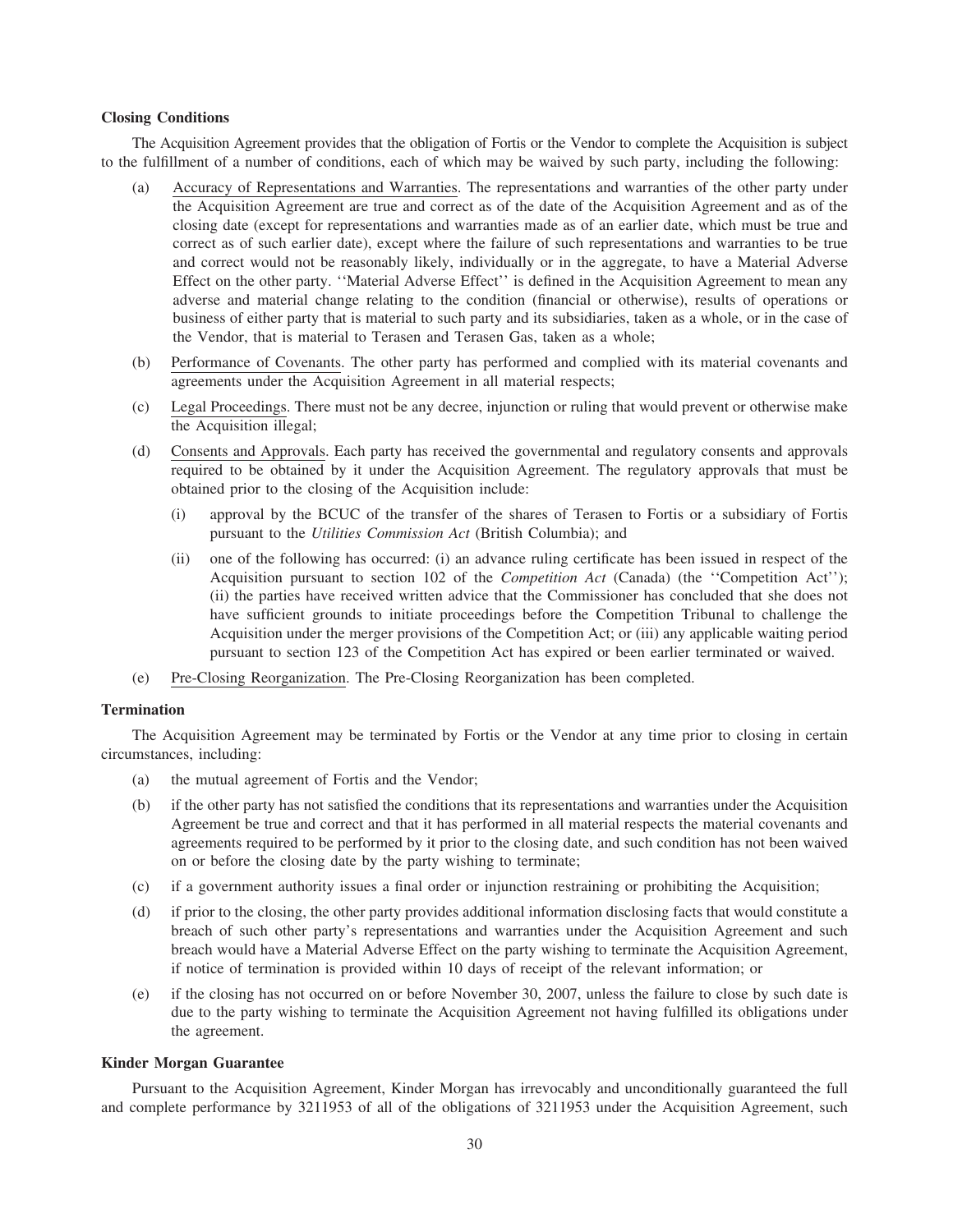guarantee to be effective upon the transfer by Kinder Morgan of all of the issued and outstanding shares of Terasen to 3211953 prior to the closing of the Acquisition.

# **FINANCING OF THE ACQUISITION**

For purposes of financing the Acquisition, on February 26, 2007, Fortis obtained a commitment letter from Canadian Imperial Bank of Commerce providing for an aggregate of \$1.425 billion non-revolving term credit facilities in favour of Fortis consisting of a facility in the amount of \$925 million (''Facility A'') and a facility in the amount of \$500 million (''Facility B'') (together with ''Facility A'', the ''Credit Facilities''). The Credit Facilities would be sufficient, if necessary, to fund the full Cash Purchase Price for the Acquisition.

The Credit Facilities are unsecured single borrowing credit facilities to be used by Fortis, to the extent required, to finance the payment of the Cash Purchase Price for the Acquisition. Any amount not drawn down under the Credit Facilities will be cancelled after the initial borrowing. Facility A and Facility B will mature on the second and third anniversary of the initial extension of credit under Facility A and Facility B, respectively.

The credit agreement pursuant to which the Credit Facilities will be extended (the ''Credit Agreement'') will contain certain prepayment options in favour of Fortis and certain prepayment obligations upon the occurrence of certain events. In particular, the net proceeds of any equity or debt offering by Fortis (other than certain permitted equity or debt offerings for strategic investments) will be required to be used to prepay the Credit Facilities and any prepayment under the Credit Facilities may not be re-borrowed. Fortis may prepay any balance outstanding under the Credit Facilities without penalty, provided that any such prepayment is in an amount of at least \$10 million and subject to any breakage costs being for the account of Fortis.

The Credit Agreement will contain customary representations and warranties and affirmative and negative covenants of Fortis. As part of these covenants, Fortis will be required to maintain a consolidated debt to consolidated capitalization ratio of not more than 0.85:1 after the date of the Acquisition Agreement until the first anniversary of the closing of the Acquisition and 0.75:1 at any time thereafter. These ratios will reduce automatically to 0.75:1 and 0.70:1 at any time during those respective periods, if Fortis has received, free from any escrow conditions, aggregate proceeds from equity issuances of at least \$700 million. The Credit Agreement will contain customary events of default. In addition, any failure by Fortis to maintain an investment grade credit rating will constitute an event of default under the Credit Agreement.

Customary fees are payable by Fortis in respect of the Credit Facilities and amounts outstanding under the Credit Facilities will bear interest at market rates.

The net proceeds from the Offering will be used to reduce the amount of the Credit Facilities. Fortis expects that the remainder of Credit Facilities will be repaid from the proceeds of one or more offerings of Common Shares, preferred shares and/or long-term debt.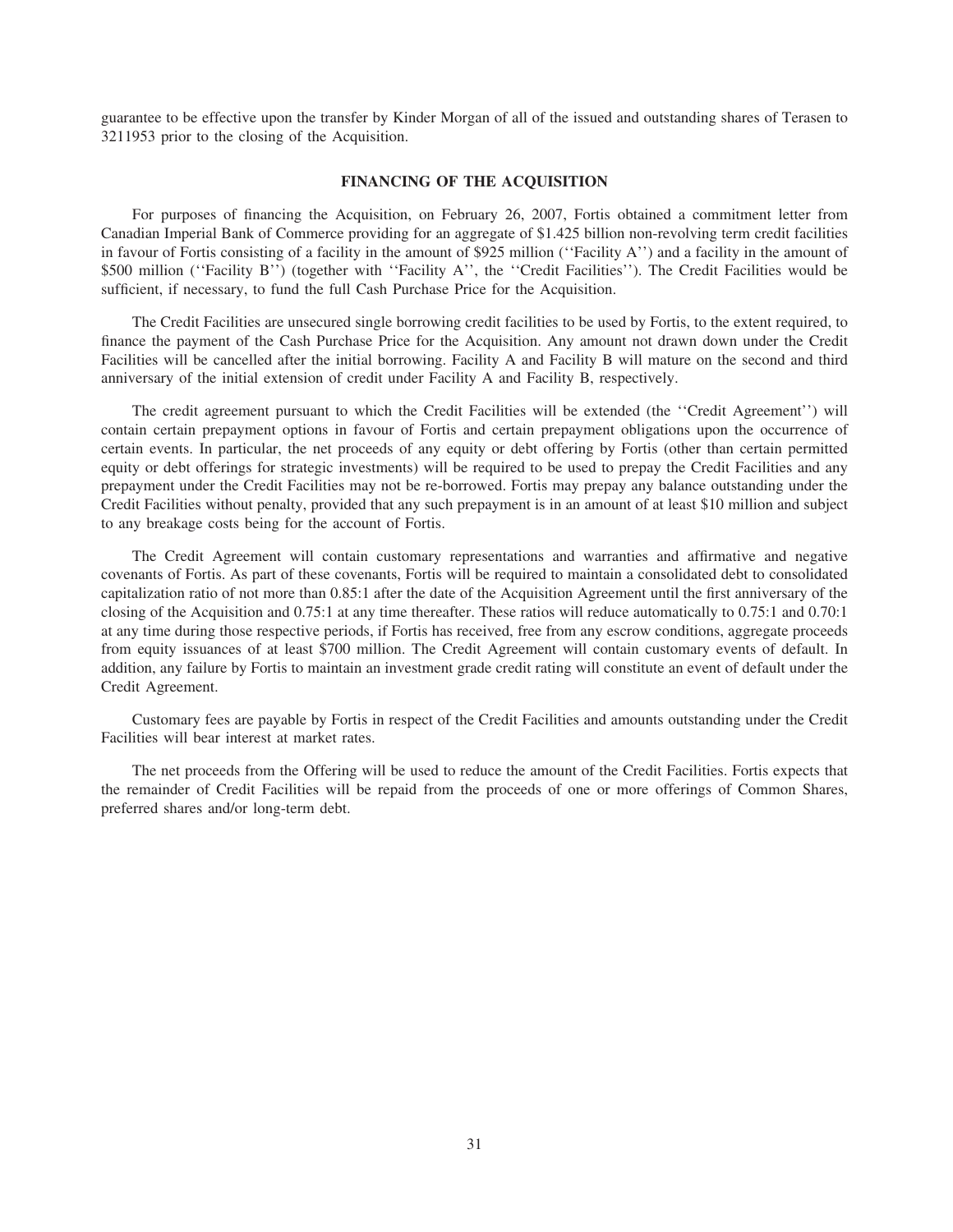# **CAPITALIZATION**

The following table sets out the consolidated capitalization of the Corporation as at September 30, 2006 and after giving effect to the Offering (assuming no exercise of the Over-Allotment Option), the issue of 5,170,000 Common Shares on January 18, 2007, the issue of \$110 million aggregate principal amount of senior unsecured debentures by FortisAlberta on January 3, 2007, the drawdown of \$139.3 million under the Credit Facilities and completion of the Acquisition. The financial information set out below should be read in conjunction with the unaudited consolidated financial statements incorporated by reference into the Prospectus and the unaudited *pro forma* consolidated financial statements included in the Prospectus and, in each case, the notes thereto.

|                      | Outstanding at<br>September 30, 2006 | Pro forma<br>outstanding at<br>September 30, 2006 |
|----------------------|--------------------------------------|---------------------------------------------------|
|                      |                                      | (in millions of dollars)                          |
|                      | 2.296.1                              | $4,863.0^{(2)}$                                   |
|                      | 319.5                                | 319.5                                             |
| Shareholders' equity |                                      |                                                   |
|                      | Nil                                  | 974.2                                             |
|                      | 822.5                                | $968.1^{(2)}$                                     |
|                      | 122.5                                | 122.5                                             |
|                      | 4.3                                  | 4.3                                               |
|                      | 1.4                                  | 1.4                                               |
|                      | (17.8)                               | (17.8)                                            |
|                      | 472.2                                | 472.2                                             |
|                      | 4,020.7                              | 7,707.4                                           |
|                      |                                      |                                                   |

(1) These preference shares are classified as long-term liabilities in the financial statements of Fortis.

(2) After giving effect to the Offering (assuming no exercise of the Over-Allotment Option), the issue of 5,170,000 Common Shares on January 18, 2007, the issue of \$110 million aggregate principal amount of senior unsecured debentures by FortisAlberta on January 3, 2007, the drawdown of \$139.3 million under the Credit Facilities and completion of the Acquisition.

#### **PRICE RANGE AND TRADING VOLUME OF THE COMMON SHARES**

The outstanding Common Shares of Fortis are traded on the TSX under the trading symbol ''FTS''. The following table sets forth the reported high and low trading prices and trading volumes of the Common Shares as reported by the TSX from January 2006.

| Period                                                           | High    | Low     | <b>Volume</b> |
|------------------------------------------------------------------|---------|---------|---------------|
| 2006                                                             |         |         |               |
|                                                                  | \$24.60 | \$22.76 | 3.981.812     |
|                                                                  | 23.76   | 22.00   | 7,087,013     |
|                                                                  | 23.50   | 21.65   | 6,775,211     |
|                                                                  | 22.95   | 20.89   | 3,813,271     |
|                                                                  | 24.84   | 20.36   | 7,241,148     |
|                                                                  | 24.60   | 21.16   | 3,707,157     |
|                                                                  | 23.40   | 21.99   | 2,328,812     |
|                                                                  | 25.48   | 22.15   | 6,214,513     |
|                                                                  | 25.40   | 24.00   | 2,553,872     |
|                                                                  | 25.65   | 24.12   | 7.362.894     |
|                                                                  | 28.74   | 25.15   | 6.234.745     |
|                                                                  | 30.00   | 28.01   | 2.793.265     |
| 2007                                                             |         |         |               |
|                                                                  | 30.00   | 26.72   | 6,030,480     |
|                                                                  | 27.96   | 26.00   | 8,612,015     |
|                                                                  | 26.81   | 26.16   | 2,204,514     |
| $0.11 \pm 0.007$ $1 \pm 1$ $1 \pm 0.1$ $0 \pm 0.1$ $01 \pm 0.00$ |         |         |               |

On March 6, 2007, the closing price of the Common Shares was \$26.80.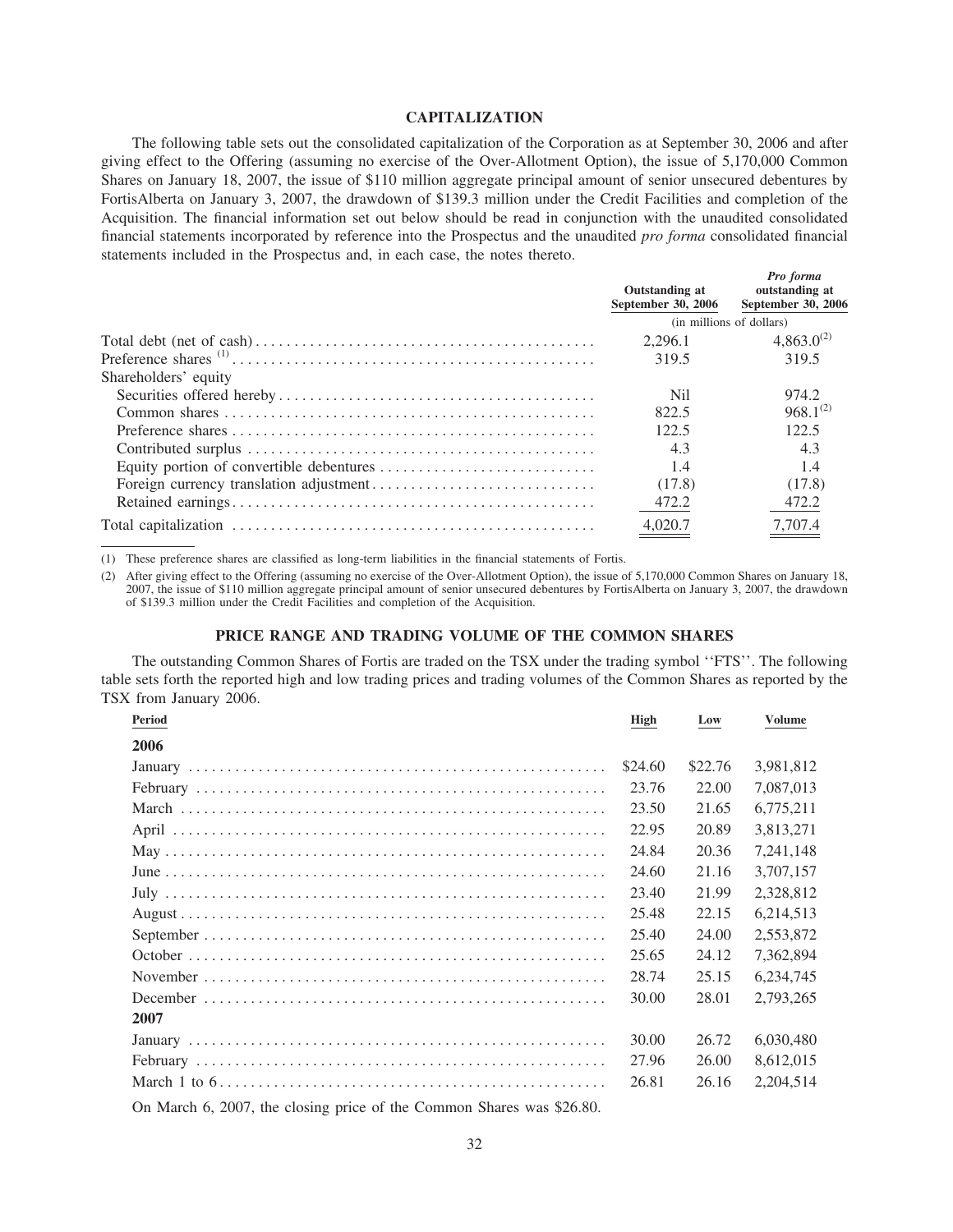#### **SHARE CAPITAL OF FORTIS**

The authorized share capital of the Corporation consists of an unlimited number of Common Shares, an unlimited number of First Preference Shares issuable in series and an unlimited number of Second Preference Shares issuable in series, in each case without nominal or par value. As at March 6, 2007, 109,407,397 Common Shares, 5,000,000 First Preference Shares, Series C, 7,993,500 First Preference Shares, Series E and 5,000,000 First Preference Shares, Series F were issued and outstanding.

# **DIVIDEND POLICY**

Dividends on the Common Shares are declared at the discretion of the Board of Directors of Fortis. The Corporation paid cash dividends on its Common Shares of \$0.67 in 2006, \$0.59 in 2005 and \$0.54 in 2004. On December 7, 2006, the Fortis Board of Directors declared a first quarter dividend of \$0.19 per Common Share, payable on March 1, 2007 to holders of record on February 2, 2007. On February 8, 2007, Fortis announced that its Board of Directors had declared a second quarter dividend of \$0.21 per Common Share, payable on June 1, 2007 to holders of record on May 4, 2007. This dividend represents an increase of 10.5% in the quarterly Common Share dividend of the Corporation, which is the second increase in twelve months. Fortis has increased its annual dividend paid for 34 consecutive years.

Regular quarterly dividends at the prescribed annual rate have been paid on all of the First Preference Shares, Series C, the First Preference Shares, Series E and the First Preference Shares, Series F, respectively. On December 7, 2006, the Fortis Board of Directors also declared a first quarter dividend on each such series of First Preference Shares in accordance with the applicable prescribed annual rate, in each case payable on March 1, 2007 to holders of record on February 2, 2007.

#### **DESCRIPTION OF COMMON SHARES**

# **Dividends**

Holders of Common Shares are entitled to dividends on a *pro rata* basis if, as and when declared by the Board of Directors of Fortis. Subject to the rights of the holders of the First Preference Shares and Second Preference Shares and any other class of shares of the Corporation entitled to receive dividends in priority to or rateably with the holders of the Common Shares, the Board of Directors of Fortis may declare dividends on the Common Shares to the exclusion of any other class of shares of the Corporation.

# **Liquidation, Dissolution or Winding-Up**

On the liquidation, dissolution or winding-up of Fortis, holders of Common Shares are entitled to participate rateably in any distribution of assets of Fortis, subject to the rights of holders of First Preference Shares and Second Preference Shares and any other class of shares of the Corporation entitled to receive the assets of the Corporation on such a distribution in priority to or rateably with the holders of the Common Shares.

# **Voting Rights**

Holders of the Common Shares are entitled to receive notice of and to attend all annual and special meetings of the shareholders of Fortis, other than separate meetings of holders of any other class or series of shares, and to one vote in respect of each Common Share held at such meetings.

#### **DETAILS OF THE OFFERING**

#### **Subscription Receipts**

The Subscription Receipts will be issued on the Closing Date (as defined below) pursuant to the Subscription Receipt Agreement. The Escrowed Funds will be delivered to and held by the Escrow Agent and invested in short-term interest bearing or discount debt obligations issued or guaranteed by the Government of Canada or a province, or one or more of the five largest Canadian chartered banks, provided in all cases that such obligation is rated at least R1 (middle) by DBRS Limited or an equivalent rating from an equivalent rating service, pending satisfaction of the Release Conditions.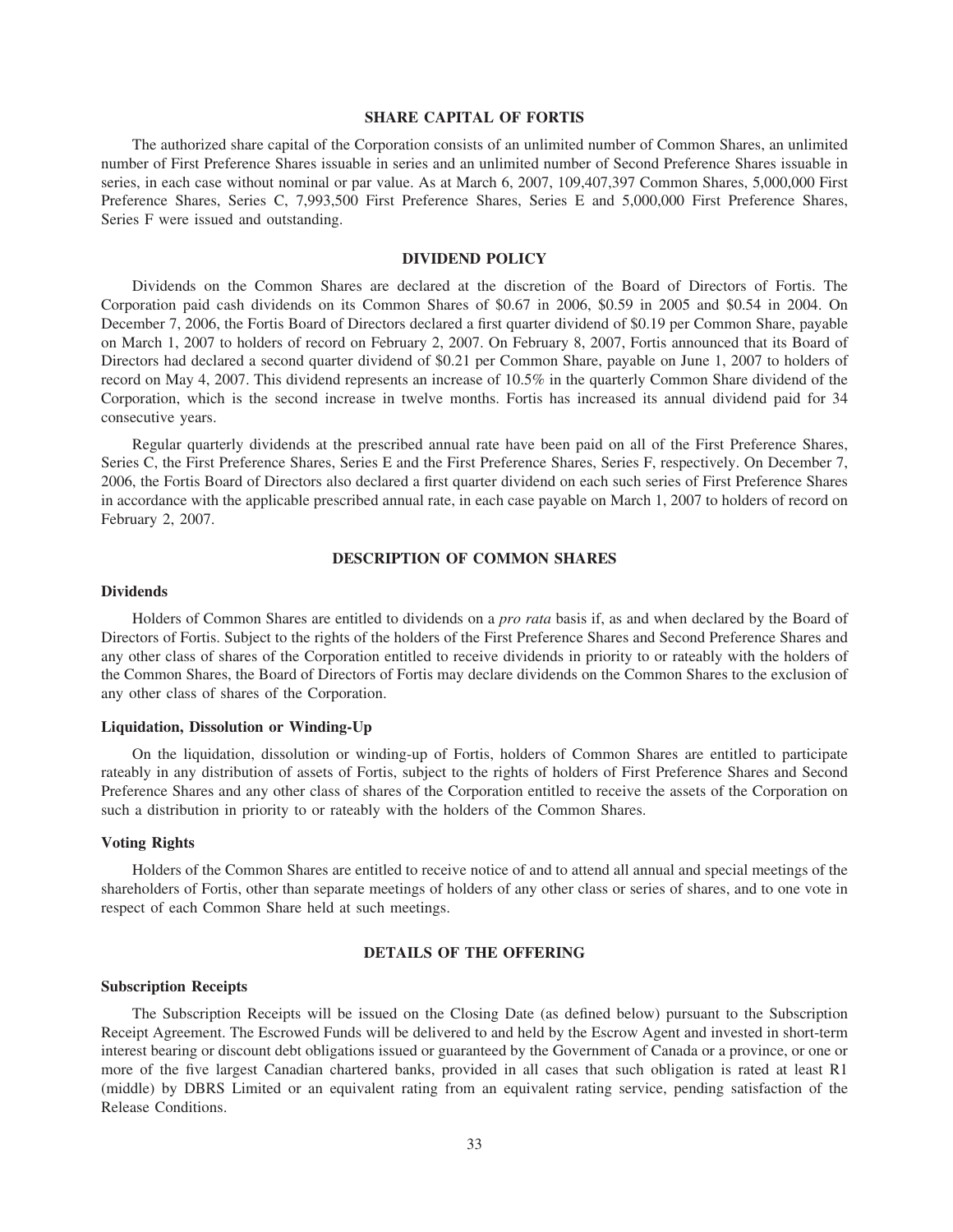If the Release Conditions are satisfied prior to 5:00 p.m. (Toronto time) on November 30, 2007, the Corporation will forthwith execute and deliver a notice of satisfaction and will issue and deliver to the Escrow Agent one Common Share for each Subscription Receipt then outstanding (subject to any applicable adjustment). The Common Shares will be available for delivery commencing on the second business day after the delivery of such notice. The holders of Subscription Receipts will receive, without payment of any additional consideration, one Common Share for each Subscription Receipt held plus an amount equal to the dividends declared on the Common Shares by the Corporation, if any, for which record dates have occurred during the period from the Closing Date to the date of issuance of the Common Shares in respect of the Subscription Receipts. Forthwith upon the Release Conditions being satisfied and the required notice being delivered to the Escrow Agent, the Escrowed Funds, together with interest earned and income generated thereon, will be released to Fortis.

In the event that the Release Conditions are not satisfied, or if the Acquisition Agreement is terminated, prior to the Termination Time, holders of Subscription Receipts shall, commencing on the second business day following the Termination Time, be entitled to receive from the Escrow Agent an amount equal to the full subscription price thereof plus their *pro rata* share of the interest earned or income generated on such amount. The Escrowed Funds will be applied toward payment of such amount.

In the event that, prior to the date of issue of a Common Share in respect of a Subscription Receipt, there is a subdivision, consolidation, reclassification or other change of the Common Shares or any reorganization, amalgamation, merger or sale of all or substantially all of the Corporation's assets, the Subscription Receipts will thereafter evidence the right of the holder to receive the securities, property or cash deliverable in exchange for or on the conversion of or in respect of the Common Shares to which the holder of a Common Share would have been entitled immediately after such event. Similarly, any distribution to all or substantially all of the holders of Common Shares of rights, options, warrants, evidences of indebtedness or assets will result in an adjustment in the number of Common Shares to be issued to holders of Subscription Receipts. Alternatively, such securities, evidences of indebtedness or assets may, at the option of the Corporation, be issued to the Escrow Agent and delivered to holders of Subscription Receipts on exercise thereof. In case the Corporation, after the Closing Date, takes any action affecting the Common Shares, other than the actions described above, which, in the reasonable opinion of the directors of the Corporation, would materially affect the rights of the holders of Subscription Receipts and/or the rights attached to the Subscription Receipts, then the number of Common Shares which are to be received pursuant to the Subscription Receipts shall be adjusted in such manner, if any, and at such time as the directors of the Corporation may, in their discretion, reasonably determine to be equitable to the holders of Subscription Receipts in such circumstances. The adjustments provided for in this paragraph are cumulative and shall apply to successive subdivisions, consolidations, changes, distributions, issues or other events resulting in any adjustment.

Under the Subscription Receipt Agreement, purchasers of Subscription Receipts will have a contractual right of rescission entitling the purchaser to receive the amount paid for the Subscription Receipts upon surrender of the Subscription Receipts or the Common Shares, as applicable, if the Prospectus and any amendment contains a misrepresentation, as such term is defined in the *Securities Act* (Ontario), provided such remedy for rescission is exercised within 180 days of the Closing Date.

Subject to applicable law, the Corporation will be entitled to purchase the Subscription Receipts in the open market or by private agreement or otherwise.

Subscriptions for the Subscription Receipts will be received subject to rejection or allotment in whole or in part and the right is reserved to close the subscription books at any time without notice. It is expected that the closing of the Offering will take place on or about March 15, 2007, or such other date as may be agreed upon by the Corporation and the Underwriters, but not later than April 18, 2007 (the ''Closing Date''). The Subscription Receipts will be issued in ''book entry only'' form and must be purchased or transferred through a registered dealer who is a CDS participant (a ''CDS Participant''). The Corporation will cause a global certificate or certificates representing newly issued Subscription Receipts to be delivered to and registered in the name of CDS or its nominee. All rights of Subscription Receipt holders must be exercised through, and all payments or other money to which such holders are entitled will be made or delivered by, CDS or the CDS Participant through which the holders hold such Subscription Receipts. Each person who acquires Subscription Receipts will receive only a customer confirmation of purchase from the registered dealer from or through which the Subscription Receipts are acquired in accordance with the practices and procedures of that registered dealer. The practices of registered dealers may vary, but generally customer confirmations are issued promptly after execution of a customer order. CDS is responsible for establishing and maintaining book entry accounts for its CDS Participants having interests in the Subscription Receipts.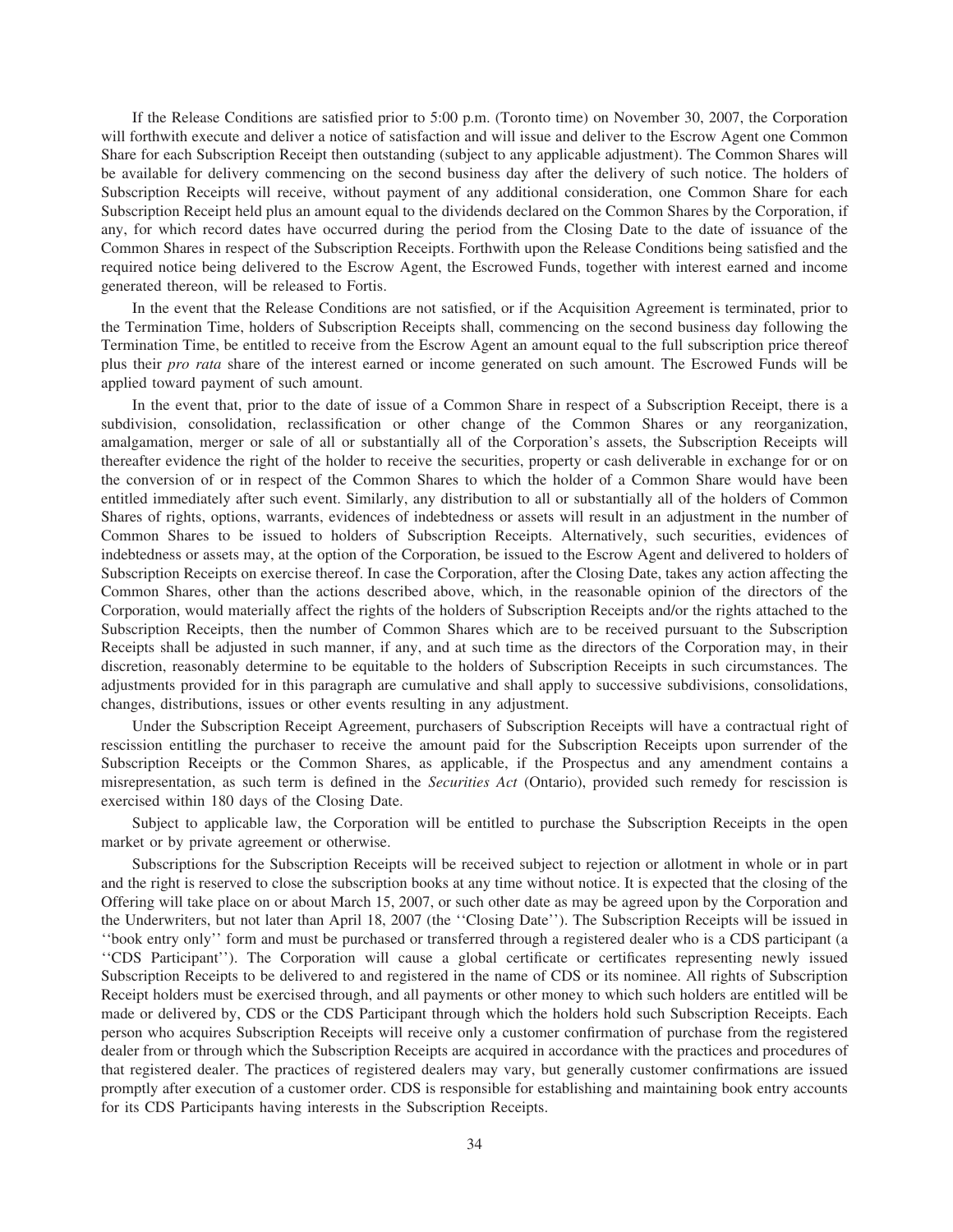The Subscription Receipt Agreement provides for modifications and alternations to the Subscription Receipts issued thereunder by way of an extraordinary resolution. The term ''extraordinary resolution'' is defined in the Subscription Receipt Agreement to mean, in effect, a resolution proposed at a meeting of holders of Subscription Receipts duly convened for that purpose and held in accordance with the Subscription Receipt Agreement at which there are present in person or by proxy at least two holders of Subscription Receipts entitled to receive more than 25% of the aggregate number of Common Shares issuable upon the exchange of the Subscription Receipts which could be received pursuant to all the then-outstanding Subscription Receipts and passed by the affirmative votes of holders of Subscription Receipts entitled to receive not less than 66<sup>2</sup>/<sub>3</sub>% of the aggregate number of such Common Shares which could be received pursuant to all the then-outstanding Subscription Receipts represented at the meeting and voted on the poll upon such resolution.

**The holders of Subscription Receipts are not shareholders of the Corporation. Holders of Subscription Receipts are entitled only to receive Common Shares on the exchange of their Subscription Receipts and an amount equal to the dividends declared on the Common Shares by the Corporation, if any, for which record dates have occurred during the period from the Closing Date to the date of issuance of the Common Shares in respect of the Subscription Receipts, or to require the Corporation to purchase the Subscription Receipts at the issue price and to be paid a** *pro rata* **share of interest earned or income generated thereon as described above.**

# **CHANGES IN SHARE AND LOAN CAPITAL STRUCTURE**

The following describes the changes in the share and loan capital structure of Fortis since September 30, 2006:

- ) During the period from October 1, 2006 up to and including March 6, 2007, Fortis issued an aggregate of 531,345 Common Shares pursuant to the Corporation's Consumer Share Purchase Plan, Dividend Reinvestment Plan, Employee Share Purchase Plan and upon the exercise of options granted pursuant to the 2002 Stock Option Plan, the Executive Stock Option Plan and the Director Stock Option Plan for aggregate consideration of approximately \$10.2 million.
- ) On October 30, 2006, Fortis made a draw down of \$20.0 million under its credit facilities for the purpose of funding the acquisition by Fortis Properties of four hotels located in Alberta and British Columbia. See ''Recent Developments''.
- ) On November 7, 2006, Fortis made a draw down under its credit facilities of an amount of US\$48.6 million for the purpose of funding, on an interim basis, the acquisition of approximately 16% of the outstanding Class A Ordinary Shares of Caribbean Utilities. See ''Recent Developments''.
- ) On November 7, 2006, Fortis issued, by way of private placement, US\$40 million aggregate principal amount of Debentures. The Debentures bear interest at an annual rate of 5.5% and mature on November 7, 2016. The Debentures may be redeemed by Fortis at any time on or after November 7, 2011 and are convertible into Common Shares at the option of the holder at any time prior to their maturity at US\$29.11 per share. The Debentures are subordinated to all other indebtedness of Fortis, other than subordinated indebtedness ranking equally with the Debentures. On November 7, 2006, Fortis repaid US\$40 million owing under its credit facilities from the proceeds of the private placement.
- ) On January 3, 2007, FortisAlberta issued \$110 million aggregate principal amount of senior unsecured debentures bearing interest at a rate of 4.99% per annum, payable semi-annually, due January 2047. The proceeds of the offering were primarily used to repay indebtedness under a credit facility.
- ) On January 18, 2007, the Corporation completed the public offering of 5,170,000 Common Shares at a price of \$29.00 per share for gross proceeds of \$149,930,000. As a result, shareholders' equity in the Corporation increased by approximately \$145.6 million, being the gross proceeds of the offering net of tax-effected issue costs, to a total of \$1.55 billion. Fortis used a portion of the proceeds of this offering to repay approximately \$84.5 million owing under its credit facilities.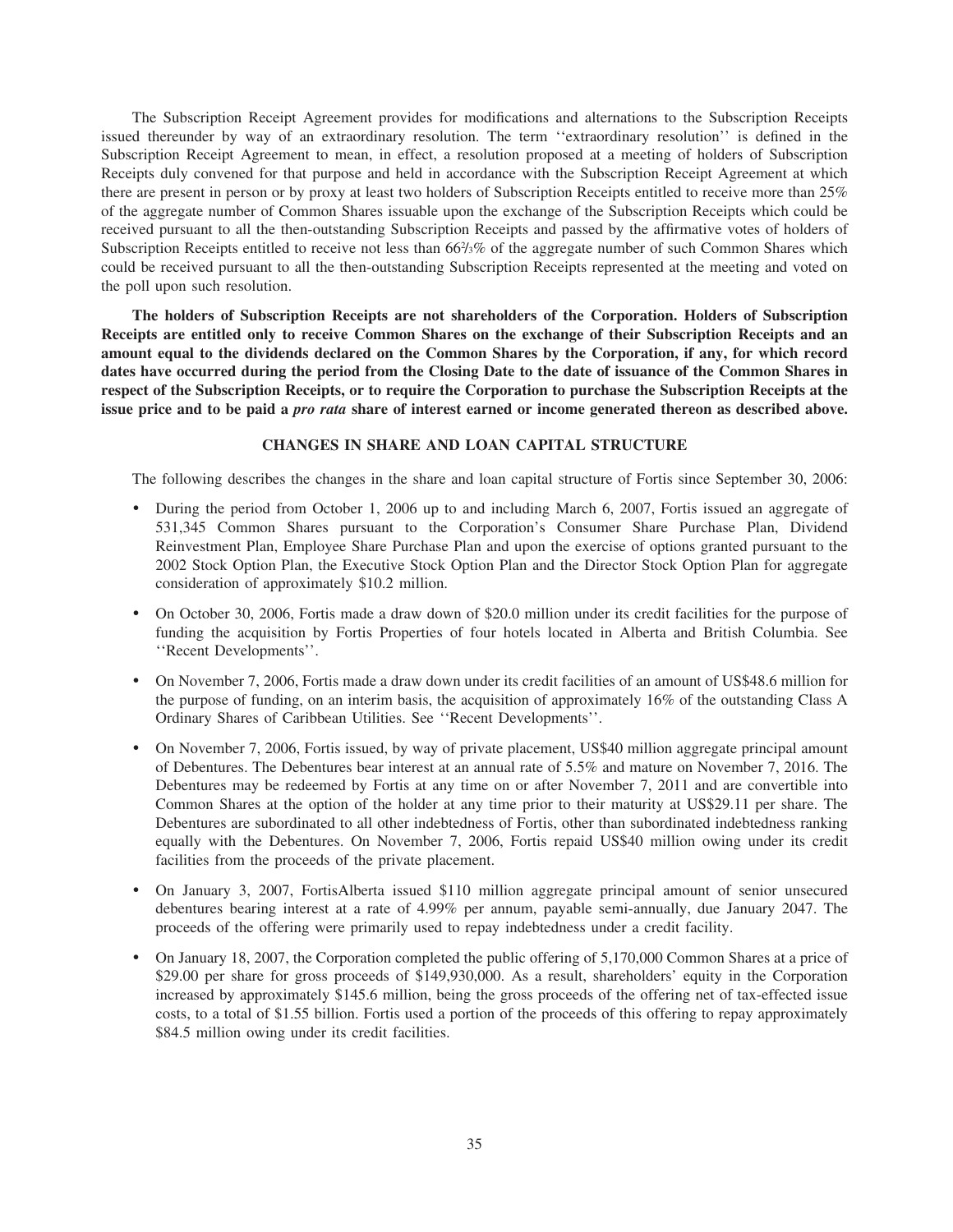# **USE OF PROCEEDS**

The proceeds to the Corporation from the Offering, after deducting the fee payable to the Underwriters and estimated expenses of the Offering, are expected to be \$959,710,000, assuming no exercise of the Over-Allotment Option. If the Over-Allotment Option is exercised in full, the estimated proceeds of the Offering, after deducting the fee payable to the Underwriters and estimated expenses of the Offering, are expected to be \$1,103,854,000.

The net proceeds of the Offering, together with funds to be advanced pursuant to the Credit Facilities, will be used to finance the Cash Purchase Price for the Acquisition. See ''Financing of the Acquisition'' and ''Acquisition Agreement''. The gross proceeds from the sale of the Subscription Receipts will be held in escrow pending the satisfaction of the Release Conditions. See ''Details of the Offering''.

## **PLAN OF DISTRIBUTION**

Pursuant to an underwriting agreement dated February 27, 2007 (the ''Underwriting Agreement'') between Fortis and the Underwriters, Fortis has agreed to issue and sell, and the Underwriters have agreed to purchase, as principals, on the Closing Date, 38,500,000 Subscription Receipts offered hereby at the Offering Price of \$26.00 per Subscription Receipt, subject to compliance with all the necessary legal requirements and to the conditions contained in the Underwriting Agreement. The Offering Price and other terms of the Offering were determined by negotiation between the Corporation and the Underwriters.

Pursuant to the Underwriting Agreement, the Corporation has granted the Underwriters an over-allotment option (the ''Over-Allotment Option''), exercisable at any time until 30 days following the closing of the Offering, to purchase up to an additional 5,775,000 Subscription Receipts at the Offering Price. The Over-Allotment Option is exercisable in whole or in part only for the purpose of covering over-allotments, if any. This Prospectus also qualifies the grant of the Over-Allotment Option and the distribution of the securities issuable on the exercise of the Over-Allotment Option.

The Underwriting Agreement provides that the Underwriters will be paid a fee of \$40,040,000 (assuming no exercise of the Over-Allotment Option) (\$1.04 per Subscription Receipt) in consideration for its services in connection with the Offering. One-half of the Underwriters' fee in respect of the Offering is payable on the Closing Date and the other half of the Underwriters' fee is payable only if the Release Conditions have been satisfied prior to the Termination Time and the required notice has been delivered to the Escrow Agent.

Pursuant to rules and policy statements of certain Canadian securities regulators, the Underwriters may not, at any time during the period ending on the date the selling process for the Subscription Receipts ends and all stabilization arrangements relating to the Subscription Receipts are terminated, bid for or purchase Subscription Receipts or Common Shares. The foregoing restrictions are subject to certain exceptions including (a) a bid for or purchase of Subscription Receipts or Common Shares if the bid or purchase is made through the facilities of the TSX, in accordance with the Universal Market Integrity Rules of Market Regulation Services Inc., (b) a bid or purchase on behalf of a client, other than certain prescribed clients, provided that the client's order was not solicited by the Underwriter, or if the client's order was solicited, the solicitation occurred before the commencement of a prescribed restricted period, and (c) a bid or purchase to cover a short position entered into prior to the commencement of a prescribed restricted period. The Underwriters may engage in market stabilization or market balancing activities on the TSX where the bid for or purchase of the Subscription Receipts or the Common Shares is for the purpose of maintaining a fair and orderly market in the Subscription Receipts or Common Shares, subject to price limitations applicable to such bids or purchases. Such transactions, if commenced, may be discontinued at any time.

The Subscription Receipts and the Common Shares for which such Subscription Receipts may be exchanged have not been, and will not be, registered under the United States *Securities Act of 1933*, as amended (the ''1933 Act'') or any state securities laws and, subject to certain exceptions, may not be offered, or delivered, directly or indirectly, or sold in the United States except in certain transactions exempt from the registration requirements of the 1933 Act and in compliance with any applicable state securities laws. The Underwriters have agreed that they will not offer or sell the Subscription Receipts within the United States, its territories, its possessions and other areas subject to its jurisdiction or to, or for the account or benefit of, a ''U.S. person'' (as defined in Regulation S under the 1933 Act), except in accordance with the Underwriting Agreement pursuant to an exemption from the registration requirements of the 1933 Act provided by Rule 144A thereunder and in compliance with applicable state securities laws. In addition, until 40 days after the commencement of the Offering, an offer or sale of Subscription Receipts or Common Shares within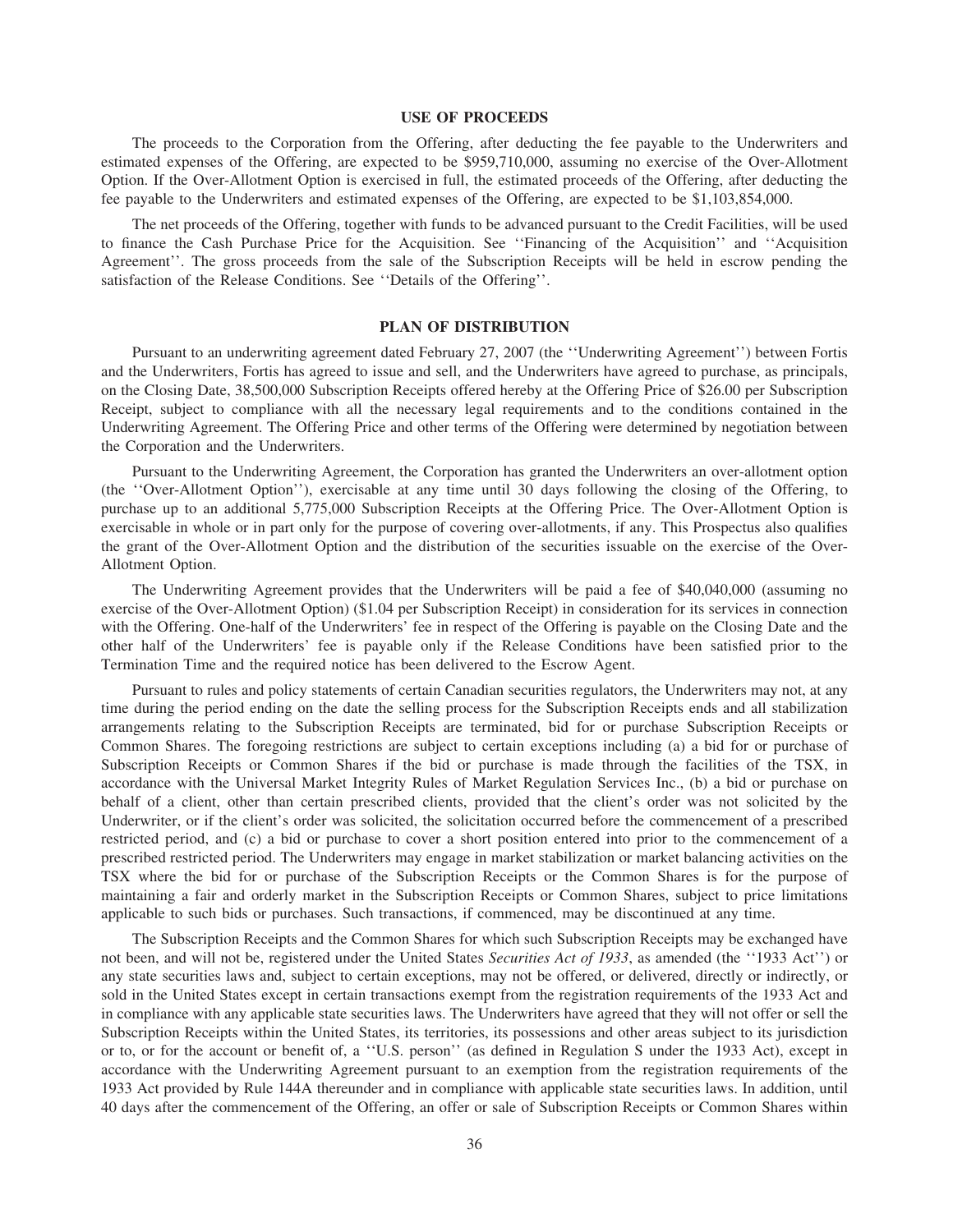the United States by any dealer (whether or not participating in the Offering) may violate the registration requirements of the 1933 Act if such offer is made otherwise than in reliance on Rule 144A.

The obligations of the Underwriters under the Underwriting Agreement are several and may be terminated at their discretion in certain circumstances, including upon the occurrence of certain stated events. The Underwriters are, however, obligated to take up and pay for all of the Subscription Receipts if any are purchased under the Underwriting Agreement. Under the terms of the Underwriting Agreement, the Underwriters may be entitled to indemnification by the Corporation against certain liabilities, including liabilities for misrepresentation in the Prospectus.

CIBCWM is an affiliate of a Canadian chartered bank that has agreed to extend credit facilities to the Corporation in connection with financing the Acquisition. CIBCWM is also acting as financial advisor to Fortis in connection with the Acquisition and receiving a fee therefor. In addition, each of CIBCWM, Scotia Capital, TD Securities, BMO Nesbitt Burns, RBCDS, NB Financial and HSBC Securities is a subsidiary of a Canadian chartered bank that has, either solely or as a member of a syndicate of financial institutions, extended credit facilities to the Corporation and/or its subsidiaries (the "Existing Facilities"). Consequently, the Corporation may be considered a "connected issuer" of these Underwriters within the meaning of applicable securities legislation. None of these Underwriters will receive any direct benefit from the Offering other than the underwriting commission relating to the Offering. The decision to distribute the Subscription Receipts hereunder and the determination of the terms of the Offering were made through negotiation between the Corporation and the Underwriters. No bank had any involvement in such decision or determination. The proceeds of the Offering will be used to finance the Cash Purchase Price for the Acquisition and will not be used to repay the Existing Facilities. As at January 31, 2007, an aggregate of approximately \$338 million was outstanding under the Existing Facilities. Fortis and/or its subsidiaries are in compliance with their respective obligations under the Existing Facilities. Since the execution of the Existing Facilities, no breach thereunder has been waived by the lenders thereunder. See ''Use of Proceeds''.

The TSX has conditionally approved the listing of the Subscription Receipts, as well as the Common Shares issuable on the exchange of the Subscription Receipts. Listing is subject to the Corporation fulfilling all of the requirements of the TSX on or before June 3, 2007.

# **CANADIAN FEDERAL INCOME TAX CONSIDERATIONS**

In the opinion of Davies Ward Phillips & Vineberg LLP, counsel to the Corporation, and Stikeman Elliott LLP, counsel to the Underwriters, the following is a general summary of the principal Canadian federal income tax considerations generally applicable to a holder who acquires Subscription Receipts pursuant to the Offering who, within the meaning of the *Income Tax Act* (Canada) (the ''Tax Act''), and at all relevant times, is or is deemed to be resident in Canada, deals at arm's length with, and is not affiliated with, the Corporation and holds or will hold the Subscription Receipts and any Common Shares as capital property. Generally, the Subscription Receipts and the Common Shares will be considered to be capital property to a holder provided the holder does not hold the Subscription Receipts and the Common Shares in the course of carrying on a business and has not acquired them in a transaction or transactions considered to be an adventure in the nature of trade. Certain holders whose Common Shares might not otherwise qualify as capital property may, in certain circumstances, make the irrevocable election under subsection 39(4) of the Tax Act to have their Common Shares and every "Canadian security" (as defined in the Tax Act) owned by such holder in the taxation year of the election, and in all subsequent years, deemed to be capital property.

The Tax Act contains certain provisions (the ''Mark-to-Market Rules'') relating to securities held by certain financial institutions, registered securities dealers and corporations controlled by one or more of the foregoing. This summary does not take into account the Mark-to-Market Rules and taxpayers that are "financial institutions" as defined for the purpose of the Mark-to-Market Rules should consult their tax advisors. This summary is not applicable to a purchaser that is a ''specified financial institution'' or to a purchaser an interest in which is a tax shelter investment, as defined in the Tax Act. Such purchasers should consult their own tax advisors.

This summary is based upon the provisions of the Tax Act and regulations thereunder (the ''Regulations'') in force as at the date hereof, all specific proposals (the ''Tax Proposals'') to amend the Tax Act or Regulations that have been publicly announced by or on behalf of the Minister of Finance (Canada) prior to the date hereof and counsel's understanding of the current published administrative practices of the Canada Revenue Agency. This summary does not otherwise take into account or anticipate any changes in applicable law, whether by legislative, governmental or judicial decision or action, nor does it take into account provincial, territorial or foreign tax laws or considerations, which might differ significantly from those discussed herein.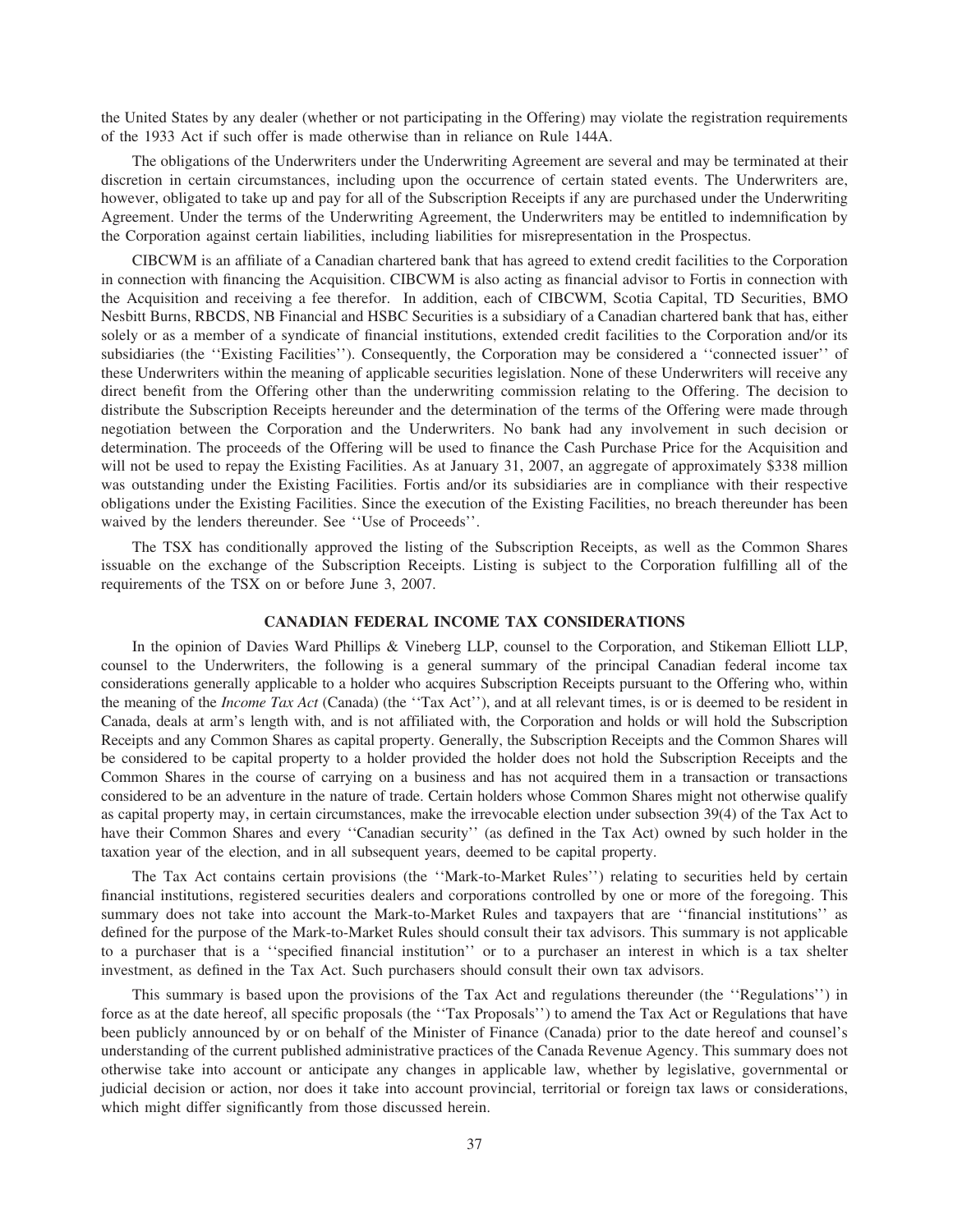**This summary is of a general nature only and is not intended to be, nor should it be construed to be, legal or tax advice to any particular holder. This summary is not exhaustive of all possible income tax considerations under the Tax Act that may affect a holder. The income tax consequences of acquiring and disposing of Subscription Receipts and Common Shares will vary depending on a number of facts, including the legal status of the holder as an individual, corporation, trust or partnership. Accordingly, prospective holders of Subscription Receipts and Common Shares should consult their own tax advisors with respect to their particular circumstances and the tax consequences to them of holding and disposing of Subscription Receipts and Common Shares.**

# **Exchange of Subscription Receipts**

No gain or loss will be realized by a holder on the exchange of Subscription Receipts for Common Shares.

The cost of a Common Share issued to a holder of a Subscription Receipt acquired pursuant to the Offering will be equal to the cost of the Subscription Receipt to the holder. The adjusted cost base to the holder of Common Shares so acquired will be determined by averaging the cost of such Common Shares with the adjusted cost base of all other Common Shares owned at that time by the holder as capital property.

# **Termination of Subscription Receipts**

As described above under ''Details of the Offering'', in the event that the Release Conditions are not satisfied or if the Acquisition Agreement is terminated prior to the Termination Time, holders of Subscription Receipts will be entitled to receive from the Escrow Agent an amount equal to the full subscription price thereof plus their *pro rata* share of the interest earned or income generated thereon. In that event, the amount of such interest or income received or receivable by a holder of Subscription Receipts (depending on the method regularly followed by the holder in computing income) must be included in the income of the holder.

#### **Payment of Dividend Equivalent**

As described above under ''Details of the Offering'', if Common Shares are issued in exchange for Subscription Receipts, and if dividends have been declared on the Common Shares of the Corporation to holders of record on a date during the period from the Closing Date to the date of such issuance of Common Shares, the Corporation will make a cash payment to the holders of Subscription Receipts in respect of each Subscription Receipt in an amount equal to the per share amount of such dividend. The equivalent to dividend amount, if any, paid to a holder of Subscription Receipts by the Corporation must be included in the income of the holder. Any amount so included will be taxed as ordinary income and not as a dividend and, as such, will not be subject to the gross-up and dividend tax credit rules described below.

# **Other Dispositions of Subscription Receipts**

A disposition or deemed disposition by a holder of a Subscription Receipt, other than on the exchange of a Subscription Receipt for a Common Share or a disposition of the Subscription Receipt to the Corporation in the event the Release Conditions are not satisfied or if the Acquisition Agreement is terminated prior to the Termination Time, will generally result in the holder realizing a capital gain (or a capital loss) equal to the amount by which the proceeds of disposition exceed (or are less than) the aggregate of the holder's adjusted cost base thereof and any reasonable costs of disposition.

# **Dividends on Common Shares**

Dividends received on Common Shares by a holder who is an individual will be included in the individual's income and will be subject to the gross-up and dividend tax credit rules normally applicable to taxable dividends received from taxable Canadian corporations, including the enhanced gross-up and dividend tax credit for ''eligible dividends'' paid after 2005. A dividend will be eligible for the enhanced gross-up and dividend tax credit if the paying corporation designates the dividend as an eligible dividend. There may be limitations on the ability of a corporation to designate dividends as eligible dividends. The Corporation has advised counsel that it intends to designate all dividends paid on the Common Shares as eligible dividends for these purposes. Taxable dividends received by an individual may give rise to alternative minimum tax under the Tax Act, depending on the individual's circumstances.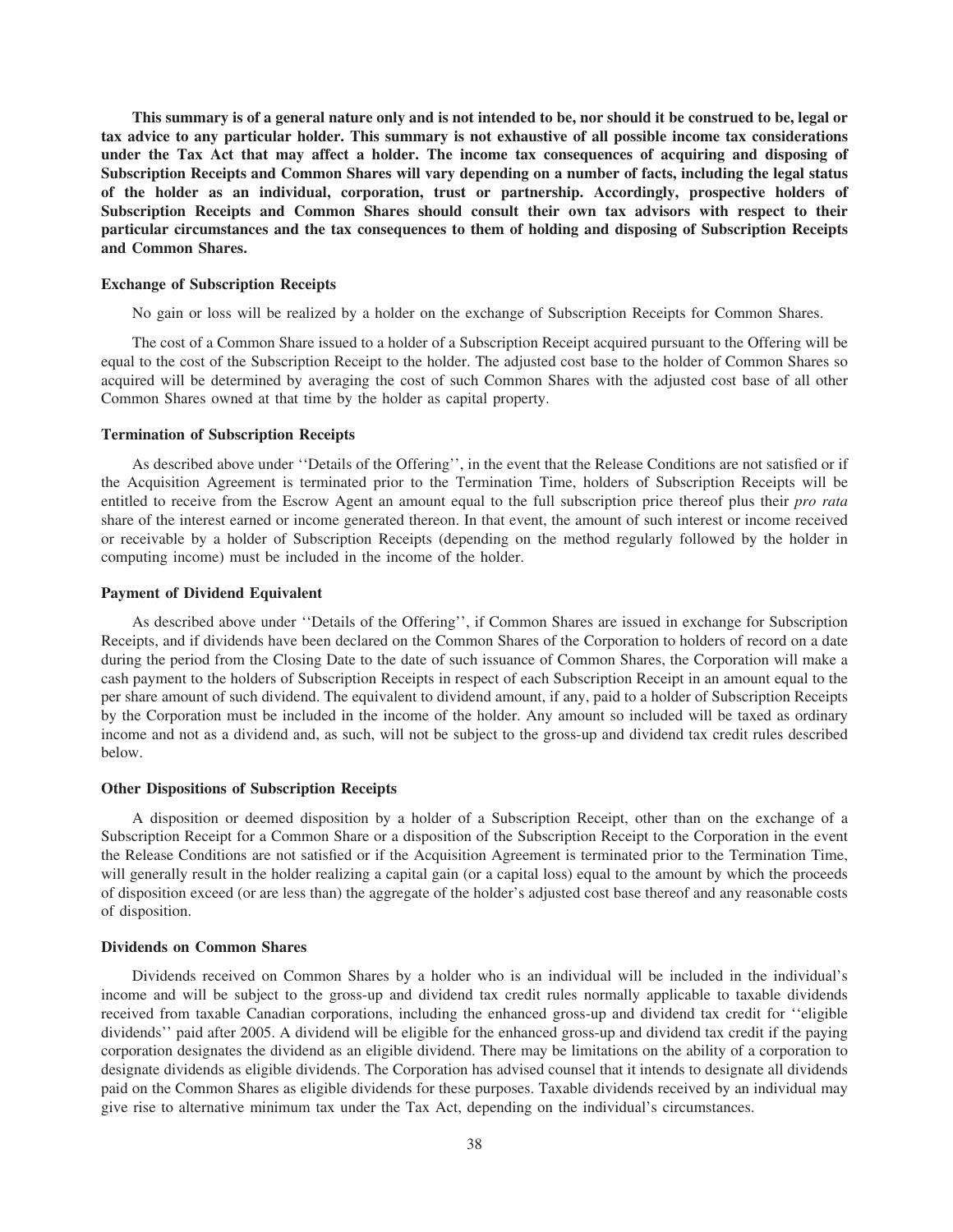Dividends received on Common Shares by a holder that is a corporation will be included in income and normally will be deductible in computing such corporation's taxable income. However, the Tax Act will generally impose a 331 /3% refundable Part IV tax on such dividends received by a corporation that was, at any time in the taxation year in which such dividends were received, a "private corporation" as defined in the Tax Act, or a corporation resident in Canada that is controlled by or for the benefit of an individual (other than a trust) or a related group of individuals (other than trusts), to the extent that such dividends are deductible in computing the corporation's taxable income.

# **Disposition of Common Shares**

In general, a disposition or a deemed disposition of a Common Share will give rise to a capital gain (or a capital loss) equal to the amount by which the proceeds of disposition of the Common Share, net of any reasonable costs of disposition, exceed (or are less than) the adjusted cost base to the holder of the Common Share immediately before the disposition.

# **Tax Treatment of Capital Gains and Losses**

Generally, one-half of any capital gain realized by a holder in a taxation year will be included in computing the holder's income in such year. One-half of any capital loss realized by a holder in a taxation year normally may be deducted as an allowable capital loss by the holder against taxable capital gains realized by the holder in the year. Any allowable capital loss not deductible in the year it is realized generally may be carried back and deducted against taxable capital gains in any of the three preceding years or carried forward and deducted against taxable capital gains in any subsequent year (in accordance with the rules contained in the Tax Act). Capital gains realized by an individual will be relevant in computing possible liability for the alternative minimum tax.

The amount of any capital loss realized on the disposition or deemed disposition of a Common Share by a holder that is a corporation may be reduced by the amount of dividends received by the holder on the Common Share to the extent and in the circumstances prescribed by the Tax Act. Similar rules may apply where a corporation is a member of a partnership or a beneficiary of a trust that owns Common Shares and where a trust is a member of a partnership that owns Common Shares or a partnership or trust is a beneficiary of a trust that owns Common Shares. Holders to whom these rules may be relevant should consult their own tax advisors.

# **Additional Refundable Tax**

A holder that is a ''Canadian-controlled private corporation'' (as defined in the Tax Act) may be liable to pay an additional refundable tax of 6<sup>2</sup>/<sub>3</sub>% on certain investment income, including amounts in respect of taxable capital gains and interest (but not dividends deductible in computing taxable income).

# **RISK FACTORS**

An investment in the Subscription Receipts offered hereby and the Common Shares issuable upon the exchange thereof involves certain risks in addition to those described in the Management Discussion and Analysis of financial condition and results of operations contained in the Corporation's annual information form dated March 29, 2006 incorporated by reference herein. Before investing, prospective purchasers of Subscription Receipts should carefully consider, in light of their own financial circumstances, the factors set out below, as well as the other information contained or incorporated by reference in the Prospectus.

### **Regulation**

The regulated operations of Terasen Gas are subject to the normal uncertainties faced by regulated companies. These uncertainties include the approval by the BCUC of customer rates which permit a reasonable opportunity to recover on a timely basis the estimated costs of providing services, including a fair rate of return on rate base. Upgrades of existing facilities and the addition of new facilities require the approval of the BCUC. There is no assurance that capital projects perceived as required by the management of Terasen Gas will be approved or that conditions to such approval will not be imposed. Capital cost overruns relative to approvals granted might not be recoverable. The ability of Terasen Gas to recover the actual costs of providing services and to earn the approved rates of return depends on achieving the forecasts established in the rate-setting process. Fair regulatory treatment by the BCUC that allows Terasen Gas the opportunity to earn a risk-adjusted ROE comparable to that available on alternative, similar investments is essential for maintaining service quality, as well as for ongoing capital attraction and growth.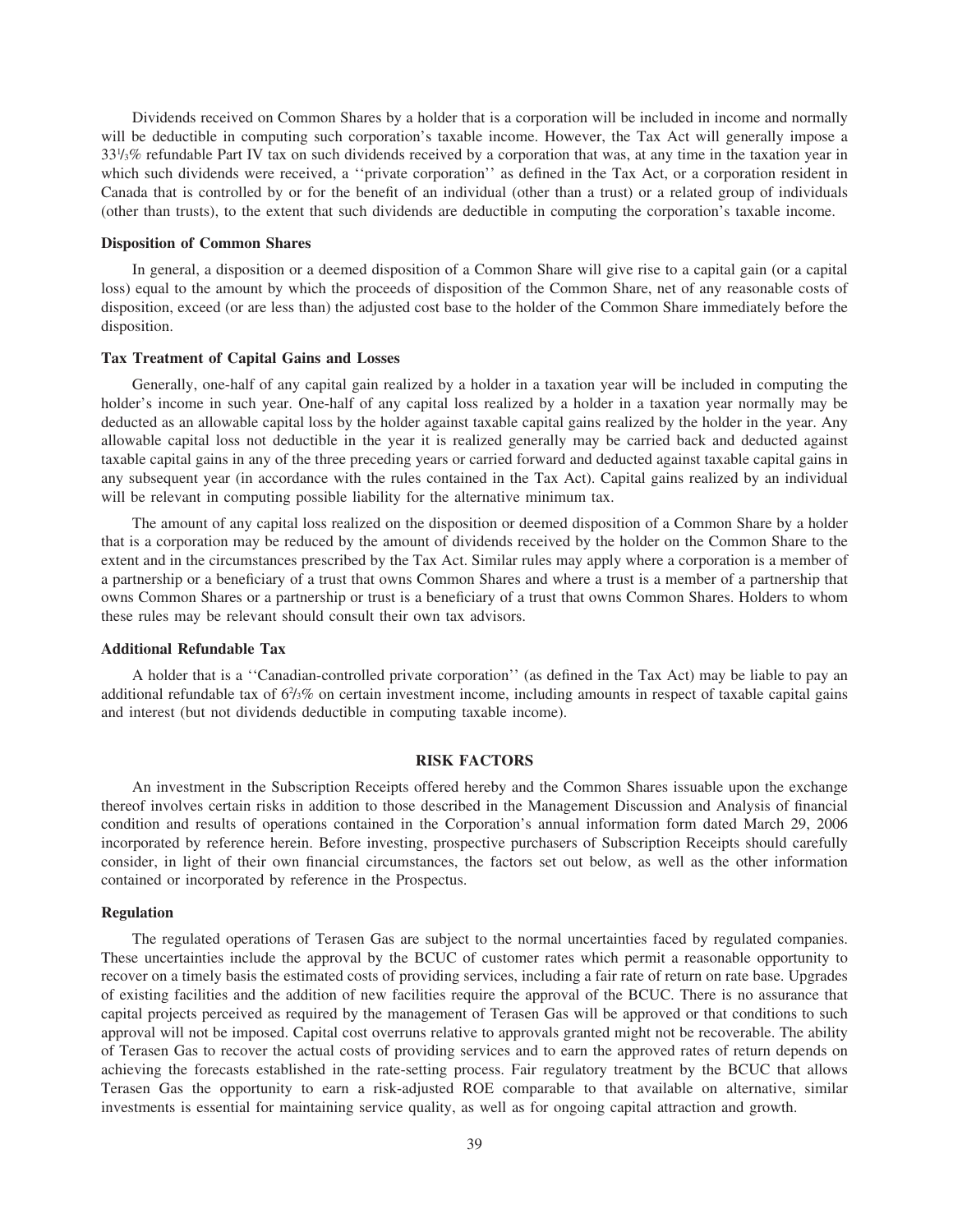The ROEs of Terasen Gas are determined annually by a formula based upon a forecast of long-term interest rates. The ability of Terasen Gas to earn the approved ROEs depends on the accuracy of the forecast for the test year. Actual required ROEs may differ from approved ROEs based on forecast long-term interest rates.

Rate applications that establish revenue requirements may be subject to negotiated settlement procedures. Failing a negotiated settlement, rate applications may be pursued through public hearing processes. There can be no assurance that the rate orders issued will permit Terasen Gas to recover all costs actually incurred and to earn the allowed rate of return. A failure to obtain acceptable rate orders may adversely affect the business carried on by Terasen Gas, the undertaking or timing of proposed expansion projects, the issue and sale of securities, ratings assigned by rating agencies, and other matters which may, in turn, negatively impact Terasen Gas' results of operations or financial position, as well as those of the Corporation.

The TGI Settlement includes incentive mechanisms that provide TGI with an opportunity to earn rates of return in excess of the allowed ROEs determined by the BCUC. While TGI has applied to extend the TGI Settlement to 2009, there is no certainty as to whether this application will be approved, whether and how the terms may be modified, or what the terms of an extended, or new, settlement might be.

Traditionally, British Columbia's regulatory framework was generally based on traditional cost of service methodologies for designing and setting rates. Since 1996, however, incentive-based regulation has been used in the rate setting process. Although Fortis considers the regulatory frameworks in British Columbia to be fair and balanced, uncertainties do exist.

# **Forecasting Accuracy**

Through the forecasting process, it is intended that any changes in cost of service, regardless of whether they are caused by inflation or by level of business activity, would be reflected in new rates approved for that fiscal year based on the anticipated distribution volume. However, as rates are established in advance, based on anticipated distribution volume by class of customer, forecasting accuracy is a risk. Forecasts are also made for the future cost of capital, including the yield rate for long-term Canada Bonds used in the determination of the ROE.

# **Asset Maintenance**

The asset base for Terasen Gas requires maintenance, improvement and expansion. The utility could experience service disruptions and increased costs if it is unable to maintain and replace its assets. The failure to carry out capital expenditure programs could have a material adverse effect on Terasen Gas. Large capital projects can proceed only with the approval of the BCUC. If actual costs exceed the costs forecast in obtaining the approval, it is uncertain as to whether any cost overruns will be approved and recovered.

# **Operational Risks**

The business of Terasen Gas is exposed to various operational risks, such as pipeline leaks, accidental damage to or fatigue cracks in mains and service lines, corrosion in pipes, pipeline or equipment failure, other issues that can lead to outages and leaks, and any other accidents involving natural gas, which could result in significant operational and environmental liability. The facilities of Terasen Gas are also exposed to the effects of severe weather conditions and other acts of nature. In addition, many of these facilities are located in remote areas, which makes access for repair of damage due to weather conditions and other acts of nature difficult. Terasen Gas operates facilities in a terrain with a risk of loss or damage from earthquakes, forest fires, floods, washouts, landslides, avalanches and similar acts of nature. Terasen Gas has insurance which provides coverage for business interruption, liability and property damage, although the coverage offered by this insurance is limited. In the event of a large uninsured loss caused by severe weather conditions or other natural disasters, application will be made to the BCUC for the recovery of these costs through higher rates to offset any loss. However, there can be no assurance that the BCUC would approve any such application. Losses resulting from any operational accidents or failures or natural disasters could substantially exceed insurance coverage and actual recovery from increased rates approved by the BCUC. Furthermore, Terasen Gas could be subject to claims from its customers for damages caused by the failure to transmit or distribute gas to them in accordance with its contractual obligations. Thus, any major damage to Terasen Gas' facilities could result in lost revenues, repair costs and customer claims that are substantial in amount, which amount could have a material adverse effect on Terasen Gas.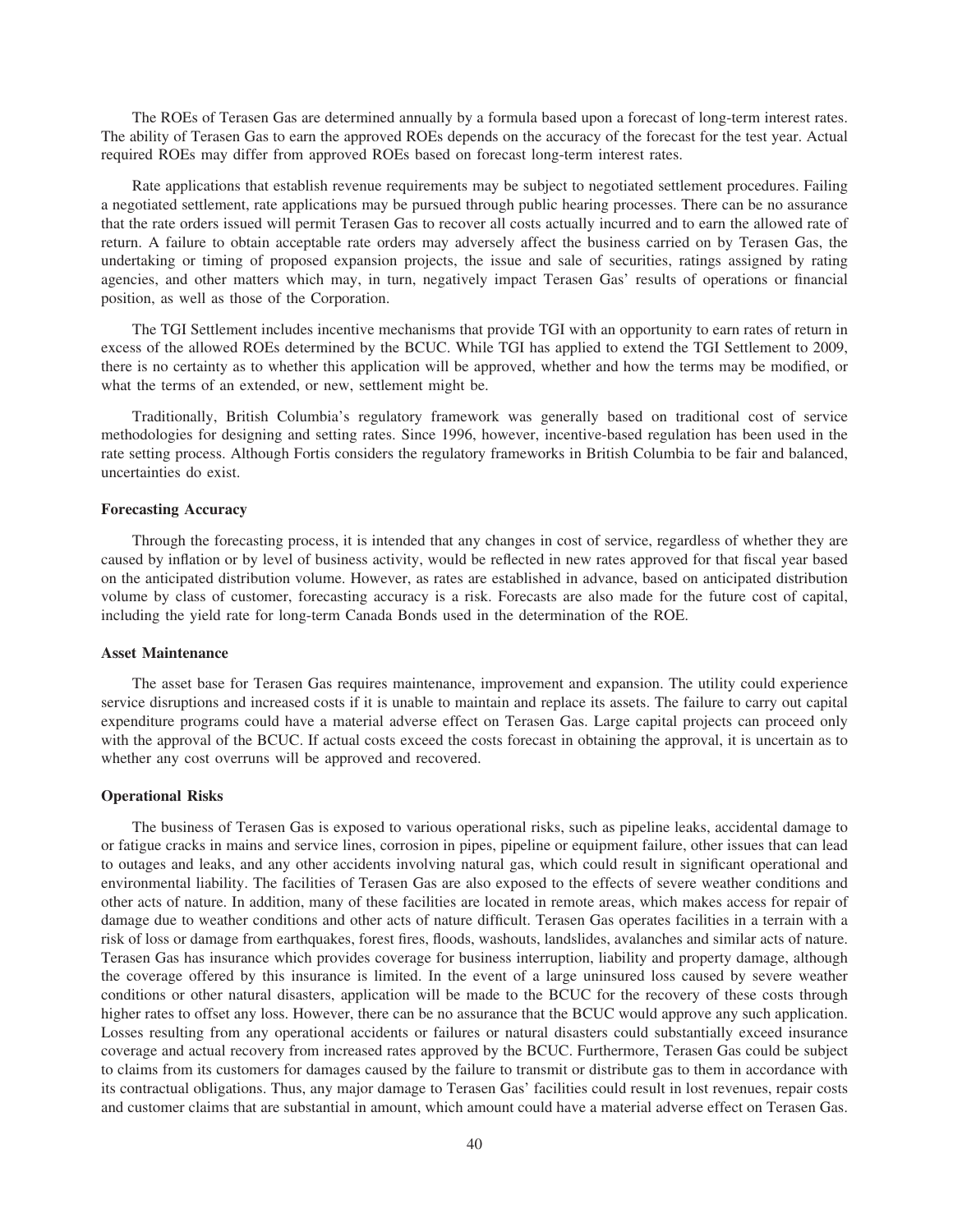# **Natural Gas Prices**

Prior to 2000, natural gas consistently had a substantial competitive advantage when compared with alternative sources of energy in British Columbia. However, with the increasing price of natural gas, the price of electricity for residential customers in British Columbia is now only marginally higher than the comparable price for natural gas. There is no assurance that natural gas will continue to maintain a competitive price advantage in the future.

If natural gas pricing becomes uncompetitive with electricity pricing, Terasen Gas' ability to add new customers could be impaired, and existing customers could reduce their consumption of natural gas or eliminate its usage altogether as furnaces, water heaters and other appliances are replaced. This may result in higher rates and, in an extreme case, could ultimately lead to an inability to fully recover Terasen Gas' cost of service in rates charged to customers.

The ability of Terasen Gas to add new customers and sales volumes could also be affected by lower prices of other competitive energy sources as some commercial and industrial customers have the ability to switch to an alternative fuel.

Terasen Gas employs a number of tools to reduce its exposure to natural gas price volatility. These include purchasing gas for storage and adopting hedging strategies to reduce price volatility and ensure, to the extent possible, that natural gas commodity costs remain competitive with electricity rates. Activities related to the hedging of gas prices are currently approved by the BCUC and gains or losses effectively accrue entirely to customers. Future BCUC determinations could materially impact the ability of Terasen Gas to recover the future cost of the natural gas it delivers to its customers.

#### **Weather and Seasonality**

Weather during the year has a significant impact on distribution volume as a major portion of the gas distributed by Terasen Gas is ultimately used for space heating. Because of natural gas consumption patterns, the natural gas distribution operations of Terasen Gas normally generate quarterly earnings that vary by season. Typically, higher net earnings are experienced in the first and fourth quarters, but are offset by net losses in the second and third quarters. See ''The Acquired Business — Regulation''.

### **Risks Related to Terasen Gas (Vancouver Island) Inc.**

TGVI is a franchise under development in the price-competitive service area of Vancouver Island, with a customer base and revenue that is insufficient to meet its current cost of service and recover revenue deficiencies from prior years. Recovery of the accumulated deficit puts gas at a cost disadvantage to electricity.

To assist with competitive rates during franchise development, the VINGPA provides royalty revenues from the provincial government which currently cover approximately 20% of the current cost of service. These revenues are due to expire at the end of 2011, after which TGVI's customers will be required to absorb the full commodity cost of gas and the recovery of any remaining accumulated deficit. When the VINGPA expires in 2011, the \$75 million noninterest-bearing senior government debt which is currently treated as a government contribution against rate base will become repayable. As this debt is repaid, the cost of the higher rate base will increase the cost of service and customer rates making gas less competitive with electricity on Vancouver Island.

Industrial load accounts for more than 65% of the system's throughput for which approximately two thirds is contracted on a year-to-year basis with no long-term commitment. A loss of industrial customers will increase the cost of service to be recovered from residential and commercial customers which may impact the competitiveness of rates.

While the BCUC has approved a rate-setting mechanism for TGVI whereby customer rates are set at levels in excess of TGVI's cost of service to recover amortization of the RDDA, the amount of recovery is limited by the price of competitive alternative fuels. Significant RDDA amortization was recovered in both 2005 and 2006. However, RDDA recovery is sensitive to the relative pricing of natural gas and electricity in TGVI's service area, as well as to margin generated under TGVI's firm transportation agreements discussed below. There is no certainty that TGVI will be able to charge rates that will be sufficient to fully recover the RDDA prior to the expiry of the provincial royalty payments at the end of 2011. Failure by TGVI to recover the RDDA by 2011 may result in an increase in the cost of service.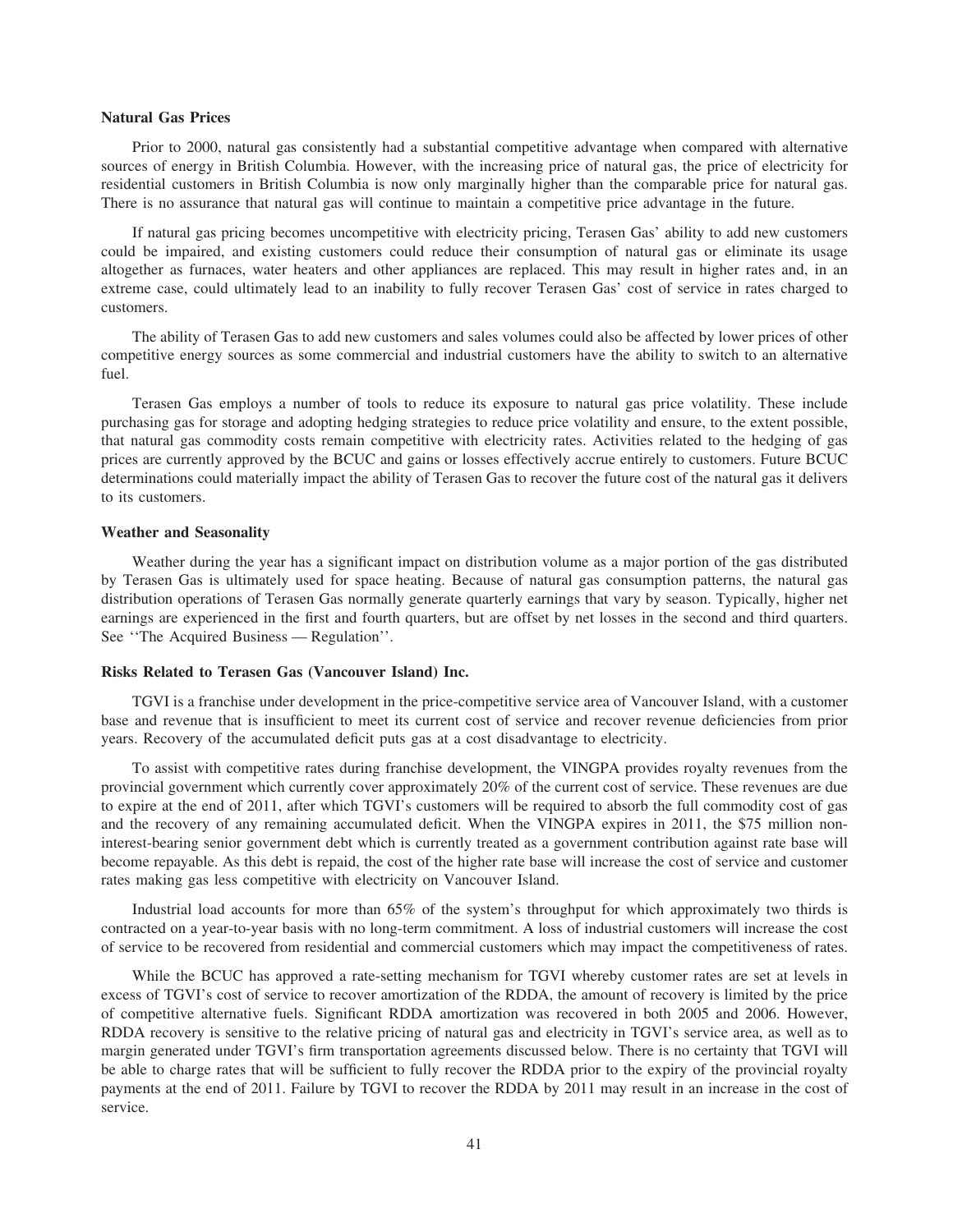# **Government Permits**

The acquisition, ownership and operation of gas businesses and assets require numerous permits, approvals and certificates from federal, provincial and local government agencies. Terasen Gas may not be able to obtain or maintain all required regulatory approvals. If there is a delay in obtaining any required regulatory approval or if Terasen Gas fails to maintain or obtain any required approval or fails to comply with any applicable law or regulation, or condition of approval, the operation of its assets and its distribution of gas could be prevented or become subject to additional costs, any of which could have a material adverse effect on Terasen Gas.

### **Impact of Changes in Economic Conditions**

New customer additions at Terasen Gas are typically a result of population growth and new housing starts, which are affected by the state of the British Columbia economy. Terasen Gas is also affected by changes in trends in housing starts from single-family dwellings to multi-family dwellings, for which natural gas has a lower penetration rate. While new housing starts have increased in British Columbia in 2006, growth of new multi-family housing starts continues to significantly outpace that of new single-family housing starts. In addition, more efficient building construction and consistent customer conservation efforts place downward pressure on annual average consumption of natural gas. Prevailing economic conditions also impact sales and transportation service to large-volume commercial and industrial customers.

# **Natural Gas Supply**

Terasen Gas is dependent on a limited selection of pipeline and storage providers, particularly in the Vancouver, Fraser Valley and Vancouver Island service areas where the majority of Terasen Gas' natural gas distribution customers are located. As a result, regional market prices have been higher from time to time than prices elsewhere in North America as a result of insufficient seasonal and peak storage and pipeline capacity to serve the increasing demand for natural gas in British Columbia.

In addition, Terasen Gas is critically dependent on a single-source transmission pipeline. In the event of a prolonged service disruption on the Spectra Pipeline System, Terasen Gas' residential customers could experience outages, thereby affecting revenues and incurring costs to safely relight customers.

# **Access to Capital and Credit Ratings**

In order to meet the capital investment and debt repayment requirements of its business, Terasen Gas must have reliable access to sufficient and cost-effective capital. The ability to arrange sufficient and cost-effective financing is subject to numerous factors, including the regulatory environment in British Columbia, the results of operations and financial position of Terasen Gas, conditions in the capital and bank credit markets, the ratings assigned by rating agencies and general economic conditions. There can be no assurance that sufficient capital will be available on acceptable terms to fund such capital expenditures and to repay existing debt.

An inability to maintain an investment-grade credit rating could materially adversely impact Terasen Gas' access to debt financing. In addition, a downgrade of Terasen Gas below investment grade by any of the major credit rating agencies could trigger margin calls and other cash requirements under Terasen Gas' gas purchase and commodity derivative contracts.

# **Interest Rates**

Terasen Gas is exposed to the interest rate risks associated with floating rate debt. Terasen Gas has hedging programs in place to reduce its interest rate risks. The allowed ROEs for TGI and TGVI are determined by formulae that result in lower allowed ROEs if long-term Canada Bond yields decline.

### **Counterparty Credit Risk**

Terasen Gas is exposed to credit risk in the event of non-performance by counterparties to derivative instruments. Terasen Gas is also exposed to significant credit risk on physical off-system sales. Because it deals with high credit quality institutions in accordance with established credit approval practices, Terasen Gas does not expect any counterparties to fail to meet their obligations.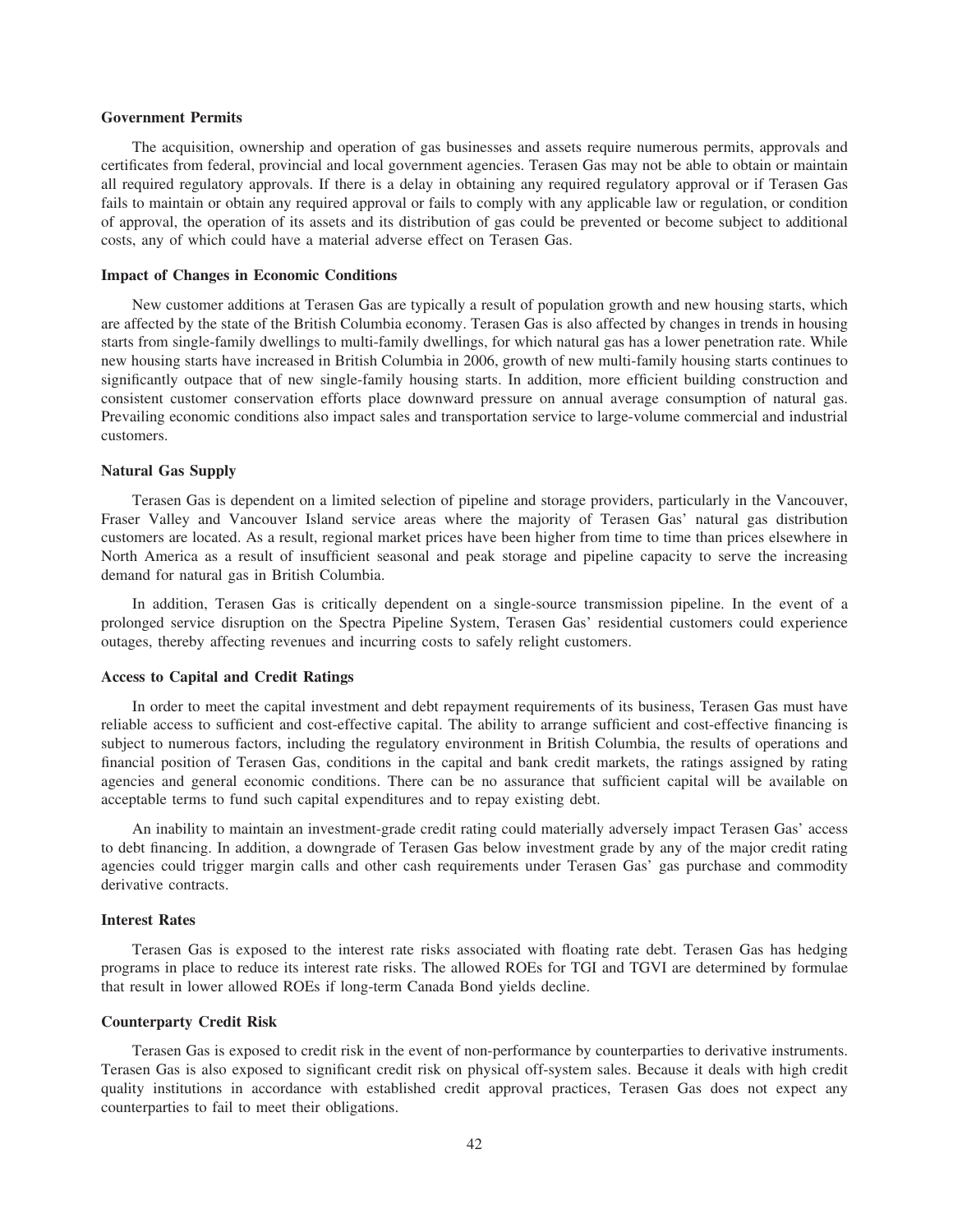# **Potential Undisclosed Liabilities Associated with the Acquisition**

In connection with the Acquisition, there may be liabilities that the Corporation failed to discover or was unable to quantify in its due diligence which it conducted prior to the execution of the Acquisition Agreement and the Corporation may not be indemnified for some or all of these liabilities. The discovery or quantification of any material liabilities could have a material adverse effect on the Corporation's business, financial condition or future prospects. In addition, the Acquisition Agreement limits the amount for which the Corporation is indemnified. See ''Acquisition Agreement — Indemnities''.

# **Labour Relations**

The organized employees of TGI and TGVI are members of labour unions which have entered into collective bargaining agreements with TGI. The provisions of such collective bargaining agreements affect the flexibility and efficiency of the business carried on by TGI, TGVI and TGWI (which depends on TGI for its customer, management and operation services). TGI considers its relationships with its labour unions to be satisfactory, but there can be no assurance that current relations will continue in future negotiations or that the terms under the present collective bargaining agreements will be renewed. The inability to maintain, or to renew the collective bargaining agreements on acceptable terms, could result in increased labour costs or service interruptions arising from labour disputes for TGI that are not provided for in approved orders, which could have an adverse effect on the results of operations, cash flow and net income of Terasen Gas.

# **Underinsured and Uninsured Losses**

Fortis and Terasen Gas maintain at all times insurance coverage in respect of potential liabilities and the accidental loss of value of certain of their assets from risks, in amounts, with such insurers, as is considered appropriate, taking into account all relevant factors including the practices of owners of similar assets and operations. It is anticipated that such insurance coverage will be maintained. However, not all risks are covered by insurance and no assurance can be given that insurance will be consistently available or will be consistently available on economically feasible terms or that the amounts of insurance will be sufficient to cover losses or claims that may occur involving the assets or operations of Fortis or Terasen Gas.

# **Environmental Matters**

Terasen Gas is subject to numerous laws, regulations and guidelines governing the management, transportation and disposal of hazardous substances and other waste materials and otherwise relating to the protection of the environment and health and safety. Potential environmental damage and costs could arise due to a severe weather event or a major equipment failure. However, there can be no assurance that such costs will be recoverable and, if substantial, unrecovered costs may have a material effect on the business, results of operations and prospects of Terasen Gas.

Terasen Gas is exposed to environmental risks that property owners in British Columbia generally face. These risks include the responsibility of any property owner for the site remediation of any properties determined to be contaminated, whether or not such contamination was actually caused by the owner. Most of Terasen Gas' distribution and transmission facilities have been in place for many years with no apparent adverse environmental impact. However, as facilities are upgraded and as new facilities are added, environmental assessments and regulatory approvals will be required in the ordinary course.

Applicable environmental and safety laws make owners, operators and persons in charge of management and control of facilities subject to prosecution or administrative action for breaches of environmental and safety laws, including the failure to obtain certificates of approval for the discharge of contaminants causing an adverse effect. Terasen Gas has not been notified of any such regulatory action in regard to its operation or occupation of its facilities. However, it is not possible to predict with absolute certainty the position that a regulatory authority will take regarding matters of non-compliance with environmental and safety laws. Changes in environmental, health and safety regulations could also lead to significant increases in costs to Terasen Gas.

# **First Nations' Lands**

Terasen Gas provides service to customers on First Nations reserves in British Columbia and maintains gas distribution facilities on lands that are subject to land claims by various First Nations. A treaty negotiation process involving various First Nations and the Government of British Columbia is underway in British Columbia but the basis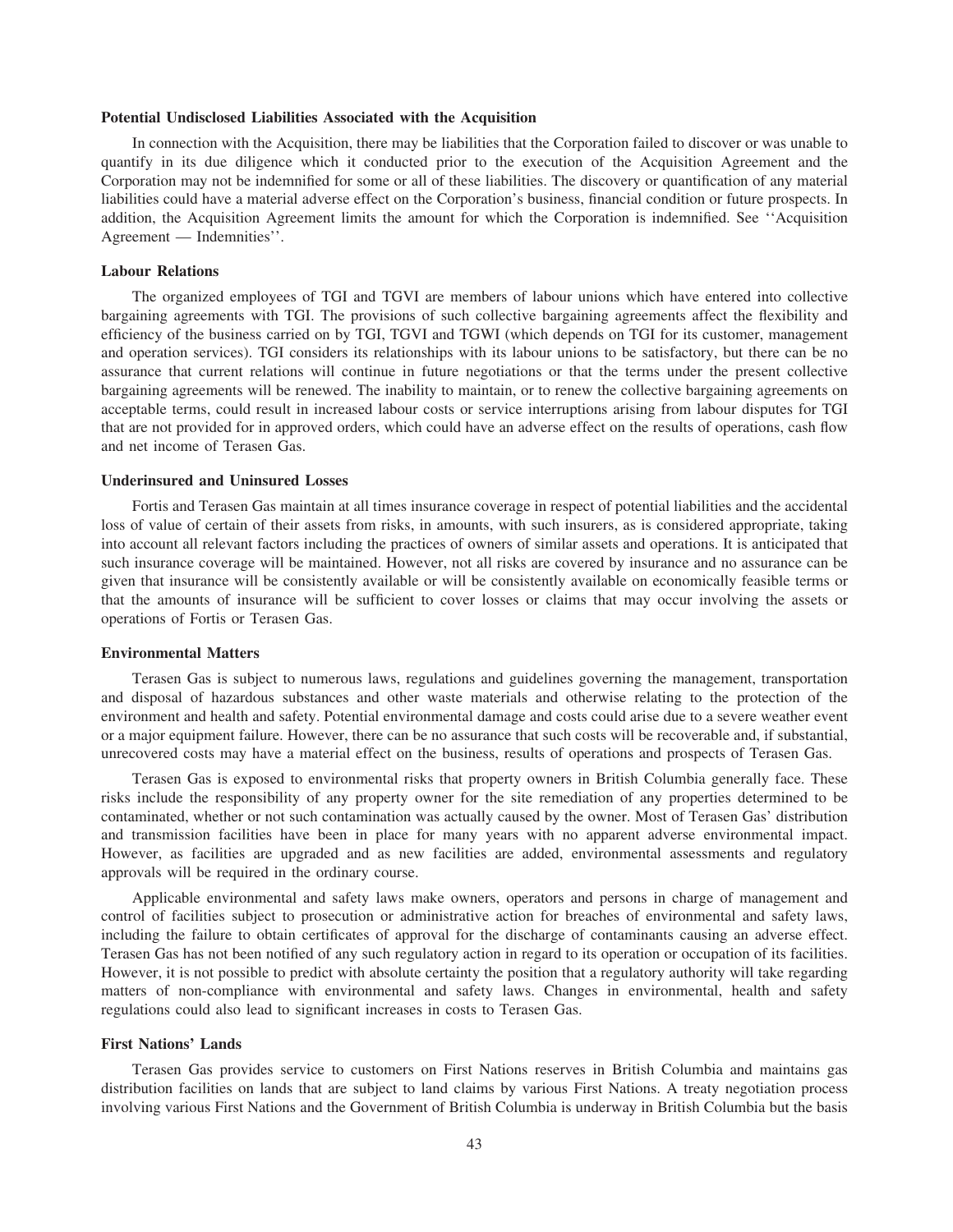upon which settlements might be reached in Terasen Gas' service area is not clear. Furthermore, not all First Nations are participating in the process. To date, the policy of the Government of British Columbia has been to endeavour to structure settlements without prejudicing existing rights held by third parties such as Terasen Gas. However, there can be no certainty that the settlement process will not adversely affect the business of Terasen Gas.

# **Results of Operations and Financing Risks**

Management of the Corporation believes, based on its expectations as to the Corporation's future performance (which reflects, among other things, the completion of the Acquisition), that the cash flow from its operations and funds available to it under its credit facilities will be adequate to enable the Corporation to finance its operations, execute its business strategy and maintain an adequate level of liquidity. However, expected revenue and the costs of planned capital expenditures are only estimates. Moreover, actual cash flows from operations are dependent on regulatory, market and other conditions that are beyond the control of the Corporation. As such, no assurance can be given that management's expectations as to future performance will be realized. In addition, management's expectations as to the Corporation's future performance reflect the current state of its information about Terasen Gas and its operations and there can be no assurance that such information is correct and complete in all material respects.

## **Management of Expanding Operations**

As a result of the Acquisition, significant demands will be placed on the Corporation's managerial, operational and financial personnel and systems. No assurance can be given that the Corporation's systems, procedures and controls will be adequate to support the expansion of the Corporation's operations resulting from the Acquisition. The Corporation's future operating results will be affected by the ability of its officers and key employees to manage changing business conditions and to implement and improve its operational and financial controls and reporting systems.

# **Realization of Acquisition Benefits**

As described in ''The Acquisition — Acquisition Rationale'', the Corporation believes that the Acquisition will provide benefits to Fortis. However, there is a risk that some or all of the expected benefits of the Acquisition may fail to materialize, or may not occur within the time periods anticipated by the Corporation. The realization of such benefits may be affected by a number of factors, many of which are beyond the control of the Corporation.

# **Subscription Receipt Structure**

The Subscription Receipts will be automatically exchanged for Common Shares upon the satisfaction of the Release Conditions. The Corporation may, in its sole discretion, waive certain closing conditions in its favour in the Acquisition Agreement or agree with the Vendor to amend the Acquisition Agreement and consummate the Acquisition on terms that may be substantially different from those contemplated in this Prospectus. As a result, the expected benefits of the Acquisition may not be fully realized. See ''Acquisition Agreement''. There can be no assurance that the Release Conditions will be satisfied on or prior to the Termination Time. Until the Release Conditions are satisfied and the Common Shares are delivered pursuant to the Subscription Receipt Agreement, holders of Subscription Receipts have the rights as described under ''Details of the Offering — Subscription Receipts''.

# **Market for Securities**

There is currently no market through which the Subscription Receipts may be sold. There can be no assurance that an active trading market will develop for the Subscription Receipts after the Offering or, if developed, that such a market will be sustained at the price level of the Offering. The TSX has conditionally approved the listing of the Subscription Receipts, as well as the Common Shares issuable on the exchange of the Subscription Receipts. Listing is subject to the Corporation fulfilling all of the requirements of the TSX on or before June 3, 2007.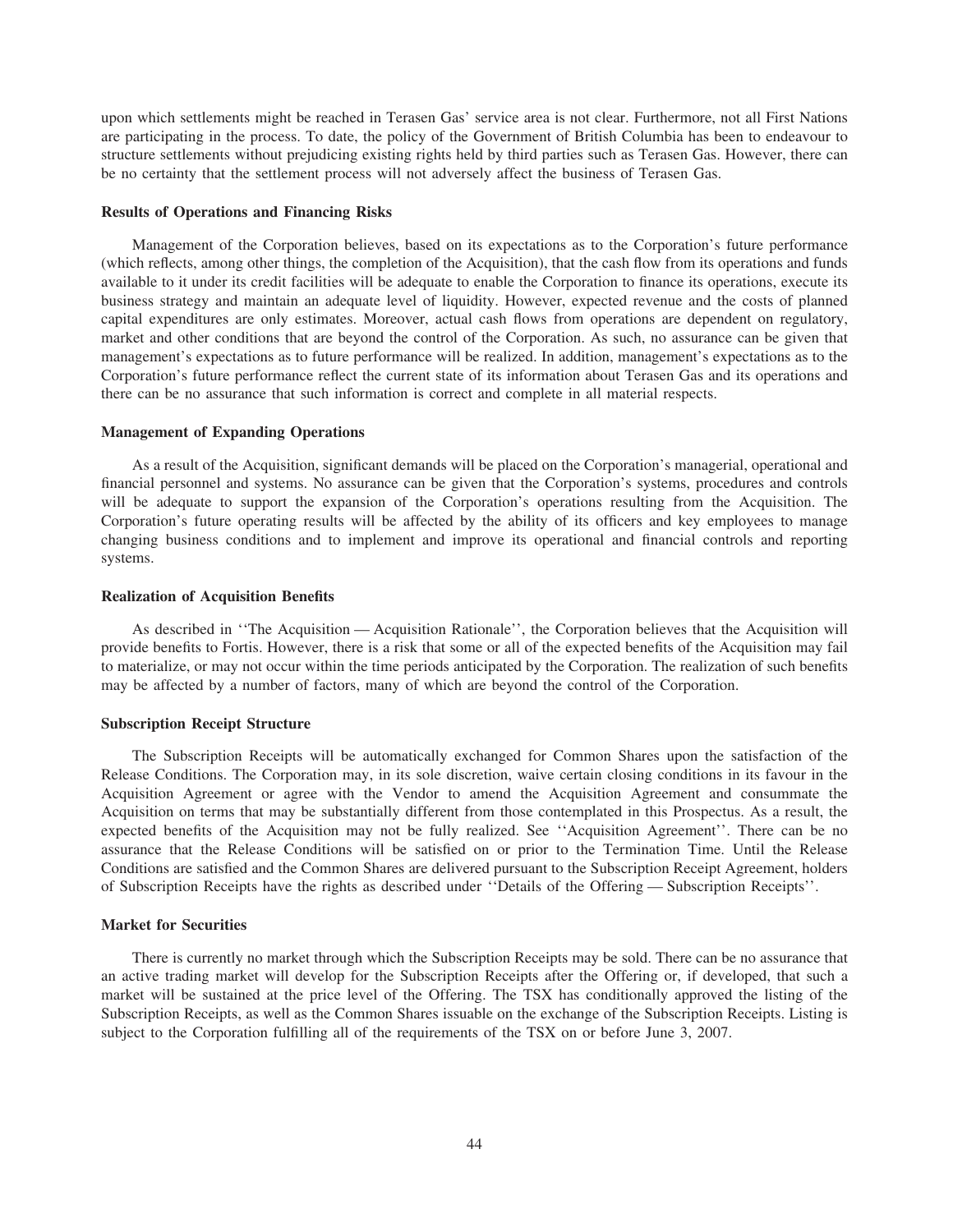# **AUDITORS**

The auditors of the Corporation are Ernst & Young LLP, Chartered Accountants (''Ernst & Young''), The Fortis Building, 7th Floor, 139 Water Street, St. John's, Newfoundland and Labrador, A1C 1B2. Ernst & Young report that they are independent of the Corporation in accordance with the Rules of Professional Conduct of the Institute of Chartered Accountants of Newfoundland.

The auditors of Terasen as at December 31, 2005 were KPMG LLP, Chartered Accountants (''KPMG''), of Vancouver, British Columbia. KPMG report that, as at March 31, 2006 and during the years ended December 31, 2005 and 2004 on which they reported, they were independent of Terasen within the meaning of the Rules of Professional Conduct of the Institute of Chartered Accountants of British Columbia.

# **LEGAL MATTERS**

Certain legal matters relating to this Offering will be passed upon on behalf of the Corporation by Davies Ward Phillips & Vineberg LLP, Toronto and McInnes Cooper, St. John's and on behalf of the Underwriters by Stikeman Elliott LLP, Toronto. At the date hereof, partners and associates of each of Davies Ward Phillips & Vineberg LLP, McInnes Cooper and Stikeman Elliott LLP own beneficially, directly or indirectly, less than 1% of any securities of the Corporation or any associate or affiliate of the Corporation.

# **TRANSFER AGENT AND REGISTRAR**

The transfer agent and registrar for the Subscription Receipts is Computershare Trust Company of Canada in Toronto and Montréal.

## **PURCHASERS' STATUTORY RIGHTS**

Securities legislation in certain of the provinces of Canada provides purchasers with the right to withdraw from an agreement to purchase securities. This right may be exercised within two business days after receipt or deemed receipt of a prospectus and any amendment. In several of the provinces, the securities legislation further provides a purchaser with remedies for rescission or, in some jurisdictions, damages if the prospectus and any amendment contains a misrepresentation or is not delivered to the purchaser, provided that the remedies for rescission or damages are exercised by the purchaser within the time limit prescribed by the securities legislation of the purchaser's province. The purchaser should refer to any applicable provisions of the securities legislation of the purchaser's province for the particulars of these rights or consult with a legal advisor.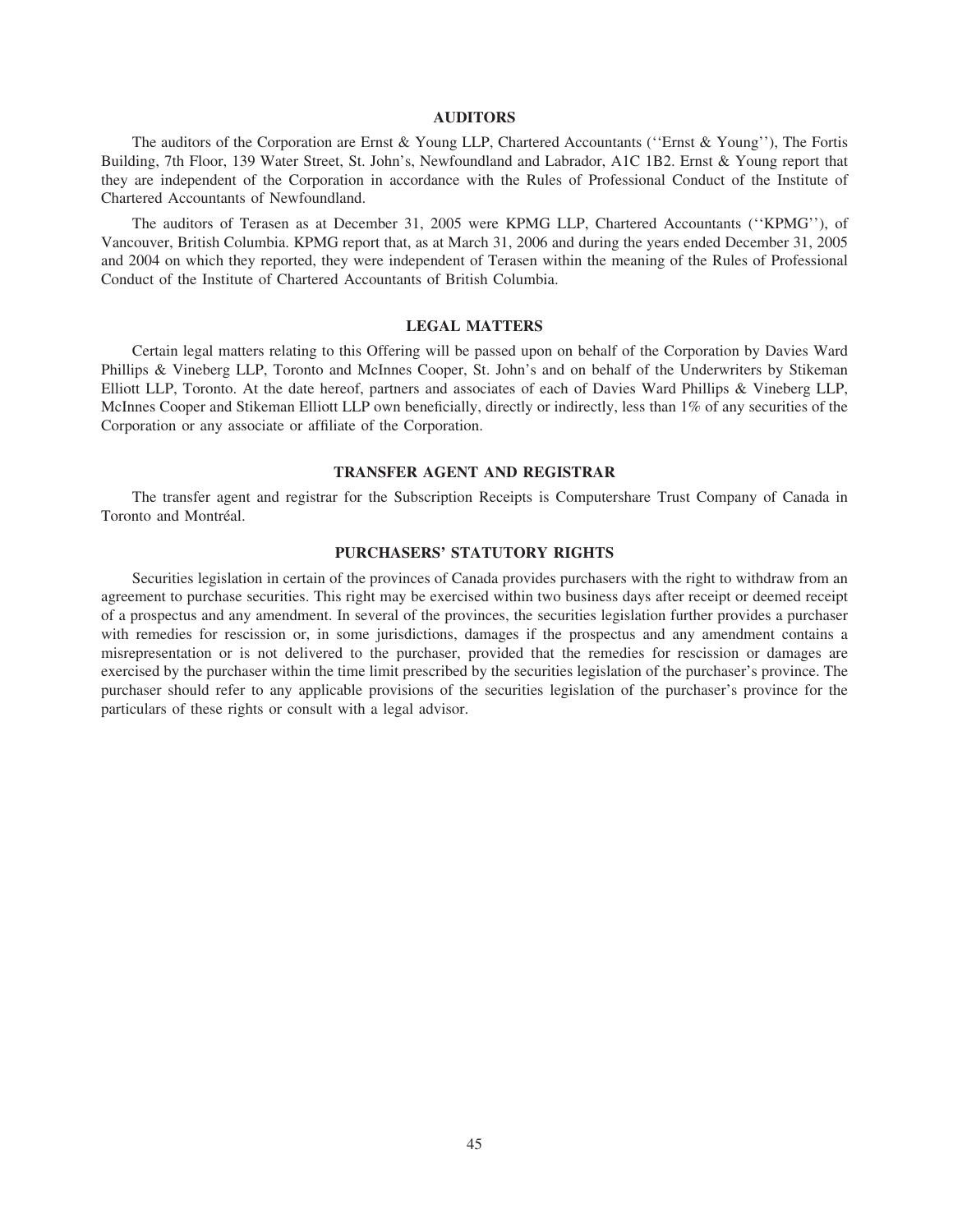# **GLOSSARY OF TERMS**

*In the Prospectus, unless the context otherwise requires, the following terms have the meanings set forth below.*

**''1933 Act''** means the United States *Securities Act of 1933*, as amended;

**''Acquisition''** means the acquisition by Fortis of all of the issued and outstanding shares of Terasen;

**''Acquisition Agreement''** means the acquisition agreement dated February 26, 2007 between Fortis, 3211953 Nova Scotia Company and Kinder Morgan;

**''CDS''** means CDS Clearing and Depository Services Inc.;

**''Closing Date''** means on or about March 15, 2007, or such other date as agreed to by the Corporation and the Underwriters, but not later than April 18, 2007;

**''Corporation''** or **''Fortis''** means Fortis Inc.;

**''Credit Facilities''** means the senior unsecured, non-revolving term credit facilities in the aggregate amount of \$1.425 billion, consisting of a facility in the amount of \$925 million and a facility in the amount of \$500 million, to be extended to Fortis pursuant to a commitment letter dated February 26, 2007 from Canadian Imperial Bank of Commerce;

**''CWP''** means CustomerWorks Limited Partnership;

**''Escrow Agent''** means Computershare Trust Company of Canada or its successor as escrow agent under the Subscription Receipt Agreement;

**''Escrowed Funds''** means the gross proceeds from the sale of the Subscription Receipts;

**''Offering''** means the distribution of Subscription Receipts pursuant to the Prospectus;

**''Release Conditions''** means the receipt by the Corporation of all regulatory and government approvals required to finalize the Acquisition, including that of the BCUC, and fulfillment or waiver of all other outstanding conditions precedent to closing the Acquisition as itemized in the Acquisition Agreement;

**''ROE''** means return on equity;

**''SEDAR''** means the Canadian System for Electronic Document Analysis and Retrieval;

**''Subscription Receipt Agreement''** means the agreement dated as of the Closing Date among the Corporation, CIBC World Markets Inc. and the Escrow Agent governing the terms of the Subscription Receipts;

**''Subscription Receipts''** means the subscription receipts of the Corporation offered hereby;

**''Terasen''** means Terasen Inc.;

**''Terasen Gas''** means, collectively, TGI, TGVI, TGWI and CWP;

**''Termination Time''** means the earlier of 5:00 p.m. (Toronto time) on November 30, 2007 or the date on which the Acquisition Agreement is terminated;

**''TGI''** means Terasen Gas Inc.;

**''TGVI''** means Terasen Gas (Vancouver Island) Inc.;

**''TGWI''** means Terasen Gas (Whistler) Inc.;

**''TSX''** means the Toronto Stock Exchange;

**''Underwriters''** means, collectively, CIBC World Markets Inc., Scotia Capital Inc., TD Securities Inc., BMO Nesbitt Burns Inc., RBC Dominion Securities Inc., National Bank Financial Inc., Canaccord Capital Corporation, Beacon Securities Limited and HSBC Securities (Canada) Inc.; and

**''Underwriting Agreement''** means the underwriting agreement dated February 27, 2007, between the Corporation and the Underwriters relating to the sale of the Subscription Receipts offered under the Prospectus.

*All dollar amounts in the Prospectus are expressed in Canadian dollars.*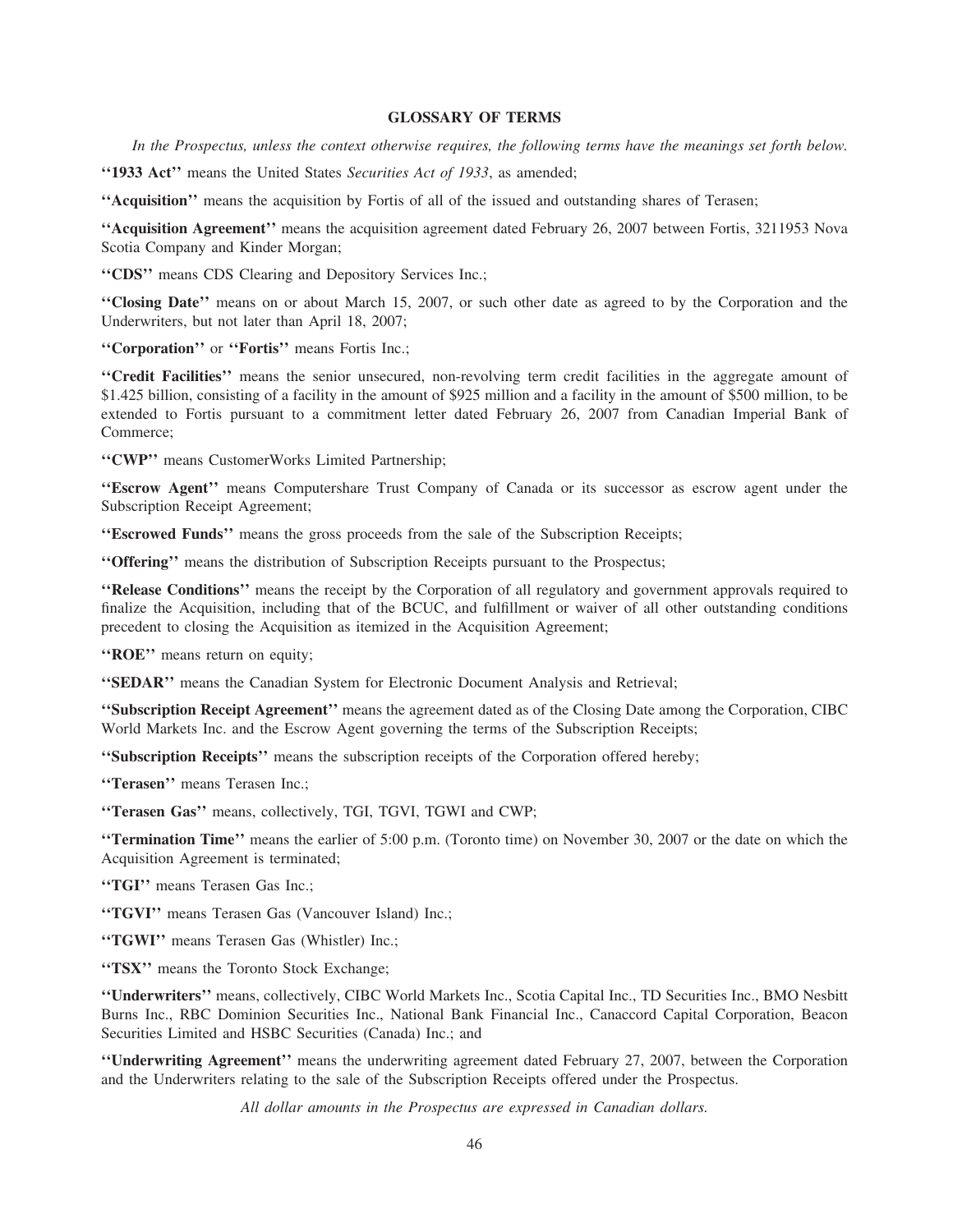# **AUDITORS' CONSENT**

We have read the short form prospectus of Fortis Inc. (the ''Corporation'') dated March 7, 2007 relating to the issue and sale of 38,500,000 subscription receipts of the Corporation. We have complied with Canadian generally accepted standards for an auditor's involvement with offering documents.

We consent to the incorporation by reference, in the above-mentioned prospectus, of our report to the shareholders of the Corporation on the consolidated balance sheets of the Corporation as at December 31, 2005 and 2004 and the consolidated statements of earnings, retained earnings and cash flows for the years then ended. Our report is dated January 27, 2006.

St. John's, Canada (Signed) ERNST & YOUNG LLP March 7, 2007 Chartered Accountants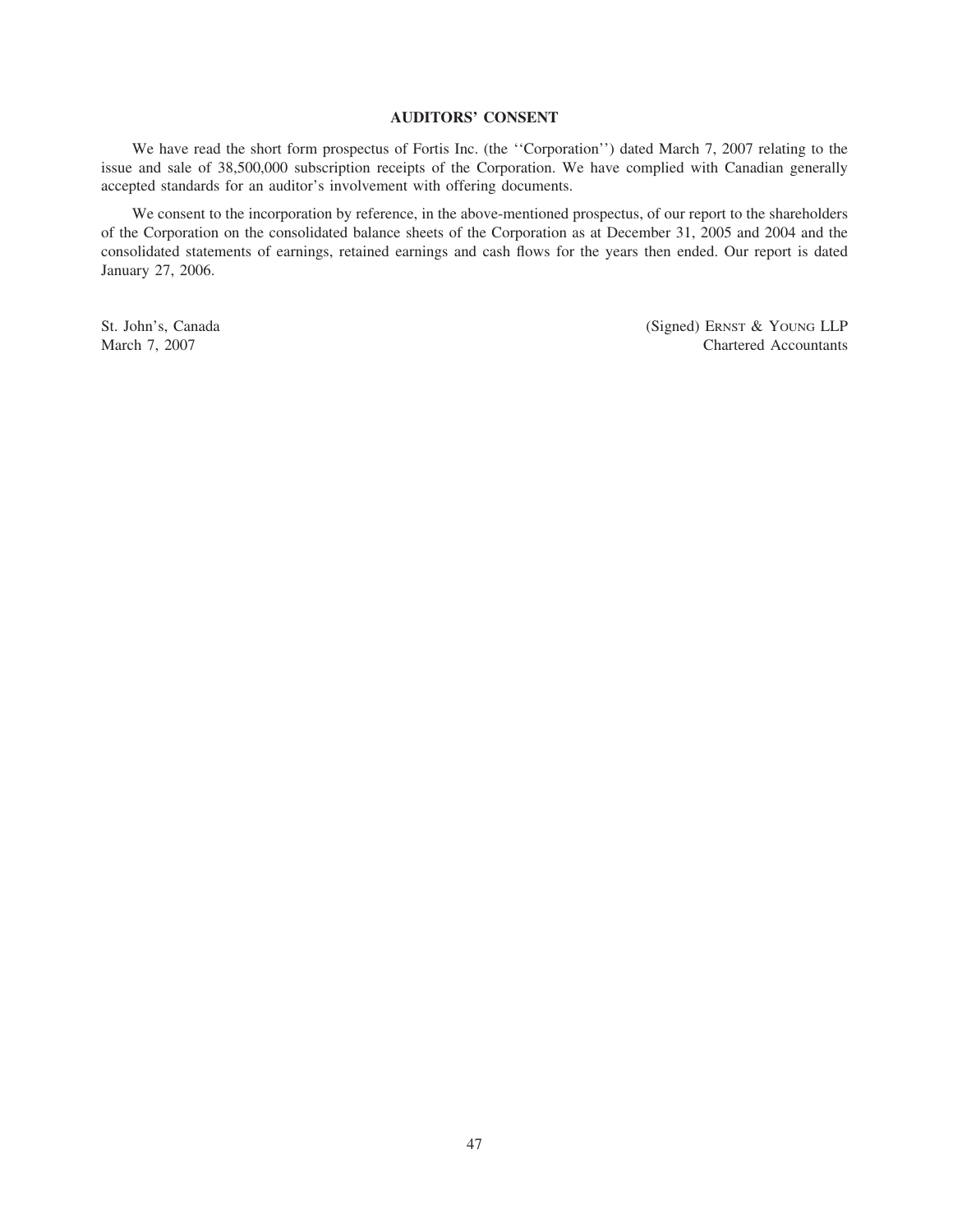# **AUDITORS' CONSENT**

We have read the short form prospectus of Fortis Inc. (the ''Corporation'') dated March 7, 2007 relating to the issue and sale of 38,500,000 subscription receipts of the Corporation. We have complied with Canadian generally accepted standards for an auditor's involvement with offering documents.

We consent to the use in the above-mentioned prospectus of our report to the shareholder of Terasen Inc. on the consolidated statements of financial position of Terasen Inc. as at December 31, 2005 and 2004 and the consolidated statements of earnings, retained earnings and cash flows for the years then ended. Our report is dated February 3, 2006, except as to note 19(b) which is as of March 2, 2006 and note 19(c) which is as of March 31, 2006.

Vancouver, Canada (Signed) KPMG LLP<br>
March 7, 2007<br>
Chartered Accountants Chartered Accountants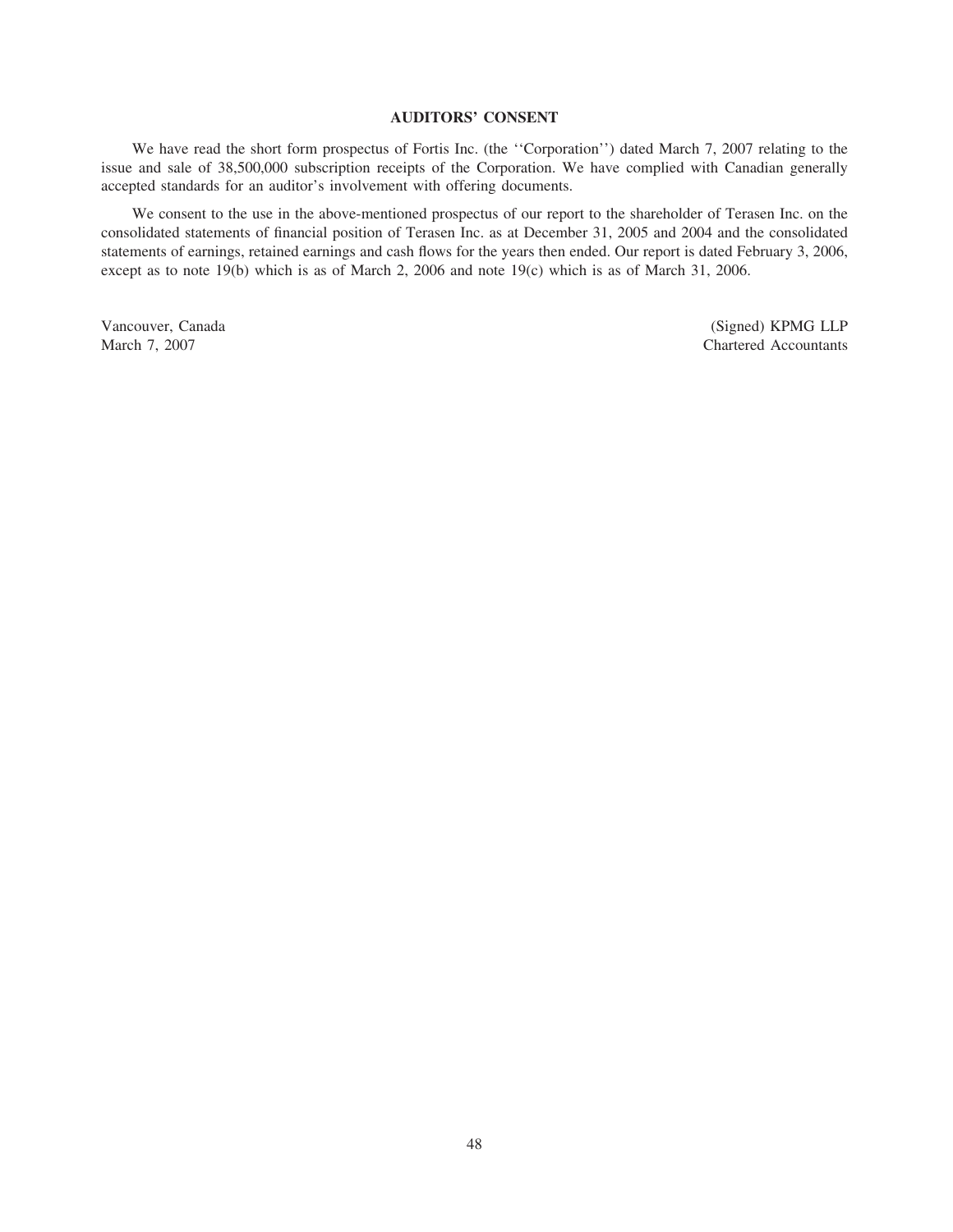# **INDEX TO FINANCIAL STATEMENTS**

# Page

| <b>Terasen Inc.</b>                                                                              |       |
|--------------------------------------------------------------------------------------------------|-------|
| Auditors' Report on the consolidated financial statements as at December 31, 2005 and            |       |
|                                                                                                  | $F-3$ |
|                                                                                                  |       |
| Unaudited consolidated financial statements for the three- and nine-month periods ended          |       |
|                                                                                                  |       |
| Fortis Inc.                                                                                      |       |
|                                                                                                  |       |
|                                                                                                  |       |
| Unaudited pro forma consolidated statement of earnings for the year ended December 31, 2005 F-38 |       |
| Unaudited pro forma consolidated statement of earnings for the nine-month period ended           |       |
|                                                                                                  |       |
|                                                                                                  |       |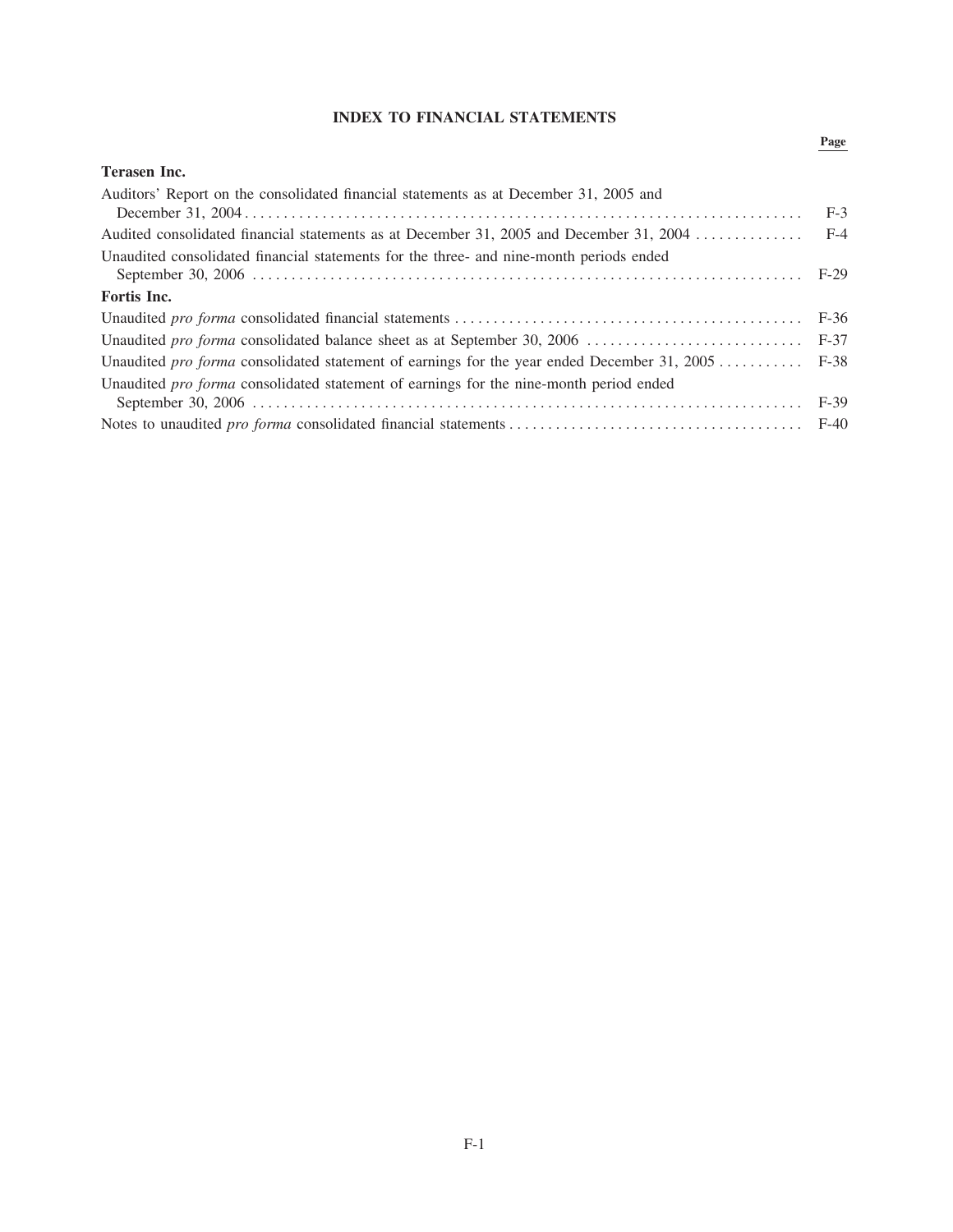# **Terasen Inc.**

Consolidated Financial Statements Years ended December 31, 2005 and 2004

Together with Auditors' Report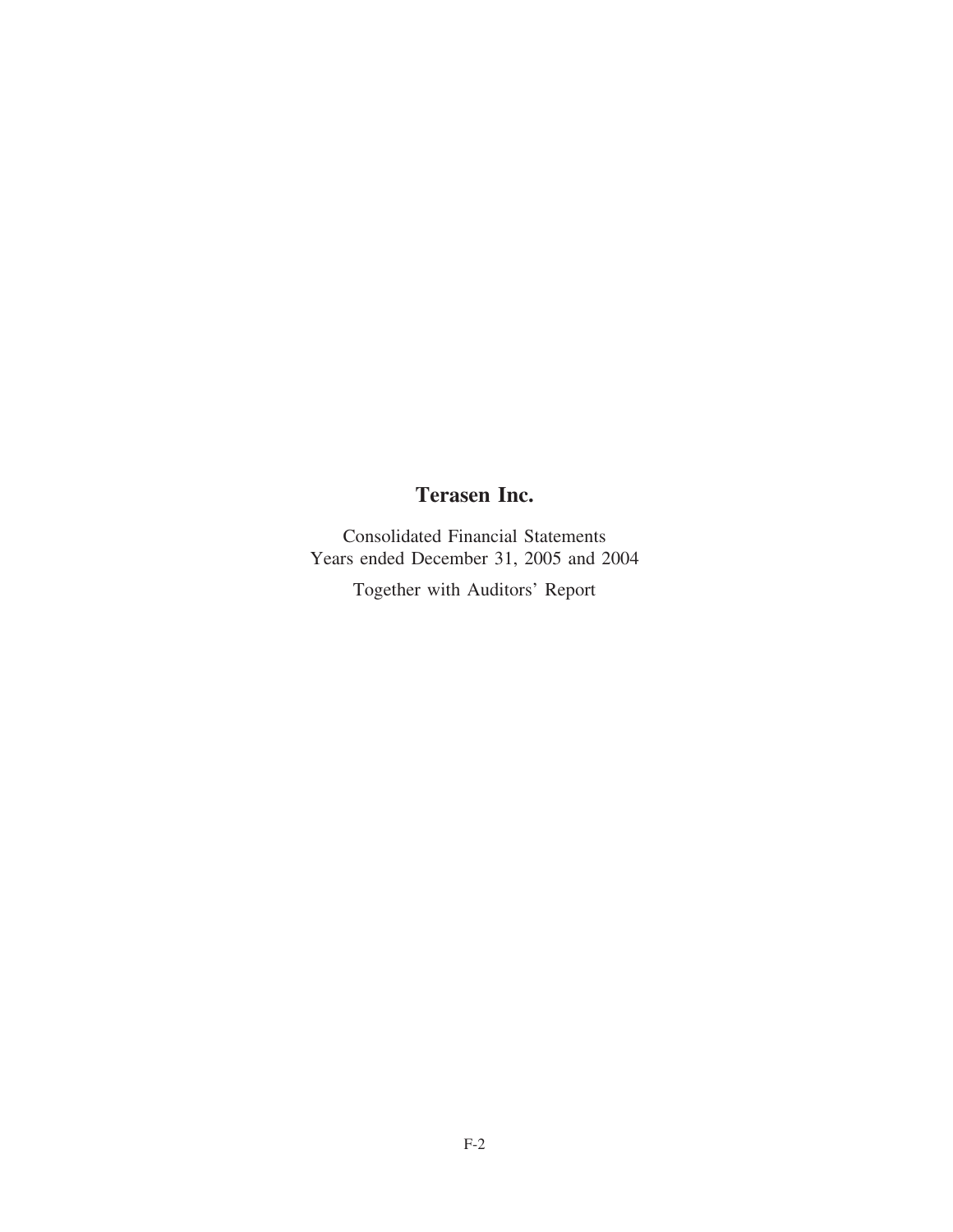# **AUDITORS' REPORT TO THE SHAREHOLDER**

We have audited the consolidated statements of financial position of Terasen Inc. as at December 31, 2005 and 2004 and the consolidated statements of earnings, retained earnings and cash flows for the years then ended. These financial statements are the responsibility of the Company's management. Our responsibility is to express an opinion on these financial statements based on our audits.

We conducted our audits in accordance with Canadian generally accepted auditing standards. Those standards require that we plan and perform an audit to obtain reasonable assurance whether the financial statements are free of material misstatement. An audit includes examining, on a test basis, evidence supporting the amounts and disclosures in the financial statements. An audit also includes assessing the accounting principles used and significant estimates made by management, as well as evaluating the overall financial statement presentation.

In our opinion, these consolidated financial statements present fairly, in all material respects, the financial position of the Company as at December 31, 2005 and 2004 and the results of its operations and its cash flows for the years then ended in accordance with Canadian generally accepted accounting principles.

(Signed) KPMG LLP Chartered Accountants

Vancouver, Canada February 3, 2006, except as to note 19 (b) which is as of March 2, 2006 and note 19 (c) which is as of March 31, 2006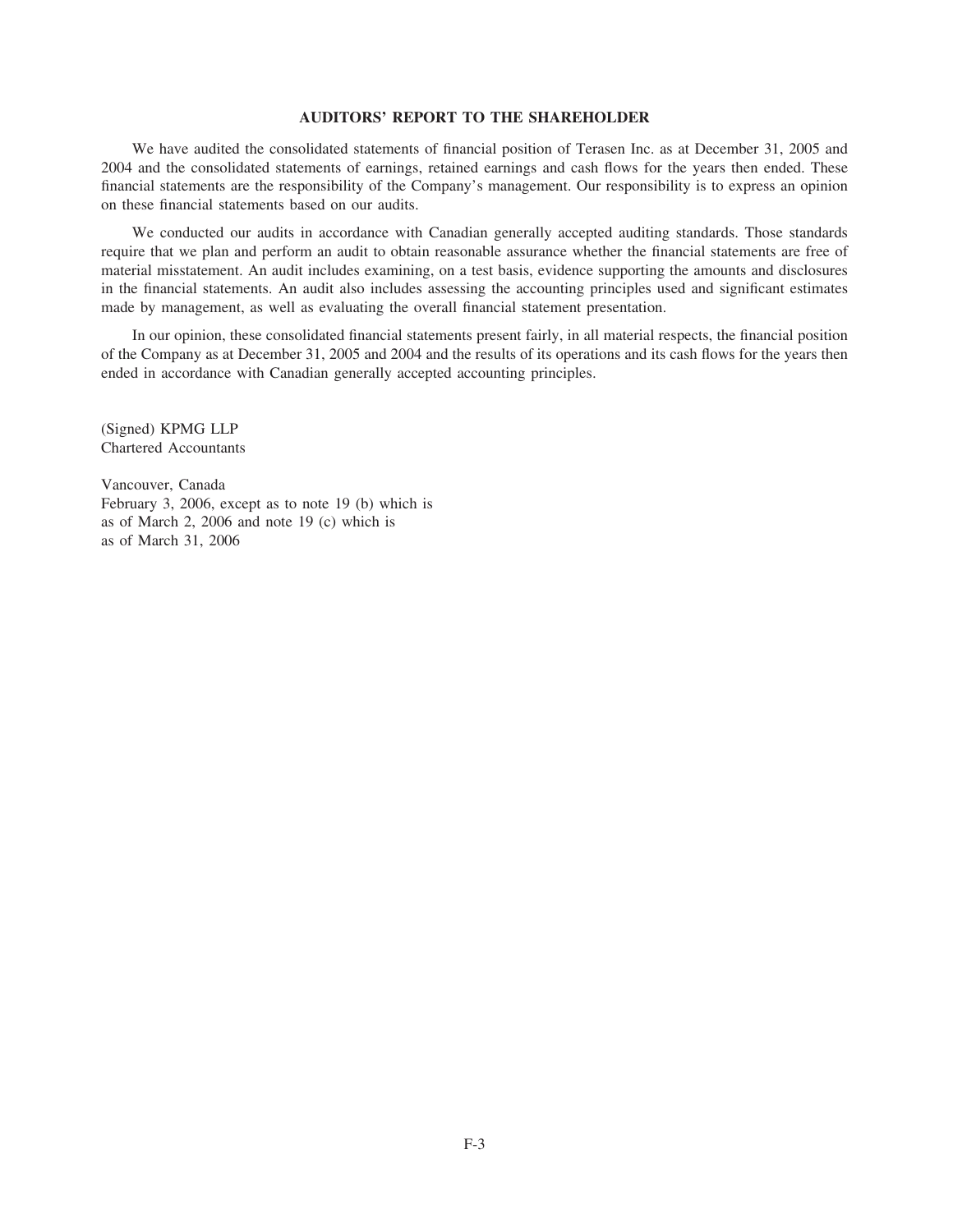# **CONSOLIDATED STATEMENTS OF EARNINGS**

|                                                                                    | Years ended December 31 |                                                              |  |
|------------------------------------------------------------------------------------|-------------------------|--------------------------------------------------------------|--|
|                                                                                    | 2005                    | 2004                                                         |  |
|                                                                                    |                         | (Restated —<br>notes $1(p)$ and 3)<br>In millions of dollars |  |
| <b>Revenues</b>                                                                    |                         |                                                              |  |
|                                                                                    | \$1,678.0               | \$1,494.1                                                    |  |
|                                                                                    | 227.8                   | 225.5                                                        |  |
|                                                                                    | 46.7                    | 78.5                                                         |  |
|                                                                                    | 1,952.5                 | 1,798.1                                                      |  |
| <b>Expenses</b>                                                                    |                         |                                                              |  |
|                                                                                    | 1,063.7                 | 885.4                                                        |  |
|                                                                                    | 28.9                    | 52.8                                                         |  |
|                                                                                    | 320.7                   | 274.7                                                        |  |
|                                                                                    | 142.6                   | 144.5                                                        |  |
|                                                                                    | 71.9                    | 69.9                                                         |  |
|                                                                                    | 1,627.8                 | 1,427.3                                                      |  |
|                                                                                    | 324.7                   | 370.8                                                        |  |
|                                                                                    | 191.4                   | 175.6                                                        |  |
| Earnings before share of earnings of equity investments and income taxes           | 133.3                   | 195.2                                                        |  |
| Equity earnings from Clean Energy net of disposition costs (note 4)                | 2.5                     |                                                              |  |
|                                                                                    | 21.9                    | 15.0                                                         |  |
| Earnings before income taxes and discontinued operations                           | 157.7                   | 210.2                                                        |  |
|                                                                                    | 51.6                    | 63.7                                                         |  |
|                                                                                    | 106.1                   | 146.5                                                        |  |
| Earnings (loss) from discontinued operations, net of income taxes (note 3) $\dots$ | (4.9)                   | 3.3                                                          |  |
|                                                                                    | 101.2                   | 149.8                                                        |  |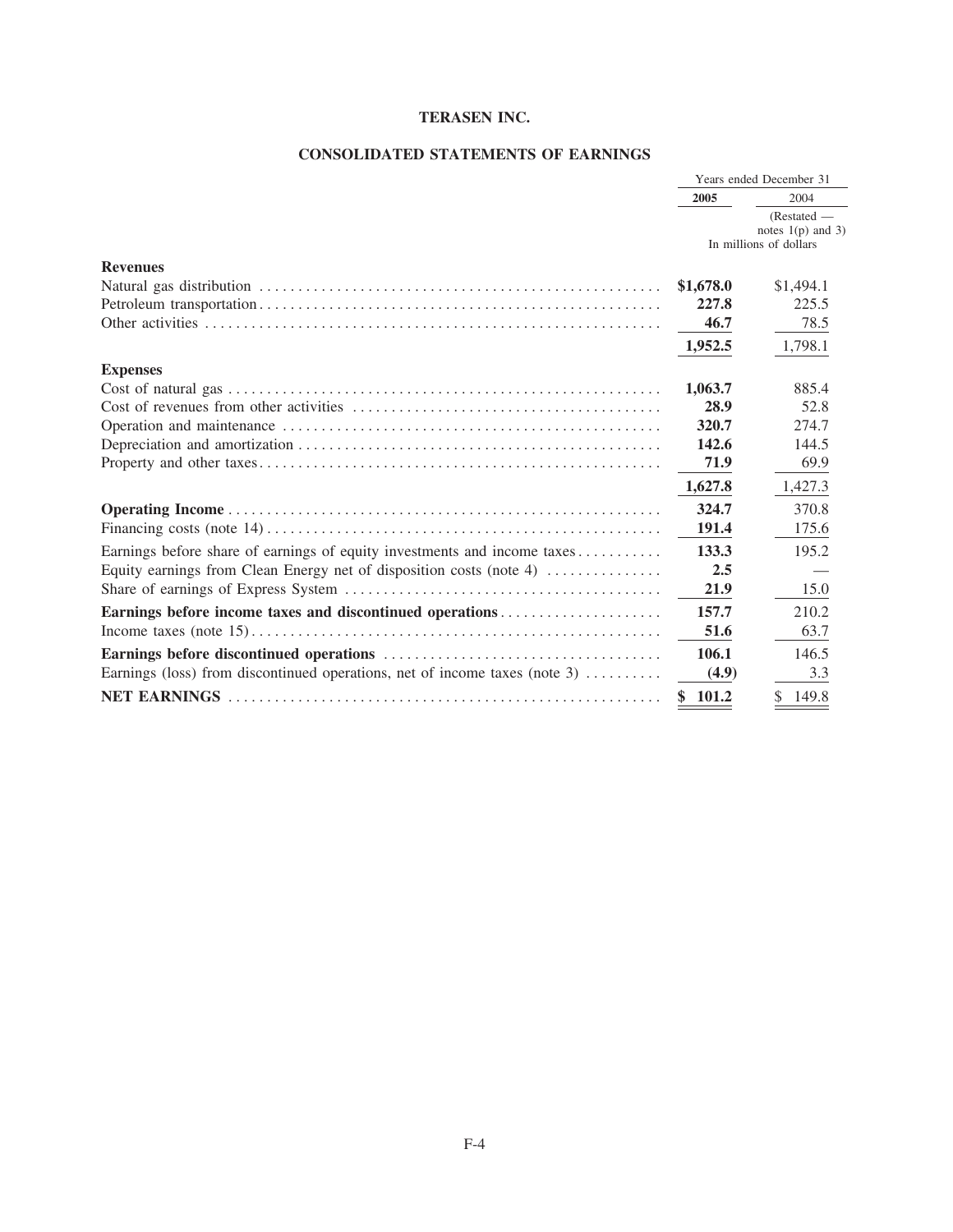| Years ended<br>December 31 |                                                            |
|----------------------------|------------------------------------------------------------|
| 2005                       | 2004                                                       |
|                            | $(Restated - )$<br>note $1(p)$ )<br>In millions of dollars |
|                            | \$355.5                                                    |
| 101.2                      | 149.8                                                      |
| 520.1                      | 505.3                                                      |
| 95.1                       | 86.4                                                       |
| \$425.0                    | \$418.9                                                    |

# CONSOLIDATED STATEMENTS OF RETAINED EARNINGS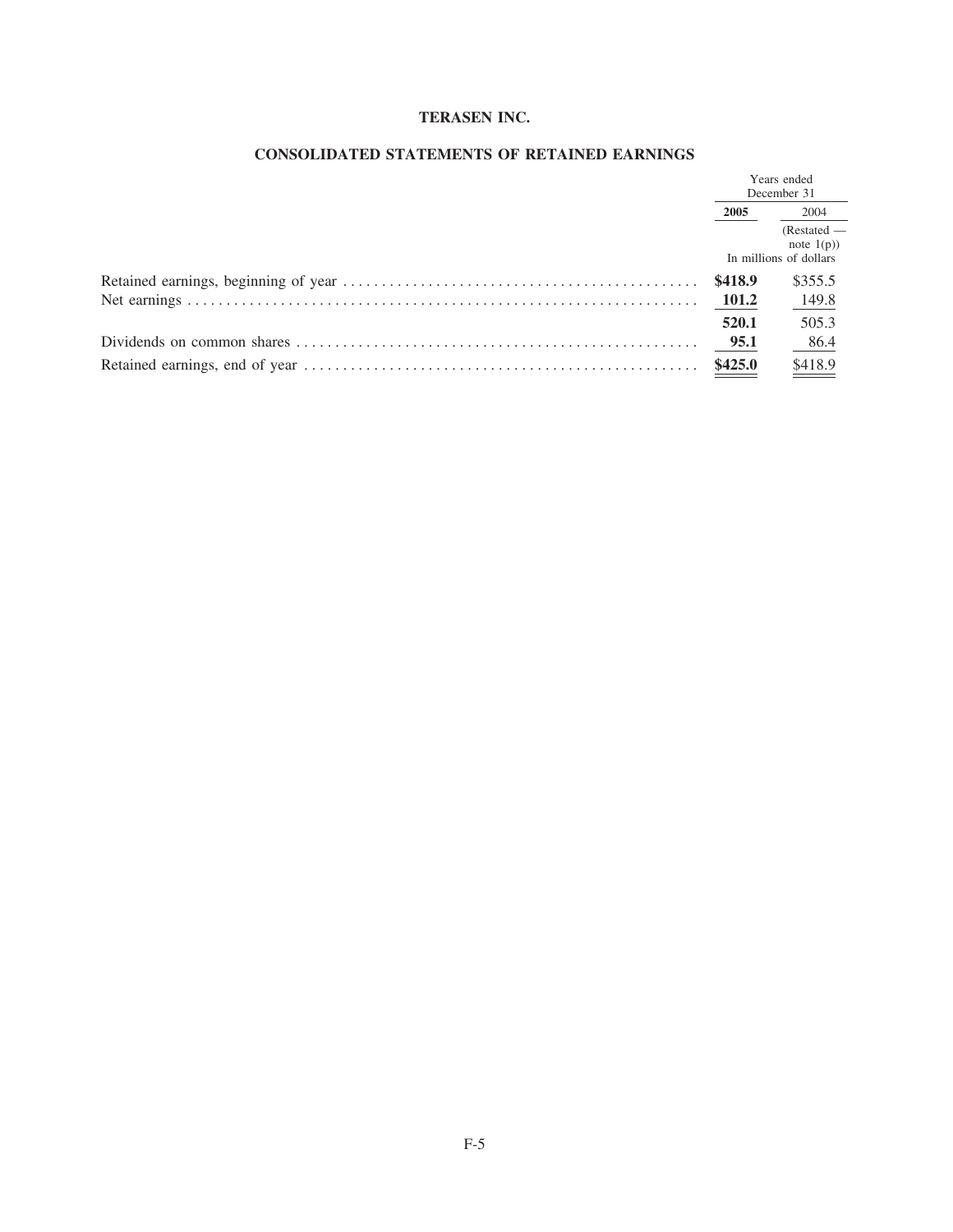# CONSOLIDATED STATEMENTS OF FINANCIAL POSITION

|                                                                                                                                       | In millions of dollars<br>As at December 31 |                 |  |
|---------------------------------------------------------------------------------------------------------------------------------------|---------------------------------------------|-----------------|--|
|                                                                                                                                       | 2005                                        | 2004            |  |
|                                                                                                                                       |                                             | $(Restated - )$ |  |
|                                                                                                                                       |                                             | note $1(p)$ )   |  |
| <b>Assets</b>                                                                                                                         |                                             |                 |  |
| Current assets                                                                                                                        |                                             |                 |  |
|                                                                                                                                       | \$.<br>79.4                                 | \$<br>20.0      |  |
|                                                                                                                                       | 468.1                                       | 348.6           |  |
|                                                                                                                                       | 205.7                                       | 189.2           |  |
|                                                                                                                                       | 14.1                                        | 9.5             |  |
| Current portion of rate stabilization accounts (note 7)                                                                               | 28.4                                        | 27.1            |  |
|                                                                                                                                       | 54.8                                        |                 |  |
|                                                                                                                                       | 850.5                                       | 594.4           |  |
|                                                                                                                                       | 3,907.9                                     | 3,892.5         |  |
|                                                                                                                                       | 238.3                                       | 218.9           |  |
|                                                                                                                                       | 76.4                                        | 128.0           |  |
|                                                                                                                                       | 48.3                                        | 60.6            |  |
|                                                                                                                                       | 84.8                                        | 87.4            |  |
|                                                                                                                                       | 109.9                                       |                 |  |
|                                                                                                                                       | \$5,316.1                                   | \$4,981.8       |  |
| Liabilities and shareholder's equity                                                                                                  |                                             |                 |  |
| Current liabilities                                                                                                                   |                                             |                 |  |
|                                                                                                                                       | 681.0                                       | \$<br>248.0     |  |
|                                                                                                                                       | 433.8                                       | 365.7           |  |
|                                                                                                                                       | 30.8                                        | 36.4            |  |
| Current portion of rate stabilization accounts (note 7)                                                                               | 47.9                                        | 27.6            |  |
|                                                                                                                                       | 398.2                                       | 416.7           |  |
|                                                                                                                                       | 0.4                                         |                 |  |
|                                                                                                                                       | 24.5                                        |                 |  |
|                                                                                                                                       | 1,616.6                                     | 1,094.4         |  |
| Long-term debt (note 9) $\dots \dots \dots \dots \dots \dots \dots \dots \dots \dots \dots \dots \dots \dots \dots \dots \dots \dots$ | 2,012.9                                     | 2,291.6         |  |
|                                                                                                                                       | 168.5                                       | 156.0           |  |
|                                                                                                                                       | 88.7                                        | 68.7            |  |
|                                                                                                                                       | 13.7                                        |                 |  |
|                                                                                                                                       | 3,900.4                                     | 3,610.7         |  |
| Shareholder's equity                                                                                                                  |                                             |                 |  |
|                                                                                                                                       | 904.9                                       | 883.4           |  |
|                                                                                                                                       | 137.5                                       | 132.5           |  |
|                                                                                                                                       | 425.0                                       | 418.9           |  |
|                                                                                                                                       | (0.7)                                       | (12.7)          |  |
|                                                                                                                                       | 1,466.7                                     | 1,422.1         |  |
| Less cost of common shares held by Terasen Pipelines (Trans Mountain) Inc.                                                            | 51.0                                        | 51.0            |  |
|                                                                                                                                       | 1,415.7                                     | 1,371.1         |  |
|                                                                                                                                       | \$5,316.1                                   | \$4,981.8       |  |

Approved by the Board:

(Signed) JAMES M. STANFORD Director

# (Signed) DOUGLAS W.G. WHITEHEAD Director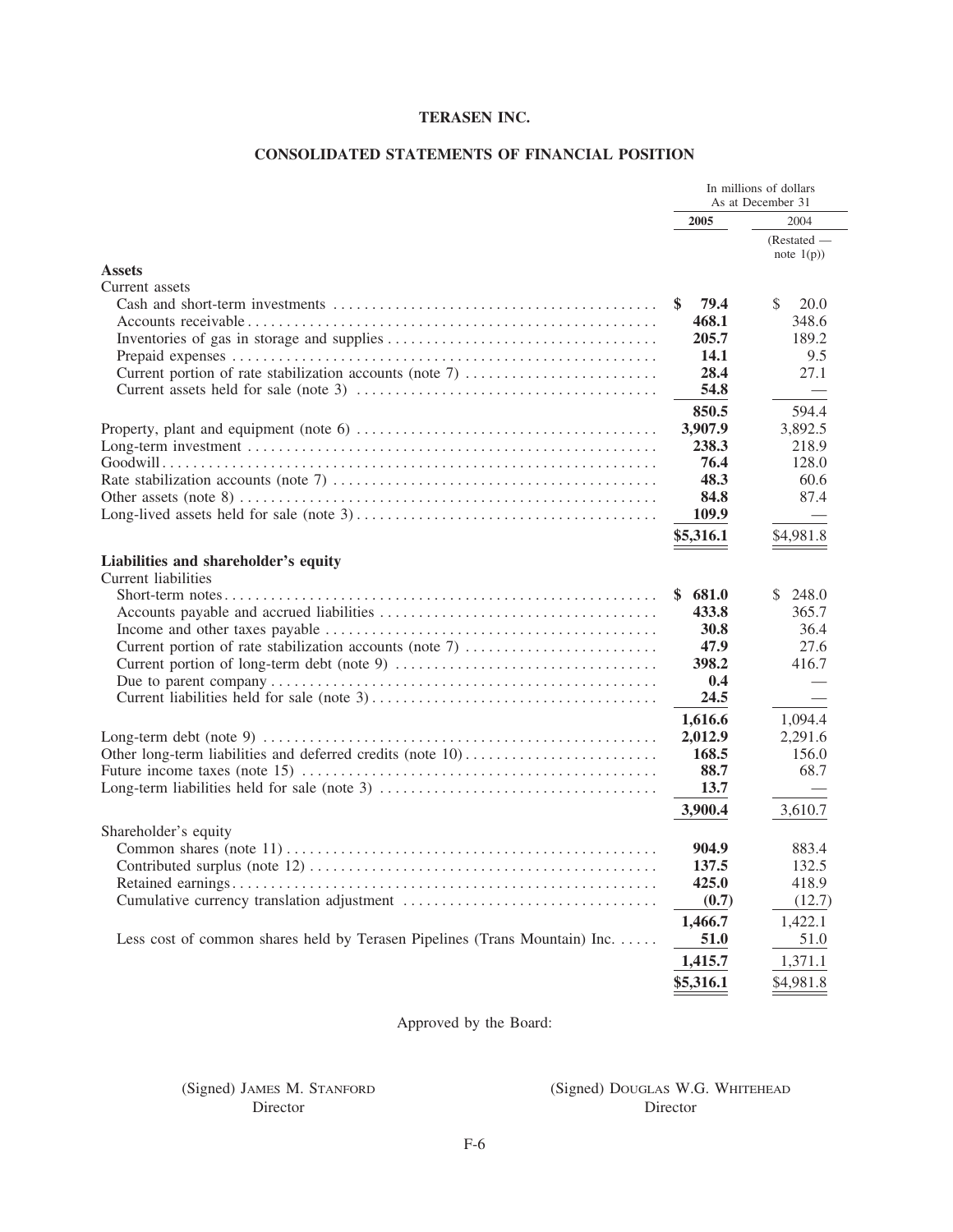# **CONSOLIDATED STATEMENTS OF CASH FLOWS**

|                                                                                   | In millions of dollars<br>2005 | 2004    |
|-----------------------------------------------------------------------------------|--------------------------------|---------|
| Cash flows provided by (used for)                                                 |                                |         |
| <b>Operating activities</b>                                                       |                                |         |
|                                                                                   | \$101.2                        | \$149.8 |
| Adjustments for non-cash items                                                    |                                |         |
|                                                                                   | 4.9                            | (3.3)   |
|                                                                                   | 142.6                          | 144.5   |
|                                                                                   | (2.5)                          |         |
| Share of earnings from long-term investments, in excess of cash distributions     | (19.4)                         | (14.3)  |
|                                                                                   | 2.9                            | (0.5)   |
|                                                                                   | <b>18.7</b>                    | 10.2    |
|                                                                                   | 248.4                          | 286.4   |
|                                                                                   | <b>10.1</b>                    | 31.0    |
|                                                                                   | 5.2                            | 3.3     |
|                                                                                   | (68.3)                         | 14.7    |
|                                                                                   |                                |         |
|                                                                                   | 195.4                          | 335.4   |
| <b>Investing activities</b>                                                       |                                |         |
|                                                                                   | (214.7)                        | (154.4) |
|                                                                                   |                                | (57.9)  |
|                                                                                   | 43.0                           |         |
|                                                                                   | (36.8)                         |         |
|                                                                                   |                                | 0.9     |
|                                                                                   | 7.2                            | 64.6    |
|                                                                                   | (11.2)                         | (13.4)  |
|                                                                                   | (212.5)                        | (160.2) |
| <b>Financing activities</b>                                                       |                                |         |
|                                                                                   | 433.0                          | (305.9) |
|                                                                                   | 601.5                          | 339.1   |
|                                                                                   | (884.9)                        | (118.2) |
|                                                                                   | 0.4                            |         |
|                                                                                   | 0.7                            |         |
|                                                                                   | 20.9                           | 14.7    |
|                                                                                   | (95.1)                         | (86.4)  |
|                                                                                   | 76.5                           | (156.7) |
|                                                                                   | 59.4                           | 18.5    |
|                                                                                   | <b>20.0</b>                    | 1.5     |
|                                                                                   | \$79.4                         | \$20.0  |
| Supplemental cash flow information                                                |                                |         |
|                                                                                   | \$187.6                        | \$162.7 |
|                                                                                   | <u>48.4</u>                    | 78.1    |
|                                                                                   |                                |         |
| Non-cash transactions                                                             |                                |         |
| Mark to market on certain gas derivatives deferred in rate-stabilization accounts | 21.2                           |         |
|                                                                                   |                                |         |

Cash is defined as cash or bank indebtedness.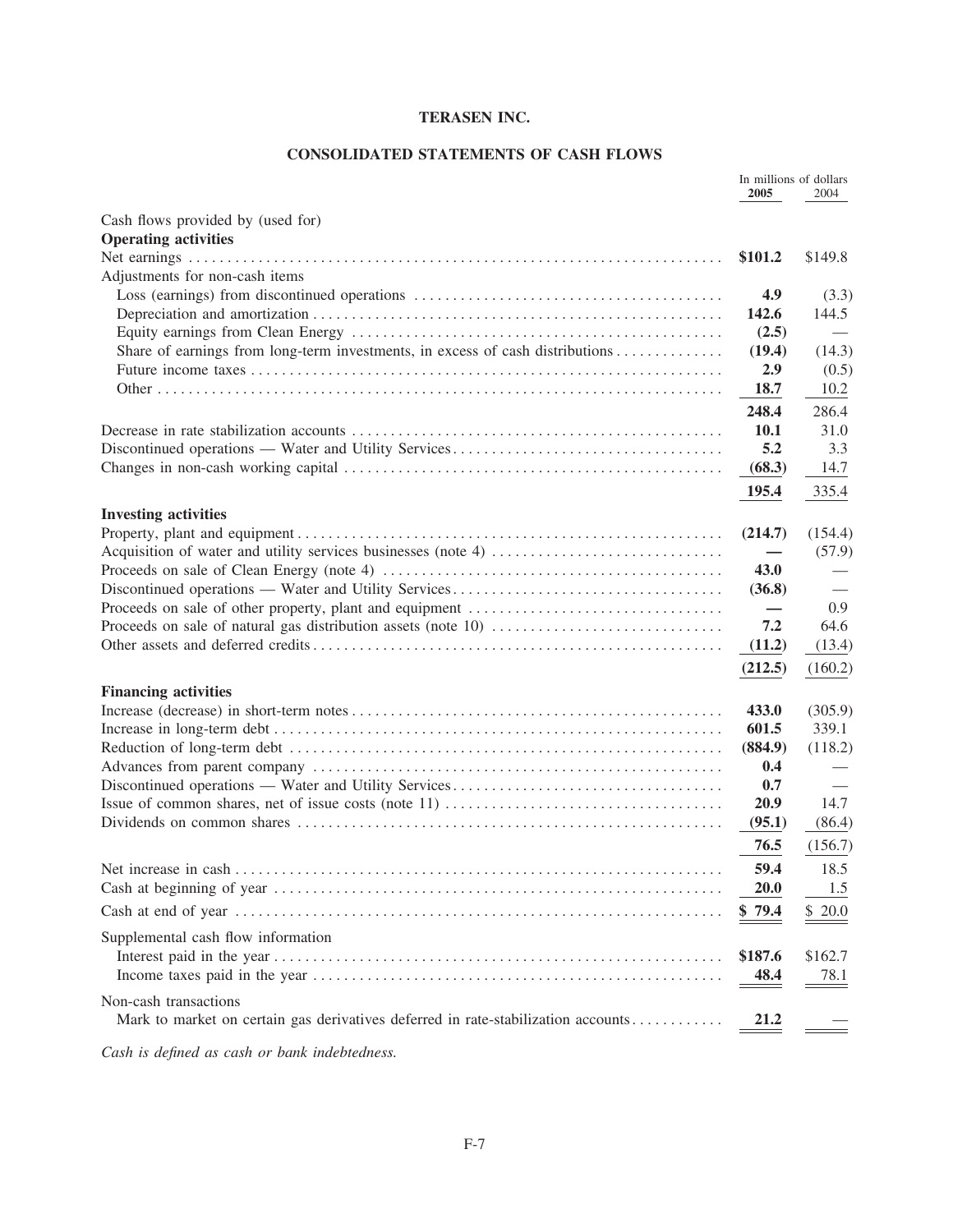# **NOTES TO CONSOLIDATED FINANCIAL STATEMENTS** (Tabular amounts in millions of dollars, except where stated otherwise) **YEARS ENDED DECEMBER 31, 2005 AND 2004**

Terasen Inc. (''Terasen'' or the ''Company'') provides energy transportation and utility asset management services. Terasen operates in three primary business segments which are separately managed to assess operational performance.

(a) Natural gas distribution operations involve the transmission and distribution of natural gas and propane for residential, commercial, institutional, and industrial customers in British Columbia. The operations are conducted through Terasen Gas Inc. (''Terasen Gas''), serving the Lower Mainland and interior of British Columbia, Terasen Gas (Vancouver Island) Inc. (''TGVI''), serving Vancouver Island and the Sunshine Coast, Terasen Gas (Whistler) Inc., and Terasen Gas (Squamish) Inc.

(b) Petroleum transportation operations are carried out through Terasen Pipelines (Trans Mountain) Inc. (''Trans Mountain''), which owns and operates a common carrier pipeline system for crude and refined petroleum products transported from Edmonton, Alberta to Vancouver, British Columbia and Washington State, Terasen Pipelines (Corridor) Inc. (''Corridor''), which owns a pipeline in northern Alberta transporting diluted bitumen, and the one-third owned entities Express Pipeline LP and Express US Holdings LP (''the Express System''). The Express System transports crude oil from Hardisty, Alberta, through the Rocky Mountain region of the United States and on to Wood River, Illinois.

(c) Water and utility services operations includes providing water and wastewater treatment services, water distribution and wastewater collection, meter reading, meter fleet management and installation services as well as product sales related to the water, sewer and irrigation markets. These operations are provided through Terasen Waterworks (Supply) Inc., Terasen Utility Services Inc., Terasen Utility Services (U.S.) Inc. (collectively ''Terasen Water and Utility Services''), and the Company's 50% interest in Fairbanks Sewer and Water Inc. (''FSW''). These operations have been reclassified to Discontinued Operations as described in Note 3.

(d) Other activities include international consulting activities, the Company's 30% interest in CustomerWorks LP (''CWLP''), corporate financing costs and administration charges, and the Company's 40% (2004 — 45%) interest in Clean Energy Fuels Corp. (''Clean Energy''), which was proportionately consolidated until the first quarter of 2005 and was then equity-accounted for until the investment was sold on October 31, 2005 (Note 4).

The Company operates in Canada and the United States, but at the present time the United States operations are not of sufficient size to be reportable as either operating or geographic segments.

On November 30, 2005, all of the shares of the Company were acquired by Kinder Morgan, Inc. (''KMI'') pursuant to a Combination Agreement dated as of August 1, 2005. The Company's shareholders were able to elect, for each Terasen share held, either (i) \$35.75 in cash, (ii) 0.3331 shares of KMI common stock, or (iii) \$23.25 in cash plus 0.1165 shares of KMI common stock. In the aggregate, approximately 12.5 million shares of KMI common stock was issued together with cash payments of approximately \$2.49 billion to Terasen securityholders. The Company has charged to earnings after-tax costs of \$42.9 million associated with the transaction in earnings in the year ended December 31, 2005, mainly from pre-tax investment banking costs of \$14.7 million, severance and employee-related costs of \$14.4 million, share option costs of \$3.6 million as described in Note 12, and the write-off of approximately \$15.3 million of income tax expense related to restricted tax loss carryforwards.

## **1. SIGNIFICANT ACCOUNTING POLICIES**

The preparation of these consolidated financial statements in conformity with Canadian generally accepted accounting principles requires management to make estimates and assumptions that affect the reported amounts of assets, liabilities, revenues and expenses in the financial statements, as well as the disclosure of contingent assets and liabilities. Actual results could differ from those estimates.

In the opinion of management, these consolidated financial statements have been properly prepared within reasonable limits of materiality and reflect the following summary of significant accounting policies.

#### (a) BASIS OF PRESENTATION

The consolidated financial statements include the accounts of the Company, its subsidiaries, and its proportionate share of the accounts of jointly-controlled entities. Investments in entities which are not subsidiaries or joint ventures, but over which the Company exercises significant influence, are accounted for using the equity method.

Certain of the prior year comparative figures have been reclassified to conform with the current year's presentation.

#### (b) FOREIGN CURRENCY TRANSLATION

The Company translates its self-sustaining US dollar denominated water and utility service businesses' and Clean Energy's financial statements into Canadian dollars using the current rate method of foreign currency translation. Under this method, assets and liabilities are translated at the rate of exchange in effect at the balance sheet date, revenue and expense items are translated at average rates of exchange for the period, and the exchange gains and losses arising on the translation of the financial statements are recorded in the cumulative currency translation adjustment account in Shareholders' equity.

The Company's US-based petroleum transportation operations are integrated and are translated into Canadian dollars using the temporal method. Under this method, monetary assets and liabilities denominated in foreign currencies are translated at exchange rates in effect at the balance sheet date, with the exception of certain long-term debt in the Express System, which is considered to be a hedge of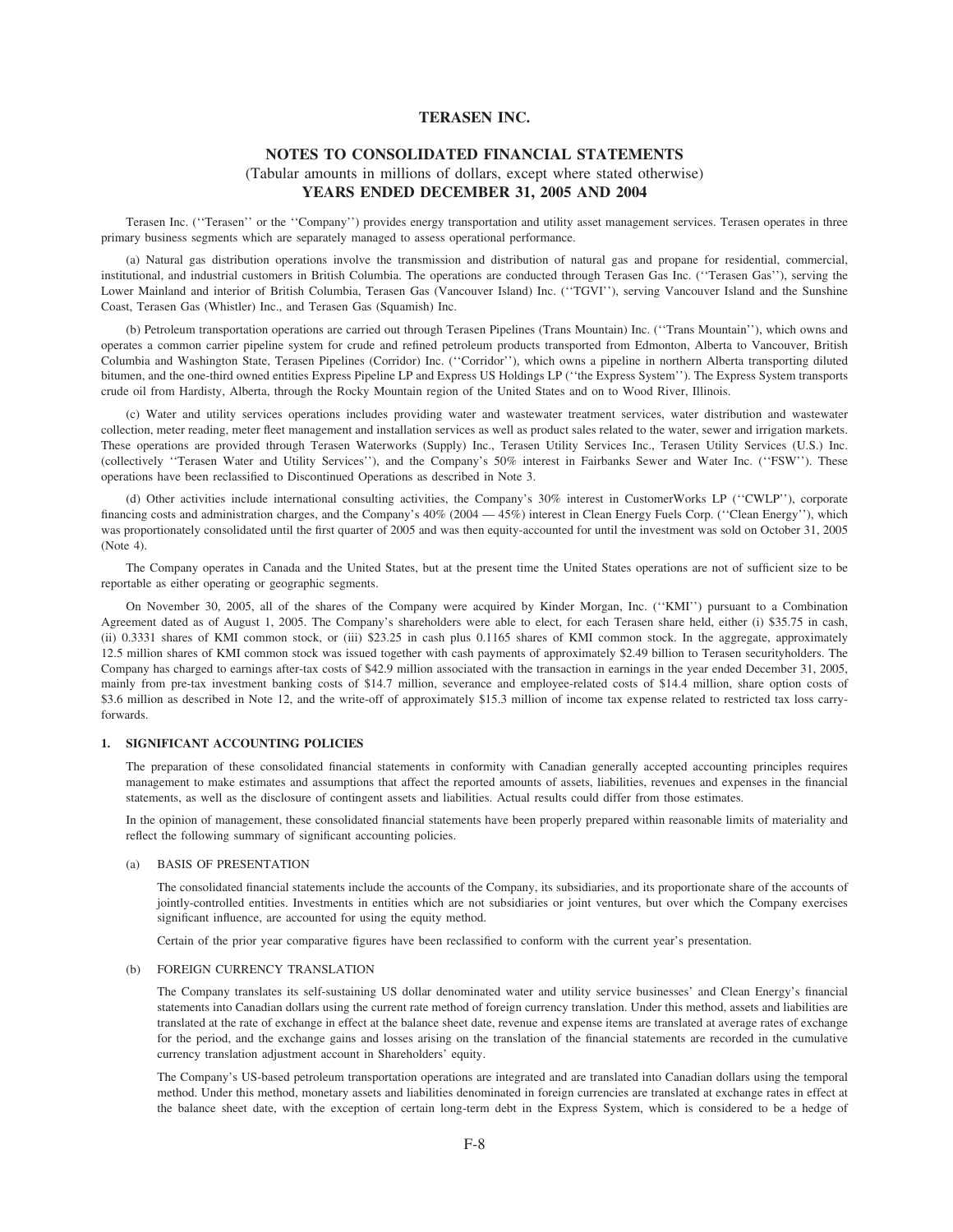U.S. dollar denominated revenues in the Express System. Non-monetary assets and liabilities denominated in foreign currencies are translated at exchange rates in effect on the dates the assets were acquired or liabilities assumed. Revenues and expenses are translated at the average rates of exchange prevailing during the month the transactions occurred. Under this method, exchange gains and losses on translation are reflected in income when incurred.

### (c) REGULATION

The natural gas distribution companies are subject to the regulation of the British Columbia Utilities Commission (''the BCUC''), an independent regulatory authority. Both Terasen Gas and TGVI have multi-year agreements that will expire at the end of 2007. These multi-year agreements are cost-of-service based agreements with allowed rates of return on approved rate base set by the BCUC. For 2005, Terasen Gas's allowed rate of return was 9.03% and TGVI's allowed rate of return was 9.53%. The allowed rates of return are based on a notional debt-equity ratio of 67% debt and 33% equity for Terasen Gas and 65% debt and 35% equity for TGVI. The entities have annual review processes for rate approvals, and the allowed rates of return are reset annually unless directed differently by the BCUC.

The Trans Mountain and Express System operations are governed by contractual arrangements with shippers and are regulated in Canada by the National Energy Board and, in the United States, tariff matters are regulated by the Federal Energy Regulatory Commission. Both of these regulatory authorities are independent bodies. Trans Mountain has entered into a memorandum of understanding with shippers on a new five-year agreement which will expire at the end of 2010. The Express System has firm service agreements that extend until 2015.

Corridor's operations are governed by contractual arrangements with shippers and are subject to regulation by the Alberta Energy and Utilities Board (''the AEUB''), an independent regulatory authority. Corridor's rates are cost-of-service based and determined using formulas embedded in agreements with shippers.

FSW is regulated by the Regulatory Commission of Alaska, an independent regulatory authority. FSW has a cost-of-service based agreement with allowed rates of return set by the Regulatory Commission. FSW is currently operating on an interim rate basis while the Commission is hearing a new rate case.

Approximately 95% of the Company's operations are subject to rate regulation by independent regulatory agencies. These regulatory authorities exercise statutory authority over such matters as rates of return, construction and operation of facilities, accounting practices, rates and tolls, and contractual agreements with customers.

In order to recognize the economic effects of regulation, the timing of recognition of certain revenues and expenses in these operations may differ from that otherwise expected under generally accepted accounting principles for non-regulated businesses.

The impacts of rate regulation on the Company's operations for the twelve months ending December 31, 2005 and as at December 31, 2005 are described in these Significant Accounting Policies, and in Note 6 ''Property, Plant and Equipment'', Note 7 ''Rate Stabilization Accounts'', Note 8 ''Other Assets'', Note 10 ''Other Long-Term Liabilities and Deferred Credits'', Note 13 ''Employee Benefit Plans'', Note 14 ''Financing Costs'', and Note 15 ''Income Taxes''.

#### (d) INVENTORIES

Inventories of gas in storage are valued at weighted-average cost. Supplies and other inventories are valued at the lower of cost and net realizable value.

#### (e) PROPERTY, PLANT AND EQUIPMENT

Property, plant and equipment are recorded at cost less accumulated depreciation and unamortized contributions in aid of construction. Cost includes all direct expenditures for system expansions, betterments and replacements, an allocation of overhead costs and an allowance for funds used during construction. When allowed by the regulators, regulated operations capitalize an allowance for equity funds used during construction at approved rates.

Depreciation of regulated assets is recorded on a straight-line basis over their useful lives. Depreciation rates for regulated assets are approved by the respective regulator, and for non-regulated assets requires the use of management estimates of the useful lives of assets. Depreciation of non-regulated equipment is recorded using the declining balance method.

The cost of regulated depreciable property retired, together with removal costs less salvage, is charged to accumulated depreciation, as is any gain or loss incurred on disposal.

#### (f) IMPAIRMENT OF LONG-LIVED ASSETS

Long-lived assets are reviewed for impairment whenever events or changes in circumstances indicate that the carrying amount of an asset may not be recoverable. Recoverability of assets is measured by a comparison of the carrying amount of an asset to estimated undiscounted future cash flows expected to be generated by the asset. If the carrying amount of an asset exceeds its estimated future cash flows, an impairment charge is recognized by the amount by which the carrying amount of the asset exceeds the fair value of the asset.

## (g) ASSET RETIREMENT OBLIGATIONS

The Company recognizes the fair value of a future asset retirement obligation as a liability in the period in which it incurs a legal obligation associated with the retirement of tangible long-lived assets that results from the acquisition, construction, development, and/or normal use of the assets. The Company concurrently recognizes a corresponding increase in the carrying amount of the related long-lived asset that is depreciated over the life of the asset. The fair value of the asset retirement obligation is estimated using the expected cash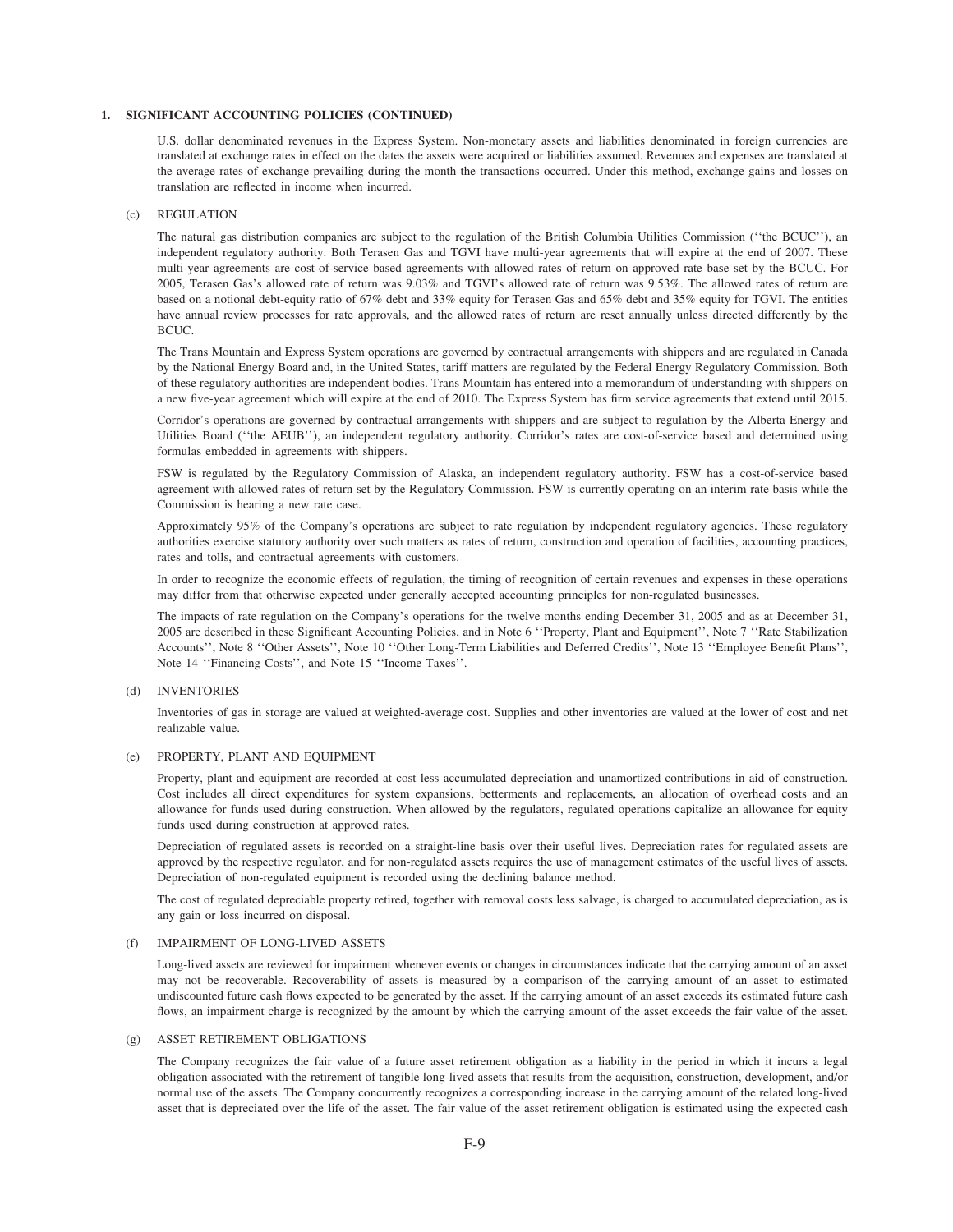flow approach that reflects a range of possible outcomes discounted at a credit-adjusted risk-free interest rate. Subsequent to the initial measurement, the asset retirement obligation is adjusted at the end of each period to reflect the passage of time and changes in the estimated future cash flows underlying the obligation. Changes in the obligation due to the passage of time are recognized in income as an operating expense using the interest method. Changes in the obligation due to changes in estimated cash flows are recognized as an adjustment of the carrying amount of the related long-lived asset that is depreciated over the remaining life of the asset.

As the fair value of future removal and site restoration costs for the Company's natural gas distribution and petroleum transportation systems are not currently determinable, the Company has not recognized an asset retirement obligation as at December 31, 2005 and 2004. For regulated operations there is a reasonable expectation that asset retirement costs would be recoverable through future rates or tolls.

#### (h) RATE STABILIZATION ACCOUNTS

TGVI maintains a BCUC approved Revenue Deficiency Deferral Account (''RDDA'') to accumulate unrecovered costs of providing service to customers or to drawdown such costs where earnings exceed an allowed return as set by the BCUC. The RDDA has accumulated the allowed earnings in excess of achieved earnings prior to 2003 and is to be recovered through future rates. During the years ended December 31, 2005 and 2004, the RDDA has decreased as achieved earnings have exceeded the allowed return.

Terasen Gas is authorized by the BCUC to maintain rate stabilization accounts which mitigate the effect on its earnings of unpredictable and uncontrollable factors, namely volume volatility caused principally by weather and natural gas cost volatility. The Revenue Stabilization Adjustment Mechanism (''RSAM'') accumulates the margin impact of variations in the actual versus forecast volume use for residential and commercial customers.

In 2004, the Gas Cost Reconciliation Account (''GCRA''), which accumulates differences between actual natural gas costs and forecast natural gas costs as recovered in base rates, was replaced by the Commodity Cost Reconciliation Account (''CCRA'') and the Midstream Cost Reconciliation Account (''MCRA''). The two new accounts were approved by the BCUC to segregate costs that are allocable to all sales customers (MCRA) and all residential customers and certain commercial and industrial customers for whom Terasen Gas acquires gas supply (CCRA). TGVI has a Gas Cost Variance Account (''GCVA'') which mitigates the effect on its earnings of natural gas cost volatility. The GCVA is recoverable in rates from customers in TGVI's service areas in future periods.

All rate stabilization account balances for both TGVI and Terasen Gas are amortized and recovered through rates as approved by the BCUC.

#### (i) DEFERRED CHARGES

The Company defers certain costs which the regulatory authorities or contractual arrangements require or permit to be recovered through future rates or tolls. Deferred charges are amortized over various periods as approved by the regulator and depending on the nature of the costs.

Deferred charges include long-term debt issue costs which are amortized over the term of the related debt.

Deferred charges not subject to regulation relate to projects which are expected to benefit future periods and will be capitalized on completion, expensed on project abandonment, or amortized over their useful lives.

(j) GOODWILL

Goodwill represents the excess of an investment over the fair value of the net assets acquired. Goodwill is not amortized and is tested annually for impairment by comparing the book value with the fair value of the goodwill of the reporting unit to which the goodwill is attributable. Any deficiency in the book value compared to the fair value will be recognized as an impairment loss.

#### (k) REVENUE RECOGNITION

The Company recognizes revenues when products have been delivered or services have been performed.

The natural gas distribution utilities record revenues from natural gas sales on the basis of regular meter readings and estimates of customer usage since the last meter reading date to the end of the year and are adjusted for the Revenue Stabilization Adjustment Mechanism and other BCUC approved orders.

For the petroleum transportation operations, revenues are recorded when products are delivered and adjusted according to terms prescribed by toll settlements with the shippers and approved by the respective regulator.

For the water and utility services operations revenues are recorded when services have been performed or products have been delivered.

#### (l) DERIVATIVE FINANCIAL INSTRUMENTS

The Company utilizes derivatives and other financial instruments to manage its exposure to changes in foreign currency exchange, interest rates and energy commodity prices.

A derivative must be designated and effective to be accounted for as a hedge. The Company designates each derivative instrument as a hedge of specific assets or liabilities on the balance sheet, specific firm commitments or anticipated transactions. The Company also assesses, both at inception and on an ongoing basis, whether the derivative instruments that are used in each hedging transaction are highly effective in offsetting changes in fair values or cash flows of the hedged items. Derivatives accounted for as a hedge are not recognized in the consolidated financial statements.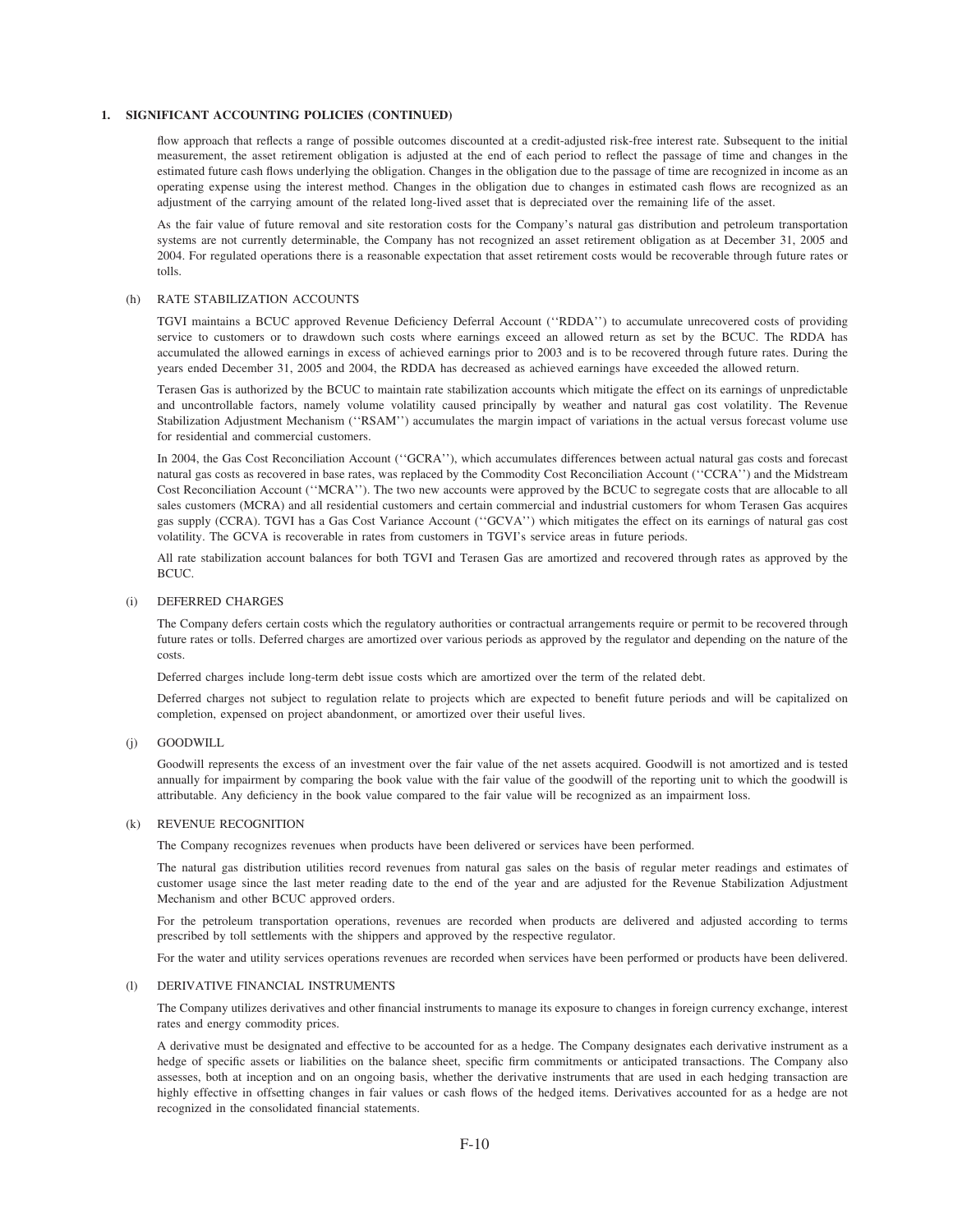Derivative financial instruments not designated as effective as a hedge are recorded at fair value at the balance sheet date. The carrying amount of these derivatives, which comprise unrealized gains and losses, are included in accounts receivable in the case of contracts in a gain position and accounts payable and accrued liabilities in the case of contracts in a loss position. The offsetting gain/loss is recorded in the rate stabilization accounts, as realized gains/losses are passed on to customers when realized.

The Company formally documents all relationships between hedging instruments and hedged items, as well as its risk management objective and strategy for undertaking various hedge transactions.

As approved by the regulator, derivatives are used to manage natural gas commodity price risk in the natural gas distribution operations. The majority of natural gas supply contracts have floating, rather than fixed prices. The Company uses natural gas price swap contracts to fix the effective purchase price. Any differences between the effective cost of natural gas purchased and the price of natural gas included in rates are recorded in deferral accounts (CCRA and MCRA), and subject to regulatory approval, are passed through in future rates to customers.

Foreign currency risk in natural gas distribution operations relates mainly to purchases and sales of natural gas denominated in U.S. dollars, and is thereby managed through regulatory deferral accounts.

The Company's short-term borrowings and variable rate long-term debt are exposed to interest rate risk. The Company manages interest rate risk through the use of interest rate derivatives with payments and receipts under interest rate swap contracts being recognized as adjustments to financing costs.

The Company's earnings from the U.S. portion of Trans Mountain's crude oil pipeline system and the Company's investment in the Express System are subject to foreign currency risk. The Company manages some of these foreign currency exposures through the use of foreign currency derivatives.

Unless otherwise approved by regulation, if a derivative instrument is terminated or ceases to be effective prior to maturity, the gain or loss at that date is deferred and recognized in income concurrently with the hedged item. Any subsequent changes in the value of the derivative instrument are reflected in income.

Non-hedge derivatives not subject to regulation are marked to market at the balance sheet date with fluctuations in value charged to earnings.

#### (m) POST-EMPLOYMENT BENEFIT PLANS

The Company sponsors a number of employee benefits plans. These plans include both defined benefit and defined contribution pension plans, and various other post-retirement benefit plans.

The cost of pensions and other post-retirement benefits earned by employees is actuarially determined as the employee provides service, except when the regulator requires costs to be expensed as paid. The Company uses the projected benefit method based on years of service and management's best estimates of expected returns on plan assets, salary escalation, retirement age of employees, mortality and expected future health-care costs. The discount rate used to value liabilities is based on AA Corporate bond yields. The Company accrues the cost of defined benefit pensions and post-employment benefits as the employee provides services, except when the regulator requires costs to be expensed as paid.

The expected return on plan assets is based on management's estimate of the long-term expected rate of return on plan assets and a market-related value of plan assets. The market-related value of assets as of December 31, 2005 is calculated as the average of the market value of invested assets at December 31, 2005 and two actuarially determined extrapolated market values of invested assets at December 31, 2005. The two extrapolated market values are calculated by using the market value of invested assets at December 31, 2003 rolled forward to December 31, 2005 using 2004 and 2005 net contributions and assumed investment returns, and the market value of invested assets at December 31, 2004 rolled forward to December 31, 2005 using 2005 net contributions and assumed investment returns. These three amounts are then averaged to determine the market-related value of plan assets used in calculating net benefit expense.

Adjustments, in excess of 10% of the greater of the accrued benefit obligation and plan asset fair value, that result from plan amendments, changes in assumptions and experience gains and losses, are amortized over the expected average remaining service life of the employee group covered by the plan. Experience will often deviate from the actuarial assumptions resulting in actuarial gains and losses.

Defined contribution plan costs are expensed by the Company as contributions are payable.

#### (n) INCOME TAXES

The Company's regulated gas and petroleum operations account for and recover income tax expense in rates as prescribed by their respective regulators. This includes accounting for income taxes by the taxes payable method and accounting for certain deferral and rate stabilization accounts on a net of realized tax basis. Therefore, future income taxes related to temporary differences are not recorded. The taxes payable method is followed as there is a reasonable expectation that all future income taxes will be recovered in rates when they become payable.

The Company's non-regulated operations and FSW follow the asset and liability method of accounting for income taxes. Future income tax assets and liabilities are determined based on temporary differences between the tax bases of assets and liabilities and their carrying values for accounting purposes. Future income tax assets and liabilities are measured at the tax rate that is expected to apply when the temporary differences reverse.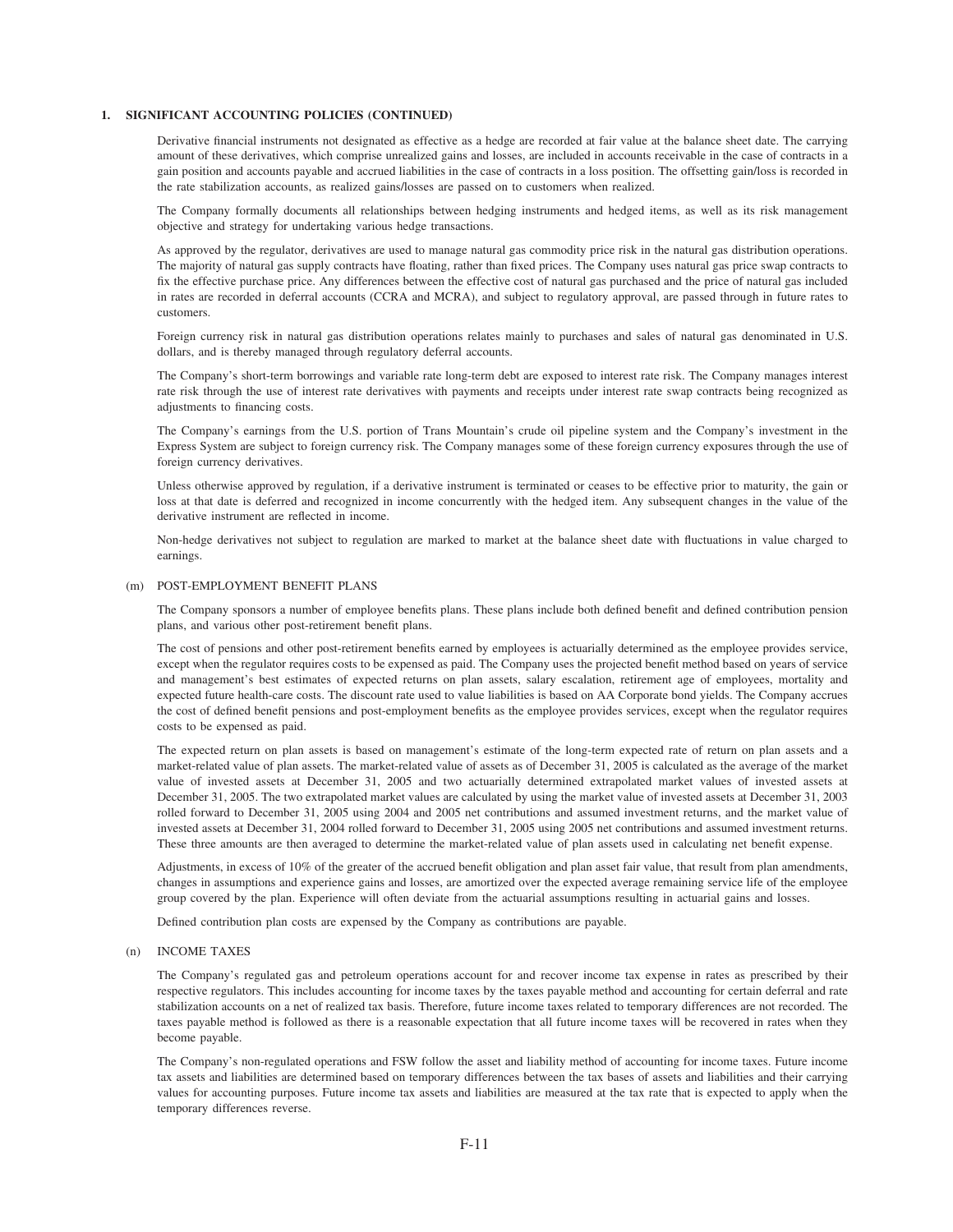#### (o) STOCK-BASED COMPENSATION

The Company had a Share Option Plan whereby officers, directors and certain key employees may be granted options to purchase common shares. The Company uses the fair value based method for valuing stock options granted on or after January 1, 2003. Under the fair value based method, compensation cost is measured at the fair value at the date of grant and is expensed over the award's vesting period.

Prior to January 1, 2003, the Company used the settlement method of accounting for stock options, whereby any consideration paid by employees on the exercise of stock options was credited to common shares and no compensation expense was recognized.

The Company's Share Option Plan was discontinued on November 30, 2005 as a result of the acquisition of the Company by KMI.

The Company issued Deferred Share Units (''DSU's'') to senior management and Board members under long-term compensation programs and also as an optional form of compensation to Board members. The DSU's were marked-to-market at the end of each quarter and gains or losses were recognized in earnings. The DSU's notionally earned dividends that were reinvested as additional DSU's when dividends were paid, and were paid out in cash only on retirement or termination of the individual receiving them. The DSU's were paid out in cash upon the acquisition of the Company by KMI on November 30, 2005.

#### (p) LIABILITIES AND EQUITY

In accordance with recent changes to the CICA Handbook Section 3861 ''Financial Instruments — Disclosures and Presentation'', the Company's \$125 million 8% Capital Securities have been reclassified from shareholders' equity to liabilities because the Capital Securities can be settled by issuing equity at a variable price dependent upon the market value of the Company's common shares at the settlement date. As a result of the change, distributions associated with the Capital Securities are now recorded as financing costs and the related income-tax benefits are recorded within income tax expense. Previously, the distributions were recorded on an after-tax basis as a deduction from net earnings to determine earnings applicable to common shares. There is no impact to earnings applicable to common shares or earnings per share. The changes have been applied retroactively and have increased long-term debt and decreased shareholders' equity, both by \$125.0 million, compared to the amounts previously reported as at December 31, 2004. The restatement has also increased financing costs by \$10.0 million, decreased income tax expense by \$3.4 million and capital securities distributions by \$6.6 million compared to the amounts previously reported for the year ended December 31, 2004.

#### (q) VARIABLE INTEREST ENTITIES

Effective January 1, 2005, the Company adopted the CICA Handbook Accounting Guideline 15 ''Consolidation of Variable Interest Entities''. The Company has performed a review of the entities with whom it conducts business and determined that under the definitions in the Guideline the Company's investment in Express US Holdings LP, part of the Express System, is deemed to be a variable interest entity. As the Company has not been identified as the primary beneficiary of Express US Holdings LP, the Company continues to account for its investment in the Express System on an equity basis. The Company's future exposure to loss regarding its investment is represented by the carrying value of the investment.

## **2. SEGMENT DISCLOSURES**

#### *2005*

|                                                       | Natural gas<br>distribution | Petroleum<br>transportation | Other<br>activities | Total     |
|-------------------------------------------------------|-----------------------------|-----------------------------|---------------------|-----------|
|                                                       | \$1,678.0                   | 227.8<br>\$                 | \$46.7              | \$1,952.5 |
|                                                       | 1,063.7                     |                             |                     | 1,063.7   |
|                                                       |                             |                             | 28.9                | 28.9      |
|                                                       | 195.8                       | 82.3                        | 42.6                | 320.7     |
|                                                       | 96.7                        | 37.6                        | 8.3                 | 142.6     |
|                                                       | 47.4                        | 24.6                        | (0.1)               | 71.9      |
|                                                       | 1,403.6                     | 144.5                       | 79.7                | 1,627.8   |
|                                                       | 274.4                       | 83.3                        | (33.0)              | 324.7     |
|                                                       | 129.2                       | 31.7                        | 30.5                | 191.4     |
|                                                       |                             | (21.9)                      |                     | (21.9)    |
|                                                       | 54.4                        | 9.0                         | (11.8)              | 51.6      |
| (Earnings) from Clean Energy net of disposition costs |                             |                             | (2.5)               | (2.5)     |
| Net earnings (loss) before discontinued operations    | 90.8                        | 64.5                        | (49.2)              | 106.1     |
|                                                       |                             |                             | (4.9)               | (4.9)     |
|                                                       | 90.8                        | 64.5                        | (54.1)              | 101.2     |
|                                                       | 3,656.9                     | 1,397.1                     | 262.1               | 5,316.1   |
|                                                       | 76.4                        |                             |                     | 76.4      |
|                                                       | 176.3                       | 37.4                        | 1.0                 | 214.7     |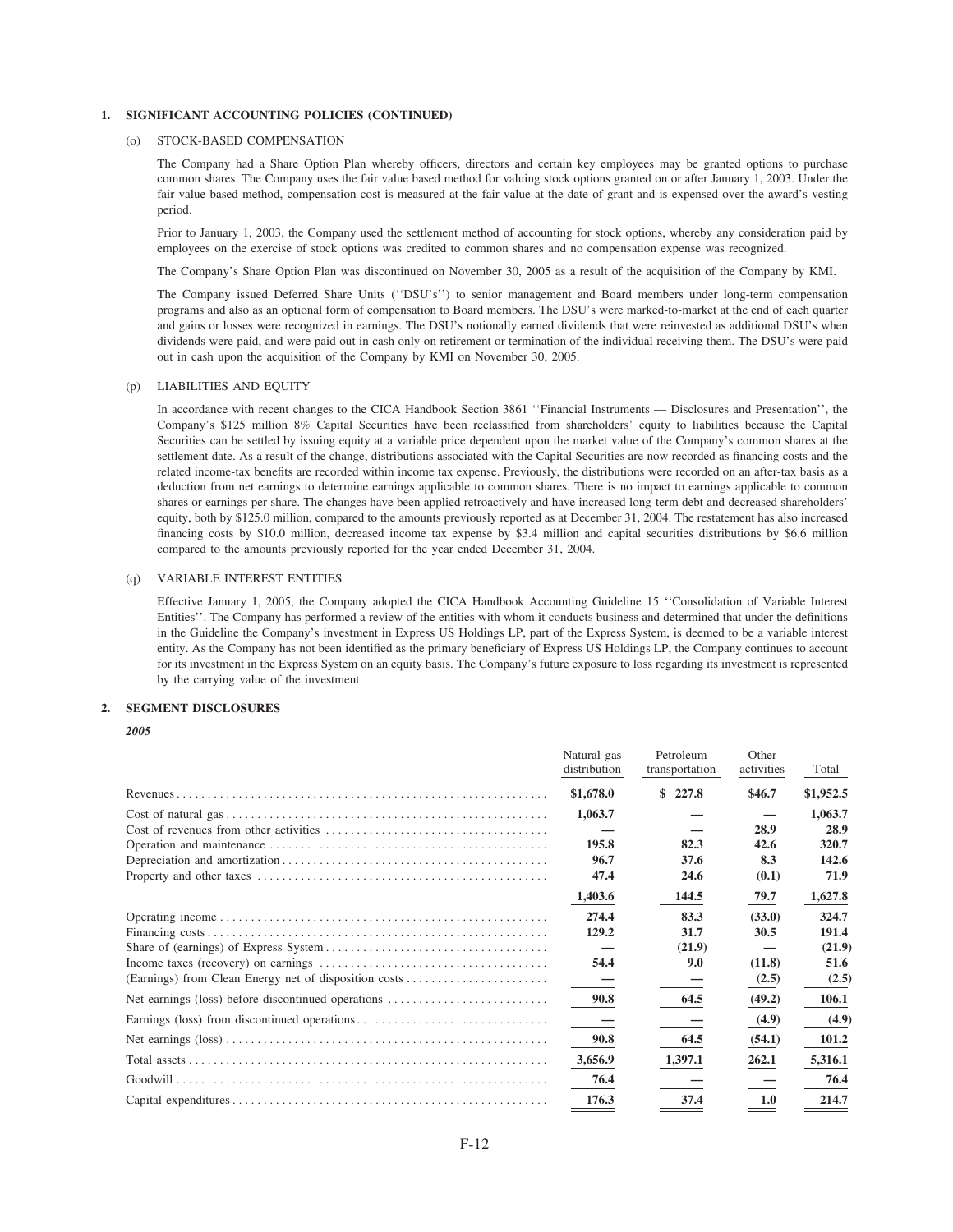#### **2. SEGMENT DISCLOSURES (CONTINUED)**

*2004*

| Natural gas<br>distribution | Petroleum<br>transportation | Other<br>activities | Total     |
|-----------------------------|-----------------------------|---------------------|-----------|
| \$1,494.1                   | \$225.5                     | \$78.5              | \$1,798.1 |
| 885.4                       |                             |                     | 885.4     |
|                             |                             | 52.8                | 52.8      |
| 190.5                       | 66.0                        | 18.2                | 274.7     |
| 98.7                        | 35.9                        | 9.9                 | 144.5     |
| 47.1                        | 22.5                        | 0.3                 | 69.9      |
| 1,221.7                     | 124.4                       | 81.2                | 1,427.3   |
| 272.4                       | 101.1                       | (2.7)               | 370.8     |
| 126.2                       | 22.5                        | 26.9                | 175.6     |
|                             | (15.0)                      |                     | (15.0)    |
| 50.3                        | 22.7                        | (9.3)               | 63.7      |
| 95.9                        | 70.9                        | (20.3)              | 146.5     |
|                             |                             | 3.3                 | 3.3       |
| 95.9                        | 70.9                        | (17.0)              | 149.8     |
| 3,386.2                     | 1,350.4                     | 245.2               | 4,981.8   |
| 76.4                        |                             | 51.6                | 128.0     |
| 112.3                       | 31.0                        | 11.1                | 154.4     |

The segmented disclosures in these consolidated financial statements have been changed from those reported in the December 31, 2004 annual financial statements and no longer include the water and utility services business which are now reported as discontinued operations. Terasen's 30% share of CWLP is now included in other activities. The comparative segment information has been restated to reflect this change.

#### **3. DISCONTINUED OPERATIONS**

In January 2006, the Company entered into an agreement to sell Terasen Water and Utility Services, including the Company's 50% equity interest in FSW, to a consortium of external third parties and Terasen Water and Utility Services senior management. The sale does not include the Company's interest in CWLP. The proceeds are anticipated to approximate the consolidated net carrying value of the discontinued operations at December 31, 2005, and no significant gains or losses are expected to occur upon the disposition. The Company anticipates that the sale will be completed at the end of April 2006.

The Company has classified, at December 31, 2005, the assets and liabilities of the entities being sold as assets and liabilities held for sale. The revenue and expense items for 2005 have been classified as net earnings (loss) from discontinued operations and the comparative figures have been restated to conform with this presentation. Gross revenues applicable to the Terasen Water and Utility Services group were \$205.1 million in 2005 (2004 — \$158.9 million) and pre-tax income was \$1.4 million (2004 — \$6.4 million). The 2005 pre-tax income includes a charge to earnings of \$7.2 million related to currency translation losses arising on the Company's investment in self sustaining foreign operations. Income taxes from discontinued operations includes a charge of \$3.4 million on operating earnings from the entities and a write-off of \$2.9 million of tax losses expiring as a result of the change in control.

#### **4. ACQUISITIONS AND DISPOSITIONS**

# DISPOSITION OF CLEAN ENERGY

On October 31, 2005, the Company sold its 40.38% ownership in Clean Energy for proceeds of approximately U.S. \$35.9 million. The sale, together with equity earnings of Clean Energy for the nine months ended September 30, 2005, resulted in a gain of \$2.5 million, including the recognition of all unrealized gas forward contract gains of Clean Energy in 2005 totalling \$10.9 million and the recognition of currency translation losses previously included in shareholders' equity totalling \$8.4 million.

#### WATER AND UTILITY SERVICES ACQUISITIONS

In 2005 the Company purchased two water and utility services businesses for total cash proceeds of \$11.2 million. The cash used to purchase these businesses has been included in Investing activities of Discontinued Operations on the Statements of Cash Flow.

On July 31, 2004, the Company acquired a 50 per cent interest in FSW. FSW provides water and wastewater treatment and water distribution and wastewater collection services to Fairbanks, Alaska. The Company paid \$40.8 million for its 50 per cent interest after working capital adjustments. The Company has accounted for the acquisition of FSW using the purchase method and has proportionately consolidated its 50% of operations since the date of acquisition.

The Company and the other owners of FSW each have the option to have Terasen acquire the remaining 50 per cent interest in FSW at fair market value in 2009.

During 2004, the Company also acquired 100% of two businesses and increased its investment in two other businesses that provide meter reading, meter fleet management and installation services in Canada and the United States. The Company paid \$17.1 million for the interest in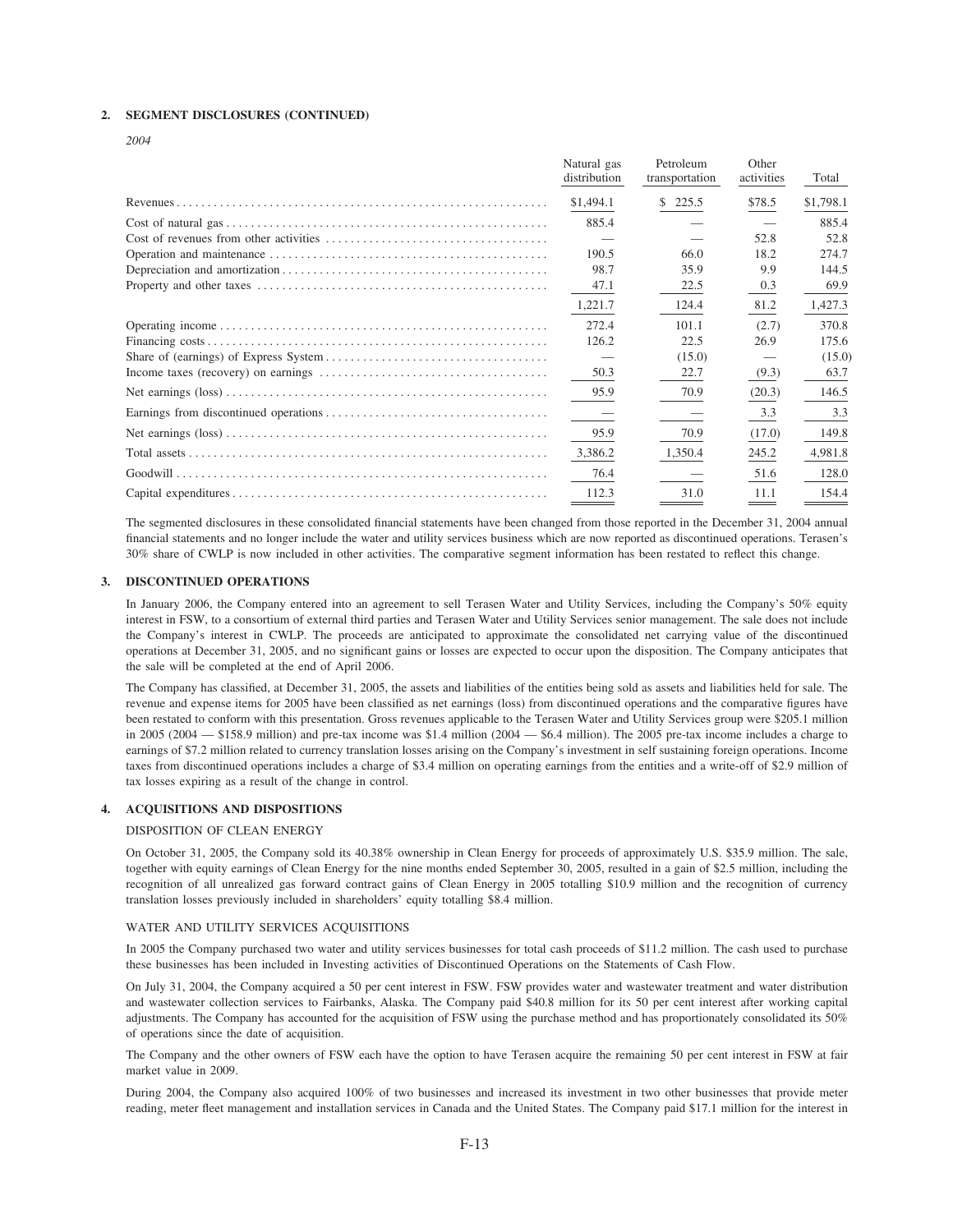# 4. ACQUISITIONS AND DISPOSITIONS (CONTINUED)

these businesses after working capital adjustments. The earnings of these acquired businesses have been included in the statement of earnings from the date of acquisition.

The following table provides the allocation of the purchase price over the assets and liabilities acquired in 2004:

|                                                                                                                                                                            | FSW. | Other | Total                   |
|----------------------------------------------------------------------------------------------------------------------------------------------------------------------------|------|-------|-------------------------|
|                                                                                                                                                                            |      |       |                         |
|                                                                                                                                                                            |      | 1.6   | 28.6                    |
|                                                                                                                                                                            |      | 8.0   | 32.0                    |
| Other assets $\ldots$ and $\ldots$ are $\ldots$ are $\ldots$ are $\ldots$ are $\ldots$ and $\ldots$ are $\ldots$ and $\ldots$ $\ldots$ $\ldots$ $\ldots$ $\ldots$ $\ldots$ |      | 0.4   | 0.9                     |
|                                                                                                                                                                            |      |       |                         |
|                                                                                                                                                                            |      |       |                         |
|                                                                                                                                                                            |      |       | $$17.1$ $$57.9$<br>____ |
|                                                                                                                                                                            |      |       |                         |

### 5. INVESTMENTS IN JOINTLY-CONTROLLED ENTITIES

As at December 31, 2005, the Company has a 30% interest in CWLP and a 50% interest in FSW for which it uses the proportionate consolidation method of accounting. The comparative information for 2004 in the table below includes the Company's interest in Clean Energy which was accounted for under the proportionate consolidated method until the first quarter of 2005, and then equity-accounted until the interest in Clean Energy was sold in 2005. The revenue, expenses, and net income for 2004 has been restated to present the net earnings of the Company's 50% interest in FSW's as earnings from discontinued operations. The Company's proportionate interest in the assets and liabilities of FSW are excluded from the table below as they are classified as assets and liabilities held for sale at December 31, 2005. The Company's proportionate interest in FSW at December 31, 2005 includes \$52.8 million of assets and \$16.0 million of liabilities, all of which are classified as held for sale.

The Company's proportionate share of assets, liabilities, revenues, expenses, and cash flows related to these entities proportionately consolidated is summarized as follows:

| 2005   | 2004   |
|--------|--------|
|        | \$27.1 |
|        | 121.0  |
|        | 41.3   |
|        | 20.4   |
|        | 73.0   |
|        | 67.7   |
|        | 5.3    |
|        | 0.6    |
| - 13.9 | 7.8    |
|        | (7.5)  |
|        | 0.2    |

## 6. PROPERTY, PLANT AND EQUIPMENT

# 2005

| Weighted average<br>depreciation rate | Cost      | Accumulated<br>depreciation | Net book<br>Value |
|---------------------------------------|-----------|-----------------------------|-------------------|
| $2.31\%$                              | \$3,093.9 | \$596.7                     | \$2,497.2         |
| $2.59\%$                              | 1,329.5   | 329.7                       | 999.8             |
| $9.13\%$                              | 427.4     | 167.0                       | 260.4             |
| $0.15\%$                              | 153.2     | 2.7                         | 150.5             |
|                                       | \$5,004.0 | \$1,096.1                   | \$3,907.9         |

2004

|                                                  | Weighted average  |           | Accumulated  | Net book  |
|--------------------------------------------------|-------------------|-----------|--------------|-----------|
|                                                  | depreciation rate | Cost      | depreciation | Value     |
|                                                  | $2.40\%$          | \$3,009.6 | \$542.5      | \$2,467.1 |
|                                                  | $2.51\%$          | 1.295.0   | 295.9        | 999.1     |
| Water and utility plant and distribution systems | $3.71\%$          | 34.0      | 1.8          | 32.2      |
|                                                  | 8.98%             | 404.4     | 160.3        | 244.1     |
|                                                  | $0.25\%$          | 152.6     | 2.6          | 150.0     |
|                                                  |                   | \$4,895.6 | \$1,003.1    | \$3,892.5 |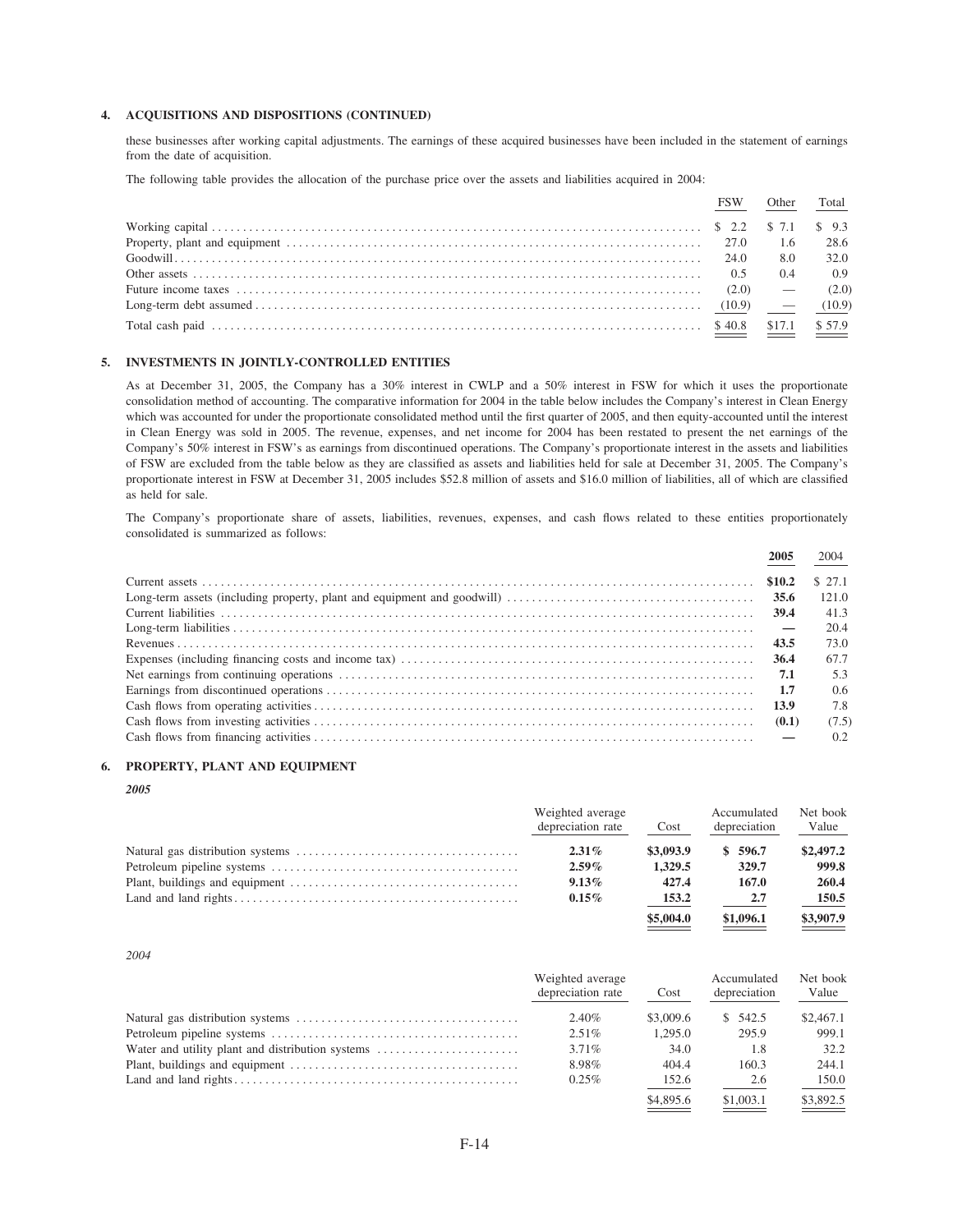# 6. PROPERTY, PLANT AND EQUIPMENT (CONTINUED)

As allowed by the regulators, during the year ended December 31, 2005 the Company capitalized an allowance for equity funds during construction at approved rates of \$1.0 million (2004  $-$  \$1.0 million) and approved capitalized overhead of \$31.1 million (2004  $-$ \$31.1 million), with offsetting inclusions in earnings.

# 7. RATE STABILIZATION ACCOUNTS

|                            | <b>2005</b> | 2004                     |
|----------------------------|-------------|--------------------------|
| <b>Current Assets</b>      |             |                          |
|                            |             | \$12.9                   |
|                            | <b>13.0</b> | 11.1                     |
|                            |             | 2.7                      |
|                            |             | 0.4                      |
|                            | 28.4        | 27.1                     |
| Long-Term Assets           |             |                          |
|                            |             | 32.7                     |
|                            |             | 27.9                     |
|                            | 48.3        | 60.6                     |
| <b>Current Liabilities</b> |             |                          |
|                            |             | $\overline{\phantom{a}}$ |
|                            | (26.6)      | (27.6)                   |
|                            | (47.9)      | (27.6)                   |
|                            | \$28.8      | $\underline{\$60.1}$     |

The current portion of the rate stabilization accounts represents the amounts expected to be recovered or refunded in rates over the next year. Actual recoveries/(refunds) will vary depending on actual natural gas consumption and recovery amounts approved by the BCUC.

The RSAM account is anticipated to be recovered in rates over three years. Recovery of the RSAM balance is dependent upon annually approved rates and actual gas consumption volumes. The MCRA and CCRA accounts, which succeeded the GCRA account in 2004, are anticipated to be fully recovered or paid within the next fiscal year.

# 8. OTHER ASSETS

|                                                                       | 2005   | 2004   |
|-----------------------------------------------------------------------|--------|--------|
| Deferred charges                                                      |        |        |
| Subject to rate regulation and approved for recovery in rates         |        |        |
|                                                                       |        | \$8.4  |
|                                                                       | 9.5    | 8.6    |
|                                                                       | 3.2    | 4.0    |
|                                                                       | 3.2    | 3.6    |
|                                                                       | 12.2   | 10.9   |
| Subject to rate regulation but not yet approved for recovery in rates |        |        |
|                                                                       | 19.5   | 7.9    |
|                                                                       | 7.5    | 7.7    |
|                                                                       |        | 5.4    |
|                                                                       | 1.7    | 0.9    |
| Included in non-regulated entities                                    |        |        |
|                                                                       | 1.0    | 1.6    |
|                                                                       | 2.7    | 12.4   |
|                                                                       | 71.1   | 71.4   |
|                                                                       | 2.2    | 1.3    |
|                                                                       | 11.5   | 14.7   |
|                                                                       | \$84.8 | \$87.4 |
|                                                                       |        |        |

Amortization of these deferred charges in rates for the year ended December 31, 2005 totalled \$11.3 million (2004 -\$9.0 million).

The deferral account for income taxes on post-employment benefits relates to income tax amounts on post employment benefit expense. The BCUC allows post-employment benefits to be collected from customers through rates calculated on the accrual basis, rather than a cash paid basis, which produces timing differences for income tax purposes. Since Terasen Gas accounts for income taxes using the taxes payable basis of accounting, the tax effect of this timing difference is included in other assets, and will be reduced as cash payments for post-employment benefits exceed required accruals and amounts collected from customers in rates.

Long-term debt issue costs are amortized over the terms of the related debt, whose maturity dates are provided in Note 9 "Long-Term Debt".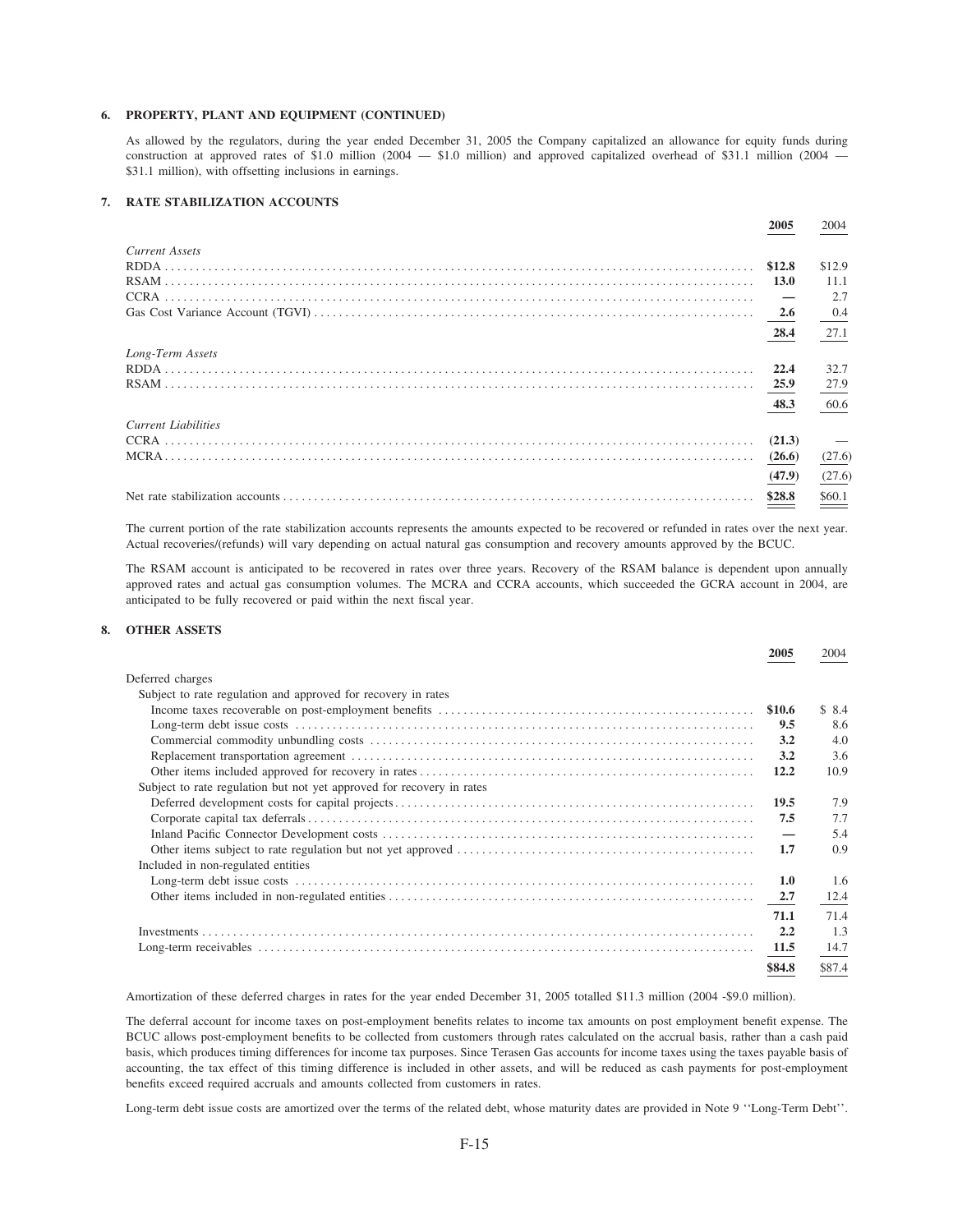# **8. OTHER ASSETS (CONTINUED)**

The commercial commodity unbundling costs deferred are costs incurred to develop a third-party marketer alternative for commercial customers to purchase natural gas from suppliers other than Terasen Gas. The BCUC has approved the recovery of these costs in rates over a five-year period, of which four years remain at December 31, 2005.

The deferral account for the replacement transportation agreement relates to amounts that Terasen Gas is allowed to recover from customers in rates in order to cover any shortfall in revenues relative to a minimum amount approved by the BCUC on the Company's Southern Crossing Pipeline. The deferral account is being amortized and recovered in rates over a five-year period, of which four years remain at December 31, 2005.

Deferred development costs for capital projects include costs for projects under development that are expected to be added to regulated rate-base in future periods. These costs include approximately \$16.2 million for Trans Mountain TMX expansion costs and \$3.3 million for capital projects that are currently in progress by the natural gas distribution operations.

The deferral for corporate capital tax relates to tax payments that were made to the province of British Columbia (''the Province'') related to assessments for corporate capital tax for TGVI and Terasen Gas which the Company believes were incorrectly assessed. The Company is currently in the process of appealing the tax assessments and depending on the success of the appeals, the Company will either be refunded these amounts from the Province or alternatively expects to recover the costs from customers in future rates.

On October 5, 2005, the British Columbia Utilities Commission issued a decision that denied recovery of approximately \$5.4 million of costs that Terasen Gas incurred to develop the Inland Pacific Connector pipeline project that is planned to bring new gas transmission capacity to the Lower Mainland of British Columbia when economic conditions make the project viable. The Company still believes that the project is viable and intends to keep all existing permits and land right approvals in place that have already been granted. Terasen Gas has filed an application to have the decision reconsidered, but has recorded an after-tax provision of \$3.6 million at December 31, 2005.

Deferred charges for rate regulated entities that have been aggregated in the table above and in the table in ''Other Long-term Liabilities and Deferred Credits'' in Note 10 relate to more than fifty deferral accounts, none of which exceed \$1.6 million individually. All of these accounts have been approved by regulators in prior annual rate approvals or orders and are being amortized over various periods depending on the nature of the costs.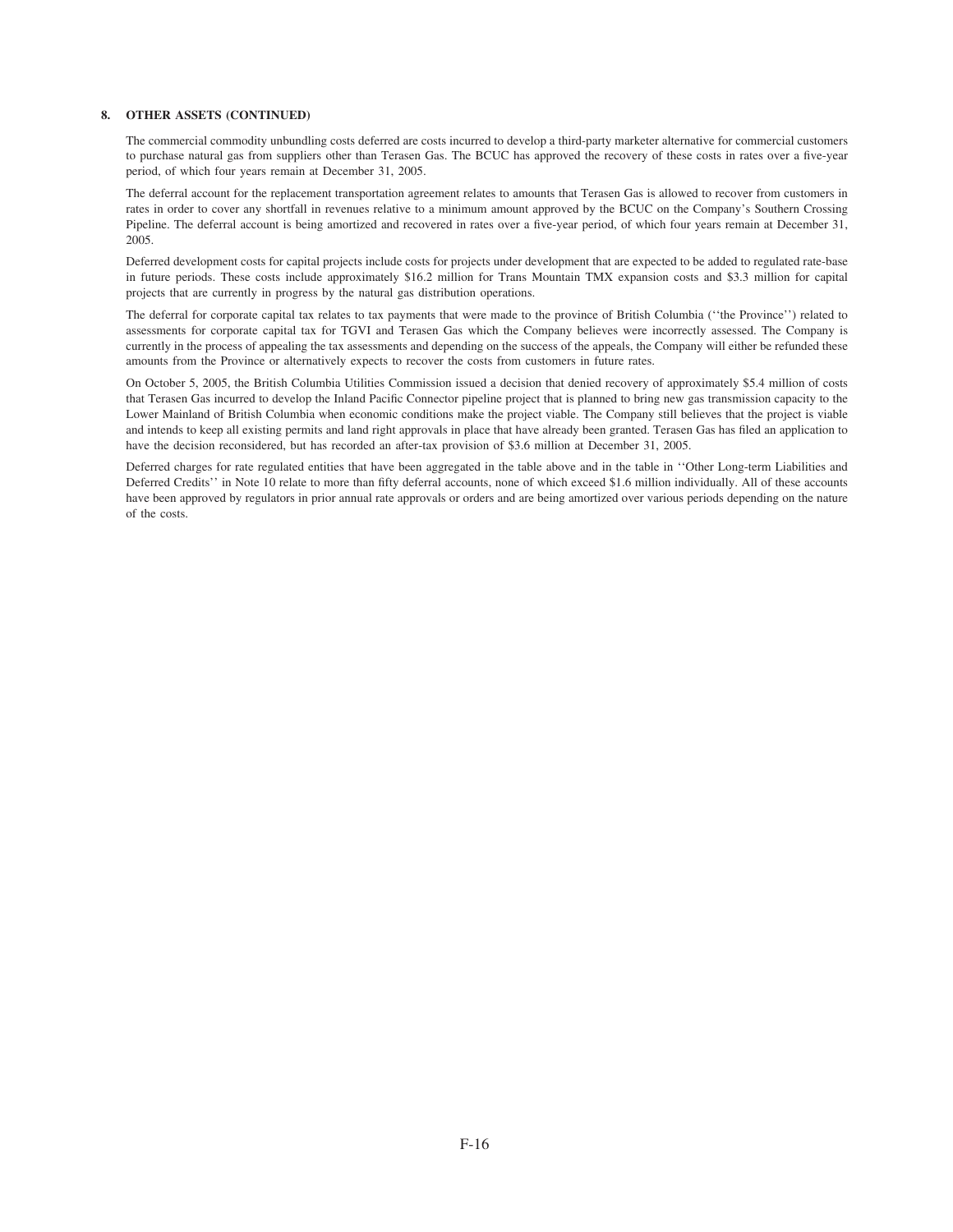# **9. LONG-TERM DEBT**

|                                                                                                                            | 2005                     | 2004           |
|----------------------------------------------------------------------------------------------------------------------------|--------------------------|----------------|
| Terasen Inc.                                                                                                               |                          |                |
| Medium Term Note Debentures:<br>(a)                                                                                        |                          |                |
|                                                                                                                            | \$200.0                  | \$ 200.0       |
|                                                                                                                            | 100.0                    | 100.0          |
|                                                                                                                            | 125.0                    | 125.0          |
|                                                                                                                            | 125.0                    | 125.0          |
|                                                                                                                            | 550.0                    | 550.0          |
|                                                                                                                            |                          |                |
| Terasen Gas Inc.                                                                                                           |                          |                |
| (c) Purchase Money Mortgages:                                                                                              |                          |                |
|                                                                                                                            | 74.9                     | 74.9           |
|                                                                                                                            | 200.0                    | 200.0          |
| (d) Debentures and Medium Term Note Debentures:                                                                            |                          |                |
|                                                                                                                            | 20.0<br>59.9             | 20.0           |
|                                                                                                                            | 188.0                    | 59.9           |
|                                                                                                                            | 150.0                    | 188.0<br>150.0 |
|                                                                                                                            | $\overline{\phantom{0}}$ | 200.0          |
|                                                                                                                            | <b>100.0</b>             | 100.0          |
|                                                                                                                            | 100.0                    | 100.0          |
|                                                                                                                            | $\overline{\phantom{0}}$ | 150.0          |
|                                                                                                                            | 150.0                    | 150.0          |
|                                                                                                                            | 150.0                    |                |
|                                                                                                                            | 150.0                    |                |
|                                                                                                                            | $\overline{\phantom{0}}$ | 45.0           |
|                                                                                                                            | 8.8                      | 10.8           |
|                                                                                                                            |                          |                |
|                                                                                                                            | 1,351.6                  | 1,448.6        |
| Terasen Gas (Vancouver Island) Inc.                                                                                        |                          |                |
| (e) Syndicated credit facility at short-term floating rates, weighted average interest rate of $3.88\%$ (2004 - $3.35\%$ ) |                          |                |
|                                                                                                                            | 209.5                    | 214.9          |
| Terasen Pipelines (Trans Mountain) Inc.                                                                                    |                          |                |
| (f) Debentures:                                                                                                            |                          |                |
|                                                                                                                            |                          | 35.0           |
|                                                                                                                            |                          | 35.0           |
| Terasen Pipelines (Corridor) Inc.                                                                                          |                          |                |
| $(g)$ Debentures:                                                                                                          |                          |                |
|                                                                                                                            | 150.0                    |                |
|                                                                                                                            | 150.0                    |                |
| (h) Commercial Paper at short-term floating rates, weighted average interest rate of $2.61\%$ (2004 - $2.51\%$ )           |                          | 446.0          |
|                                                                                                                            | 300.0                    | 446.0          |
|                                                                                                                            |                          |                |
|                                                                                                                            |                          | 13.8           |
|                                                                                                                            | 2,411.1                  | 2,708.3        |
|                                                                                                                            | 398.2                    | 416.7          |
|                                                                                                                            | \$2,012.9                | \$2,291.6      |

(a) TERASEN INC. MEDIUM TERM NOTE DEBENTURES:

The Company's Medium Term Note Debentures are unsecured obligations but are subject to the restrictions of the Trust Indenture dated November 21, 2001.

(b) TERASEN INC. CAPITAL SECURITIES:

On April 19, 2000, the Company issued \$125.0 million of 8.0% Capital Securities with a term to maturity of 40 years for gross proceeds of \$123.7 million. The Company may elect to defer payments on these securities and settle such deferred payments in either cash or common shares, and has the option to settle principal at maturity through the issuance of common shares. The securities are exchangeable at the option of the holder on or after April 19, 2010 for common shares of the Company at 90% of the market price, subject to the right of the Company to redeem the securities for cash. Distributions on these securities, net of related income taxes, are deducted from net earnings for the purposes of calculating earnings applicable to common shares.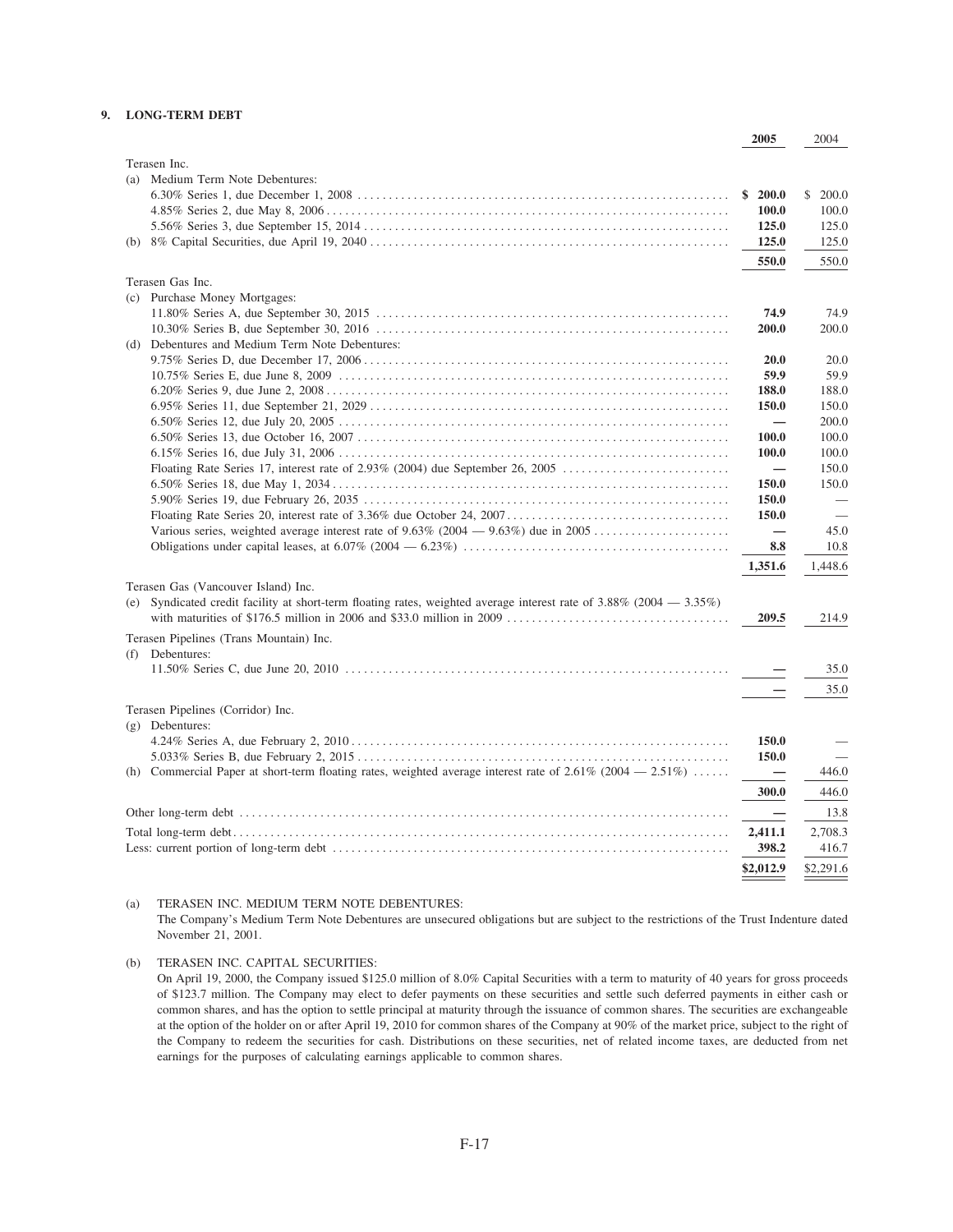# **9. LONG-TERM DEBT (CONTINUED)**

- (c) TERASEN GAS INC. PURCHASE MONEY MORTGAGES: The Series A and Series B Purchase Money Mortgages are secured equally and rateably by a first fixed and specific mortgage and charge on Terasen Gas' Coastal Division assets, and are subject to the restrictions of the Trust Indenture dated December 3, 1990. The aggregate principal amount of Purchase Money Mortgages that may be issued under the Trust Indenture is limited to \$425 million.
- (d) TERASEN GAS INC. DEBENTURES AND MEDIUM TERM NOTE DEBENTURES: Terasen Gas' debentures are unsecured obligations but are subject to the restrictions of the Trust Indenture dated November 1, 1977, as amended and supplemented.
- (e) TERASEN GAS (VANCOUVER ISLAND) INC. BANK SYNDICATE:

The credit facility from the syndicate of banks is secured by a first floating charge over all of the assets of TGVI, assignment of certain material contracts, and assignment of royalty revenue and interruptible incentive payments. Subsequent to year-end the credit facility was renegotiated, and further information is disclosed in Note 19 ''Subsequent Events''.

#### (f) TERASEN PIPELINES (TRANS MOUNTAIN) INC. DEBENTURES:

The Trans Mountain debentures were unsecured obligations but were subject to the restrictions of the Trust Indenture dated February 18, 1987, as amended and supplemented.

On November 1, 2005, Trans Mountain redeemed the 11.50% Series C Debentures, due June 20, 2010. The total redemption price for the Debentures included a redemption premium of \$10.9 million which has been reflected in financing costs for the year ended December 31, 2005. The Company has recognized an income tax benefit associated with the redemption costs of \$3.6 million in income taxes for the year ended December 31, 2005.

#### (g) TERASEN PIPELINES (CORRIDOR) INC. DEBENTURES PAPER:

On February 1, 2005, Terasen Pipelines (Corridor) Inc. (''Corridor'') issued \$150 million Series A Debentures and \$150 million Series B Debentures. The debentures are unsecured and subject to restrictions of the Trust Indenture. The proceeds were used to repay a portion of Corridor's outstanding commercial paper.

Concurrent with the debenture issuance, Corridor entered into an operating credit facility which has annual renewal provisions. The credit facility is unsecured and will backstop Corridor's commercial paper issuance.

The Company's Series 1 and Series 3 Medium Term Note Debentures and Capital Securities, Terasen Gas' Series B Purchase Money Mortgages, Series E Debentures, and Series 11, Series 13, Series 16, Series 18, and Series 19 Medium Term Note Debentures, and Terasen Pipelines (Corridor) Inc. Series A and Series B Debentures are redeemable in whole or in part at the option of the Company at a price equal to the greater of the Canada Yield Price, as defined in the applicable Trust Indenture, and the principal amount of the debt to be redeemed, plus accrued and unpaid interest to the date specified for redemption. The Canada Yield Price is calculated as an amount that provides a yield slightly above the yield on an equivalent maturity Government of Canada bond.

Required principal repayments over the next five years are as follows:

# **10. OTHER LONG-TERM LIABILITIES AND DEFERRED CREDITS**

|                                                             |             | 2004    |
|-------------------------------------------------------------|-------------|---------|
|                                                             |             | \$ 30.8 |
|                                                             | 59.2        | 60.3    |
|                                                             | <b>36.0</b> | 33.9    |
| Deferred credits                                            |             |         |
| Subject to rate regulation and approved for refund in rates |             |         |
|                                                             | 8.8         | 1.6     |
|                                                             | 2.4         | 2.5     |
|                                                             | 6.8         | 8.2     |
|                                                             | -1.7        | 1.8     |
|                                                             |             | 16.9    |
|                                                             | \$168.5     | \$156.0 |
|                                                             |             |         |

The deferred gains on sale of natural gas distribution assets occurred upon the sale and leaseback of pipeline assets to certain municipalities in 2001, 2002, 2004 and 2005. The pre-tax gains of \$70.5 million on combined cash proceeds of \$141.1 million are being amortized over the 17-year terms of the operating leases that commenced at the time of the sale transactions. These operating lease commitments are included in the table in Note 17.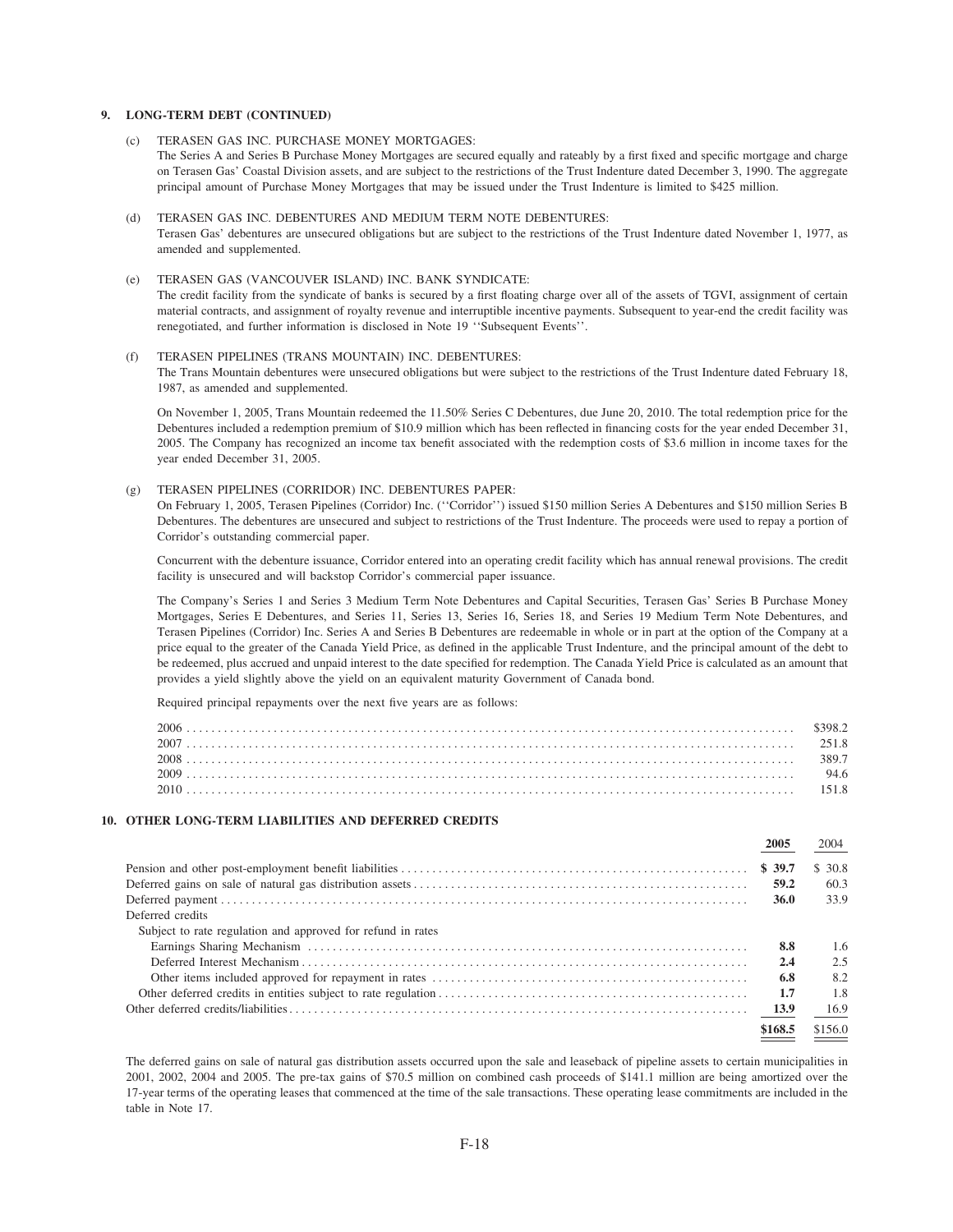#### **10. OTHER LONG-TERM LIABILITIES AND DEFERRED CREDITS (CONTINUED)**

The deferred payment resulted from the Company's acquisition of TGVI effective January 1, 2002. The deferred payment has a face value of \$52.0 million but was discounted at January 1, 2002 to a present value of \$28.2 million. The payment is due on December 31, 2011 or sooner if TGVI realizes revenues from transportation revenue contracts to serve power-generating plants which may be constructed in TGVI's service area. If any part of the deferred payment is paid prior to December 31, 2011, the difference between the payment and the carrying value of the debt will be treated as contingent consideration for the acquisition of TGVI and will be added to the cost of the purchase at that time.

The Earnings Sharing Mechanism is a mechanism agreed to in Terasen Gas' multi-year agreement to share, on a 50/50 basis, amounts earned by Terasen Gas on its regulated activities that exceed or are less than amounts allowed by the BCUC in the cost-of-service allowed return calculations. These amounts are shared on an after-tax basis, and are returned to customers in rates.

Terasen Gas has a deferred interest mechanism which has been approved by the BCUC which requires that variances due to differences in longterm and short-term borrowings and interest rates from those that have been approved in rates be returned to customers in future rates. The impact of this mechanism was to increase financing costs for the year ended December 31, 2005 by \$2.0 million (2004 — \$1.4 million) from what otherwise would be reported. The balance of the deferred interest account is being amortized on a straight-line basis over three years.

Other deferred credits/liabilities includes amounts resulting from the Company's acquisition of TGVI effective January 1, 2002.

Amortization of deferred credits in entities that are subject to rate regulation in rates for the year ended December 31, 2005 totalled \$4.5 million (2004 — \$3.8 million).

# **11. SHARE CAPITAL**

#### AUTHORIZED SHARE CAPITAL

The Company is authorized to issue 750,000,000 common shares, 100,000,000 first preference shares and 100,000,000 second preference shares, all without par value.

#### STOCK SPLIT

On June 14, 2004 the Company carried out a two-for-one stock split effected by paying a stock dividend of one additional common share for each common share held as of June 7, 2004.

All equity-based benefit plans have been amended to reflect the additional shares or options resulting from the stock split. All share and per share data has been amended for comparative and current periods to reflect the stock split.

#### COMMON SHARES

Changes in the issued and outstanding common shares are as follows:

|               | 2005          |         | 2004          |                    |
|---------------|---------------|---------|---------------|--------------------|
|               | <b>Number</b> | Amount  | Number        | Amount             |
|               |               | \$883.4 | 113.338.942   | \$868.7            |
| Issued under: |               |         |               |                    |
|               | 1,283,146     | 21.3    | 1,009,761     | 14.5               |
|               | 4,351         | 0.2     | 6,962         | 0.2                |
|               | 115,643,162   | \$904.9 | 114,355,665   | $\frac{$883.4}{2}$ |
|               | 9,184,188     |         | 9,184,188     |                    |
|               |               |         | 105, 171, 477 |                    |

As at December 31, 2005, Trans Mountain owned 7.9% (2004 — 8.0%) of the common shares of Terasen Inc. The cost of these shares is shown as a deduction from shareholder's equity.

All of the shares outstanding at December 31, 2005 are owned by KMI.

### **12. SHARE OPTION PLAN AND STOCK-BASED COMPENSATION**

#### SHARE OPTION PLAN

The Company had a Share Option Plan whereby officers and certain key employees could be granted options to purchase a maximum of 12,600,000 unissued common shares with terms up to ten years. There were two categories of options which were issued under the Share Option Plan, Regular Share Options and Performance Based Share Options. The option exercise price was the closing sale price of the common shares on the Toronto Stock Exchange on the trading day prior to the date the option was granted. The Share Option Plan was discontinued on November 30, 2005 as a result of the acquisition of the Company by KMI.

#### REGULAR SHARE OPTIONS

Since 2000, the Company had granted options with eight-year terms which were exercisable on a cumulative basis and vested at one-third per year on the anniversary of the option grant date. Prior to 2000, the Company granted options with ten-year terms which were exercisable on a cumulative basis at 20% per year.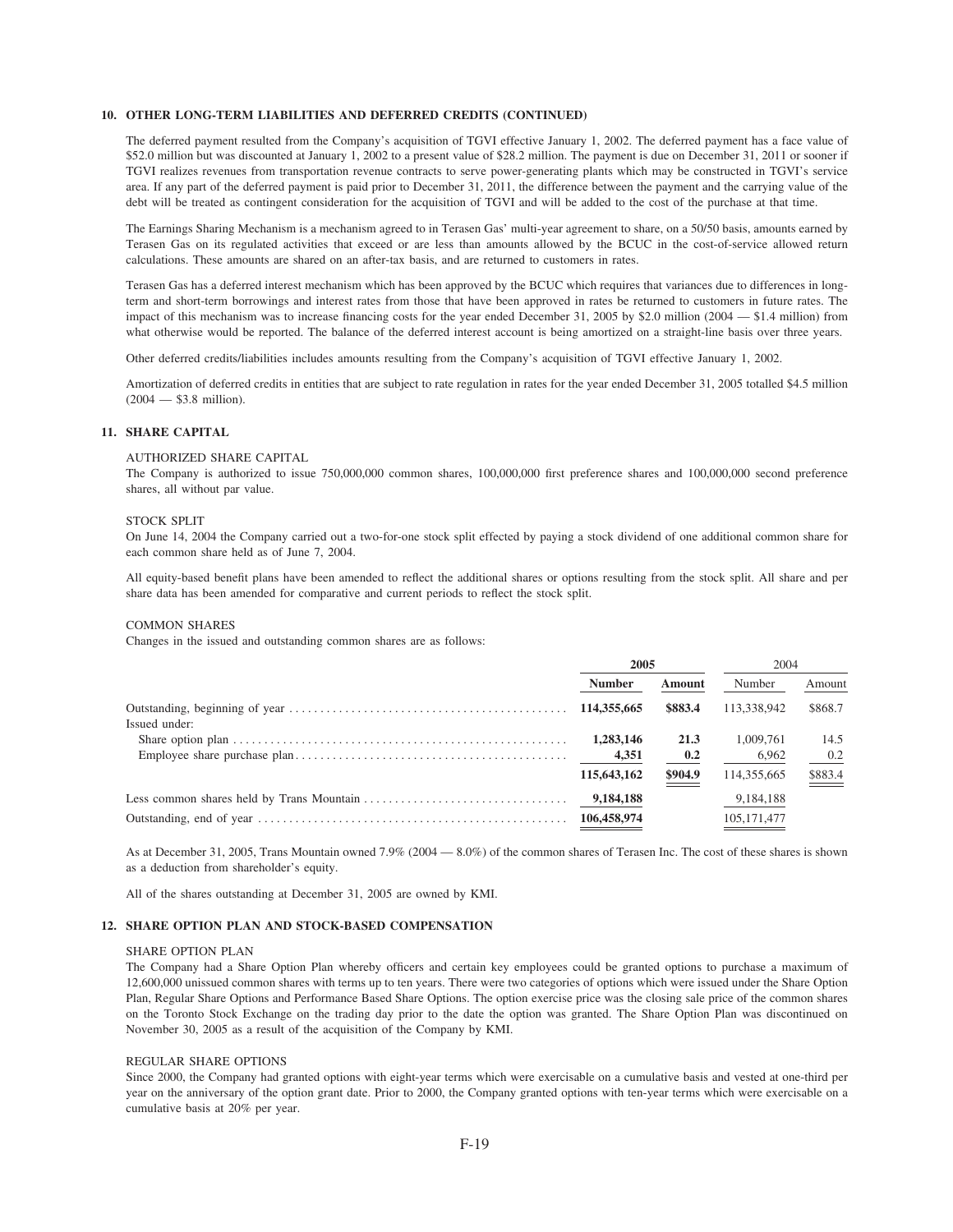# **12. SHARE OPTION PLAN AND STOCK-BASED COMPENSATION (CONTINUED)**

# REGULAR SHARE OPTIONS OUTSTANDING

| 2005                          |                                        |                        | 2004                                   |  |  |
|-------------------------------|----------------------------------------|------------------------|----------------------------------------|--|--|
| <b>Shares</b><br>under option | Weighted-<br>average<br>exercise price | Shares under<br>option | Weighted-<br>average<br>exercise price |  |  |
| 565,868                       | \$15.53                                | 1.118.822              | \$14.31                                |  |  |
| 5,000                         | 29.45                                  | 24,800                 | 23.93                                  |  |  |
| (287, 165)                    | 15.15                                  | (537,716)              | 13.39                                  |  |  |
| (82,991)                      | 11.59                                  | (40,038)               | 17.46                                  |  |  |
| (200,712)                     | 18.12                                  |                        |                                        |  |  |
|                               |                                        | 565,868                | \$15.40                                |  |  |
|                               |                                        | 348,857                | \$13.25                                |  |  |

#### PERFORMANCE BASED SHARE OPTIONS

The Company had granted performance based share options with eight-year terms. The options vested at one-third per year on the anniversary of the option grant dates, subject to the market price of the Company's common shares reaching 125% of the option's exercise price for at least 10 out of 15 consecutive trading days within four years of the option grant date. If the market price requirement was not attained within four years of grant date, the participant was still eligible to exercise two-thirds of the granted options if the common share price reached 125% of the option's exercise price for at least 10 out of 15 consecutive trading days during the subsequent four years.

## PERFORMANCE BASED SHARE OPTIONS OUTSTANDING

| 2005                          |                                        |                        | 2004                                   |  |  |
|-------------------------------|----------------------------------------|------------------------|----------------------------------------|--|--|
| <b>Shares</b><br>under option | Weighted-<br>average<br>exercise price | Shares under<br>option | Weighted-<br>average<br>exercise price |  |  |
| 2,339,619                     | \$19.28                                | 2.304.398              | \$17.08                                |  |  |
| 850,200                       | 29.45                                  | 716,600                | 23.88                                  |  |  |
| (995, 981)                    | 16.96                                  | (472, 045)             | 15.53                                  |  |  |
| (262, 574)                    | 17.09                                  | (209.334)              | 19.68                                  |  |  |
| (1,931,264)                   | 25.12                                  |                        |                                        |  |  |
|                               | $^{\circ}$ –                           | 2,339,619              | \$19.24                                |  |  |
|                               |                                        | 1,020,508              | \$16.27                                |  |  |

#### STOCK-BASED COMPENSATION

In 2005, 855,200 stock options were granted (2004 — 741,400) at an average exercise price of \$29.45 (2004 — \$23.88) under the Company's Share Option Plan. The Company has applied the fair value based method of accounting for stock options granted after January 1, 2003. Reported earnings for 2005 include a compensation charge of \$2.0 million (2004 — \$1.2 million) representing the fair value of options granted in 2003, 2004 and 2005 amortized over their respective vesting periods, with a corresponding increase to contributed surplus. Just prior to the acquisition of the Company by KMI, any outstanding but not yet exercisable options became immediately exercisable and an additional pre-tax charge of \$3.6 million was recorded to recognize the accelerated vesting of the remaining options. The options were then purchased by KMI and subsequently cancelled. Had the Company used the fair value based method to account for stock options granted during 2002, pro forma earnings and earnings per share would have been as follows:

|  | Year ended<br>December 31, 2004 |
|--|---------------------------------|
|  | Pro forma \$148.6 million       |

A Black-Scholes model was used to calculate stock option fair values. The weighted average fair value of options granted in 2005 was \$4.33 (2004 — \$2.40). Significant assumptions in valuing the options were as follows:

| 2005                             |                             |                    | 2004                 |  |
|----------------------------------|-----------------------------|--------------------|----------------------|--|
| <b>Regular</b><br><b>Options</b> | Performance<br><b>Based</b> | Regular<br>Options | Performance<br>Based |  |
|                                  | 3.7%                        | $3.5 - 3.7\%$      | $3.5\%$              |  |
|                                  | $16.5\%$                    | $15.1 - 15.4\%$    | $15.4\%$             |  |
|                                  | 6 years                     | 5 years            | 6 years              |  |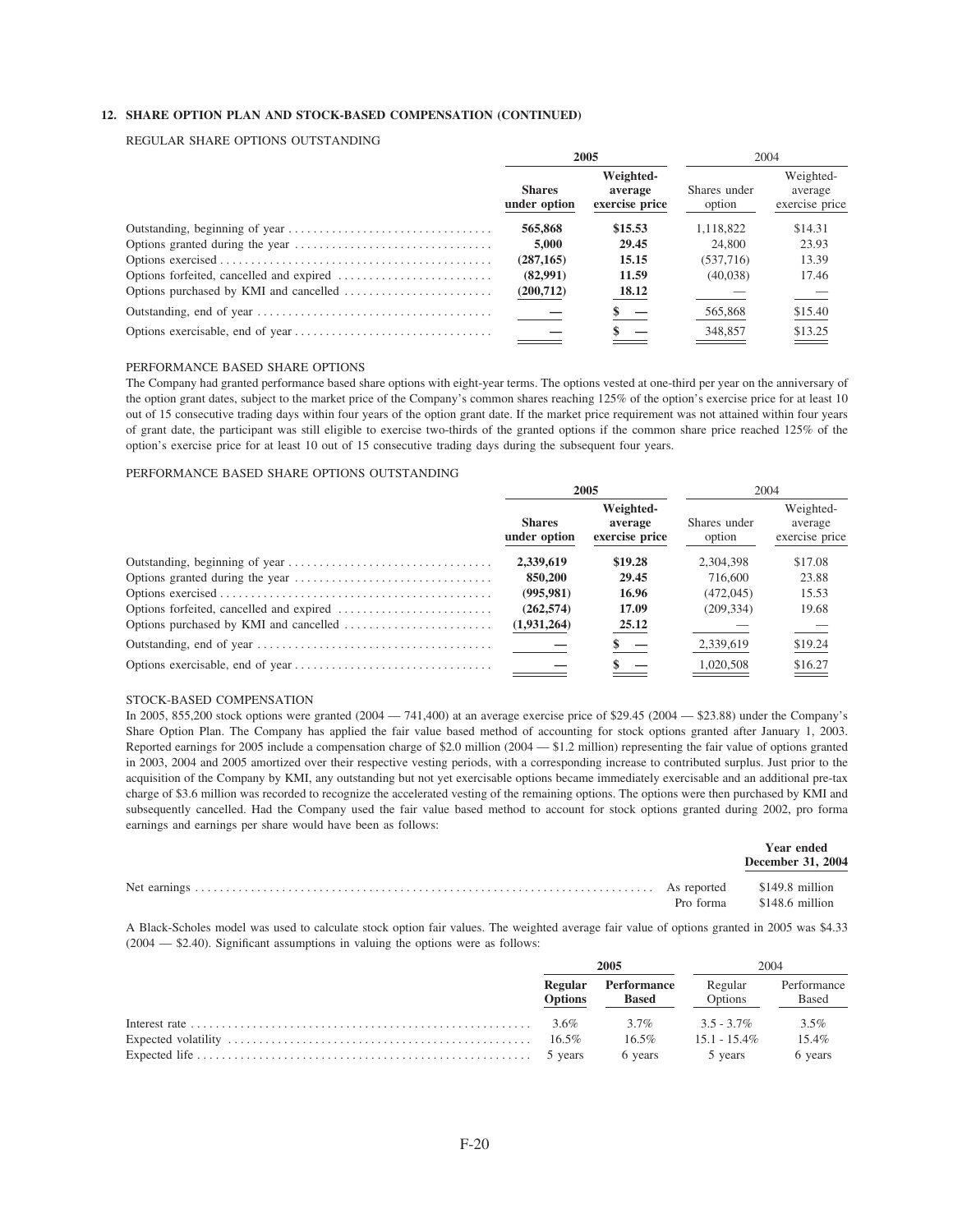#### **12. SHARE OPTION PLAN AND STOCK-BASED COMPENSATION (CONTINUED)**

#### DEFERRED SHARE UNITS

The Company had issued Deferred Share Units (''DSU's'') to certain senior employees and directors. At December 31, 2005, there were no (2004 — 52,859) DSU's outstanding due to the payment of all outstanding DSU's at the acquisition of the Company by KMI on November 30, 2005. The liability at December 31, 2005 was nil (2004 — \$1.5 million) and was included in other long-term liabilities and deferred credits.

# **13. EMPLOYEE BENEFIT PLANS**

The Company is a sponsor of pension plans for eligible employees. The plans include registered defined benefit pension plans, supplemental unfunded arrangements, which provide pension benefits in excess of statutory limits, and defined contributory plans. The Company also provides post-employment benefits other than pensions for retired employees. The following is a summary of each type of plan:

#### DEFINED BENEFIT PLANS

Retirement benefits under the defined benefit plans are based on employees' years of credited service and remuneration. Company contributions to the plan are based upon independent actuarial valuations. The most recent actuarial valuations of the defined benefit pension plans for funding purposes were at December 31, 2004 and December 31, 2002 and the date of the next required valuations are December 31, 2005 and December 31, 2007. The December 31, 2005 valuations will not be completed until the second quarter of 2006. The expected weighted average remaining service life of employees covered by the defined benefit pension plans is 11.8 years (2004 — 11.8 years).

#### DEFINED CONTRIBUTION PLAN

Effective in 2000 for Terasen Gas and 2003 for petroleum transportation operations, all new non-union employees become members of defined contribution pension plans. Company contributions to the plan are based upon employee age and pensionable earnings for employees of the natural gas distribution operations and pensionable earnings for employees of the petroleum transportation operation.

#### SUPPLEMENTAL PLANS

Certain employees are eligible to receive supplemental benefits under both the defined benefit and defined contribution plans. The supplemental plans provide pension benefits in excess of statutory limits. The supplemental plans are unfunded and are secured by letters of credit.

#### OTHER POST-EMPLOYMENT BENEFITS

The Company provides retired employees with other post-employment benefits that include, depending on circumstances, supplemental health, dental and life insurance coverage. Post-employment benefits are unfunded and annual expense is recorded on an accrual basis based on independent actuarial determinations, considering among other factors, health care cost escalation. The most recent actuarial valuations were completed as at December 31, 2002 and the December 31, 2005 valuation will not be completed until second quarter of 2006. The expected weighted average remaining service life of employees covered by these benefit plans is 9.9 years (2004 — 9.9 years).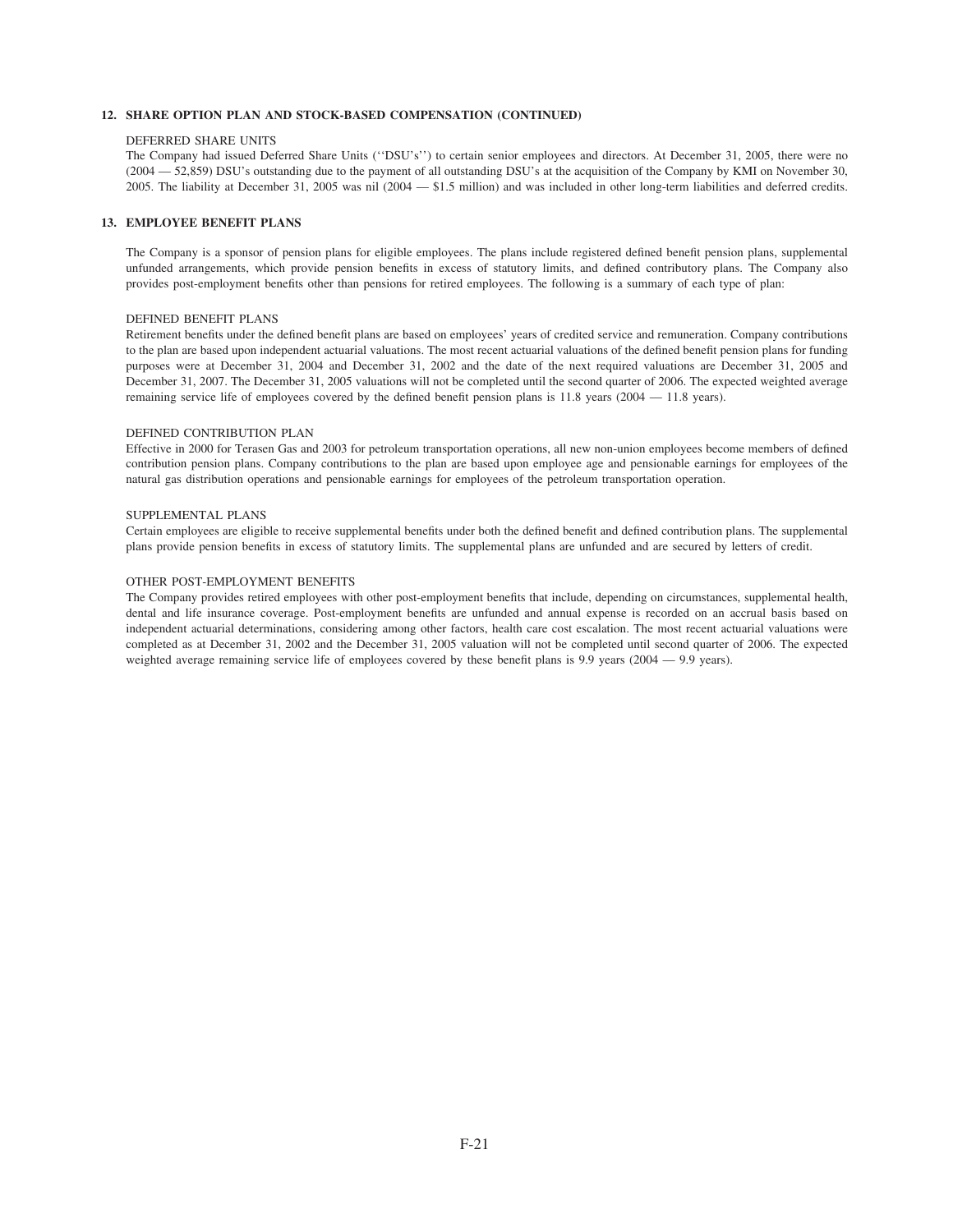# 13. EMPLOYEE BENEFIT PLANS (CONTINUED)

The Company measures its accrued benefit obligations and the fair value of plan assets for accounting purposes as at December 31 each year. The financial positions of the employee defined benefit pension plans and other benefit plans are presented in aggregate in the tables below:

|                                   | Pension benefit<br>plans |           | Other benefit<br>plans |               |
|-----------------------------------|--------------------------|-----------|------------------------|---------------|
|                                   | 2005                     | 2004      | 2005                   | 2004          |
| <b>Plan assets</b>                |                          |           |                        |               |
|                                   | \$274.5                  | \$255.3   | \$                     | $\mathcal{S}$ |
|                                   | 6.9                      | 5.5       | 1.6                    | 1.5           |
|                                   | 3.3                      | 2.9       |                        |               |
|                                   | 28.6                     | 26.7      |                        |               |
|                                   | (14.3)                   | (15.2)    | (1.5)                  | (1.4)         |
|                                   | (0.5)                    | (0.7)     | (0.1)                  | (0.1)         |
|                                   | 298.5                    | 274.5     |                        |               |
| <b>Accrued benefit obligation</b> |                          |           |                        |               |
|                                   | 298.0                    | 276.7     | 67.3                   | 61.0          |
|                                   | 8.5                      | 8.1       | 1.4                    | 1.3           |
|                                   | 17.9                     | 17.2      | 4.1                    | 3.9           |
|                                   | (14.3)                   | (15.2)    | (1.5)                  | (1.4)         |
|                                   | 3.3                      | 2.9       |                        |               |
|                                   | 0.9                      |           |                        |               |
|                                   | 0.3                      | 0.5       | 0.4                    |               |
|                                   | 2.8                      |           |                        |               |
|                                   | 27.0                     | 7.8       | 10.2                   | 2.5           |
|                                   | 344.4<br>$ -$            | 298.0     | 81.9<br>$ -$           | 67.3          |
|                                   | (45.9)                   | (23.5)    | (81.9)                 | (67.3)        |
|                                   | (23.8)                   | (27.2)    | 4.7                    | 6.2           |
|                                   | 62.7                     | 43.2      | 39.7                   | 32.0          |
|                                   | 7.4                      | 9.0       | (2.6)                  | (3.2)         |
|                                   | 0.4<br>\$                | \$<br>1.5 | \$(40.1)               | $$$ (32.3)    |

The net accrued benefit liability is included in other long-term liabilities and deferred credits (Note 10).

Included in the accrued benefit obligation and fair value of the plan assets at year-end are the following amounts in respect of plans with accrued benefit obligations in excess of fair value of assets:

|                              | Pension benefit<br>plans |           | Other benefit<br>plans |          |
|------------------------------|--------------------------|-----------|------------------------|----------|
|                              | 2005                     | 2004      | 2005                   | 2004     |
| Accrued benefit obligations: |                          |           |                        |          |
|                              | \$35.9                   | \$28.0    | \$81.9                 | \$67.3   |
|                              | 258.0                    | 156.5     |                        |          |
|                              | 293.9                    | 184.5     | 81.9                   | 67.3     |
|                              | 246.2                    | 151.9     |                        |          |
|                              | \$ (47.7)                | \$ (32.6) | \$ (81.9)              | \$(67.3) |

The accrued benefit obligations for unfunded pension benefit plans are secured by letters of credit.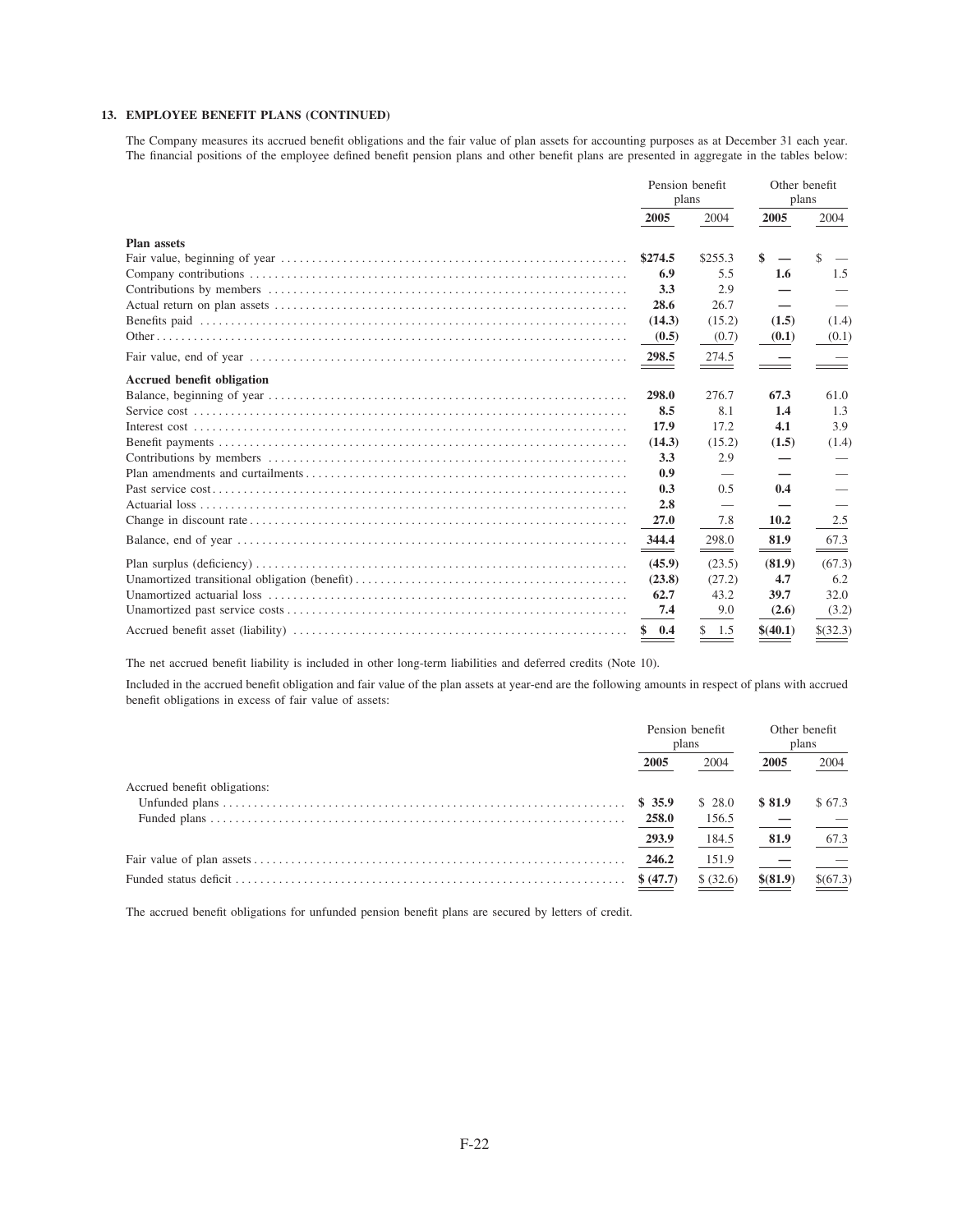### 13. EMPLOYEE BENEFIT PLANS (CONTINUED)

The net benefit plan expense is as follows:

|                                                                                 | Pension benefit<br>plans |           | Other benefit<br>plans |       |
|---------------------------------------------------------------------------------|--------------------------|-----------|------------------------|-------|
|                                                                                 | 2005                     | 2004      | 2005                   | 2004  |
|                                                                                 | \$8.7                    | \$<br>8.1 | \$1.6                  | \$1.3 |
|                                                                                 | 17.9                     | 17.2      | 4.1                    | 3.9   |
|                                                                                 | (28.6)                   | (26.7)    |                        |       |
|                                                                                 | 29.8                     | 7.8       | 9.0                    | 2.5   |
|                                                                                 | 0.3                      | 0.5       |                        |       |
|                                                                                 | 0.9                      |           |                        |       |
|                                                                                 | <b>29.0</b>              | 6.9       | 14.7                   | 7.7   |
| Adjustments to recognize the long-term nature of employee future benefit costs: |                          |           |                        |       |
|                                                                                 | 9.2                      | 7.7       |                        |       |
|                                                                                 | (26.8)                   | (5.2)     | (6.4)                  | 0.1   |
|                                                                                 | 0.4                      | 0.1       | (0.3)                  | (0.3) |
|                                                                                 | (0.7)                    |           |                        |       |
|                                                                                 | (3.4)                    | (3.4)     | 1.6                    | 1.6   |
|                                                                                 |                          | 1.5       |                        |       |
|                                                                                 | \$7.7                    | \$7.6     | \$9.6                  | \$9.1 |
|                                                                                 | \$1.6                    | \$2.3     |                        |       |
|                                                                                 | \$9.3                    | \$9.9     |                        |       |

### **BENEFIT PLAN ASSETS**

The weighted-average asset allocation by asset category of the Company's funded defined benefit pension plans is as follows:

| Pension benefit<br>plans |      |
|--------------------------|------|
| 2005                     | 2004 |
| $57\%$                   | 55%  |
|                          | 40%  |
|                          |      |
|                          | 100% |

The investment policy for benefit plan assets is to optimize the risk-return using a portfolio of various asset classes. The Company's primary investment objectives are to secure registered pension plans, and maximize investment returns in a cost-effective manner while not compromising the security of the respective plans. The pension plans utilize external investment managers to manage the investment policy. Assets in the plan are held in trust by independent third parties.

The pension plans do not directly hold any shares of the Company.

### SIGNIFICANT ASSUMPTIONS

The discount rate assumption used in determining pension and post-retirement benefit obligations and net benefit expense reflects the market yields, as of the measurement date, on high-quality debt instruments. The expected rate of return on plan assets assumption is reviewed annually by management, in conjunction with actuaries. The assumption is based on the expected returns for the various asset classes, weighted by the portfolio allocation.

The weighted average significant actuarial assumptions used to determine the accrued benefit obligation and the benefit plan expense are as follows:

|                            | Pension benefit<br>plans |       | Other<br>benefit plans |          |
|----------------------------|--------------------------|-------|------------------------|----------|
|                            | 2005                     | 2004  | 2005                   | 2004     |
| Accrued benefit obligation |                          |       |                        |          |
|                            |                          | 6.00% | $5.00\%$               | $6.00\%$ |
|                            | $3.50\%$                 | 3.50% |                        |          |
| Net benefit plan expense   |                          |       |                        |          |
|                            |                          | 6.25% | 6.00%                  | 6.25%    |
|                            | $7.50\%$                 | 7.50% |                        |          |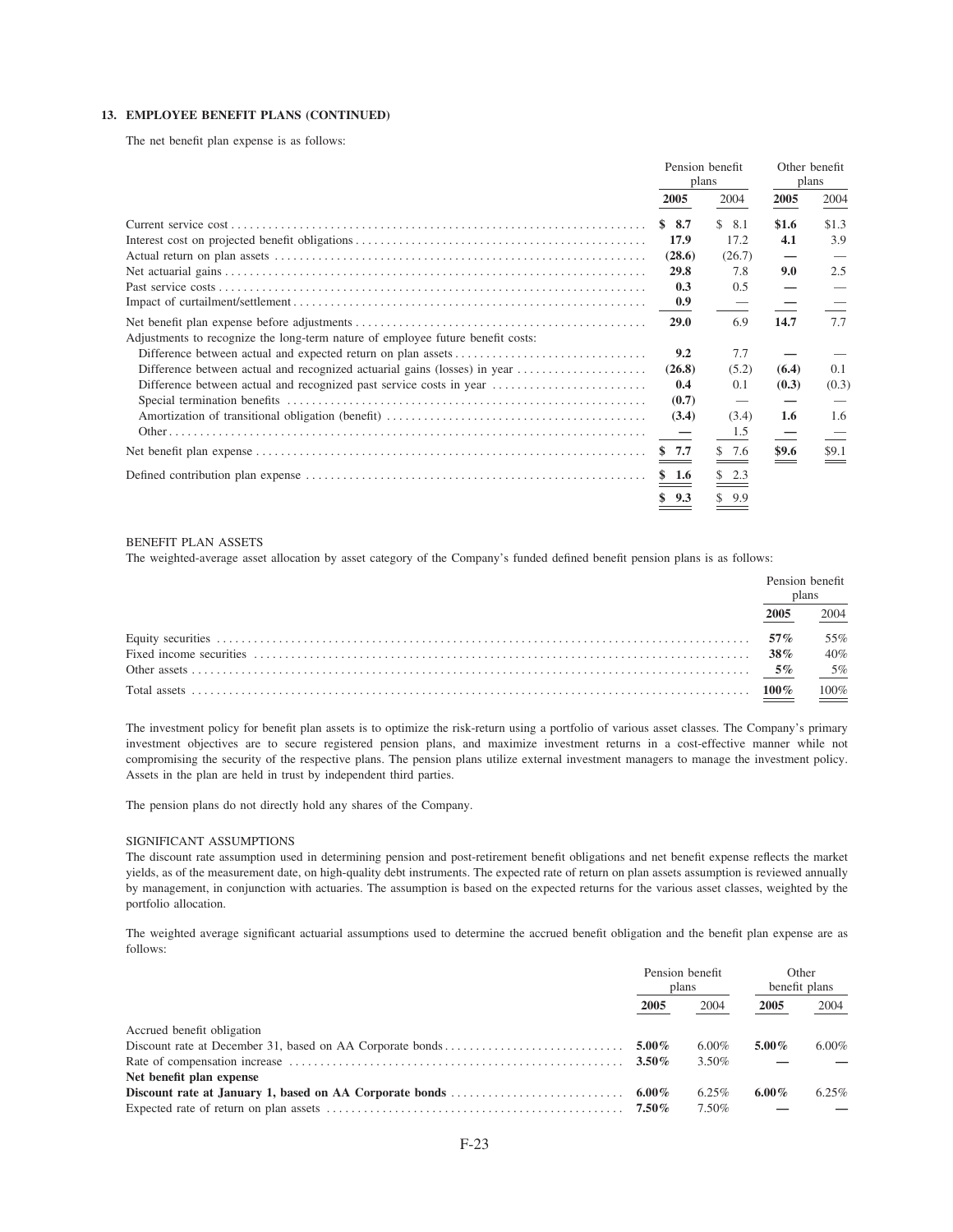### 13. EMPLOYEE BENEFIT PLANS (CONTINUED)

The assumed health-care cost trend rates for other post-employment benefit plans are as follows:

|                          | 2005 | 2004 |
|--------------------------|------|------|
| Extended health benefits |      |      |
|                          |      |      |
|                          |      |      |
|                          |      |      |
|                          |      | 2008 |
|                          |      |      |

A one percentage-point change in assumed health-care cost trend rates would have the following effects:

| 2005                                                                                             | One percentage-<br>point increase | One percentage-<br>point decrease |
|--------------------------------------------------------------------------------------------------|-----------------------------------|-----------------------------------|
| Effect on the total of the service cost and interest cost components of the benefit plan expense | \$1.5                             | \$(1.2)                           |
|                                                                                                  | 15.5                              | (12.9)                            |

### **CASH FLOWS**

Total cash contributions for employee benefit plans consist of:

| benefit plans |      |
|---------------|------|
| 2005          | 2004 |
|               |      |
|               |      |
|               |      |

The contributions for 2006 are anticipated to be approximately the same as 2005 for both the defined pension benefit plans and other benefit plans.

### **BENEFIT CHANGES**

Effective January 1, 2004, the Company modified its post-employment benefit program for non-union active employees in order to provide future retirees with more choice of coverage and to reduce the Company's exposure to future health and group life cost increases. The new plan is predominantly a defined contribution plan incorporating a Company-paid health spending account, a security health plan and life insurance. Provincial medical services plan premiums will now be paid by the retiree.

All plan members who have retired on or before December 31, 2004 receive benefits under the plans that were in effect when they retired, which includes the payment of provincial medical services plan premiums by the Company. Employees electing to retire during 2005 will have a choice between the new and old plan, and employees retiring after December 31, 2005 will participate in the new plan.

These assumptions, including the post-employment benefit plan changes, were included in the calculation of the accrued benefit obligation at December 31, 2003, 2004 and 2005.

### IMPACT OF RATE REGULATION

As required by the regulator, Terasen Gas is required under its approved cost of service model to defer the amounts of pension benefit expense that exceed or are less than the amounts approved by the regulator to be recovered in rates each year. During the year ended December 31, 2005 the Company has deferred pension expense of \$0.3 million that exceeded the amount approved by the regulator to be recovered in rates for 2005.

# 14. FINANCING COSTS

| $$191.4$ $$175.6$ |  |
|-------------------|--|

Included in interest expense on long-term debt for the year ended December 31, 2005 is \$10.9 million of redemption premium paid on the redemption of Trans Mountain Debentures during the year.

As allowed by the regulators, during the year ended December 31, 2005, the Company capitalized interest for borrowing requirements for construction of assets that have not been included in rate base of \$1.5 million (2004  $-$  \$1.1 million).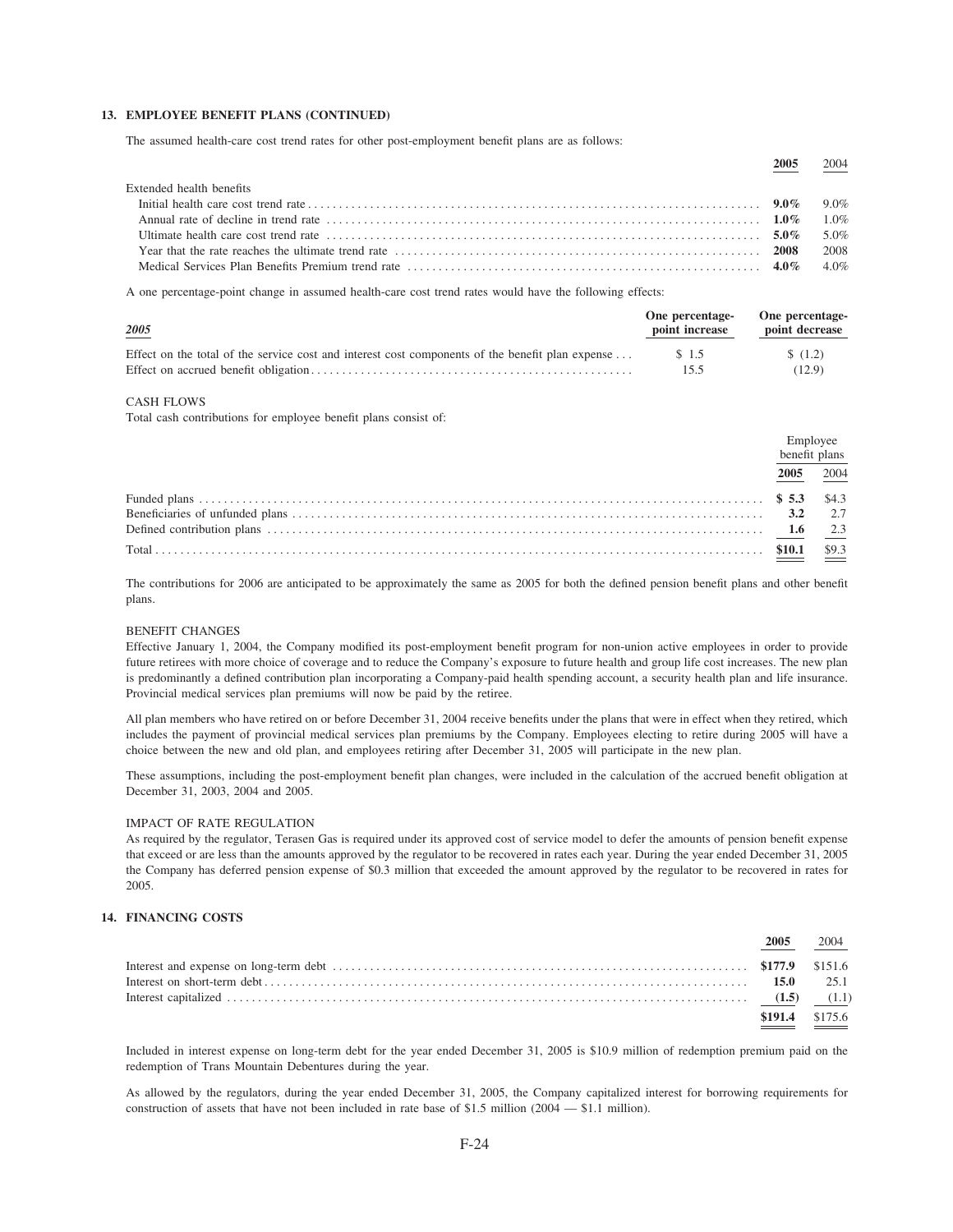### 15. INCOME TAXES

PROVISION FOR INCOME TAXES

| 2005 | 2004   |
|------|--------|
|      |        |
|      | (2.6)  |
|      | \$63.7 |

### VARIATION IN EFFECTIVE INCOME TAX RATE

Consolidated income taxes vary from the amount that would be computed by applying the Canadian and United States Federal, British Columbia and Alberta combined statutory income tax rate of  $33.77\%$  (2004 -  $34.52\%$ ) to earnings before income taxes as shown in the following table:

|                                                                                                                  | 2005                            | 2004                       |
|------------------------------------------------------------------------------------------------------------------|---------------------------------|----------------------------|
|                                                                                                                  | \$157.7                         | \$210.2                    |
| Increase (decrease) in income taxes resulting from:                                                              | \$53.3                          | 33.77% 34.52%<br>\$72.6    |
| Capital cost allowance and other deductions claimed for income tax purposes over amounts recorded for accounting | (10.0)<br>6.1                   | (14.7)<br>6.5              |
|                                                                                                                  | 9.6<br>$\overline{\phantom{m}}$ | 5.5<br>(0.4)               |
|                                                                                                                  | (4.7)<br>5.9                    | (3.3)                      |
|                                                                                                                  | (8.0)<br>(0.6)                  | (2.6)<br>0.1               |
|                                                                                                                  | \$51.6                          | \$63.7<br>$32.72\%$ 30.30% |

### **FUTURE INCOME TAXES**

The net future income tax liability of the Company of \$88.7 million (2004 — \$68.7 million) relates primarily to the tax effect of temporary differences on non-regulated property, plant and equipment balances and tax benefits repayable to shippers in future periods.

As a result of the Company accounting for income taxes following the taxes payable method for its natural gas distribution and petroleum transportation regulated operations, the Company has not recognized net future income tax liabilities amounting to \$301.8 million at December 31, 2005 (2004 – \$278.7 million) and has not recognized a future income tax expense of \$23.1 million for the year ended December 31, 2005 (2004 - \$15.2 million), all of which were calculated using the asset and liability method.

### **16. FINANCIAL INSTRUMENTS**

### FAIR VALUE ESTIMATES

The carrying values of cash and short-term investments, accounts receivable, short-term notes and accounts payable and accrued liabilities approximate their fair values due to the relatively short period to maturity of the instruments.

The fair value of the Company's investment in the Express System is estimated to approximate its carrying value.

The fair value of the Company's long-term debt, calculated by discounting the future cash flow of each debt issue at the estimated yield to maturity for the same or similar issues at December 31, 2005, or by using available quoted market prices, is estimated at \$2,673.4 million (2004 – \$2,818.2 million). The majority of the Company's long-term debt relates to regulated operations which enables the Company to recover the existing financing charges through rates or tolls.

Fair value estimates are made at a specific point in time, based on relevant market information and information about the financial instrument. These estimates cannot be determined with precision as they are subjective in nature and involve uncertainties and matters of judgment.

### DERIVATIVE INSTRUMENTS

The Company uses derivative instruments to hedge its exposures to fluctuations in natural gas prices, interest rates and foreign currency exchange rates.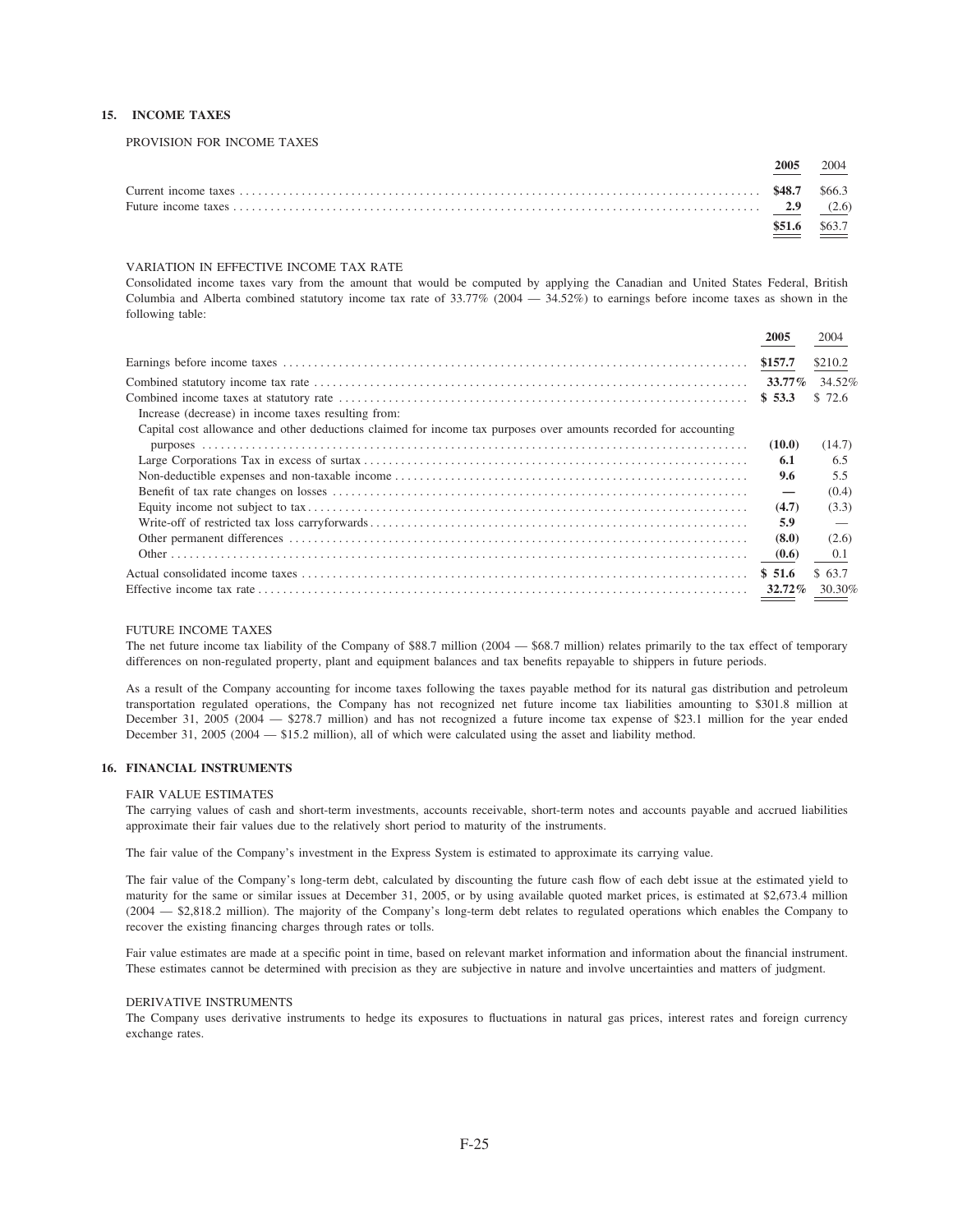### 16. FINANCIAL INSTRUMENTS (CONTINUED)

|                                                              |                                   |                             | December 31       |            |                   |            |
|--------------------------------------------------------------|-----------------------------------|-----------------------------|-------------------|------------|-------------------|------------|
|                                                              |                                   | Term to maturity<br>(years) | 2005              |            | 2004              |            |
| <b>Asset (Liability)</b>                                     | Number of<br>swaps and<br>options |                             | Carrying<br>Value | Fair Value | Carrying<br>Value | Fair Value |
|                                                              |                                   |                             | (in millions)     |            |                   |            |
| <b>Interest Rate Swaps</b>                                   |                                   |                             |                   |            |                   |            |
|                                                              | 3                                 | $1 - 9$                     | \$                | \$<br>3.6  |                   | \$5.4      |
| TGI                                                          | 3                                 | 2                           |                   | (1.6)      |                   |            |
|                                                              | 4                                 | $1 - 4$                     |                   | (0.6)      |                   | (3.2)      |
|                                                              | 2                                 | $5 - 10$                    |                   | 0.3        |                   |            |
| <b>Natural Gas Commodity Swaps and Options</b>               |                                   |                             |                   |            |                   |            |
| TGI and TGVI $\dots\dots\dots\dots\dots\dots\dots\dots\dots$ | 161                               | Up to $3$                   | 21.2              | 105.6      |                   | (8.3)      |
| Clean Energy                                                 |                                   |                             |                   |            | 6.5               | 6.5        |
| <b>Foreign Currency Swaps</b>                                |                                   |                             |                   |            |                   |            |
| Terasen Inc.                                                 |                                   |                             |                   |            | (0.6)             | (0.6)      |

The natural gas derivatives fair value reflects only the value of the natural gas derivatives and not the offsetting change in value of the underlying future purchases of natural gas. These fair values reflect the estimated amounts the Company would receive or pay to terminate the contracts at the stated dates.

Included in the carrying value of the natural gas derivatives is \$22.2 million of unrealized fair value gains associated with derivative instruments which were deemed to be ineffective at December 31, 2005, and \$1.0 million of derivative instruments which did not qualify for hedge accounting that are in a liability position.

Clean Energy, an entity in which the Company held an interest, had historically purchased gas forward contract positions to offset future commodity supply contracts. Since these contracts were not specifically designated as hedges, these positions were marked-to-market at each balance sheet date and gains or losses were reported in the statement of earnings as cost of revenues from other activities. During the year ended December 31, 2005 the Company included in earnings an amount of \$10.9 million (2004 - \$3.3 million) net of tax and estimated selling expenses pertaining to the Company's proportionate share of Clean Energy's gas forward contracts.

The derivatives entered into by Terasen Gas and TGVI relate to regulated operations and any resulting gains or losses are recorded in rate stabilization accounts, subject to regulatory approval, and passed through to customers in future rates.

The Company is exposed to credit risk in the event of non-performance by counterparties to derivative instruments. Because it deals with high credit quality institutions in accordance with established credit approval practices, the Company does not expect any counterparties to fail to meet their obligations.

### 17. COMMITMENTS & CONTINGENCIES

The Company's subsidiaries and proportionately consolidated entities have entered into operating leases for certain building space and natural gas distribution assets. In addition, Terasen Gas and TGVI have entered into gas purchase contracts which represent future purchase obligations.

The following table sets forth the Company's operating lease and gas purchase obligations due in the years indicated:

| <b>Operating</b><br>leases | Purchase<br>obligations | Total     |
|----------------------------|-------------------------|-----------|
| \$21.3                     | \$ 873.8                | \$ 895.1  |
| 20.2                       | 113.6                   | 133.8     |
| 20.6                       | 33.2                    | 53.8      |
| 19.3                       | 30.2                    | 49.5      |
| 18.2                       |                         | 18.2      |
| 127.5                      |                         | 127.5     |
| \$227.1                    | \$1,050.8               | \$1,277.9 |

Gas purchase contract commitments are based on market prices that vary with gas commodity indices. The amounts disclosed reflect index prices that were in effect at December 31, 2005.

In prior years, TGVI received non-interest bearing, repayable loans from the Federal and Provincial governments of \$50 million and \$25 million respectively, in connection with the construction and operation of the Vancouver Island natural gas pipeline. The government loans are repayable in any fiscal year after 2002 and prior to 2012 under certain circumstances and subject to the ability of TGVI to obtain nongovernment subordinated debt financing on reasonable commercial terms. As approved by the BCUC, these loans have been recorded as a government grant and have reduced the amounts reported for property, plant and equipment. The Company anticipates that all of the repayment criteria may be met in 2006 and, if met, will result in an estimated repayment of \$4.5 million of these loans in 2006. As the loans are repaid and replaced with non-governmental loans, plant and equipment and long-term debt will increase in accordance with the approved capital structure, as will the rate base used in determining rates. The amounts are not included in the obligations in the table above as the amounts and timing of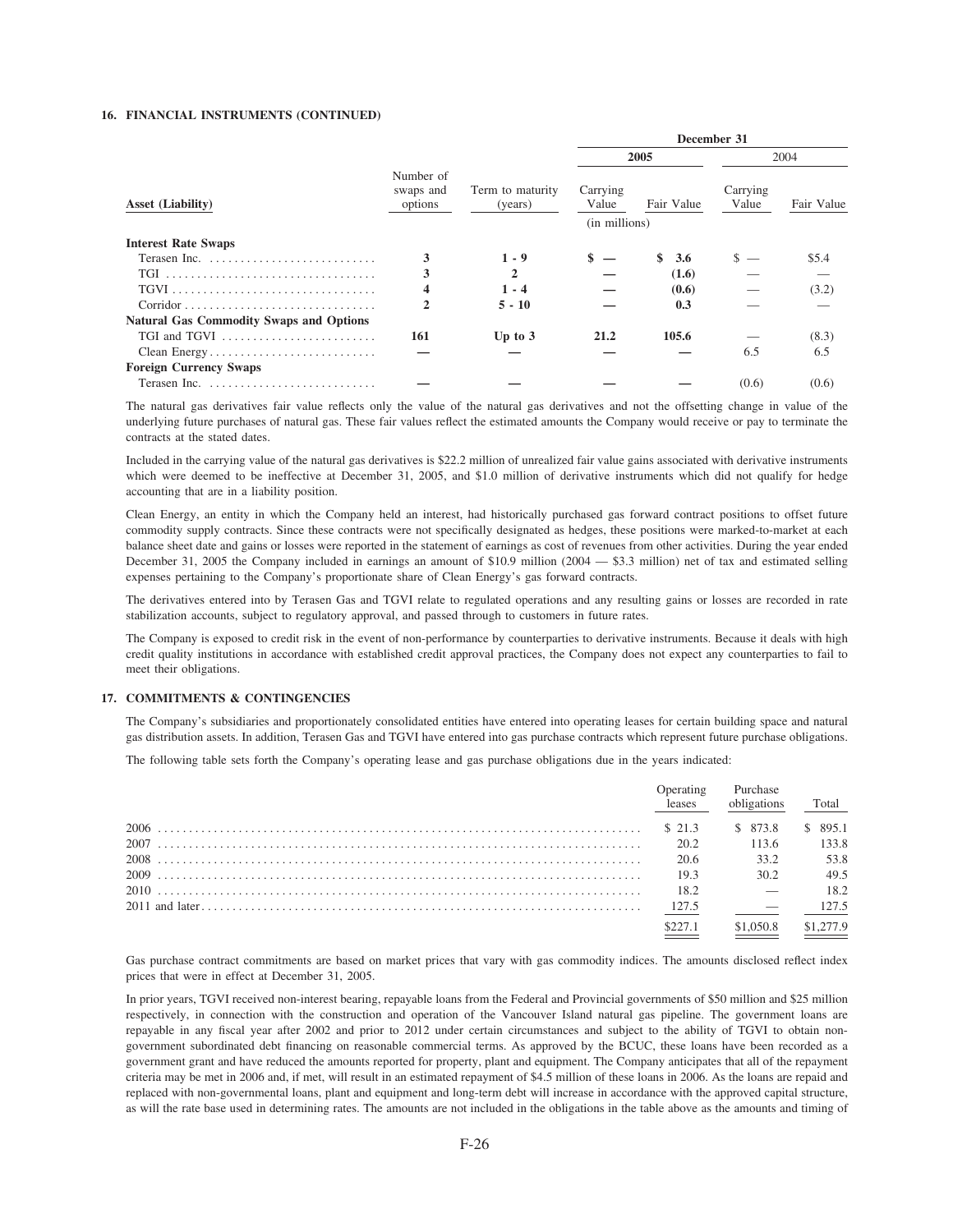### **17. COMMITMENTS & CONTINGENCIES (CONTINUED)**

repayments is dependent upon the approved RDDA recovery each year and the ability to replace the loans with non-government subordinated debt financing on reasonable commercial terms.

A number of claims and lawsuits seeking damages and other relief are pending against the Company. Management is of the opinion, based upon information presently available, that it is unlikely that any liability, to the extent not provided for through insurance or otherwise, would be material in relation to the Company's consolidated financial statements.

### **18. GUARANTEES**

The Company has, for a fee, arranged for the issuance of a letter of credit in the amount of US\$15.1 million on behalf of co-investors in the Express System to fund the Debt Service Reserve Account required under the Express System's trust indenture. The letter of credit is subject to annual renewal. If the letter of credit is drawn upon, the Company will have recourse to the co-investors, major Canadian pension funds.

The Company has, for a fee, provided indemnities with respect to performance bonds issued on behalf of Clean Energy in the amount of US\$3.5 million. These performance bonds secure construction projects undertaken by Clean Energy, and expire at various dates before October 31, 2006.

The Company has letters of credit outstanding at December 31, 2005 totalling \$118.5 million to support its operations and capital projects, including \$50.8 million for its unfunded supplemental pension benefit plans and \$17.6 million for the letter of credit referred to above on behalf of co-investors in the Express System.

### **19. SUBSEQUENT EVENTS**

(a) On January 13, 2006, Terasen Gas (Vancouver Island) Inc. entered into a five-year unsecured, committed, revolving credit facility of \$350 million with a syndicate of banks, of which \$296 million was drawn against the facility on January 17, 2006. A portion of the facility was used to refinance TGVI's existing term facility of \$209.5 million. The facility will also be utilized to finance working capital requirements and general corporate purposes.

Concurrently with executing the above noted facility, TGVI entered into a \$20 million, seven-year unsecured, committed, non-revolving credit facility with one bank. This facility will be utilized for purposes of refinancing any annual prepayments TGVI may be required to make on noninterest bearing government contributions. The terms and conditions are primarily the same as the aforementioned TGVI facility except this facility ranks junior to repayment of TGVI's Class B subordinated debt which is held by the Company.

(b) On March 2, 2006 a Decision was issued by the BCUC approving changes to Terasen Gas' and TGVI's deemed equity components from 33% to 35% and from 35% to 40%, respectively, with effective from January 1, 2006. The same Decision also modified the previously existing generic return on equity (''ROE'') reset formula resulting in an increase in allowed ROE's from the levels that would have resulted from the old formula. The changes increased the allowed ROE for 2006 from 8.29% to 8.80% for Terasen Gas and from 8.79% to 9.50% for TGVI.

(c) Subsequent to year-end, the Company received a letter dated March 31, 2006 from the British Columbia Social Service tax authority indicating their intention to assess additional provincial sales tax on the Southern Crossing Pipeline which was completed in 2000. The letter received does not indicate the amount to be assessed and a formal notice of assessment has not been received. Any assessment will be appealed when it is received and the Company believes this assessment is without merit and it will not have a material adverse impact on the financial results of the Company.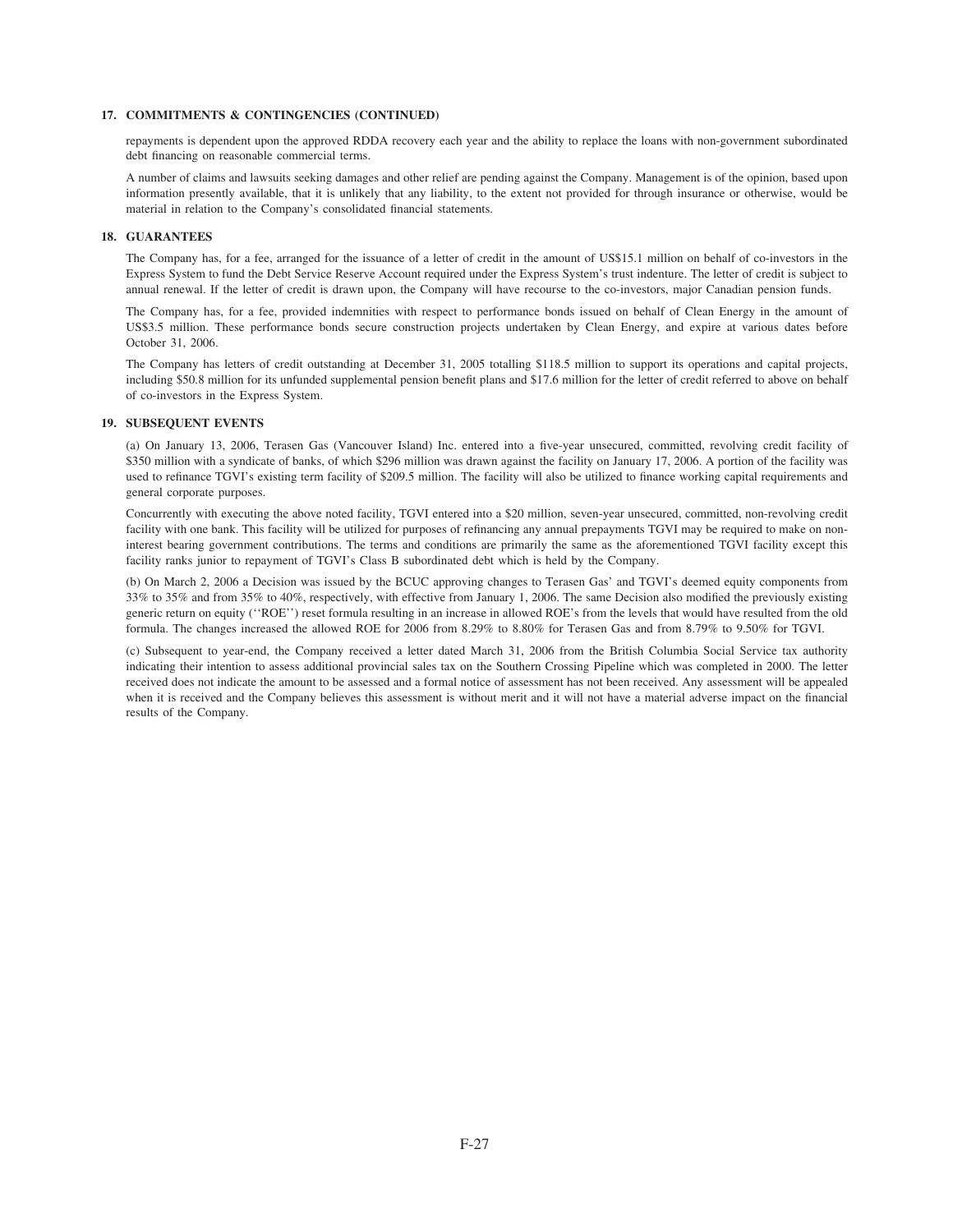# **Terasen Inc.**

Unaudited Interim Consolidated Financial Statements Three and nine months ended September 30, 2006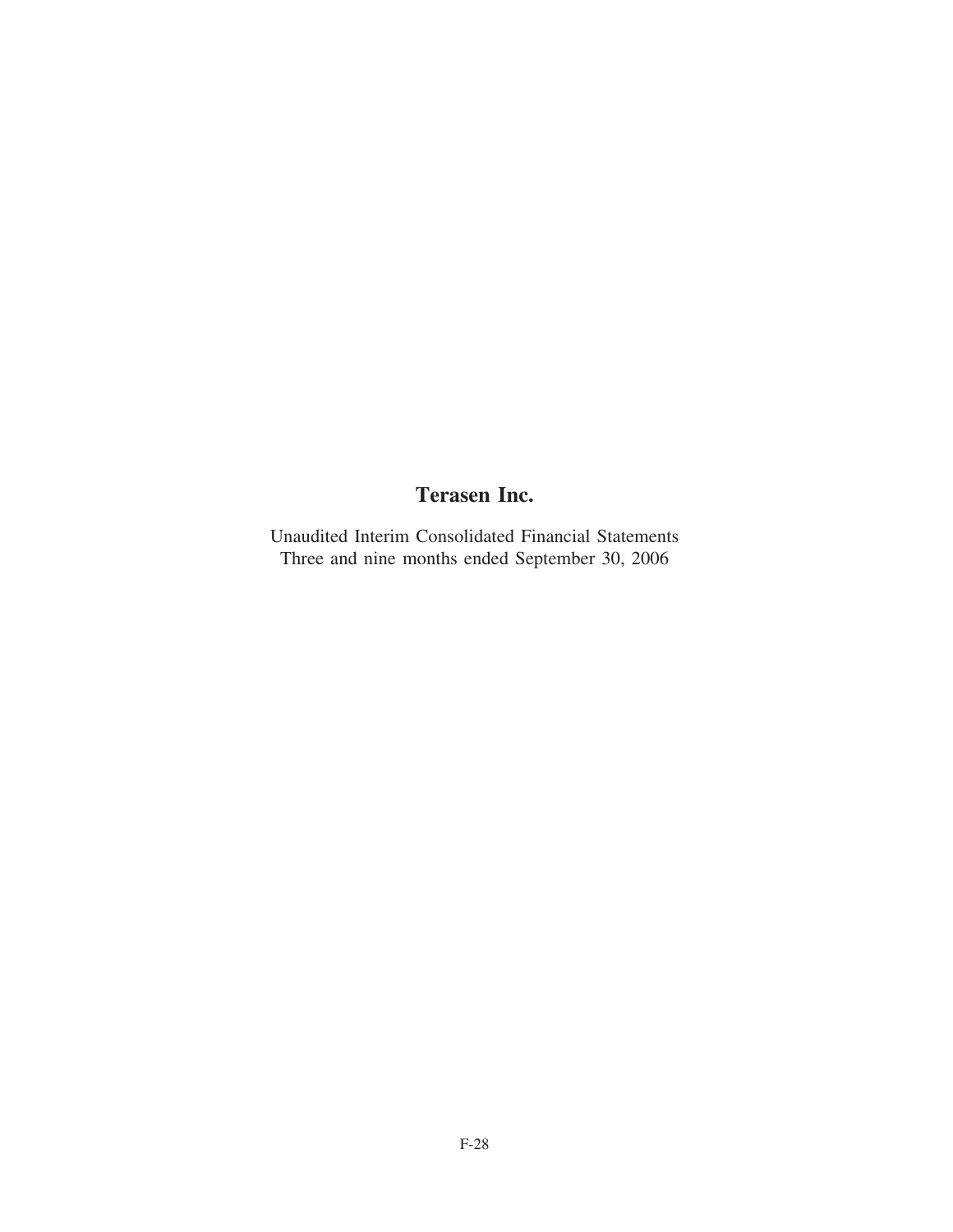# **CONSOLIDATED STATEMENTS OF EARNINGS**

(Unaudited)

|                                                                                          | In millions of dollars             |           |                                   |           |
|------------------------------------------------------------------------------------------|------------------------------------|-----------|-----------------------------------|-----------|
|                                                                                          | Three months ended<br>September 30 |           | Nine months ended<br>September 30 |           |
|                                                                                          | 2006                               | 2005      | 2006                              | 2005      |
| Revenues                                                                                 |                                    |           |                                   |           |
|                                                                                          | \$217.0                            | \$213.7   | \$1,204.6                         | \$1,065.8 |
|                                                                                          | 60.4                               | 57.3      | 168.2                             | 163.0     |
|                                                                                          | <b>10.9</b>                        | 11.6      | 33.3                              | 35.6      |
|                                                                                          | 288.3                              | 282.6     | 1,406.1                           | 1,264.4   |
| Expenses                                                                                 |                                    |           |                                   |           |
|                                                                                          | 108.4                              | 109.4     | 767.4                             | 637.2     |
| Cost of revenues from other activities $\dots \dots \dots \dots \dots \dots \dots \dots$ | 6.0                                | 6.5       | 21.0                              | 22.3      |
|                                                                                          | 72.1                               | 68.7      | 206.9                             | 201.3     |
|                                                                                          | 36.1                               | 35.3      | 108.7                             | 106.0     |
|                                                                                          | <b>18.6</b>                        | 18.0      | 56.3                              | 53.8      |
|                                                                                          | 241.2                              | 237.9     | 1,160.3                           | 1,020.6   |
|                                                                                          | 47.1                               | 44.7      | 245.8                             | 243.8     |
|                                                                                          | 45.6                               | 44.1      | 134.7                             | 132.9     |
| Earnings before share of equity earnings and income taxes                                | 1.5                                | 0.6       | 111.1                             | 110.9     |
|                                                                                          |                                    | (4.4)     |                                   | 2.2       |
|                                                                                          | 5.8                                | 5.0       | <b>16.2</b>                       | 13.7      |
| Earnings before income taxes and discontinued operations                                 | 7.3                                | 1.2       | 127.3                             | 126.8     |
|                                                                                          | 0.7                                | 0.3       | 45.1                              | 31.9      |
|                                                                                          | 6.6                                | 0.9       | 82.2                              | 94.9      |
|                                                                                          | (4.1)                              | 3.1       | (17.0)                            | 4.9       |
|                                                                                          | 2.5                                | \$<br>4.0 | 65.2                              | 99.8      |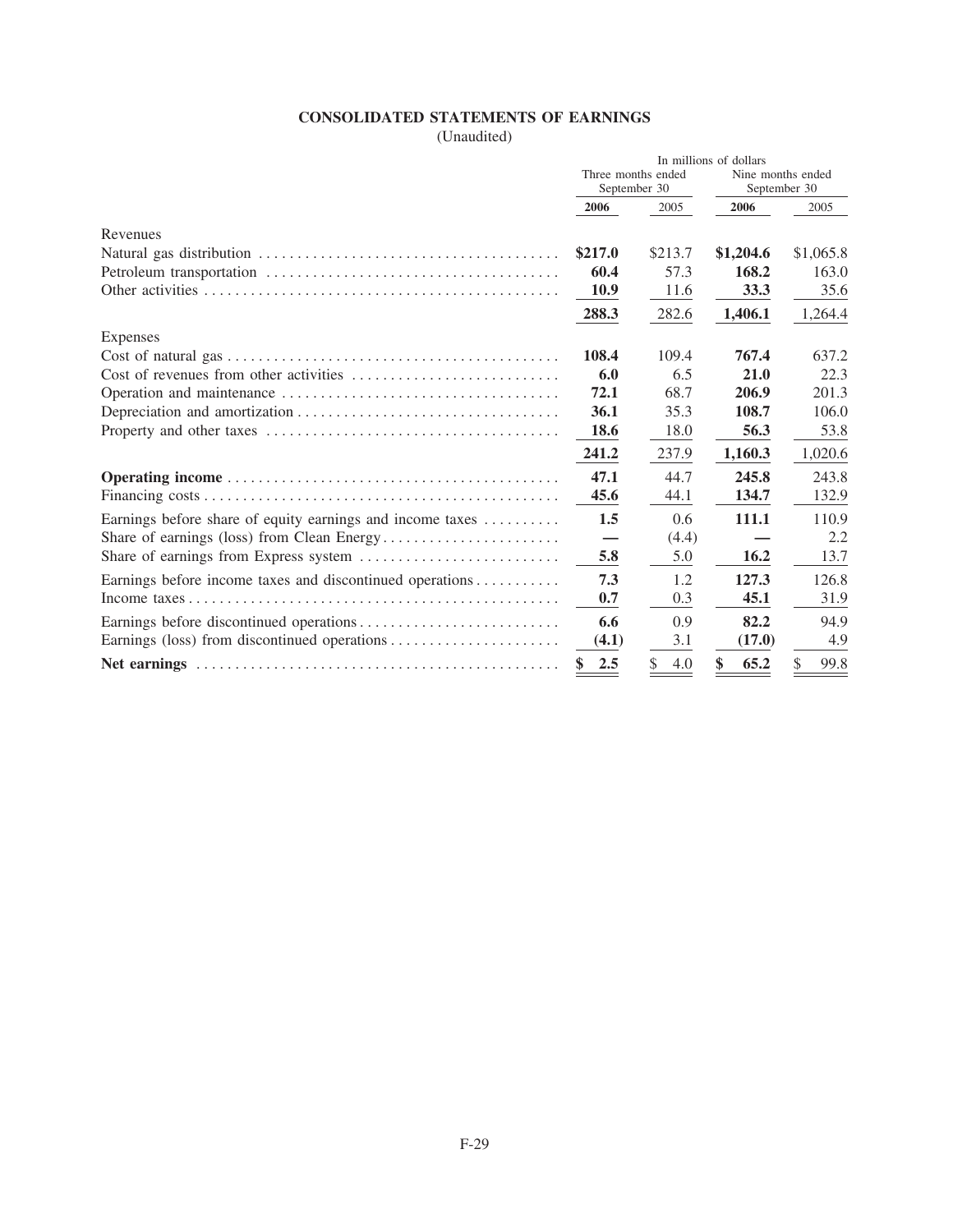# CONSOLIDATED STATEMENTS OF RETAINED EARNINGS

(Unaudited)

|                                                                                                                                    |               | Nine months ended<br>September 30 |
|------------------------------------------------------------------------------------------------------------------------------------|---------------|-----------------------------------|
|                                                                                                                                    | 2006          | 2005                              |
|                                                                                                                                    |               | In millions of dollars            |
|                                                                                                                                    | \$425.0       | \$418.9                           |
|                                                                                                                                    |               | 99.8                              |
|                                                                                                                                    | 490.2         | 518.7                             |
| Dividends on common shares $\dots \dots \dots \dots \dots \dots \dots \dots \dots \dots \dots \dots \dots \dots \dots \dots \dots$ | $\sim$ $\sim$ | 71.2                              |
|                                                                                                                                    | \$490.2       | \$447.5                           |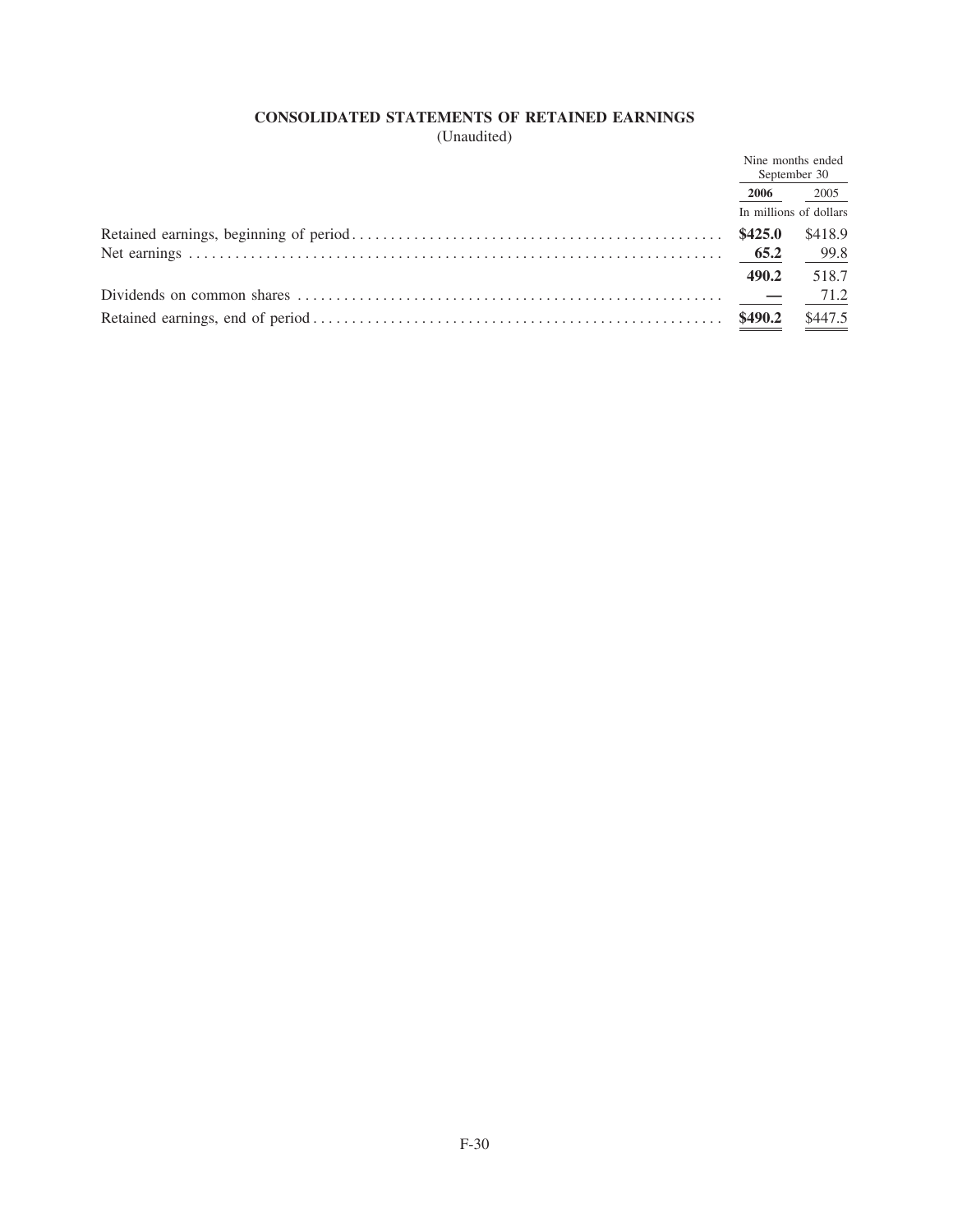# CONSOLIDATED STATEMENTS OF FINANCIAL POSITION

(Unaudited)

| September 30,<br>December 31,<br>2006<br>2005<br>(unaudited)<br><b>Assets</b><br>Current assets<br>82.8<br>\$.<br>S<br>79.4<br>188.1<br>468.1<br>249.7<br>205.7<br>8.8<br>14.1<br>142.5<br>28.4<br>54.8<br>850.5<br>671.9<br>3,994.8<br>3,907.9<br>254.5<br>238.3<br>76.4<br>76.4<br>49.8<br>48.3<br>86.8<br>84.8<br>109.9<br>\$5,316.1<br>\$5,134.2<br>Liabilities and shareholder's equity<br>Current liabilities<br>\$524.0<br>681.0<br>S.<br>427.2<br>433.8<br>20.0<br>30.8<br>47.9<br>41.0<br>398.2<br>6.3<br>0.4<br>24.5<br>1,018.5<br>1,616.6<br>2,367.0<br>2,012.9<br>176.9<br>168.5<br>71.7<br>88.7<br>13.7<br>3,634.1<br>3,900.4<br>Shareholder's equity<br>904.9<br>904.9<br>155.9<br>137.5<br>425.0<br>490.2<br>0.1<br>(0.7)<br>1,551.1<br>1,466.7<br>Less cost of common shares held by Terasen Pipelines (Trans Mountain) Inc.<br>51.0<br>51.0<br>1,500.1<br>1,415.7 |  | In millions of dollars<br>As at |
|------------------------------------------------------------------------------------------------------------------------------------------------------------------------------------------------------------------------------------------------------------------------------------------------------------------------------------------------------------------------------------------------------------------------------------------------------------------------------------------------------------------------------------------------------------------------------------------------------------------------------------------------------------------------------------------------------------------------------------------------------------------------------------------------------------------------------------------------------------------------------------|--|---------------------------------|
|                                                                                                                                                                                                                                                                                                                                                                                                                                                                                                                                                                                                                                                                                                                                                                                                                                                                                    |  |                                 |
|                                                                                                                                                                                                                                                                                                                                                                                                                                                                                                                                                                                                                                                                                                                                                                                                                                                                                    |  |                                 |
|                                                                                                                                                                                                                                                                                                                                                                                                                                                                                                                                                                                                                                                                                                                                                                                                                                                                                    |  |                                 |
|                                                                                                                                                                                                                                                                                                                                                                                                                                                                                                                                                                                                                                                                                                                                                                                                                                                                                    |  |                                 |
|                                                                                                                                                                                                                                                                                                                                                                                                                                                                                                                                                                                                                                                                                                                                                                                                                                                                                    |  |                                 |
|                                                                                                                                                                                                                                                                                                                                                                                                                                                                                                                                                                                                                                                                                                                                                                                                                                                                                    |  |                                 |
|                                                                                                                                                                                                                                                                                                                                                                                                                                                                                                                                                                                                                                                                                                                                                                                                                                                                                    |  |                                 |
|                                                                                                                                                                                                                                                                                                                                                                                                                                                                                                                                                                                                                                                                                                                                                                                                                                                                                    |  |                                 |
|                                                                                                                                                                                                                                                                                                                                                                                                                                                                                                                                                                                                                                                                                                                                                                                                                                                                                    |  |                                 |
|                                                                                                                                                                                                                                                                                                                                                                                                                                                                                                                                                                                                                                                                                                                                                                                                                                                                                    |  |                                 |
|                                                                                                                                                                                                                                                                                                                                                                                                                                                                                                                                                                                                                                                                                                                                                                                                                                                                                    |  |                                 |
|                                                                                                                                                                                                                                                                                                                                                                                                                                                                                                                                                                                                                                                                                                                                                                                                                                                                                    |  |                                 |
|                                                                                                                                                                                                                                                                                                                                                                                                                                                                                                                                                                                                                                                                                                                                                                                                                                                                                    |  |                                 |
|                                                                                                                                                                                                                                                                                                                                                                                                                                                                                                                                                                                                                                                                                                                                                                                                                                                                                    |  |                                 |
|                                                                                                                                                                                                                                                                                                                                                                                                                                                                                                                                                                                                                                                                                                                                                                                                                                                                                    |  |                                 |
|                                                                                                                                                                                                                                                                                                                                                                                                                                                                                                                                                                                                                                                                                                                                                                                                                                                                                    |  |                                 |
|                                                                                                                                                                                                                                                                                                                                                                                                                                                                                                                                                                                                                                                                                                                                                                                                                                                                                    |  |                                 |
|                                                                                                                                                                                                                                                                                                                                                                                                                                                                                                                                                                                                                                                                                                                                                                                                                                                                                    |  |                                 |
|                                                                                                                                                                                                                                                                                                                                                                                                                                                                                                                                                                                                                                                                                                                                                                                                                                                                                    |  |                                 |
|                                                                                                                                                                                                                                                                                                                                                                                                                                                                                                                                                                                                                                                                                                                                                                                                                                                                                    |  |                                 |
|                                                                                                                                                                                                                                                                                                                                                                                                                                                                                                                                                                                                                                                                                                                                                                                                                                                                                    |  |                                 |
|                                                                                                                                                                                                                                                                                                                                                                                                                                                                                                                                                                                                                                                                                                                                                                                                                                                                                    |  |                                 |
|                                                                                                                                                                                                                                                                                                                                                                                                                                                                                                                                                                                                                                                                                                                                                                                                                                                                                    |  |                                 |
|                                                                                                                                                                                                                                                                                                                                                                                                                                                                                                                                                                                                                                                                                                                                                                                                                                                                                    |  |                                 |
|                                                                                                                                                                                                                                                                                                                                                                                                                                                                                                                                                                                                                                                                                                                                                                                                                                                                                    |  |                                 |
|                                                                                                                                                                                                                                                                                                                                                                                                                                                                                                                                                                                                                                                                                                                                                                                                                                                                                    |  |                                 |
|                                                                                                                                                                                                                                                                                                                                                                                                                                                                                                                                                                                                                                                                                                                                                                                                                                                                                    |  |                                 |
|                                                                                                                                                                                                                                                                                                                                                                                                                                                                                                                                                                                                                                                                                                                                                                                                                                                                                    |  |                                 |
|                                                                                                                                                                                                                                                                                                                                                                                                                                                                                                                                                                                                                                                                                                                                                                                                                                                                                    |  |                                 |
|                                                                                                                                                                                                                                                                                                                                                                                                                                                                                                                                                                                                                                                                                                                                                                                                                                                                                    |  |                                 |
|                                                                                                                                                                                                                                                                                                                                                                                                                                                                                                                                                                                                                                                                                                                                                                                                                                                                                    |  |                                 |
|                                                                                                                                                                                                                                                                                                                                                                                                                                                                                                                                                                                                                                                                                                                                                                                                                                                                                    |  |                                 |
|                                                                                                                                                                                                                                                                                                                                                                                                                                                                                                                                                                                                                                                                                                                                                                                                                                                                                    |  |                                 |
|                                                                                                                                                                                                                                                                                                                                                                                                                                                                                                                                                                                                                                                                                                                                                                                                                                                                                    |  |                                 |
|                                                                                                                                                                                                                                                                                                                                                                                                                                                                                                                                                                                                                                                                                                                                                                                                                                                                                    |  |                                 |
|                                                                                                                                                                                                                                                                                                                                                                                                                                                                                                                                                                                                                                                                                                                                                                                                                                                                                    |  |                                 |
|                                                                                                                                                                                                                                                                                                                                                                                                                                                                                                                                                                                                                                                                                                                                                                                                                                                                                    |  |                                 |
|                                                                                                                                                                                                                                                                                                                                                                                                                                                                                                                                                                                                                                                                                                                                                                                                                                                                                    |  |                                 |
|                                                                                                                                                                                                                                                                                                                                                                                                                                                                                                                                                                                                                                                                                                                                                                                                                                                                                    |  |                                 |
|                                                                                                                                                                                                                                                                                                                                                                                                                                                                                                                                                                                                                                                                                                                                                                                                                                                                                    |  |                                 |
| \$5,134.2<br>\$5,316.1                                                                                                                                                                                                                                                                                                                                                                                                                                                                                                                                                                                                                                                                                                                                                                                                                                                             |  |                                 |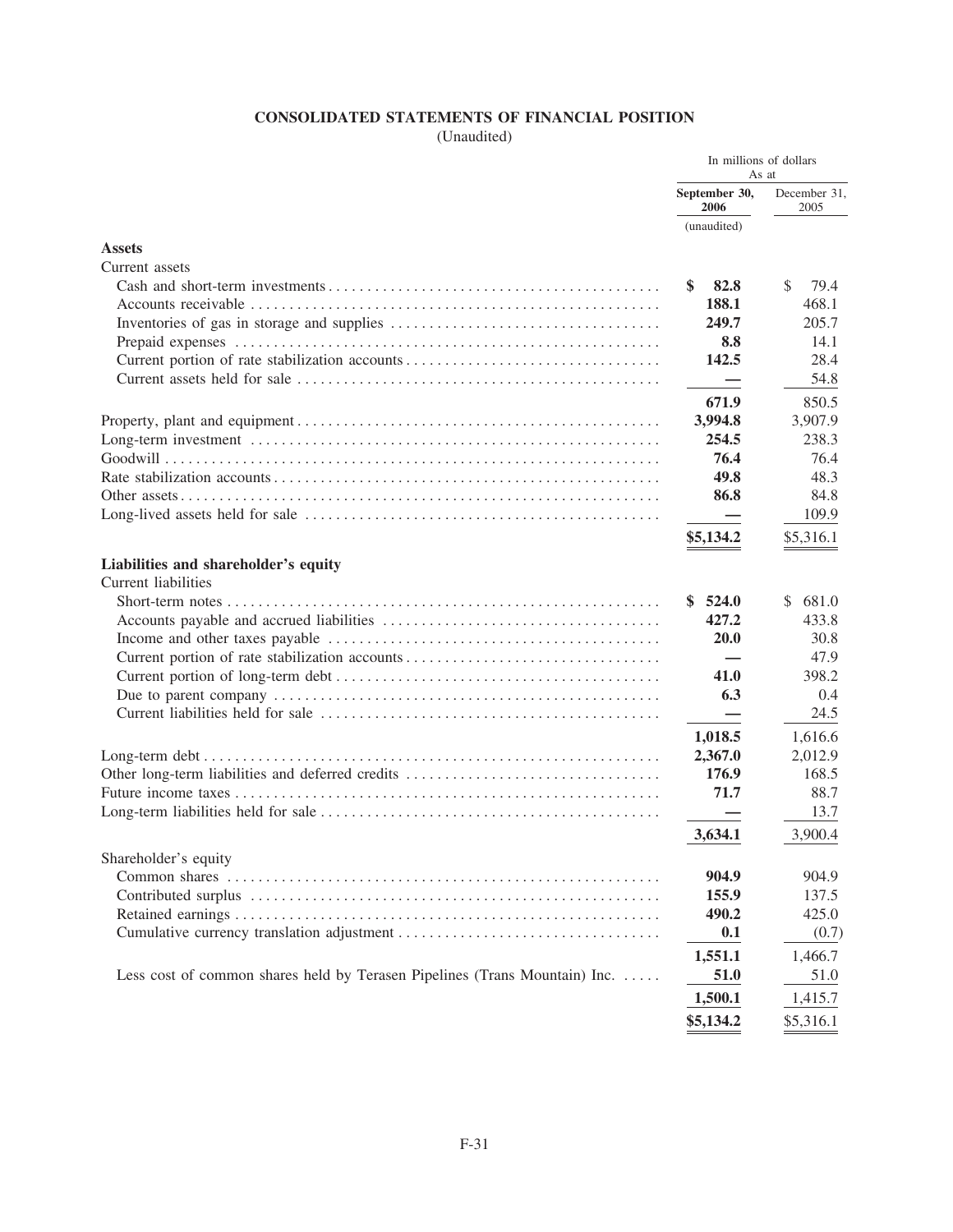# **CONSOLIDATED STATEMENTS OF CASH FLOWS**

(Unaudited)

|                                                                          | Three months ended<br>September 30 |              | Nine months ended<br>September 30 |               |
|--------------------------------------------------------------------------|------------------------------------|--------------|-----------------------------------|---------------|
|                                                                          | 2006                               | 2005         | 2006                              | 2005          |
|                                                                          |                                    |              | In millions of dollars            |               |
| Cash flows provided by (used for)                                        |                                    |              |                                   |               |
| <b>Operating activities</b>                                              |                                    |              |                                   |               |
|                                                                          | \$<br>2.5                          | \$<br>4.0    | \$<br>65.2                        | 99.8          |
| Adjustments for non-cash items                                           |                                    |              |                                   |               |
|                                                                          | 4.1                                |              | 17.0                              |               |
|                                                                          | 36.1                               | 35.8         | 108.7                             | 109.0         |
| Share of equity earnings from long-term investments, in excess of        |                                    |              |                                   |               |
|                                                                          | (5.8)<br>(21.0)                    | (1.7)<br>1.2 | (16.2)<br>(27.5)                  | (14.1)<br>1.5 |
|                                                                          | 5.4                                | 8.5          | 14.1                              | 11.5          |
|                                                                          | 21.3                               | 47.8         | 161.3                             | 207.7         |
|                                                                          | (19.2)                             | (21.5)       | 21.5                              | 2.0           |
| Discontinued operations — water/utility services                         | (4.1)                              |              | (17.0)                            |               |
|                                                                          | (50.7)                             | (43.3)       | 57.2                              | (49.0)        |
|                                                                          | (52.7)                             | (17.0)       | 223.0                             | 160.7         |
|                                                                          |                                    |              |                                   |               |
| <b>Investing activities</b>                                              |                                    |              | (194.2)                           |               |
|                                                                          | (84.1)<br>8.3                      | (43.4)       | 132.6                             | (170.3)       |
|                                                                          | (2.2)                              | (9.7)        | (3.9)                             | (12.6)        |
|                                                                          |                                    |              |                                   |               |
|                                                                          | (78.0)                             | (53.1)       | (65.5)                            | (182.9)       |
| <b>Financing activities</b>                                              |                                    |              |                                   |               |
|                                                                          | 148.0                              | 383.0        | (157.0)                           | 495.5         |
|                                                                          | 127.1                              |              | 407.8                             | 450.5         |
|                                                                          | (99.8)<br>1.3                      | (350.7)      | (410.8)<br>5.9                    | (848.1)       |
|                                                                          |                                    | 3.2          |                                   | 8.7           |
|                                                                          | $\overline{\phantom{0}}$           | (23.8)       |                                   | (71.2)        |
|                                                                          | 176.6                              | 11.7         | (154.1)                           | 35.4          |
|                                                                          |                                    |              |                                   |               |
|                                                                          | 45.9                               | (58.4)       | 3.4                               | 13.2          |
|                                                                          | 36.9                               | 91.6         | 79.4                              | 20.0          |
|                                                                          | \$82.8                             | \$<br>33.2   | \$<br>82.8                        | \$<br>33.2    |
| Supplemental cash flow information                                       |                                    |              |                                   |               |
|                                                                          | \$46.8                             | 48.9         | \$137.4                           | \$135.3       |
|                                                                          | 16.4                               | 22.7         | 41.5                              | 48.0          |
| Non-cash transaction                                                     |                                    |              |                                   |               |
| Mark to market on certain gas derivatives deferred in rate stabilization |                                    |              |                                   |               |
|                                                                          | 89.6                               |              | 185.1                             |               |

*Cash is defined as cash or bank indebtedness.*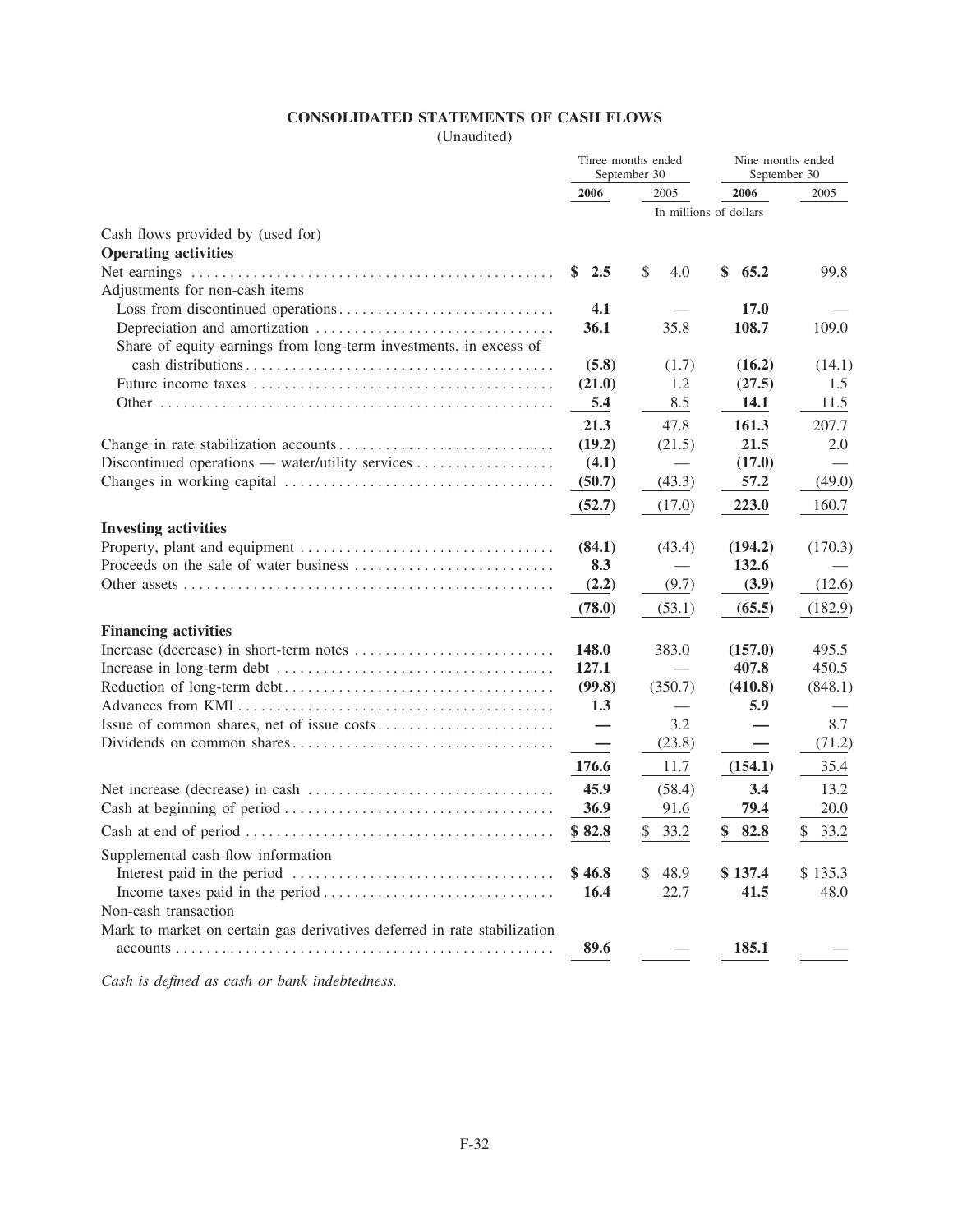# NOTES TO CONSOLIDATED FINANCIAL STATEMENTS

(Unaudited)

### 1. BASIS OF PRESENTATION

The accounting policies and methods of application used in the preparation of these interim consolidated financial statements are consistent with the accounting policies used in the Company's year end audited consolidated financial statements of December 31, 2005. These consolidated financial statements do not include all disclosures required for annual financial statements, and therefore these statements should be read in conjunction with the consolidated financial statements for the year ended December 31, 2005. Certain comparative figures have been restated to conform with the current period presentation.

### 2. SEGMENT DISCLOSURES

|                                                |                                       | Three months ended September 30 |                             |                            |     |              |  |
|------------------------------------------------|---------------------------------------|---------------------------------|-----------------------------|----------------------------|-----|--------------|--|
|                                                | <b>Natural</b><br>gas<br>distribution |                                 | Petroleum<br>transportation | <b>Other</b><br>activities |     | <b>Total</b> |  |
|                                                | (in millions of dollars)              |                                 |                             |                            |     |              |  |
| 2006                                           |                                       |                                 |                             |                            |     |              |  |
| <b>Revenues</b>                                | \$217.0                               | \$                              | 60.4                        | \$10.9                     | SS. | 288.3        |  |
| Earnings (loss) before discontinued operations | (6.8)                                 |                                 | 17.4                        | (4.0)                      |     | 6.6          |  |
|                                                | (6.8)                                 |                                 | 17.4                        | (8.1)                      |     | 2.5          |  |
|                                                | 3,576.8                               |                                 | 1,472.7                     | 84.7                       |     | 5.134.2      |  |
| 2005                                           |                                       |                                 |                             |                            |     |              |  |
|                                                | \$213.7                               | S.                              | 57.3                        | \$11.6                     |     | \$282.6      |  |
| Earnings (loss) before discontinued operations | (3.6)                                 |                                 | 17.2                        | (12.7)                     |     | 0.9          |  |
|                                                | (3.6)                                 |                                 | 17.2                        | (9.6)                      |     | 4.0          |  |
|                                                | 3.428.3                               |                                 | 1.364.5                     | 299.0                      |     | 5.091.8      |  |

|                                                | Nine months ended September 30        |                             |                            |              |
|------------------------------------------------|---------------------------------------|-----------------------------|----------------------------|--------------|
|                                                | <b>Natural</b><br>gas<br>distribution | Petroleum<br>transportation | <b>Other</b><br>activities | <b>Total</b> |
|                                                |                                       | (in millions of dollars)    |                            |              |
| 2006                                           |                                       |                             |                            |              |
| <b>Revenues</b>                                | \$1,204.6                             | \$168.2                     | \$33.3                     | \$1,406.1    |
| Earnings (loss) before discontinued operations | 48.3                                  | 51.6                        | (17.7)                     | 82.2         |
|                                                | 48.3                                  | 51.6                        | (34.7)                     | 65.2         |
|                                                | 3,576.8                               | 1,472.7                     | 84.7                       | 5.134.2      |
| 2005                                           |                                       |                             |                            |              |
|                                                | \$1,065.8                             | \$163.0                     | \$35.6                     | \$1,264.4    |
| Earnings (loss) before discontinued operations | 59.8                                  | 50.8                        | (15.7)                     | 94.9         |
|                                                | 59.8                                  | 50.8                        | (10.8)                     | 99.8         |
|                                                | 3.428.3                               | 1.364.5                     | 299.0                      | 5.091.8      |

### 3. SEASONAL OPERATIONS

Due to the seasonal nature of the Company's natural gas distribution operations, quarterly earnings statements are not indicative of earnings on an annual basis.

### 4. RELATED PARTY TRANSACTIONS

The Company estimates that its parent company, Kinder Morgan Inc., provided management services totalling approximately \$1.1 million  $(2005 - \text{nil})$  for the three months ended September 30, 2006 and \$8.5 million  $(2005 - \text{nil})$  for the nine months ended September 30, 2006.

### 5. EMPLOYEE BENEFIT PLANS

The Company and its subsidiaries have defined benefit pension plans and defined contribution pension plans for employees. The Company also provides post-employment benefits other than pensions for retired employees. Additional information about these benefit plans can be found in the Company's 2005 Annual Report. The Company's estimated contributions to defined benefit pension plans for 2006 are anticipated to be \$10.0 million (2005 actual \$10.1 million).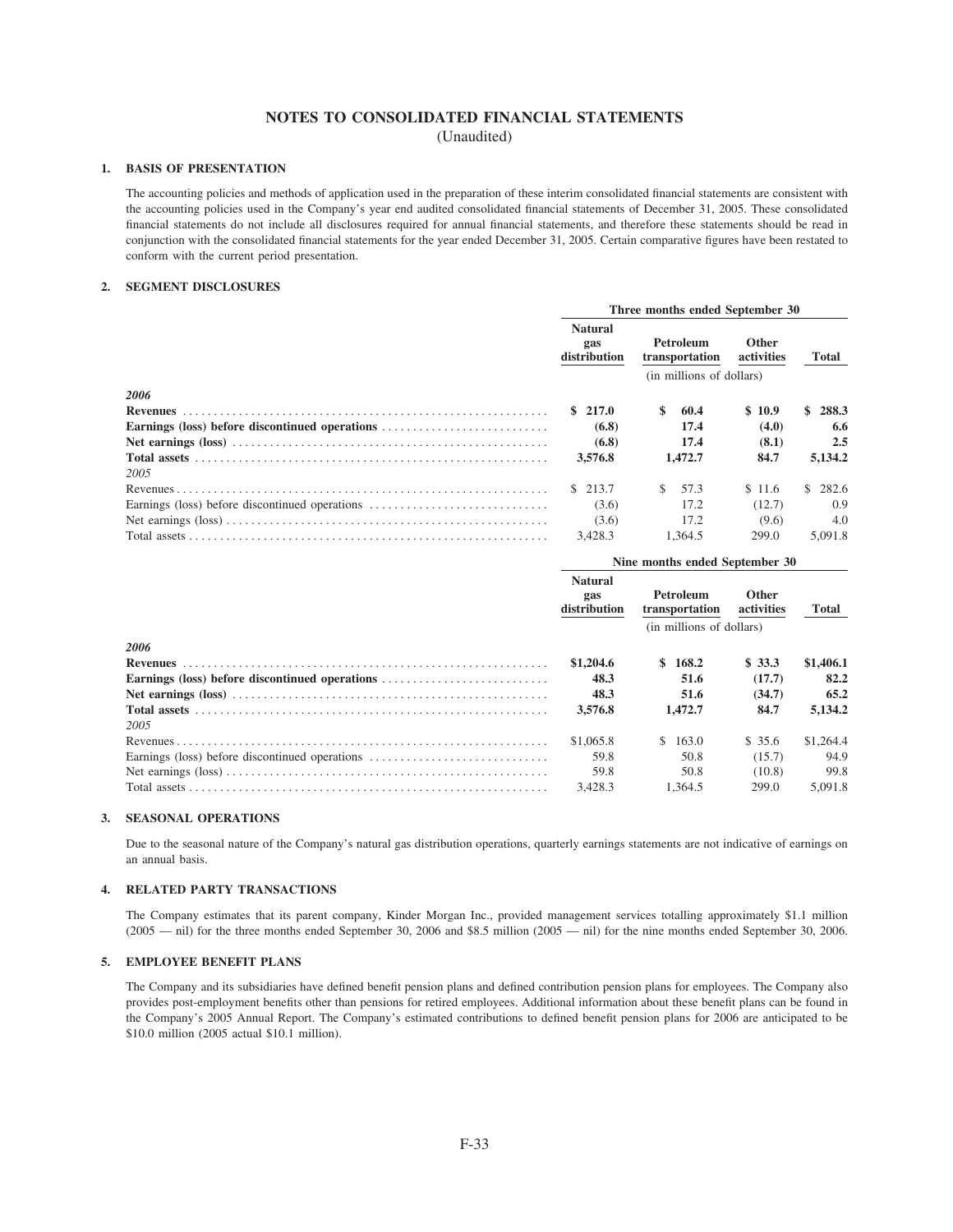Costs recognized in the periods are presented in the following tables:

|                                                                        |       | Three months ended<br>September 30 |       |               |
|------------------------------------------------------------------------|-------|------------------------------------|-------|---------------|
|                                                                        | plans | Pension benefit                    | plans | Other benefit |
|                                                                        | 2006  | 2005                               | 2006  | 2005          |
|                                                                        |       | (in millions of dollars)           |       |               |
|                                                                        | \$2.3 | \$2.2                              | \$0.5 | \$0.4         |
|                                                                        | 4.3   | 4.5                                | 1.0   | 1.0           |
|                                                                        | (5.2) | (4.8)                              |       |               |
|                                                                        | (0.1) |                                    |       | 0.1           |
|                                                                        | 0.1   | 0.2                                |       |               |
| Net benefit plan expense before adjustments of employee benefit costs: | 1.4   | 2.1                                | 1.5   | 1.5           |
|                                                                        | 0.1   | 0.1                                |       |               |
|                                                                        | 1.1   | 0.6                                | 0.8   | 0.3           |
|                                                                        | 0.2   |                                    |       | 0.2           |
|                                                                        | (0.8) | (0.8)                              | 0.3   | 0.4           |
|                                                                        | \$2.0 | \$2.0                              | \$2.6 | \$2.4         |
|                                                                        | \$0.5 | \$0.4                              |       |               |
|                                                                        | \$2.5 | \$2.4                              |       |               |

|                          | Nine months ended<br>September 30 |       |               |
|--------------------------|-----------------------------------|-------|---------------|
| Pension benefit<br>plans |                                   | plans | Other benefit |
| 2006                     | 2005                              | 2006  | 2005          |
|                          | (in millions of dollars)          |       |               |
| \$7.0                    | S.<br>6.6                         | \$1.5 | \$1.2         |
| 12.9                     | 13.5                              | 3.1   | 3.0           |
| (15.6)                   | (14.4)                            |       |               |
| (0.4)                    |                                   |       | 0.3           |
| 0.3                      | 0.6                               |       |               |
| 4.2                      | 6.3                               | 4.6   | 4.5           |
| 0.3                      | 0.3                               |       |               |
| 3.4                      | 1.8                               | 2.4   | 0.9           |
| 0.6                      |                                   |       | $0.6^{\circ}$ |
| (2.5)                    | (2.4)                             | 0.9   | 1.2           |
| \$6.0                    | \$6.0                             | \$7.9 | \$7.2         |
| \$1.7                    | \$1.4                             |       |               |
| \$7.7                    | 7.4                               |       |               |

### 6. CONTINGENCY AND COMMITMENTS

Terasen Gas, a subsidiary of the Company, received a Notice of Assessment dated July 31, 2006 from the British Columbia Social Service Tax authority for \$37.1 million of additional provincial sales tax and interest on the Southern Crossing Pipeline, which was completed in 2000. This has not been provided for as the Company will appeal this assessment. Management believes that this assessment is without merit and will not have a material adverse impact on our business, financial position, results of operations or cash flows. In October 2006, the Company made a payment of \$10 million pending resolution of the appeal as a good faith payment in order to forestall an order from the Province to provide full payment or security. The payment has been recorded as a long term receivable and a request for regulatory deferral account treatment has been made. This payment does not reflect Management's belief as to the ultimate sustainability of the assessment.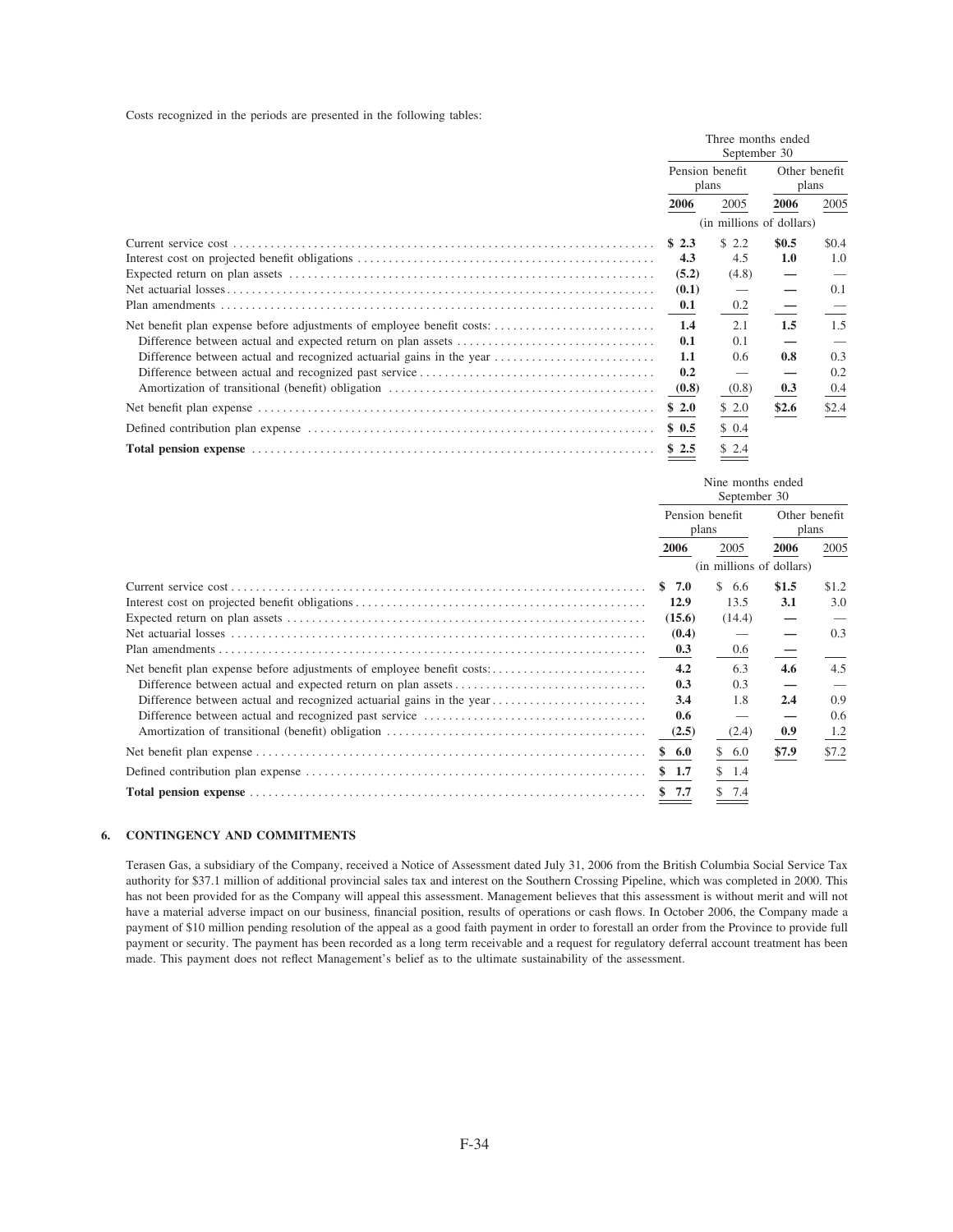# **PRO FORMA CONSOLIDATED FINANCIAL STATEMENTS**

# **FORTIS INC.**

(Unaudited)

**As at September 30, 2006 and for the nine-month period ended September 30, 2006 and the year ended December 31, 2005**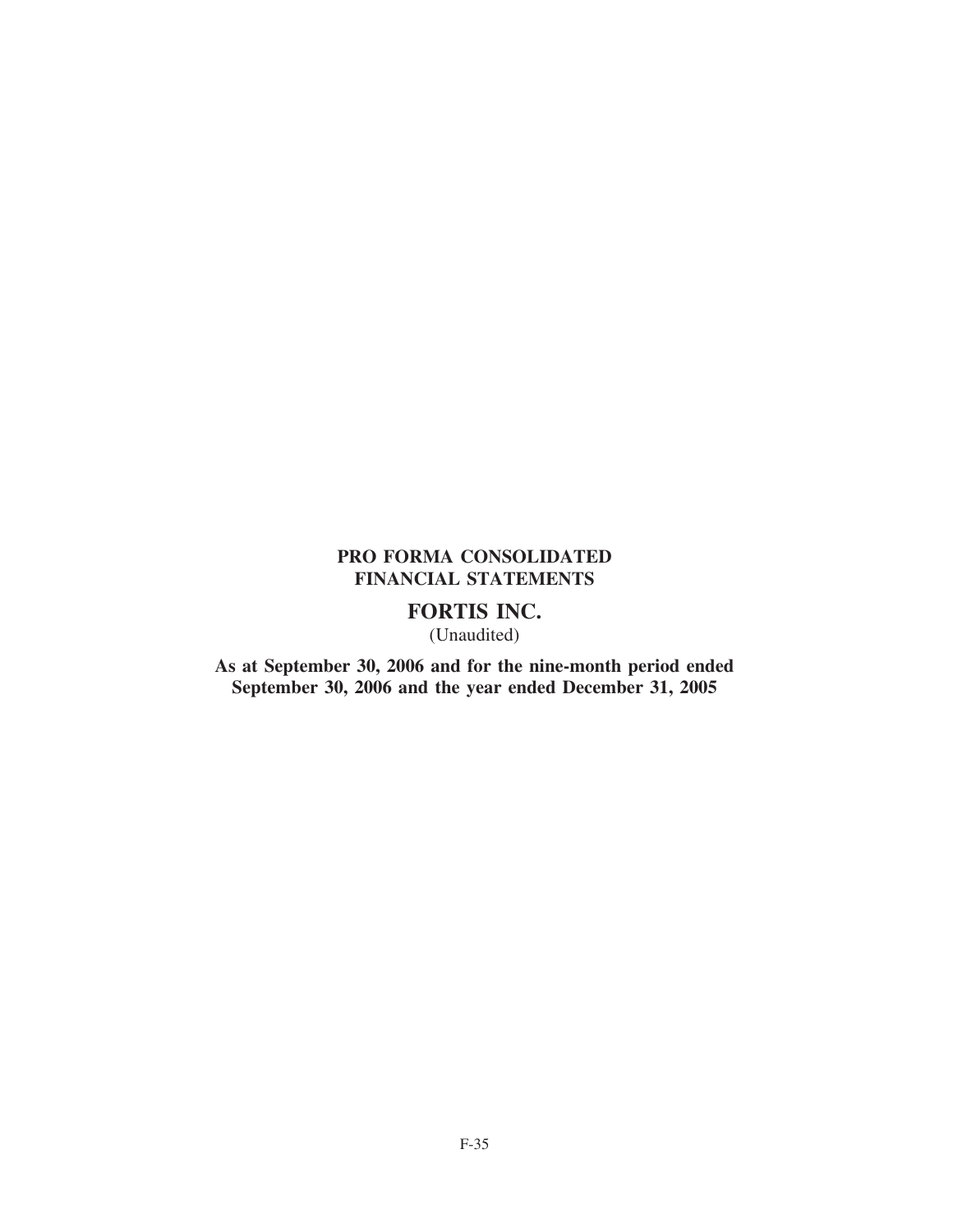### **UNAUDITED PRO FORMA CONSOLIDATED FINANCIAL STATEMENTS**

The following unaudited *pro forma* consolidated financial statements give effect to the proposed acquisition (the ''Acquisition'') of Terasen Inc. (''Terasen'') under the purchase method of accounting. The unaudited *pro forma* consolidated balance sheet gives effect to the Acquisition as if it had occurred on September 30, 2006. The unaudited *pro forma* consolidated statements of earnings for the nine-month period ended September 30, 2006 and for the year ended December 31, 2005 give effect to the Acquisition as if it was completed on January 1, 2005.

These unaudited *pro forma* consolidated financial statements are presented for illustrative purposes only. The *pro forma* adjustments are based upon available information and certain assumptions that we believe are reasonable in the circumstances, as described in the notes to the unaudited *pro forma* consolidated financial statements.

Terasen is a holding company headquartered in Vancouver, British Columbia, operating two principal lines of business: natural gas distribution and petroleum transportation. Prior to the closing of the Acquisition, Kinder Morgan, Inc. (''Kinder Morgan'') will cause Terasen to divest itself of its petroleum transportation operations. These unaudited *pro forma* consolidated financial statements are based on Terasen's financial statements as at and for the nine months ended September 30, 2006 and for the year ended December 31, 2005. The financial position and results of the petroleum transportation operations have been excluded from the unaudited *pro forma* consolidated balance sheet and statements of earnings, respectively, by way of *pro forma* adjustments. Refer to Notes 2[b] and 2[d].

The *pro forma* information presented, including allocation of purchase price, is based on preliminary estimates of fair values of assets acquired and liabilities assumed, available information and assumptions and may be revised as additional information becomes available. The actual adjustments to our consolidated financial statements upon the closing of the Acquisition will depend on a number of factors, including additional information available and the net assets on the closing date of the Acquisition. Therefore, we believe that the actual adjustments will differ from the *pro forma* adjustments, and the differences may be material. For example, the final purchase price allocation is dependent on, among other things, the finalization of asset and liability valuations. A final determination of these fair values will reflect our consideration of a final valuation prepared by independent third-party appraisers. This final valuation will be based on the actual net tangible and intangible assets and liabilities that exist as of the closing date of the Acquisition. Any final adjustment may change the allocation of purchase price, which could affect the fair value assigned to the assets and liabilities and could result in a change to the unaudited *pro forma* consolidated financial statements, including a change to goodwill.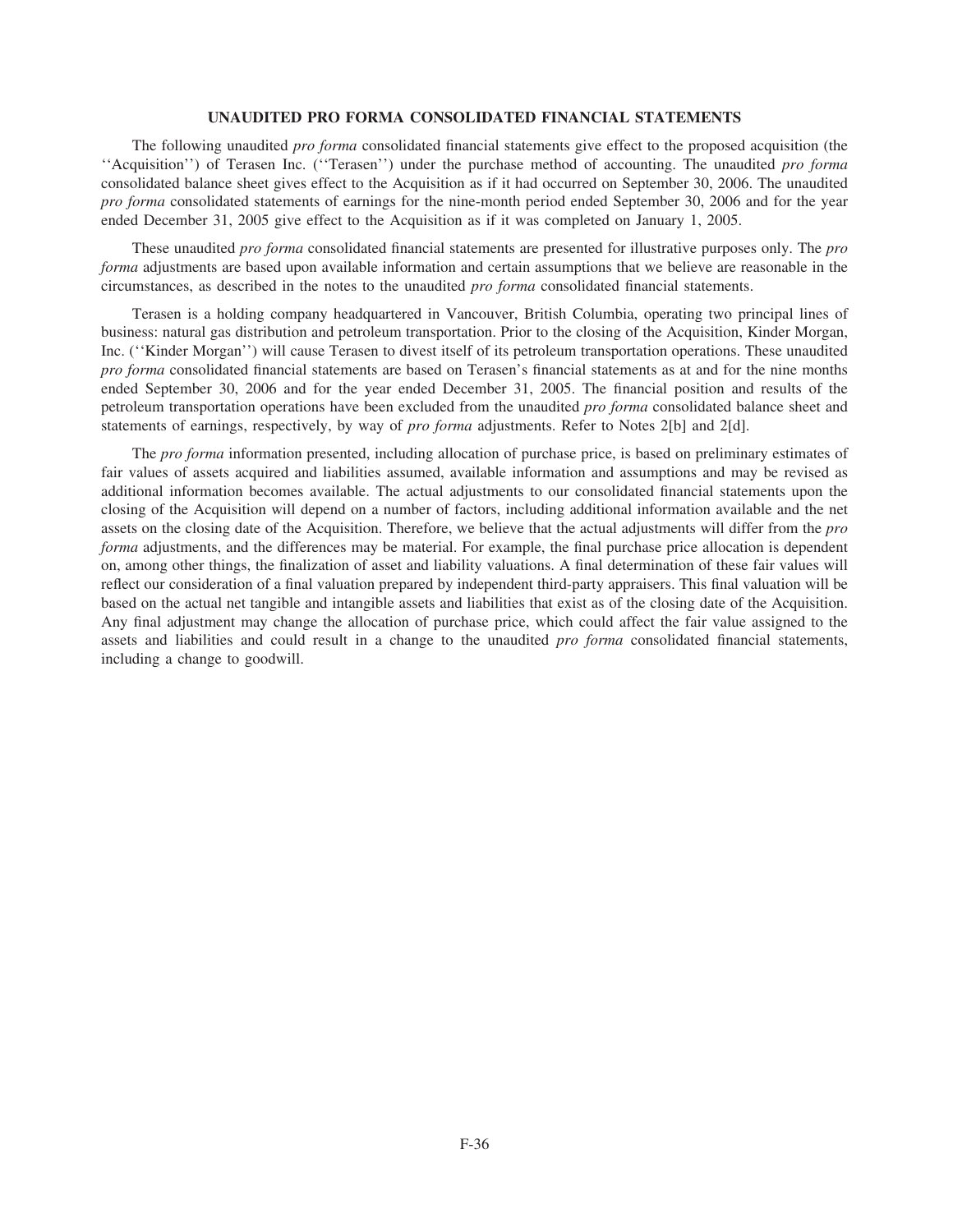# **Fortis Inc.**

# **PRO FORMA CONSOLIDATED BALANCE SHEET**

**As at September 30, 2006**

(Unaudited)

(\$ millions)

*Pro forma*

|                                                                                                         | Fortis Inc.   | Terasen Inc.     |                    | Pro forma<br>adjustments      | consolidated<br>balance<br>sheet |
|---------------------------------------------------------------------------------------------------------|---------------|------------------|--------------------|-------------------------------|----------------------------------|
| <b>ASSETS</b>                                                                                           |               |                  | Note               |                               |                                  |
| <b>Current</b>                                                                                          |               |                  |                    |                               |                                  |
|                                                                                                         | 61.4          | 82.8             |                    |                               | 144.2                            |
|                                                                                                         | 207.3         | 188.1            | 2[b]               | (22.3)                        | 373.1                            |
|                                                                                                         | 21.5          | 8.8              | 2[b]               | (3.2)                         | 27.1                             |
|                                                                                                         | 29.3          | 142.5            |                    |                               | 171.8                            |
|                                                                                                         | 25.6          | 249.7            | 2[b]               | (3.2)                         | 272.1                            |
|                                                                                                         | 345.1         | 671.9            |                    | (28.7)                        | 988.3                            |
|                                                                                                         | 5.9           |                  |                    |                               | 5.9                              |
|                                                                                                         | 161.9         | 86.8             | 2[b]               | (31.0)                        | 223.1                            |
|                                                                                                         |               |                  | $2\lceil m \rceil$ | 3.0<br>2.4                    |                                  |
|                                                                                                         | 103.4         | 49.8             | 2[n]               |                               | 153.2                            |
|                                                                                                         | 8.0           |                  | 2[f]               | 8.4                           | 30.9                             |
|                                                                                                         |               |                  | 2[g]               | 14.5                          |                                  |
|                                                                                                         | 2,831.3       | 3,994.8          | 2[b]               | (1,158.4)                     | 5,667.7                          |
|                                                                                                         | 418.8         |                  |                    |                               | 418.8                            |
|                                                                                                         | 170.7         | 254.5            | 2[b]               | (254.5)                       | 170.7                            |
|                                                                                                         | 10.9          |                  |                    |                               | 10.9                             |
|                                                                                                         | 550.9         | 76.4             | 2[b]               | 631.6                         | 1,258.9                          |
|                                                                                                         | 4,606.9       | 5,134.2          |                    | (812.7)                       | 8,928.4                          |
| <b>LIABILITIES</b>                                                                                      |               |                  |                    |                               |                                  |
| <b>Current</b>                                                                                          |               |                  |                    |                               |                                  |
|                                                                                                         | 70.7          | 524.0            |                    |                               | 594.7                            |
|                                                                                                         | 264.2         | 433.5            | 2[b]               | (85.0)                        | 625.7                            |
|                                                                                                         |               |                  | $2\lceil m \rceil$ | 3.0                           |                                  |
|                                                                                                         |               |                  | 2[1]               | 10.0                          |                                  |
| Dividends payable $\dots \dots \dots \dots \dots \dots \dots \dots \dots \dots \dots \dots \dots \dots$ | 21.1          |                  |                    |                               | 21.1                             |
|                                                                                                         | 5.9<br>25.5   | 20.0             | 2[b]               | 2.2                           | 28.1<br>25.5                     |
| Current installments of long-term debt and capital lease obligations                                    | 32.8          | 41.0             |                    |                               | 73.8                             |
|                                                                                                         |               |                  |                    | $\overbrace{\phantom{13333}}$ |                                  |
|                                                                                                         | 420.2<br>77.2 | 1,018.5<br>176.9 |                    | (69.8)                        | 1,368.9<br>237.3                 |
|                                                                                                         | 33.6          |                  | 2[b]               | (16.8)                        | 33.6                             |
|                                                                                                         | 46.9          | 71.7             | 2[b]               | (63.5)                        | 55.1                             |
|                                                                                                         | 2,254.0       | 2,367.0          | 2[b]               | (300.0)                       | 4,484.3                          |
|                                                                                                         |               |                  | 2[e]               | 139.3                         |                                  |
|                                                                                                         |               |                  | 2[f]               | 24.0                          |                                  |
|                                                                                                         | 50.4          |                  |                    |                               | 50.4                             |
|                                                                                                         | 319.5         |                  |                    |                               | 319.5                            |
|                                                                                                         | 3,201.8       | 3,634.1          |                    | (286.8)                       | 6,549.1                          |
| <b>SHAREHOLDERS' EQUITY</b>                                                                             |               |                  |                    |                               |                                  |
|                                                                                                         | 822.5         | 853.9            | 2[k]               | (853.9)                       | 1,796.7                          |
|                                                                                                         |               |                  | 2[g]               | 1,001.0                       |                                  |
|                                                                                                         |               |                  | 2[g]               | (26.8)                        |                                  |
|                                                                                                         | 122.5         |                  |                    |                               | 122.5                            |
|                                                                                                         | 4.3           | 155.9            | 2[k]               | (155.9)                       | 4.3                              |
|                                                                                                         | 1.4           |                  |                    |                               | 1.4                              |
|                                                                                                         | (17.8)        | 0.1              | 2[k]               | (0.1)                         | (17.8)                           |
|                                                                                                         | 472.2         | 490.2            | 2[k]               | (490.2)                       | 472.2                            |
|                                                                                                         | 1,405.1       | 1,500.1          |                    | (525.9)                       | 2,379.3                          |
|                                                                                                         | 4,606.9       | 5,134.2          |                    | (812.7)                       | 8,928.4                          |

(i) Terasen Inc. common shares are net of \$51.0 million of shares held by its wholly owned subsidiary, Terasen Pipelines (Trans Mountain) Inc.

*See accompanying notes*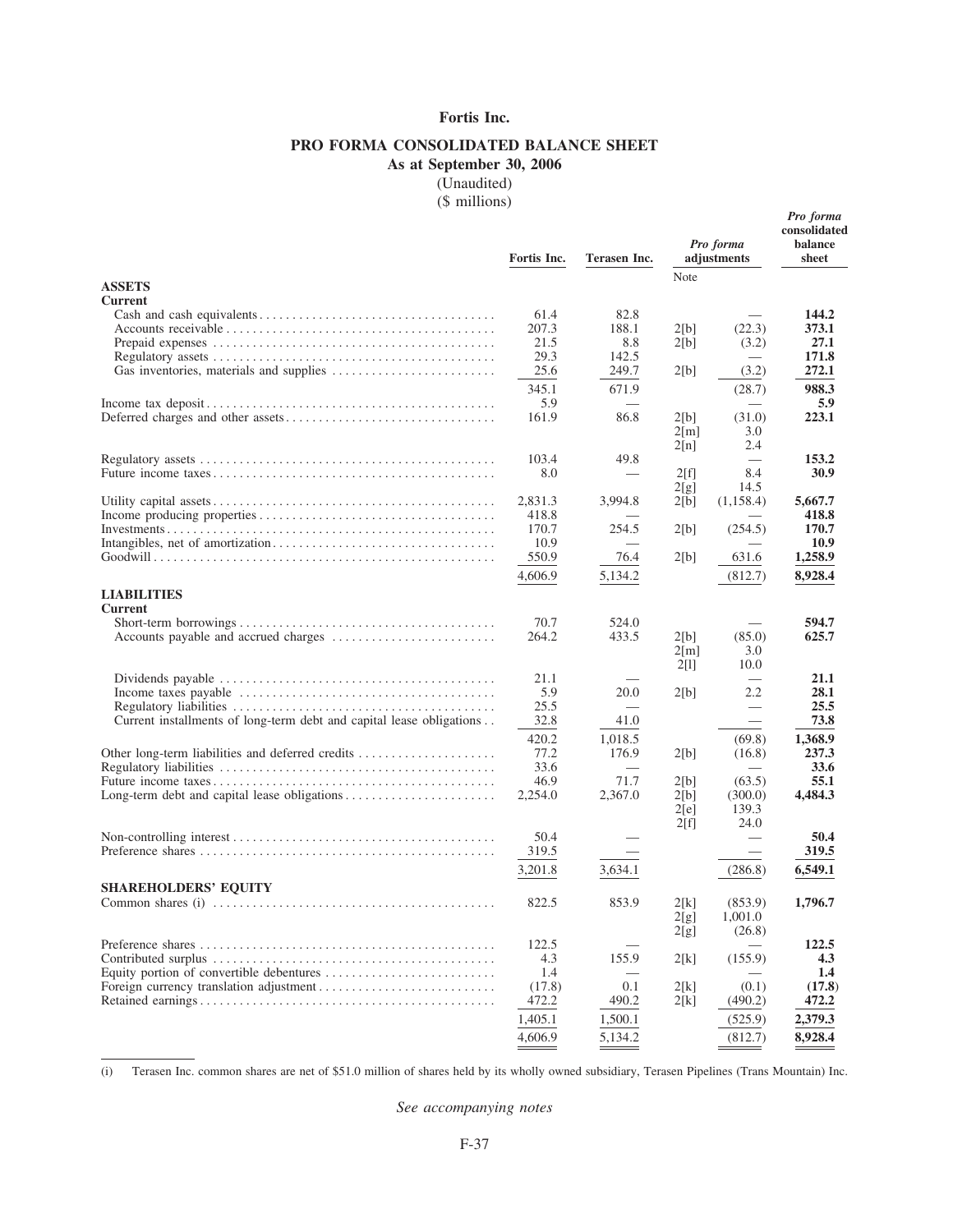# **Fortis Inc.**

# **PRO FORMA CONSOLIDATED STATEMENT OF EARNINGS**

**For the year ended December 31, 2005**

(Unaudited)

(\$ millions, except for per share amounts)

*Pro forma*

|                                                                                                     | Fortis Inc. | <b>Terasen</b><br>Inc. | Note         | Pro forma<br>adjustments | consolidated<br>$\rm statement$<br>of earnings |
|-----------------------------------------------------------------------------------------------------|-------------|------------------------|--------------|--------------------------|------------------------------------------------|
|                                                                                                     | 1,430.0     | 1,952.5                | 2[d]         | (227.8)                  | 3,154.7                                        |
|                                                                                                     | 11.4        | 24.4                   | 2[d]         | (21.9)                   | 13.9                                           |
|                                                                                                     | 1,441.4     | 1,976.9                |              | (249.7)                  | 3,168.6                                        |
| <b>Expenses</b>                                                                                     |             |                        |              |                          |                                                |
|                                                                                                     | 533.9       | 1,063.7                |              |                          | 1,597.6                                        |
|                                                                                                     | 392.4       | 421.5                  | 2[d]         | (106.9)                  | 707.0                                          |
|                                                                                                     | 157.6       | 142.6                  | 2[d]         | (37.6)                   | 263.2                                          |
|                                                                                                     |             |                        | 2[m]         | 0.6                      |                                                |
|                                                                                                     | 1,083.9     | 1,627.8                |              | (143.9)                  | 2,567.8                                        |
| Operating income                                                                                    | 357.5       | 349.1                  |              | (105.8)                  | 600.8                                          |
|                                                                                                     | 153.8       | 191.4                  | 2[d]         | (31.7)                   | 323.2                                          |
|                                                                                                     |             |                        | 2[e]         | 7.3                      |                                                |
|                                                                                                     |             |                        | 2[0]         | (5.8)                    |                                                |
|                                                                                                     |             |                        | 2[n]<br>2[p] | 1.0<br>7.2               |                                                |
| Gain on settlement of contractual matters                                                           | (10.0)      |                        |              |                          | (10.0)                                         |
|                                                                                                     | 143.8       | 191.4                  |              | (22.0)                   | 313.2                                          |
| Earnings before income taxes, non-controlling interest                                              |             |                        |              |                          |                                                |
| and discontinued operations                                                                         | 213.7       | 157.7                  |              | (83.8)                   | 287.6                                          |
|                                                                                                     | 70.4        | 51.6                   | 2[d]         | (9.0)                    | 111.9                                          |
|                                                                                                     |             |                        | 2[i]         | (1.1)                    |                                                |
| Earnings before non-controlling interest and                                                        |             |                        |              |                          |                                                |
| discontinued operations                                                                             | 143.3       | 106.1                  |              | (73.7)                   | 175.7                                          |
| Non-controlling interest                                                                            | 6.2         |                        |              |                          | 6.2                                            |
| Earnings before discontinued operations                                                             | 137.1       | 106.1                  |              | (73.7)                   | 169.5                                          |
| Loss from discontinued operations                                                                   |             | 4.9                    |              |                          | 4.9                                            |
| Net earnings applicable to common shares                                                            | 137.1       | 101.2                  |              | (73.7)                   | 164.6                                          |
| Average common shares outstanding (number, in                                                       |             |                        |              |                          |                                                |
|                                                                                                     | 101.8       |                        | 2[g]         | 38.5                     | 140.3                                          |
| Earnings per common share before discontinued<br>operations                                         |             |                        |              |                          |                                                |
|                                                                                                     | 1.35<br>S.  |                        |              |                          | \$<br>1.21                                     |
| $Diluted \dots \dots \dots \dots \dots \dots \dots \dots \dots \dots \dots \dots \dots \dots \dots$ | 1.24<br>S   |                        |              |                          | \$<br>1.15                                     |
| Earnings per common share                                                                           |             |                        |              |                          |                                                |
|                                                                                                     | 1.35<br>S   |                        |              |                          | 1.17                                           |
|                                                                                                     | \$<br>1.24  |                        |              |                          | \$<br>1.12                                     |

*See accompanying notes*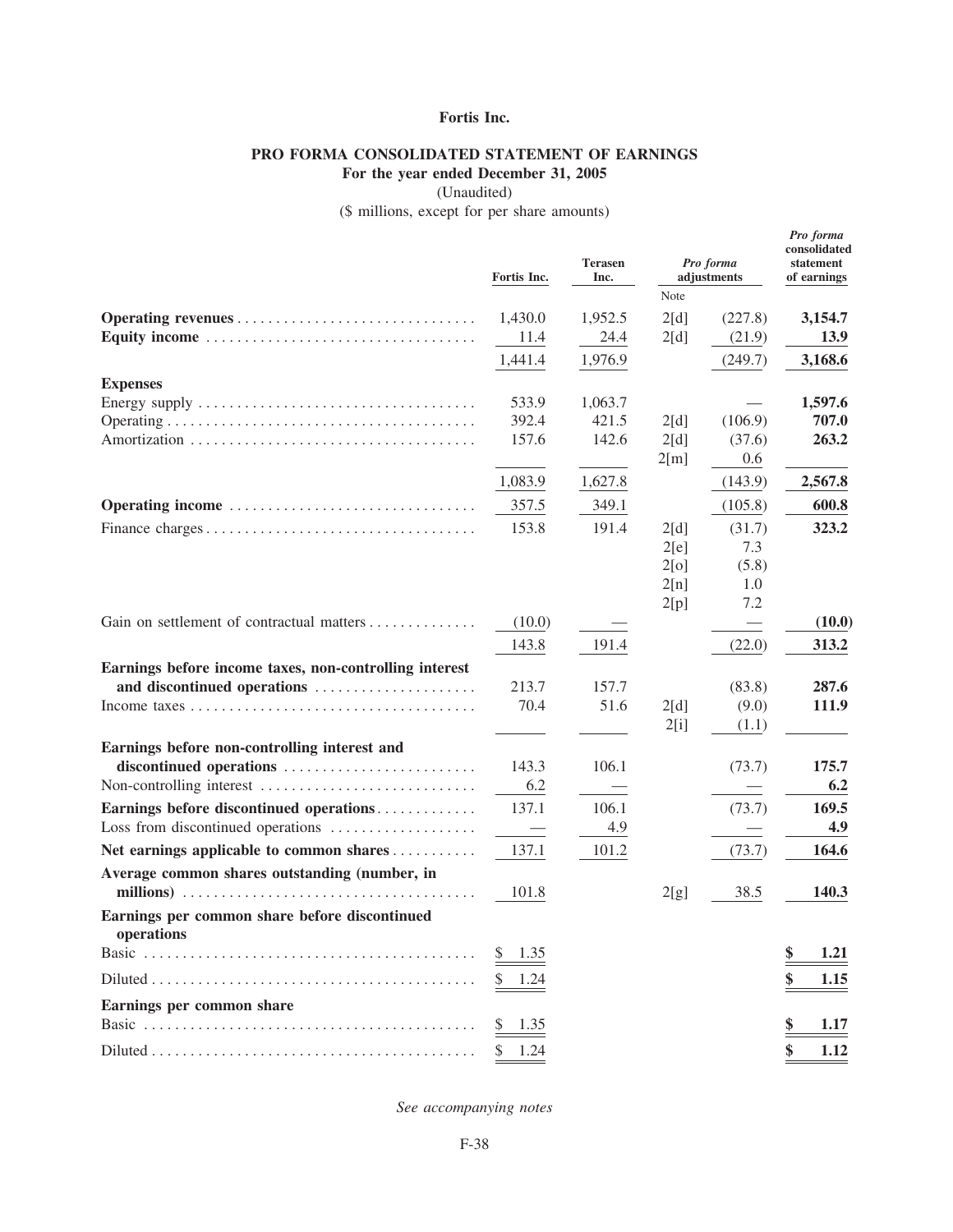# **Fortis Inc.**

# **PRO FORMA CONSOLIDATED STATEMENT OF EARNINGS**

**For the nine-month period ended September 30, 2006**

(Unaudited)

(\$ millions, except for per share amounts)

*Pro forma*

|                                                                                                     | Fortis Inc. | <b>Terasen</b><br>Inc. | Note         | Pro forma<br><b>Adjustments</b> |            |
|-----------------------------------------------------------------------------------------------------|-------------|------------------------|--------------|---------------------------------|------------|
|                                                                                                     | 1,071.7     | 1,406.1                | 2[d]         | (168.2)                         | 2,309.6    |
|                                                                                                     | 6.9         | 16.2                   | 2[d]         | (16.2)                          | 6.9        |
|                                                                                                     | 1,078.6     | 1,422.3                |              | (184.4)                         | 2,316.5    |
| <b>Expenses</b>                                                                                     |             |                        |              |                                 |            |
|                                                                                                     | 394.0       | 767.4                  |              |                                 | 1,161.4    |
|                                                                                                     | 290.3       | 284.2                  | 2[d]         | (74.3)                          | 500.2      |
|                                                                                                     | 130.9       | 108.7                  | 2[d]         | (28.1)                          | 212.0      |
|                                                                                                     | 815.2       | 1,160.3                | 2[m]         | 0.5<br>(101.9)                  | 1,873.6    |
|                                                                                                     | 263.4       | 262.0                  |              |                                 | 442.9      |
| Operating income                                                                                    |             |                        |              | (82.5)                          |            |
|                                                                                                     | 124.4       | 134.7                  | 2[d]         | (20.1)<br>5.5                   | 246.2      |
|                                                                                                     |             |                        | 2[e]<br>2[0] | (4.4)                           |            |
|                                                                                                     |             |                        | 2[n]         | 0.7                             |            |
|                                                                                                     |             |                        | 2[p]         | 5.4                             |            |
| Gain on sale of income producing properties                                                         | (2.1)       |                        |              | $\overline{\phantom{0}}$        | (2.1)      |
|                                                                                                     | 122.3       | 134.7                  |              | (12.9)                          | 244.1      |
| Earnings before income taxes, non-controlling interest                                              |             |                        |              |                                 |            |
| and discontinued operations                                                                         | 141.1       | 127.3                  |              | (69.6)                          | 198.8      |
|                                                                                                     | 23.1        | 45.1                   | 2[d]         | (10.3)                          | 57.1       |
|                                                                                                     |             |                        | 2[i]         | (0.8)                           |            |
| Earnings before non-controlling interest and                                                        |             |                        |              |                                 |            |
| discontinued operations                                                                             | 118.0       | 82.2                   |              | (58.5)                          | 141.7      |
| Non-controlling interest                                                                            | 4.7         |                        |              |                                 | 4.7        |
| Earnings before discontinued operations                                                             | 113.3       | 82.2                   |              | (58.5)                          | 137.0      |
| Loss from discontinued operations                                                                   |             | 17.0                   |              | $\overline{\phantom{0}}$        | 17.0       |
| Net earnings applicable to common shares                                                            | 113.3       | 65.2                   |              | (58.5)                          | 120.0      |
| Average common shares outstanding (number, in                                                       |             |                        |              |                                 |            |
|                                                                                                     | 103.5       |                        | 2[g]         | 38.5                            | 142.0      |
| Earnings per common share before discontinued<br>operations                                         |             |                        |              |                                 |            |
|                                                                                                     | 1.09        |                        |              |                                 | \$<br>0.96 |
| $Diluted \dots \dots \dots \dots \dots \dots \dots \dots \dots \dots \dots \dots \dots \dots \dots$ | 1.05        |                        |              |                                 | \$<br>0.94 |
| Earnings per common share                                                                           |             |                        |              |                                 |            |
|                                                                                                     | 1.09<br>S   |                        |              |                                 | \$<br>0.85 |
|                                                                                                     | 1.05<br>S   |                        |              |                                 | \$<br>0.84 |

*See accompanying notes*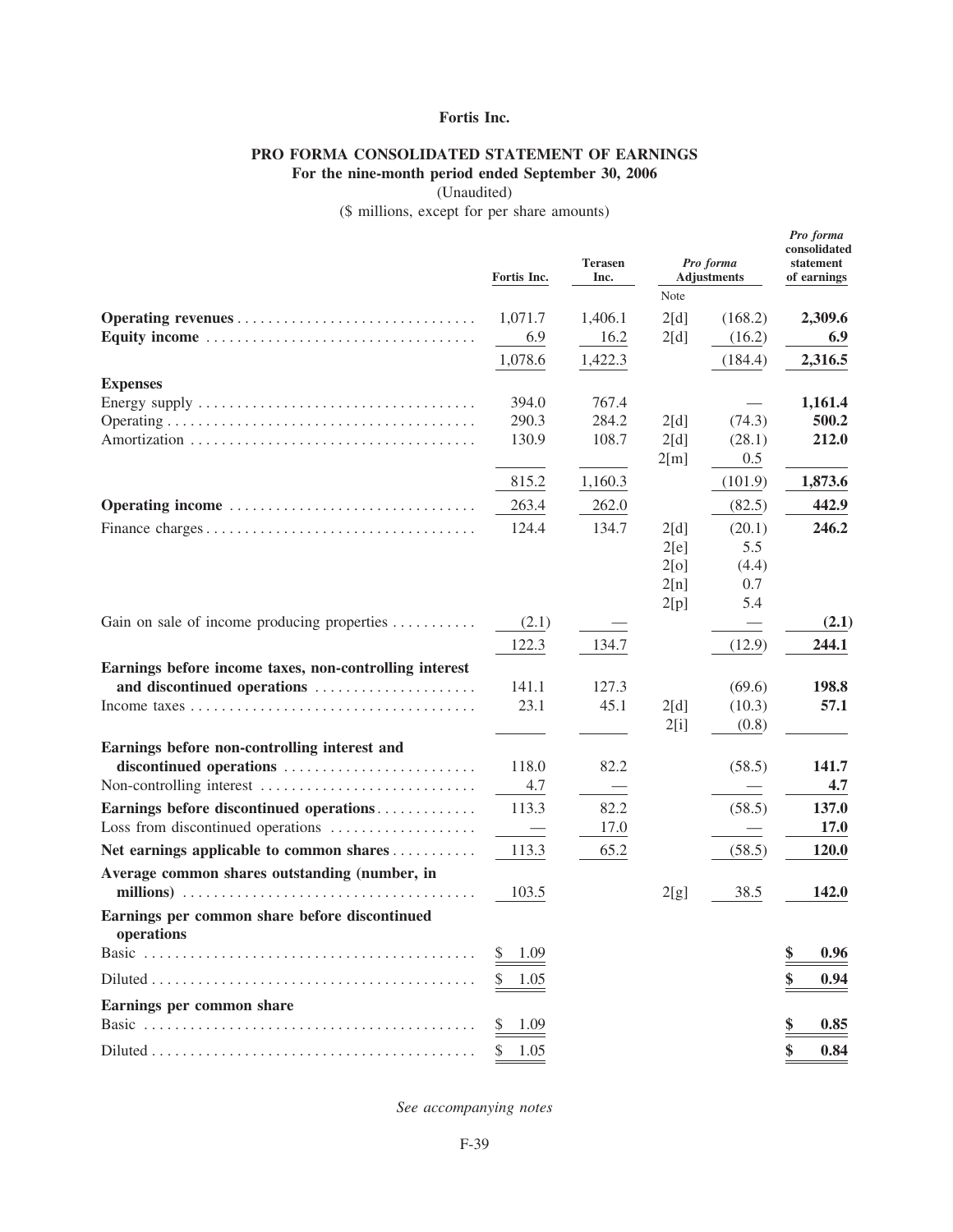### **FORTIS INC.**

# **NOTES TO PRO FORMA CONSOLIDATED FINANCIAL STATEMENTS** (Unaudited)

### **1. BASIS OF PRESENTATION**

The accompanying unaudited *pro forma* consolidated financial statements give effect to the acquisition (the ''Acquisition'') of all of the issued and outstanding shares in Terasen Inc. (''Terasen'') as described in the short form prospectus dated March 7, 2007 (the ''Prospectus''). The accompanying unaudited *pro forma* consolidated financial statements have been prepared by management of Fortis Inc. (''Fortis'' or the ''Corporation'') and are derived from the unaudited and audited consolidated financial statements of Fortis as at and for the nine-month period ended September 30, 2006 and for the year ended December 31, 2005, respectively; and the unaudited and audited financial statements of Terasen as at and for the nine-month period ended September 30, 2006, and for the year ended December 31, 2005, respectively.

The accounting policies used in the preparation of these unaudited *pro forma* consolidated financial statements are those disclosed in the Corporation's audited financial statements. Management has determined that no adjustments to Terasen's financial statements are required to comply with the accounting policies used by Fortis in the preparation of its consolidated financial statements. Certain accounting policies followed by Terasen are different from that of Fortis due to rate regulation associated with a gas utility imposed by the British Columbia Utilities Commission (''BCUC'').

As is standard with similar transactions in regulated utilities, the purchase price is primarily based upon the regulated assets at the point of closing. Based on the purchase price calculation as detailed in the acquisition agreement dated February 26, 2007 (the ''Acquisition Agreement''), the estimated net purchase price of Terasen is \$1,099.0 million (refer to Note 2[a]).

The unaudited *pro forma* consolidated balance sheet and unaudited *pro forma* consolidated statements of earnings reflect the acquisition effected on September 30, 2006 and January 1, 2005, respectively. The unaudited *pro forma* consolidated financial statements are not necessarily indicative of the results that actually would have been achieved if the transactions reflected therein had been completed on the dates indicated or the results which may be obtained in the future. For instance, the actual purchase price allocation will reflect the fair value, at the purchase date, of the assets acquired and liabilities assumed based upon the acquirer's evaluation of such assets and liabilities following the closing of the transaction and, accordingly, the final purchase price allocation, as it relates principally to intangible assets, may differ significantly from the preliminary allocation reflected herein.

These unaudited *pro forma* consolidated financial statements should be read in conjunction with the description of the transaction described in the Prospectus; the audited and unaudited financial statements of Terasen, including the notes thereto, included in the Prospectus; and the audited and unaudited consolidated financial statements of Fortis including the notes thereto, incorporated by reference in the Prospectus.

The underlying assumptions for the *pro forma* adjustments provide a reasonable basis for presenting the significant financial effect directly attributable to the Acquisition. These *pro forma* adjustments are tentative and are based on available financial information and certain estimates and assumptions. The actual adjustments to the consolidated financial statements will depend on a number of factors. Therefore, we believe that the actual adjustments will differ from the *pro forma* adjustments, and the differences may be material.

### **2. PRO FORMA ASSUMPTIONS AND ADJUSTMENTS**

**[a]** These *pro forma* consolidated financial statements give effect to the completion of the Acquisition, as if it had occurred on September 30, 2006 in respect of the *pro forma* consolidated balance sheet, and on January 1, 2005 in respect of the *pro forma* consolidated statements of earnings for the year ended December 31, 2005 and for the nine-month period ended September 30, 2006. The Acquisition has been reflected in the *pro forma* consolidated financial statements using the purchase method.

### **Estimated Net Purchase Price**

| (\$ millions)   |
|-----------------|
| 1.801.0         |
| 1,826.0<br>40.0 |
| (317.0)         |
| 1.099.0         |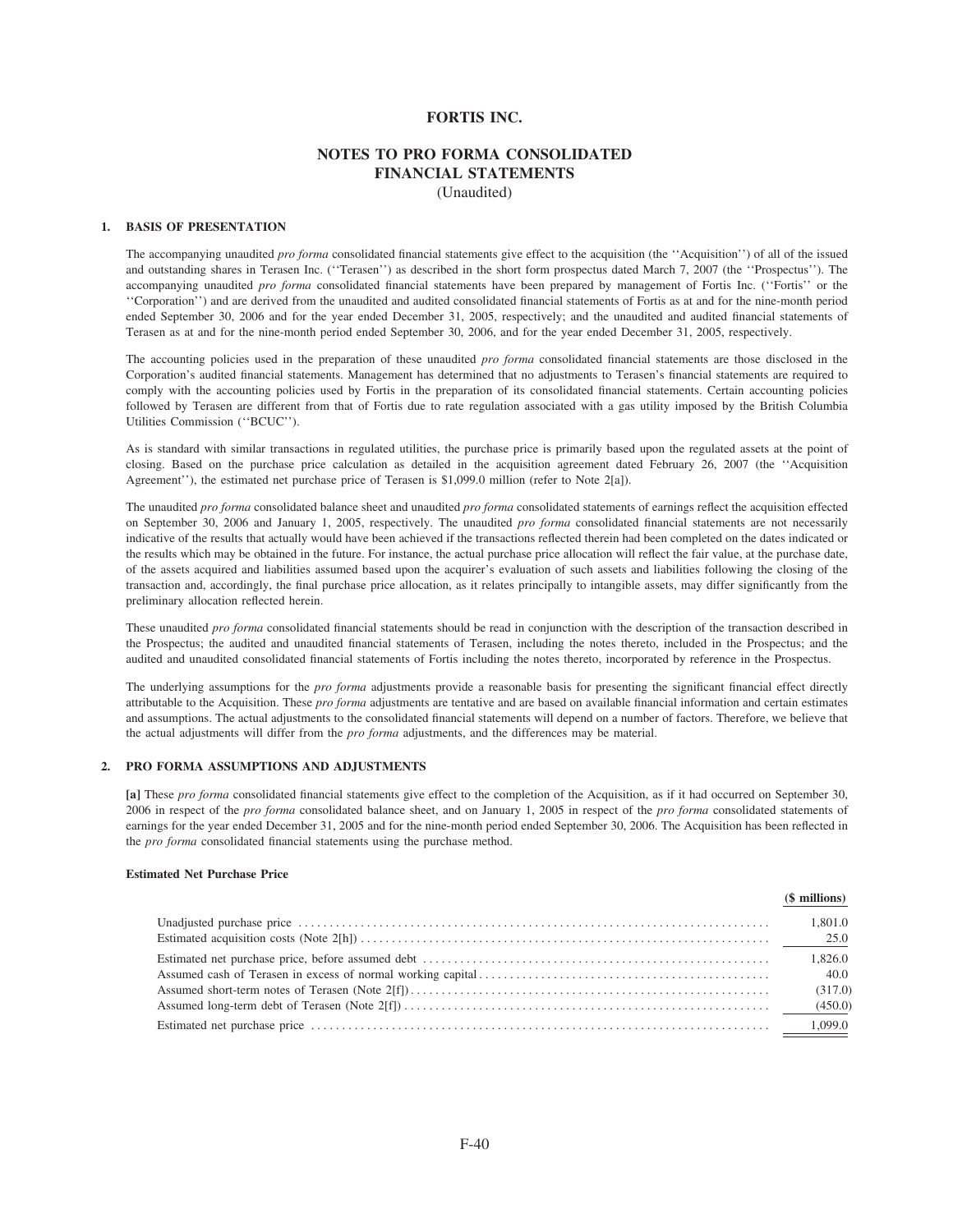# **Estimated Net Funding Requirements**

| (\$ millions) |
|---------------|
| 1.099.0       |
| 317.0         |
| 450.0         |
|               |
|               |

# **Assumed Financing Structure**

| $1800$ annount a manifold $\mu$ of actual | (\$ millions) |
|-------------------------------------------|---------------|
|                                           | 317.0         |
|                                           | 450.0         |
|                                           | 1.001.0       |
|                                           |               |
|                                           | 1.907.3       |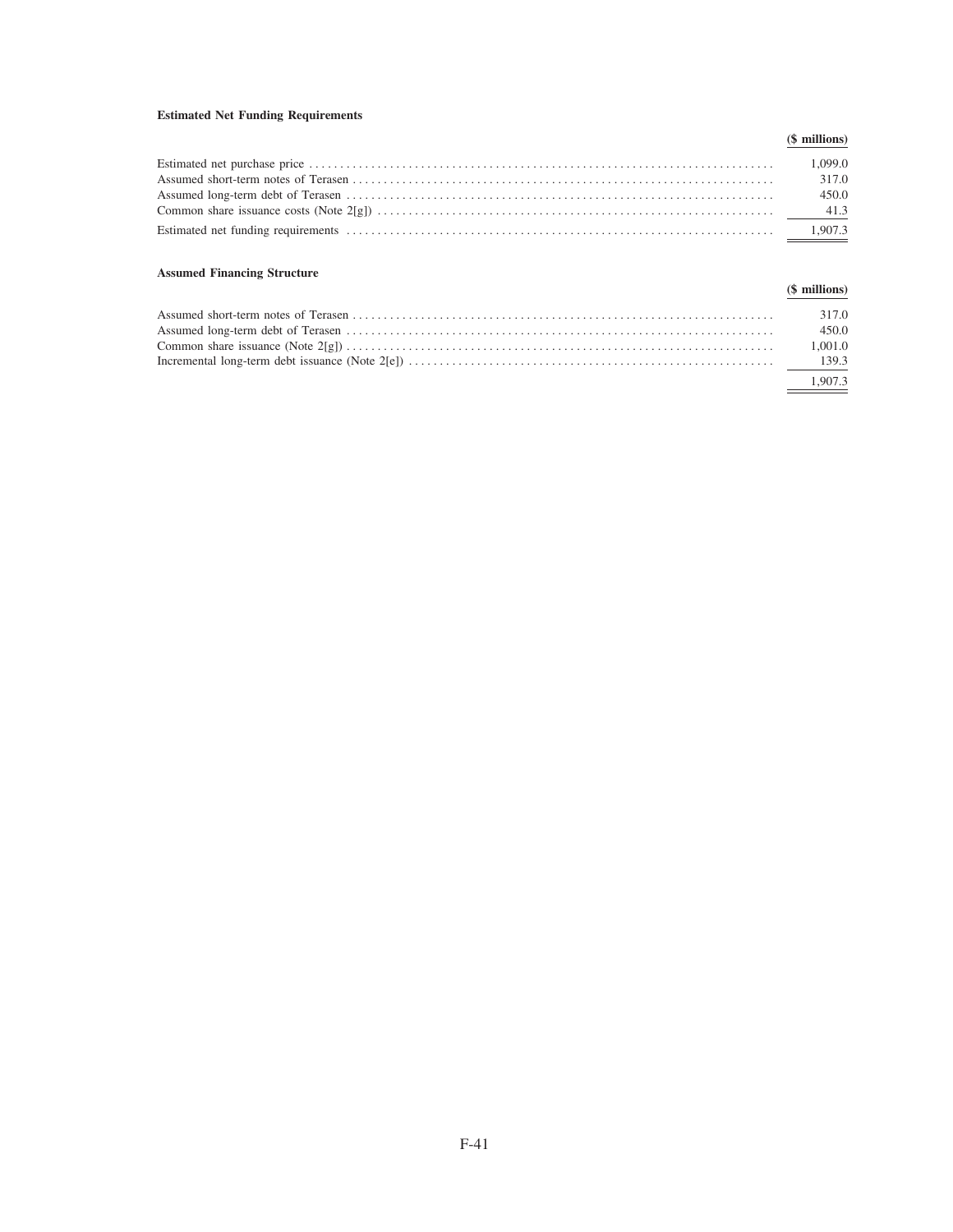### [b] Petroleum Transportation segment net assets and allocation of estimated net purchase price

The estimated net purchase price has been allocated to the fair values of Terasen net assets and liabilities at September 30, 2006, excluding the net assets and liabilities of the petroleum transportation segment which are not being acquired, in accordance with the purchase method, as follows:

|                                                                      | (\$ millions)            |                                    |             |                                                      |                  |
|----------------------------------------------------------------------|--------------------------|------------------------------------|-------------|------------------------------------------------------|------------------|
|                                                                      | Terasen Inc.             | Petroleum<br><b>Transportation</b> |             | <b>Fair Value</b><br>and Other<br><b>Adjustments</b> | <b>Net Total</b> |
| Assets acquired:                                                     |                          |                                    | <b>Note</b> |                                                      |                  |
|                                                                      | 82.8                     |                                    |             |                                                      | 82.8             |
|                                                                      | 188.1                    | (22.3)                             |             |                                                      | 165.8            |
|                                                                      | 8.8                      |                                    |             |                                                      | 5.6              |
|                                                                      | 142.5                    | (3.2)                              |             |                                                      | 142.5            |
|                                                                      |                          |                                    |             |                                                      | 246.5            |
|                                                                      | 249.7                    | (3.2)                              |             |                                                      |                  |
|                                                                      | 671.9                    | (28.7)                             |             |                                                      | 643.2            |
|                                                                      | 86.8                     | (31.0)                             | 2[n]        | 2.4                                                  | 58.2             |
|                                                                      | 49.8                     |                                    |             | $\overline{\phantom{0}}$                             | 49.8             |
|                                                                      | $\overline{\phantom{0}}$ |                                    | 2[f]        | 8.4                                                  | 8.4              |
|                                                                      | 3,994.8                  | (1, 158.4)                         |             | $\overline{\phantom{0}}$                             | 2,836.4          |
|                                                                      | 254.5                    | (254.5)                            |             |                                                      |                  |
|                                                                      | $\overline{\phantom{0}}$ |                                    |             |                                                      |                  |
|                                                                      | 5,057.8                  | (1,472.6)                          |             | 10.8                                                 | 3,596.0          |
| Liabilities assumed:                                                 |                          |                                    |             |                                                      |                  |
|                                                                      | 524.0                    |                                    |             |                                                      | 524.0            |
|                                                                      | 433.5                    | (85.0)                             | 2[1]        | 10.0                                                 | 358.5            |
|                                                                      | 20.0                     | 2.2                                |             |                                                      | 22.2             |
| Current installments of long-term debt and capital lease obligations | 41.0                     |                                    |             |                                                      | 41.0             |
| Other long-term liabilities and deferred credits                     | 176.9                    | (16.8)                             |             |                                                      | 160.1            |
|                                                                      | 71.7                     | (63.5)                             |             |                                                      | 8.2              |
| Long-term debt and capital lease obligations                         | 2,367.0                  | (300.0)                            | 2[f]        | 24.0                                                 | 2,091.0          |
|                                                                      | 3,634.1                  | (463.1)                            |             | 34.0                                                 | 3,205.0          |
| Net assets at fair value, as at September 30, 2006                   | 1,423.7                  | (1,009.5)                          |             | (23.2)                                               | 391.0            |
|                                                                      |                          |                                    |             |                                                      | 1,099.0          |
|                                                                      |                          |                                    |             |                                                      | 708.0            |
| Goodwill previously recorded by Terasen                              |                          |                                    |             |                                                      | (76.4)           |
|                                                                      |                          |                                    |             |                                                      | 631.6            |

Terasen's natural gas distribution business is regulated under traditional cost of service. The determination of revenues and earnings is based on regulated rates of return that are applied to historic values and does not change with a change of ownership. Therefore, for the regulated business, no fair market value adjustments are recorded as part of the purchase price on individual assets and liabilities, including intangibles, to be acquired, because all of the economic benefits and obligations associated with them beyond regulated rates of return accrue to the customers. The book value of the assets and liabilities of the regulated business to be acquired has been assigned as fair value for the purchase price allocation.

### [c] Goodwill

The excess of the purchase price, including estimated fees and expenses related to the Acquisition, over the preliminary fair value of net assets acquired from Terasen is classified as goodwill on the accompanying pro forma consolidated balance sheet.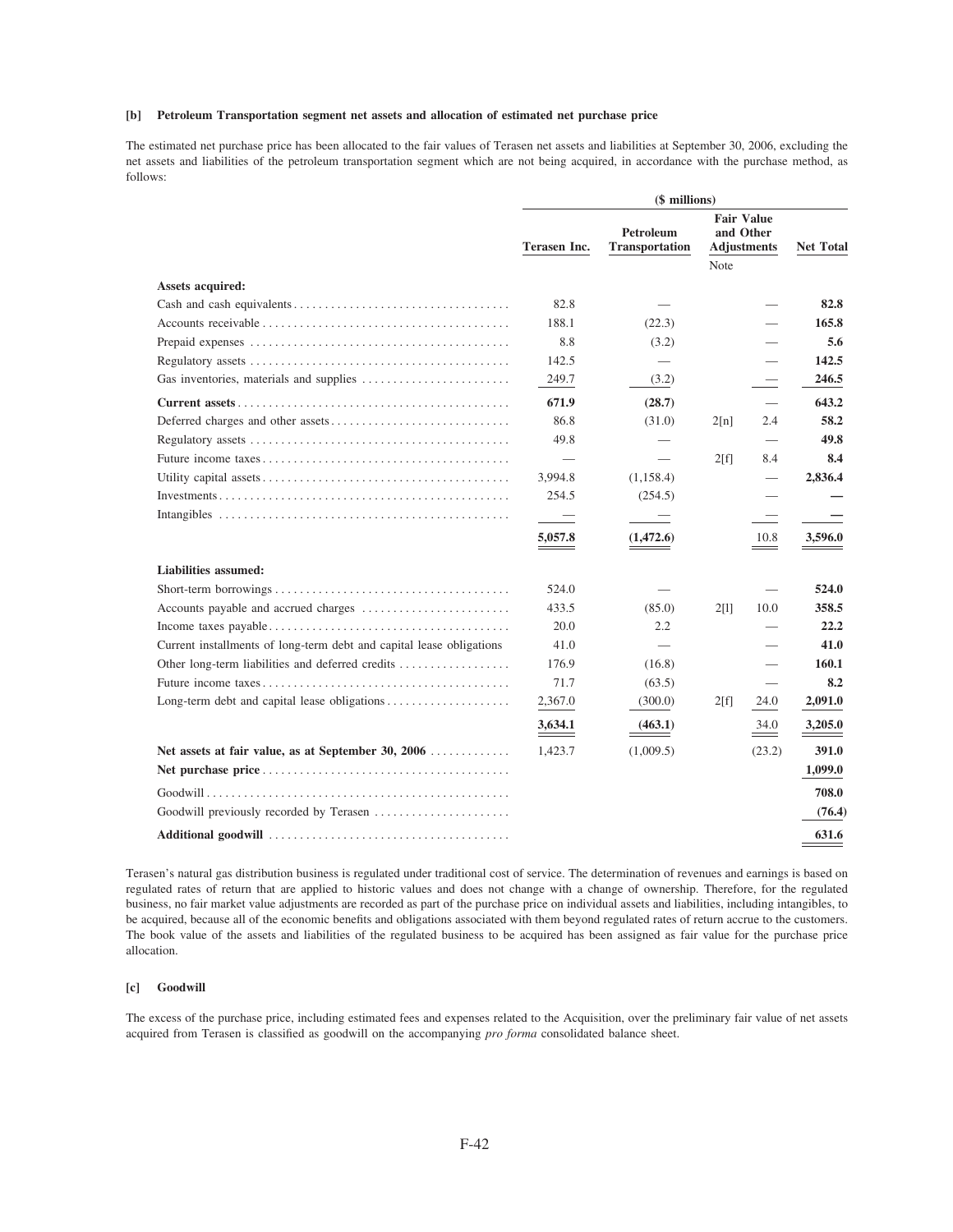### [d] Results of Petroleum Transportation segment

The acquisition of Terasen does not include the petroleum transportation segment and, as such, the results of this segment for the year ended December 31, 2005 and for the nine months ended September 30, 2006 have been excluded, as follows:

|                 | (\$ millions)                               |                                    |
|-----------------|---------------------------------------------|------------------------------------|
|                 | Nine-month<br>period ended<br>Sept 30, 2006 | Year ended<br>December 31,<br>2005 |
|                 | 168.2                                       | 227.8                              |
|                 | 16.2                                        | 21.9                               |
|                 | 184.4                                       | 249.7                              |
| <b>Expenses</b> |                                             |                                    |
|                 | 74.3                                        | 106.9                              |
|                 | 28.1                                        | 37.6                               |
|                 | 20.1                                        | 31.7                               |
|                 | 10.3                                        | 9.0                                |
|                 | 132.8                                       | 185.2                              |

#### $[e]$ Financing

The Corporation has entered into a bridge financing agreement with its bankers at an assumed rate of 5.10%. This bridge will be refinanced with the issuance of other permanent capital including long-term debt facilities. It is assumed the anticipated debt funding requirement of \$139.3 million will be initially financed by the bridge acquisition facility and will be subsequently refinanced at an average rate of 5.25%.

Additional interest expense of the following has been assumed:

| (\$ millions)                               |                                    |  |
|---------------------------------------------|------------------------------------|--|
| Nine-month<br>period ended<br>Sept 30, 2006 | Year ended<br>December 31,<br>2005 |  |
| 5.5                                         | 7.3                                |  |

#### **Assumed debt** ſΠ

Terasen has long-term debt outstanding of \$450.0 million, in various series with due dates ranging from 2008 to 2040. The rates range from 5.56% to 8.0%, resulting in the fair market value of the debt exceeding book value by \$24.0 million, (\$15.6 million, net of future income taxes of \$8.4 million), calculated as at September 30, 2006. No adjustment was made to the carrying value of the debt securities of Terasen Gas Inc. and Terasen Gas (Vancouver Island) Inc. This is due to the rate regulated nature of their businesses in which recovery in rates of the costs related to these debt securities is subject to the regulation of the BCUC.

Terasen also has short-term notes of \$317.0 million that are being assumed. The remaining short-term notes balance of \$207.0 million relates to the BCUC regulated business.

#### $\lceil \mathbf{g} \rceil$ Common share issuance

To fund a portion of the Acquisition purchase price, the Corporation plans to issue approximately 38.5 million common shares on closing resulting in estimated gross proceeds of \$1,001.0 million, or net proceeds after common share issuance costs of \$974.2 million (\$41.3 million common share issuance costs less \$14.5 million of future income taxes). The price of \$26.00 per share, being the offering price for the issuance of 38.5 million subscription receipts of the Corporation pursuant to the Prospectus dated March 7, 2007, has been used as the issue price per share in the *pro forma* consolidated financial statements.

### [h] Acquisition costs

It is assumed Acquisition costs will approximate \$25.0 million, and will form part of the investment cost base. These primarily relate to investment banking and legal fees.

#### $[1]$ Income taxes

Income taxes applicable to the *pro forma* adjustments are tax effected at Fortis' average tax rates of 35.0% and 35.0% for the year ended December 31, 2005 and the nine-month period ended September 30, 2006, respectively.

#### Earnings per common share **fil**

The calculation of the pro forma earnings per common share for the year ended December 31, 2005, and for the nine-month period ended September 30, 2006, considers the issuance of 38.5 million common shares as contemplated in the Prospectus dated March 7, 2007, as if the issuance had taken place as at January 1, 2005.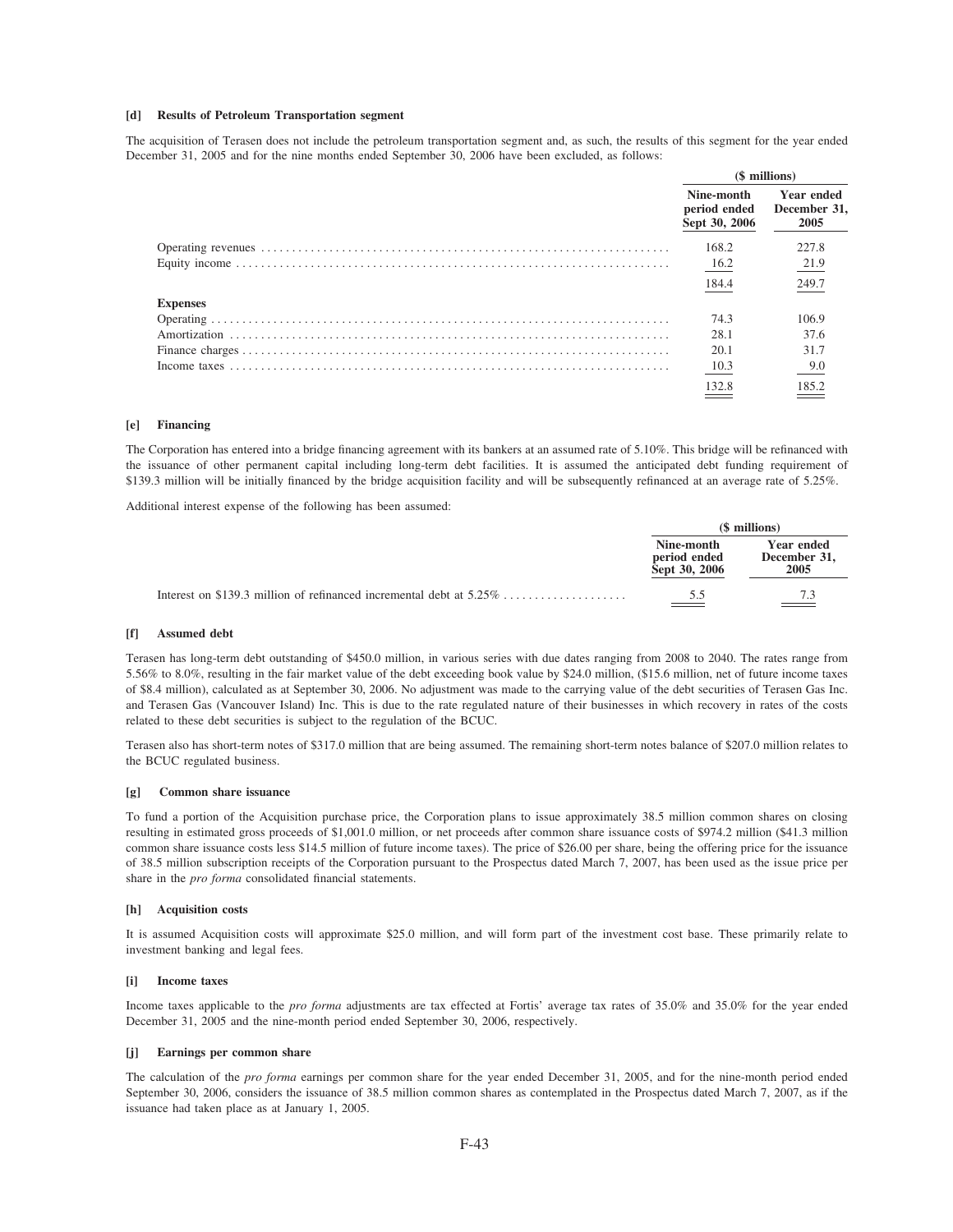### **[k] Terasen historical shareholder's equity balances**

The historical shareholder's equity, contributed surplus, foreign currency translation and retained earnings balances of Terasen have been eliminated.

### **[l] Transition costs**

Estimated known restructuring costs of \$10.0 million are related to an after-tax estimate of expenses associated with a transition plan. The assessment of this plan will be completed as soon as possible after the consummation of the Acquisition and actions under the plan will begin as soon as possible thereafter.

### **[m] Long-term debt financing costs**

Long-term debt financing costs are assumed to approximate \$3.0 million, and will be deferred and amortized over the estimated term of the long-term debt of five years.

### **[n] Fair value of interest rate swaps and related amortization**

The fair value of interest rate swaps of Terasen is an asset of \$2.4 million as at September 30, 2006. The fair value adjustment will be amortized over the term of the related debt.

### **[o] Amortization of fair value debt adjustment**

The debt fair value adjustment will be amortized over the term of the related debt. Refer to Note 2[f].

### **[p] Segmentation of short-term interest expense**

The \$317 million of assumed short-term notes of Terasen includes \$110 million which had previously been allocated to the petroleum transportation segment by Terasen. With the acquisition of Terasen and the removal of the petroleum transportation segment, interest on the \$110 million of short-term notes has been reallocated back to the remaining business being acquired as follows:

|                                             | (\$ millions)                             |
|---------------------------------------------|-------------------------------------------|
| Nine-month<br>period ended<br>Sept 30, 2006 | <b>Year ended</b><br>December 31,<br>2005 |
| 5.4                                         | 72                                        |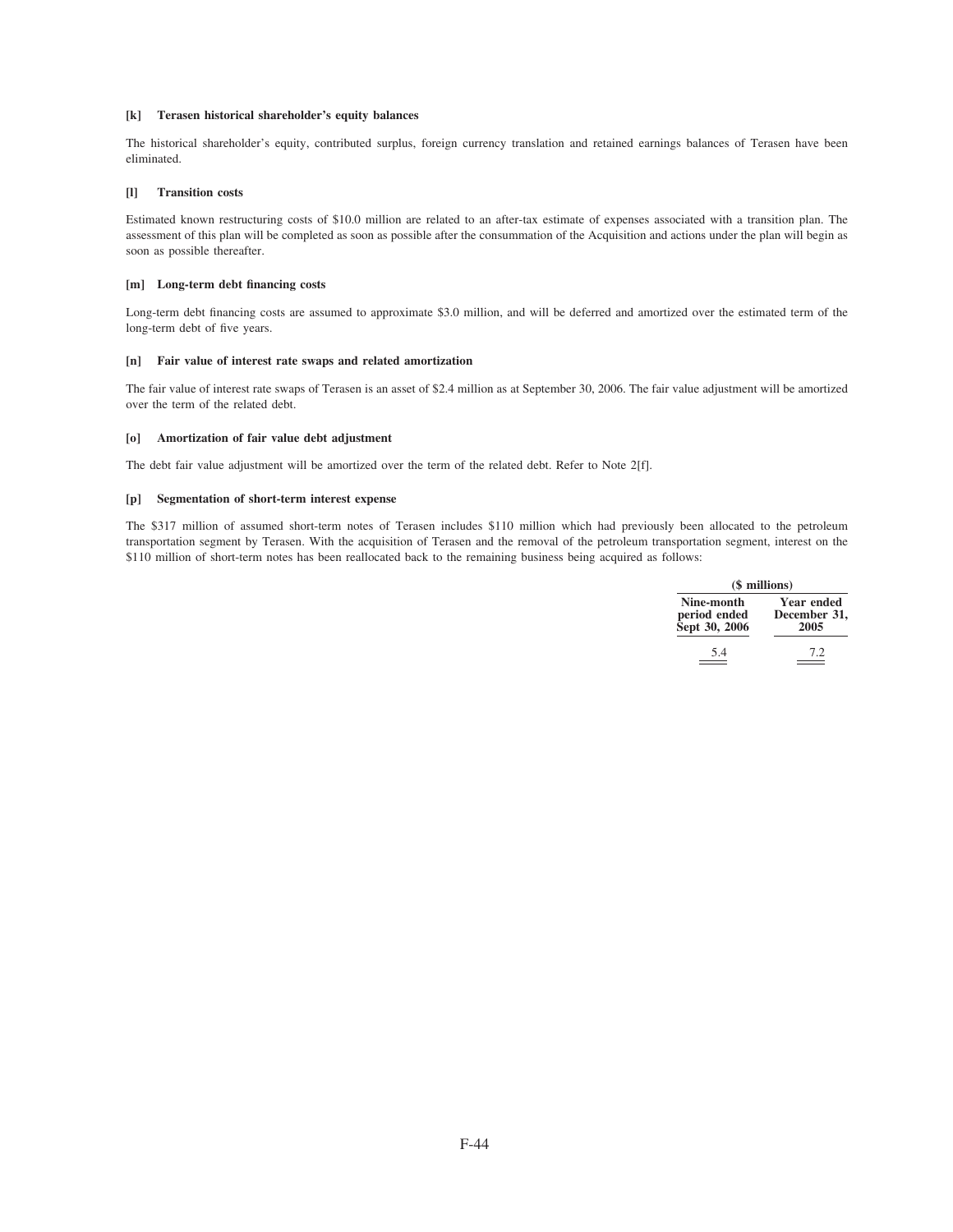# **INDEX TO MANAGEMENT DISCUSSION AND ANALYSIS**

| Management Discussion and Analysis for the three- and nine-month periods ended September 30, 2006 M-19 |  |
|--------------------------------------------------------------------------------------------------------|--|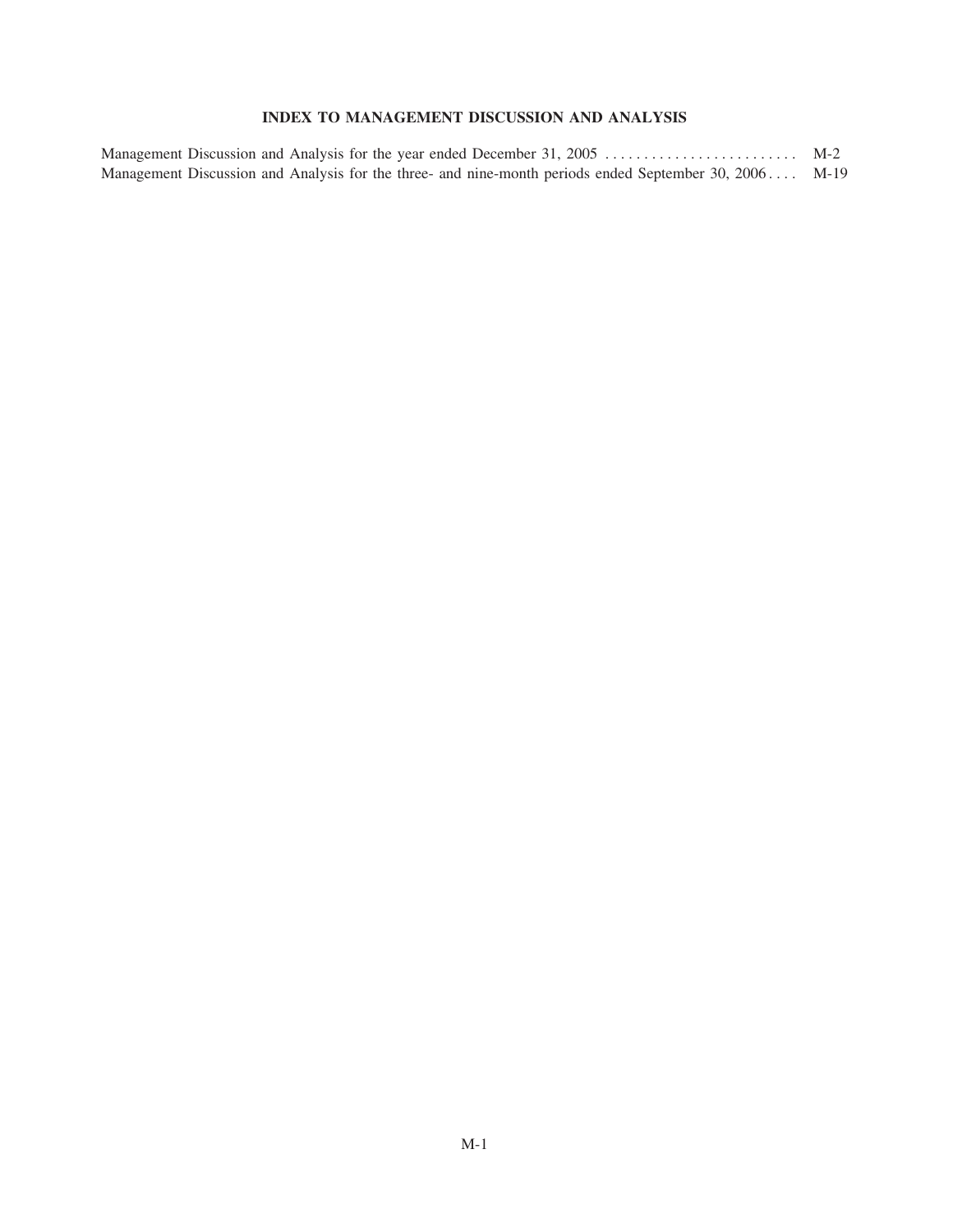# **Terasen Inc.**

2005 Management Discussion and Analysis For the Year Ended December 31, 2005 April 10, 2006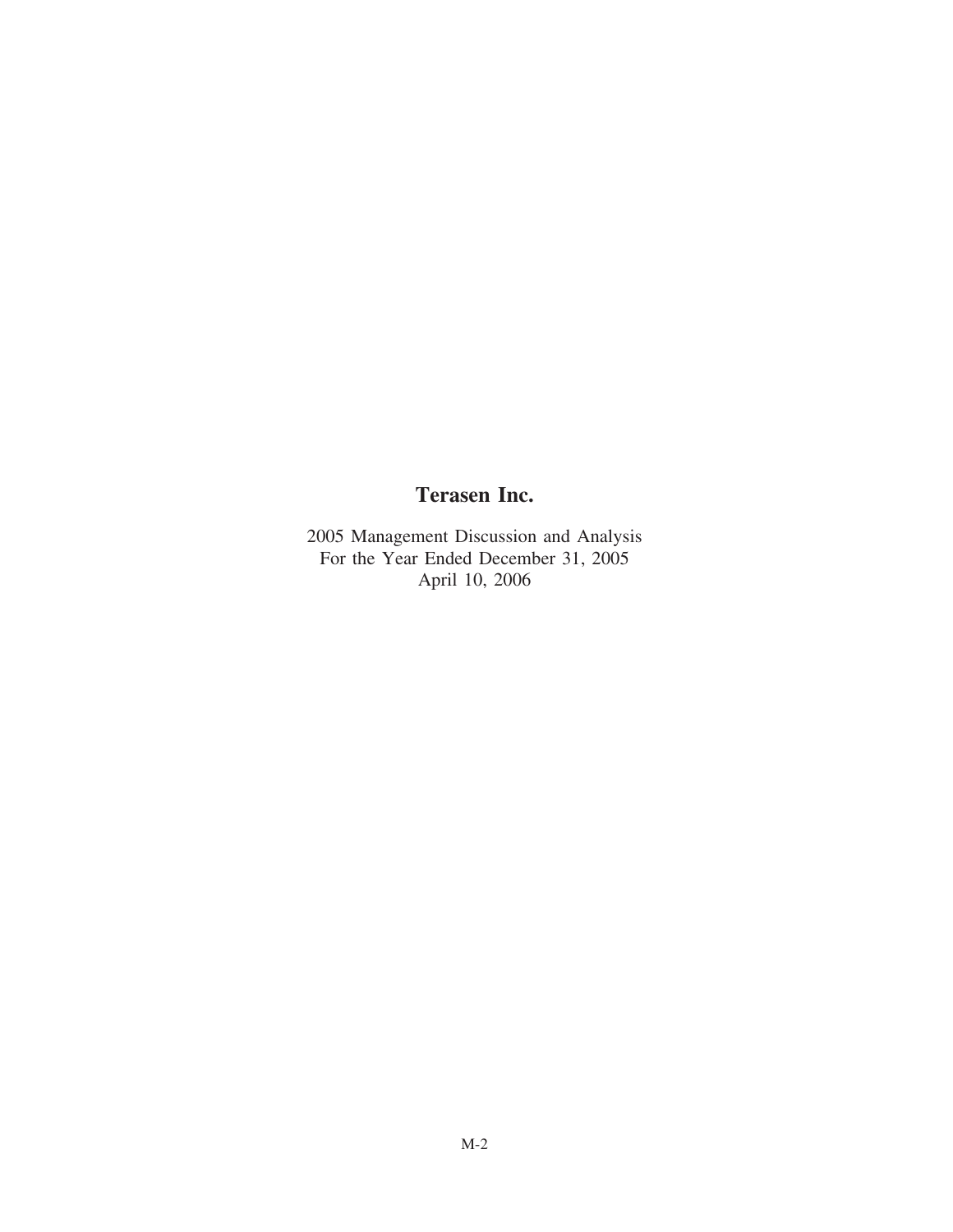*This discussion should be read in conjunction with the consolidated financial statements of the Company and related notes for the years ended December 31, 2005 and 2004. In this MD&A, we, us, our, the Company and Terasen mean Terasen Inc., its subsidiaries, joint ventures and investments in significantly influenced companies. Terasen Gas refers to Terasen Gas Inc., TGVI refers to Terasen Gas (Vancouver Island) Inc., Trans Mountain refers to Terasen Pipelines (Trans Mountain) Inc., Corridor refers to Terasen Pipelines (Corridor) Inc., Terasen Pipelines refers to Terasen Pipelines Inc., Express refers to the Express and Platte Pipeline Systems; and Water and Utility Services refers to Terasen Waterworks (Supply) Inc., Terasen Utility Services Inc. and Terasen's 50% interest in Fairbanks Sewer and Water Inc. KMI refers to Kinder Morgan, Inc.*

*The financial data included in this discussion has been prepared in accordance with Canadian generally accepted accounting principles, and all dollar amounts are in Canadian dollars unless otherwise stated.*

### **About Terasen**

On November 30, 2005, all of the shares of the Company were acquired by Kinder Morgan, Inc. (''KMI''), through a subsidiary, pursuant to a Combination Agreement dated as of August 1, 2005. The Company's shareholders were able to elect, for each Terasen share held, either (i) \$35.75 in cash, (ii) 0.3331 shares of KMI common stock, or (iii) \$23.25 in cash plus 0.1165 shares of KMI common stock. In the aggregate, approximately 12.5 million shares of KMI common stock was issued together with cash payments of approximately \$2.49 billion to Terasen securityholders.

### *Natural Gas Distribution*

Terasen's natural gas distribution operations consist primarily of Terasen Gas and TGVI in addition to several small related utility operations. Terasen Gas is the largest distributor of natural gas in British Columbia, serving more than 804,000 customers in more than 100 communities. Major areas served by Terasen Gas are Greater Vancouver, the Fraser Valley and the Thompson, Okanagan, Kootenay and North Central Interior regions of the province. TGVI serves approximately 85,000 customers on Vancouver Island and the Sunshine Coast area and Terasen Gas (Whistler) serves approximately 2,000 customers in the Whistler region. Terasen Gas and TGVI provide transmission and distribution services to their customers, and obtain natural gas supplies on behalf of residential and commercial customers. Gas supplies are sourced primarily from northeastern British Columbia and, through the Company's Southern Crossing Pipeline, from Alberta.

### *Petroleum Transportation*

Terasen's petroleum transportation operations are the Trans Mountain, Corridor, Express and Platte pipelines. These operations are conducted under the Kinder Morgan Canada name. Trans Mountain transports crude oil and refined products from Edmonton, Alberta to Burnaby, British Columbia and also delivers Canadian crude oil to several refineries in Washington State. Trans Mountain also owns the Westridge Marine Terminal, which is located at tidewater in the Port of Vancouver, and a jet fuel pipeline connecting to Vancouver International Airport. Corridor owns a dual pipeline system which transports diluted bitumen and diluent between the Muskeg River mine near Fort McMurray and the Shell upgrader north of Edmonton, Alberta. Corridor commenced commercial operations in May 2003. Terasen also owns a one-third interest in the Express Pipeline and the Platte Pipeline which transports crude oil from Hardisty, Alberta to the Rocky Mountain region of the United States and on to Wood River, Illinois.

### *Other Activities*

In addition to Terasen's core businesses of Natural Gas Distribution and Petroleum Transportation, Terasen owns interests in several smaller businesses including a 30% interest in CustomerWorks LP. CustomerWorks provides billing and customer care services to utilities, municipalities and retail energy companies. CustomerWorks has outsourced the provision of its customer care services to an entity owned and operated by Accenture Inc. Prior to the disposition of Terasen's 40.4% ownership interest in Clean Energy on October 31, 2005, the other activities segment also included Clean Energy Fuel Corp. (''Clean Energy''), a provider of natural gas vehicle refueling infrastructure.

In January 2006, Terasen entered into a Purchase and Sale Agreement to dispose of its interest in its water and utility services operations for proceeds of approximately \$125 million. The disposition is expected to be completed by the end of April 2006, subject to regulatory approvals. The water and utility services business has accordingly been reclassified as assets and liabilities held for sale and as discontinued operations. The disposition is not expected to give rise to a material gain or loss.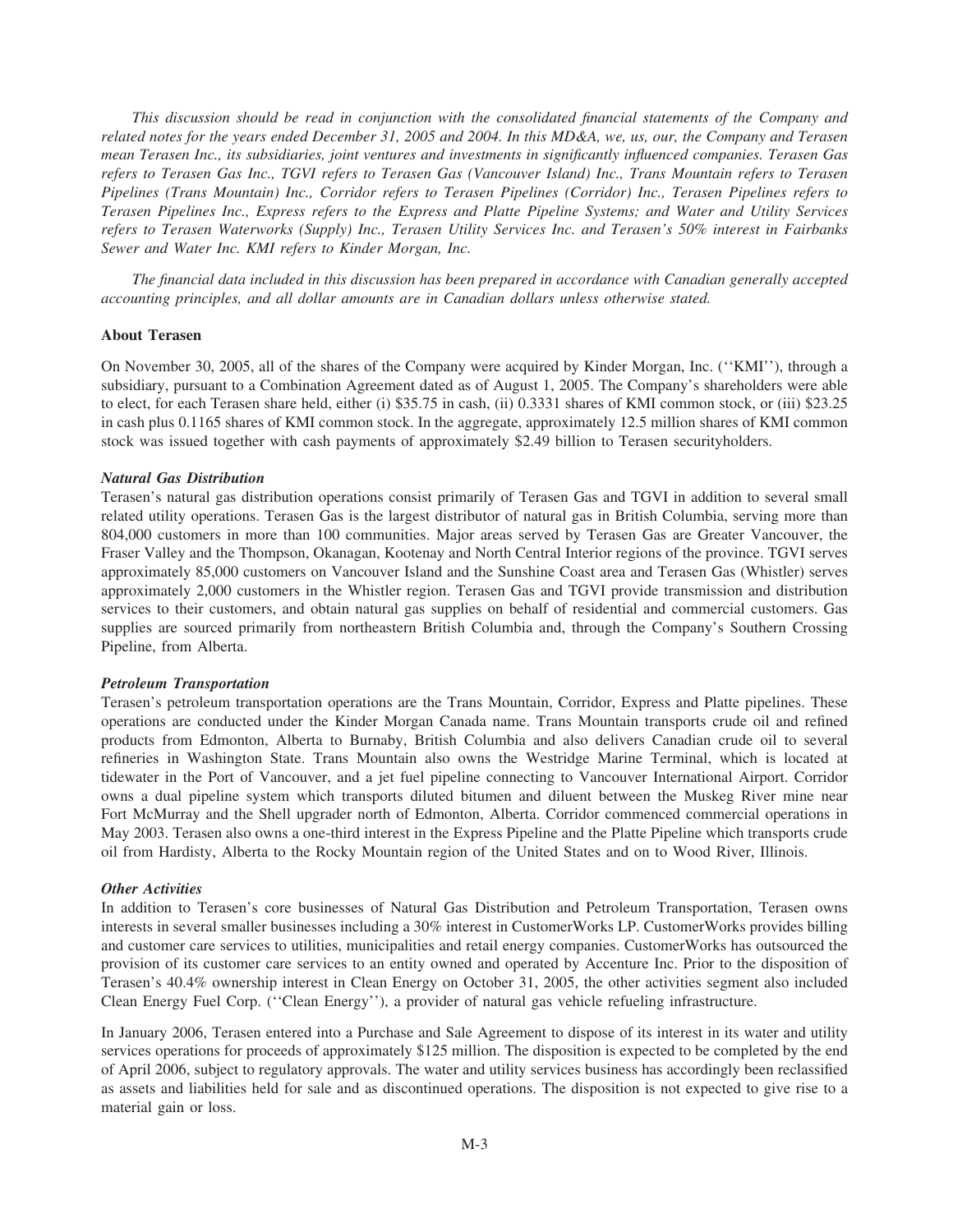# **Results of Operations**

### **Net Earnings**

|                          | Years ended<br>December 31  |         |
|--------------------------|-----------------------------|---------|
|                          | 2005                        | 2004    |
|                          | (in millions of<br>dollars) |         |
| Natural gas distribution |                             |         |
|                          | \$65.3                      | \$69.7  |
|                          | 25.5                        | 26.2    |
|                          | 90.8                        | 95.9    |
| Petroleum transportation |                             |         |
|                          | 25.4                        | 39.4    |
|                          | 13.6                        | 15.6    |
|                          | 25.5                        | 15.9    |
|                          | 64.5                        | 70.9    |
|                          | (4.9)                       | 3.3     |
|                          | (49.2)                      | (20.3)  |
|                          | \$101.2                     | \$149.8 |

Net earnings for 2005 decreased by \$48.6 million compared to 2004. Significant items that impacted net earnings in 2005 were as follows:

# Certain items

|                                                                                    | (\$ millions) |
|------------------------------------------------------------------------------------|---------------|
|                                                                                    |               |
|                                                                                    |               |
| Clean Energy hedging gains and disposition costs $\ldots$ and $\ldots$ and $(2.5)$ |               |
|                                                                                    |               |
|                                                                                    | \$51.3        |

In 2005 the Company has charged to earnings after-tax costs of \$42.9 million associated with the acquisition by KMI, mainly from pre-tax investment banking costs of \$14.7 million, severance and employee-related costs of \$14.4 million, share option costs of \$3.6 million, and the write-off of approximately \$15.3 million of income tax expense related to restricted tax loss carry-forwards.

In the fourth quarter of 2005 Terasen Gas expensed \$3.6 million (after-tax) of costs incurred in connection with the Inland Pacific Connector project that were not permitted recovery in rates by the BCUC.

On October 31, 2005, the Company sold its 40.4% ownership in Clean Energy for proceeds of approximately U.S. \$35.9 million. The sale, together with equity earnings of Clean Energy for the ten months ended October 31, 2005, has resulted in a gain of approximately \$2.5 million, including the recognition of all unrealized gas forward contract gains of Clean Energy in 2005 totalling \$10.9 million and the recognition of currency translation losses previously included in Shareholders' Equity totalling \$8.4 million.

On November 1, 2005, Trans Mountain exercised its right to redeem the \$35 million Series C Debentures. An after-tax charge to earnings of \$7.3 million was incurred in connection with the premium that was paid to redeem the debentures.

The water and utility services business operations earnings have been reclassified to discontinued operations for both 2005 and 2004.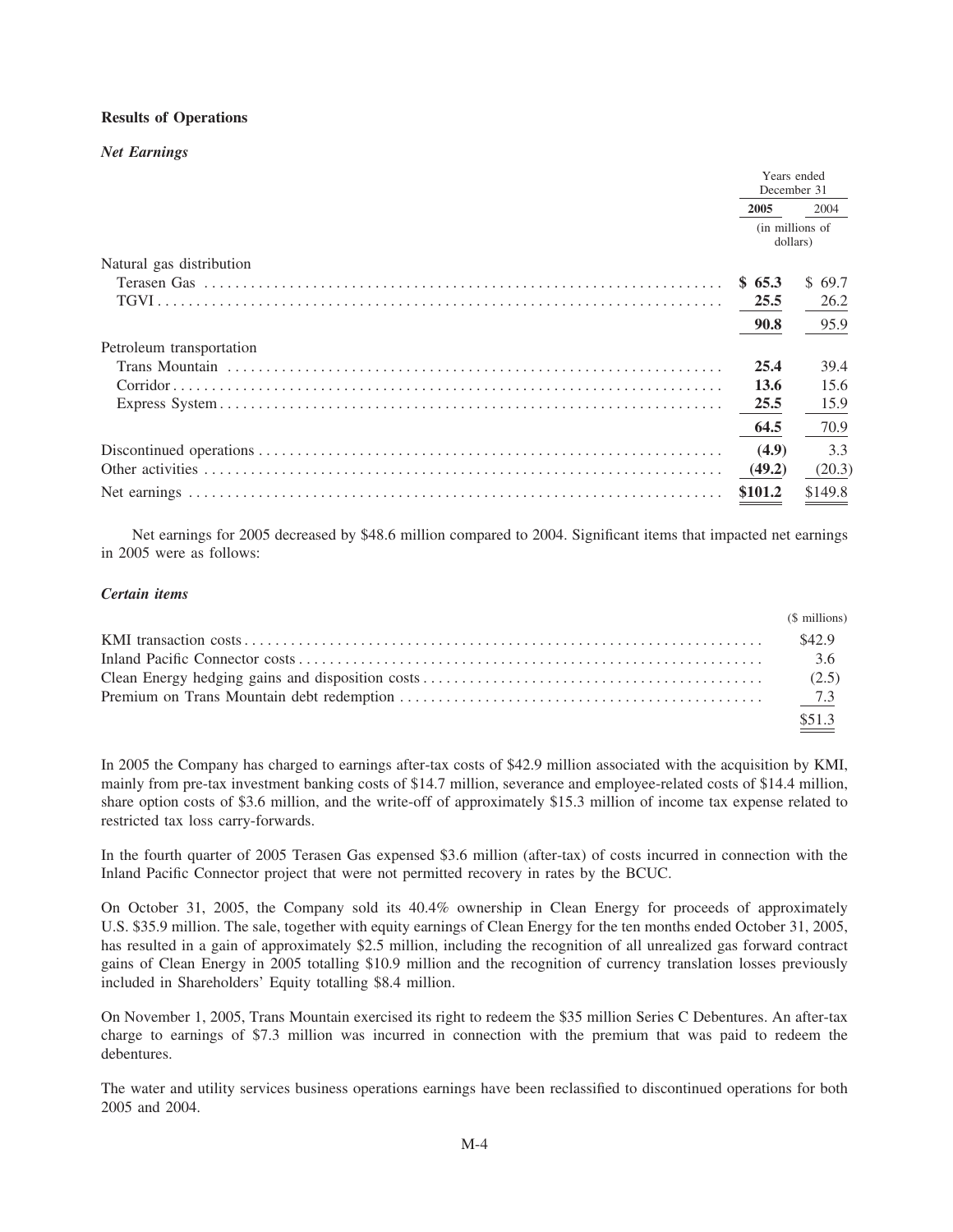# *Selected Annual Information*

| Years ended December 31  |                       |         |
|--------------------------|-----------------------|---------|
| 2005                     | 2004                  | 2003    |
| (in millions of dollars) |                       |         |
|                          | $$1,798.1$ $$1,763.1$ |         |
|                          | 146.5                 | 130.7   |
| 101.2                    | 149.8                 | 132.7   |
|                          | -86.4                 | 79.4    |
| 5.316.1                  | 4.981.8               | 4.933.1 |
| 2.012.9                  | 2.291.6               | 2,426.1 |
| 398.2                    | 416.7                 | 51.8    |

1. Total revenues in 2004 and 2003 have been restated to reflect the reclassification of the water and utility services business as discontinued operations. Net income before discontinued operations and long-term debt for 2004 and 2003 have been restated for the reclassification of the Company's capital securities from equity to long-term debt, and the reclassification of the respective financing costs and income taxes. Total assets for 2004 and 2003 have been restated to reflect the reclassification of deferred charges to other long-term liabilities and deferred credits.

2. Terasen is a wholly-owned subsidiary of KMI and accordingly earnings per share information is not disclosed.

3. Excluding current portion of long-term debt.

Growth in total revenues has been caused mainly by higher natural gas commodity prices, particularly in 2005, which are flowed through in customer rates. Net income, when adjusted for the KMI transaction costs and Trans Mountain Series C redemption costs in 2005, has grown since 2003 mainly as a result of strong earnings growth in petroleum transportation. The completion of the Corridor Pipeline project in April 2003 and the Express System expansion in 2005 and throughput growth on the Trans Mountain system have been the main contributors to earnings growth. The increase in total assets from 2004 to 2005 reflected both capital expenditures and growth in natural gas inventories and accounts receivable as a result of higher natural gas commodity prices.

### **Results by Business Segment**

### *Natural Gas Distribution*

|      | Years ended<br>December 31 |
|------|----------------------------|
| 2005 | 2004                       |
|      | (in millions of dollars)   |
|      |                            |
| 90.8 | 95.9                       |

Revenues from natural gas distribution increased in 2005 compared to 2004 mainly as a result of higher market prices for natural gas, which are flowed through in customer rates. Cost of natural gas increased by a corresponding amount.

Earnings from natural gas distribution declined from \$95.9 million in 2004 to \$90.8 million in 2005 related to the expensing of costs associated with the KMI acquisition and the expensing of costs associated with the Inland Pacific Connector project, as well as a lower allowed return on equity in both Terasen Gas and TGVI and reduced earnings from accretion of the RDDA acquisition discount in TGVI. These factors were partially offset by strong operating performance in both Terasen Gas and TGVI as discussed below.

### TERASEN GAS

Earnings from Terasen Gas decreased from \$69.7 million to \$65.3 million due to the expensing of \$6.4 million of costs related to the KMI acquisition primarily from the expiry of loss carryforwards due to the change in control, a lower allowed return on equity in 2005 compared to 2004, and the expensing of \$3.6 million (after-tax) of costs incurred in connection with the Inland Pacific Connector project that were not permitted recovery in rates by the BCUC. These factors were partially offset by strong operating performance, including higher transportation revenue, rate base growth and reduced bad debt expense.

Terasen Gas net customer additions during 2005 were 12,613, up from 11,750 customer additions in 2004. Solid economic conditions and continued strength in new housing starts in British Columbia helped drive the net customer additions in 2005. Terasen Gas industrial sales volumes decreased by 755 terajoules while transportation volumes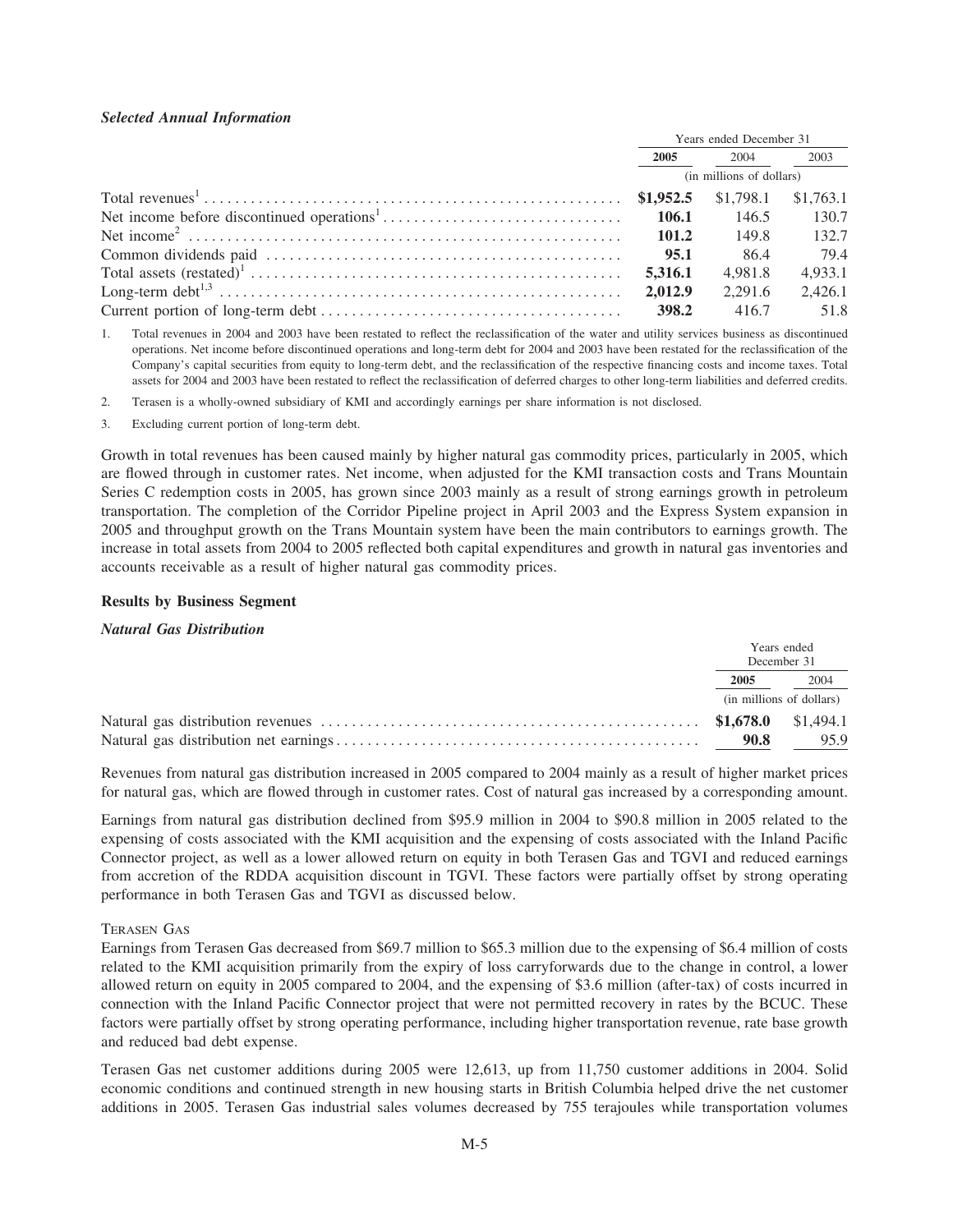increased by 1,113 terajoules from the previous year. Terasen Gas earns approximately the same margin regardless of whether a customer contracts for sales or transportation service.

# *Regulation*

Terasen Gas' rates are based on estimates of several items, such as natural gas sales volumes, cost of natural gas, and interest rates. In order to manage the risks associated with some of these estimates, a number of regulatory deferral accounts are in place.

Two mechanisms to ameliorate unanticipated changes in sales volumes, such as changes caused by weather, have been implemented specifically for Terasen Gas. The first, originally called the Gas Cost Reconciliation Account (GCRA), relates to the recovery of all gas costs through a deferral account which captures all variances (overages and shortfalls) from forecasts. Balances are either refunded to or recovered from customers via an application with the BCUC. Creation of the GCRA was approved by the BCUC in October 1993; effective April 2004 the GCRA was split into two new deferral accounts called the Commodity Cost Reconciliation Account (CCRA) and the Midstream Cost Reconciliation Account (MCRA). The CCRA and MCRA were created to support commodity unbundling and the refund/recovery mechanism works the same as that used for the GCRA. The second mechanism seeks to stabilize revenues from residential and commercial customers through a deferral account that captures variances in the forecast versus actual customer use throughout the year. This mechanism is called the Revenue Stabilization Adjustment Mechanism (RSAM).

The RSAM and CCRA/MCRA accounts reduce Terasen Gas' earnings exposure to related risks by deferring any variances between projected and actual gas consumption and gas costs, and refunding or recovering those variances in rates in subsequent periods. Variances in usage by large volume, industrial transportation and sales customers are not covered by these deferral accounts as their usage is more predictable and less likely to be significantly affected by weather.

In 2005, the net balances of the RSAM and CCRA/MCRA accounts decreased to a payable of \$9.0 million from a receivable of \$14.1 million in 2004. In order to ensure that the balances in the CCRA/MCRA account are recovered on a timely basis, Terasen Gas prepares and files quarterly calculations with the BCUC to determine whether customer rate adjustments are needed to reflect prevailing market prices for natural gas costs.

Short-term and long-term interest rate deferral accounts are also in place to absorb interest rate fluctuations. The interest rate deferral accounts which were in place during 2004 effectively fixed the interest expense on short-term funds attributable to Terasen Gas' regulated assets at 4.00% during 2005, up from 3.25% in 2004. The effective fixed short-term interest rate for 2006 has been set at 4.00%. Any variations from this rate throughout the year are recorded in deferral accounts.

# *Allowed Return on Equity (ROE) and Capital Structure*

Terasen Gas' allowed ROE is determined annually based on a formula that applies a risk premium to a forecast of longterm Government of Canada bond yields. For 2005, the application of the ROE formula set Terasen Gas' allowed ROE at 9.03%, down from 9.15% in 2004. Terasen Gas and TGVI applied to the BCUC in June 2005 to increase their deemed equity components from 33% to 38% and from 35% to 40%, respectively. The same application also requested an increase in allowed ROEs from the levels that would have resulted from the historic formula, which would have been 8.29% for Terasen Gas and 8.79% for TGVI in 2006.

The BCUC rendered its decision on the application on March 2, 2006, to be effective as of January 1, 2006. The generic ROE formula for a benchmark utility in British Columbia was changed such that it will be reset annually off a forecast of 30 Year Canada Bonds plus a 3.90% risk premium when the forecast yield on 30 Year Canada Bond is 5.25% The risk premium is adjusted annually by 75% of the difference between 5.25% and the forecast yield on 30 Year Canada Bonds. The changes increased the allowed ROE from 8.29% to 8.80% for Terasen Gas and from 8.79% to 9.50% for TGVI in 2006. The Decision also resulted in increases in the deemed equity components of Terasen Gas and TGVI to 35% and 40%, respectively.

# *2004-2007 Performance Based Rate Plan (PBR)*

In July 2003, Terasen Gas received BCUC approval of a negotiated settlement for a 2004-2007 PBR. The PBR Settlement establishes a process for determining Terasen Gas' delivery charges and incentive mechanisms for improved operating efficiencies. The four-year agreement includes incentives for Terasen Gas to operate more efficiently through the sharing of the benefits between Terasen Gas and its customers. The PBR Settlement includes ten service quality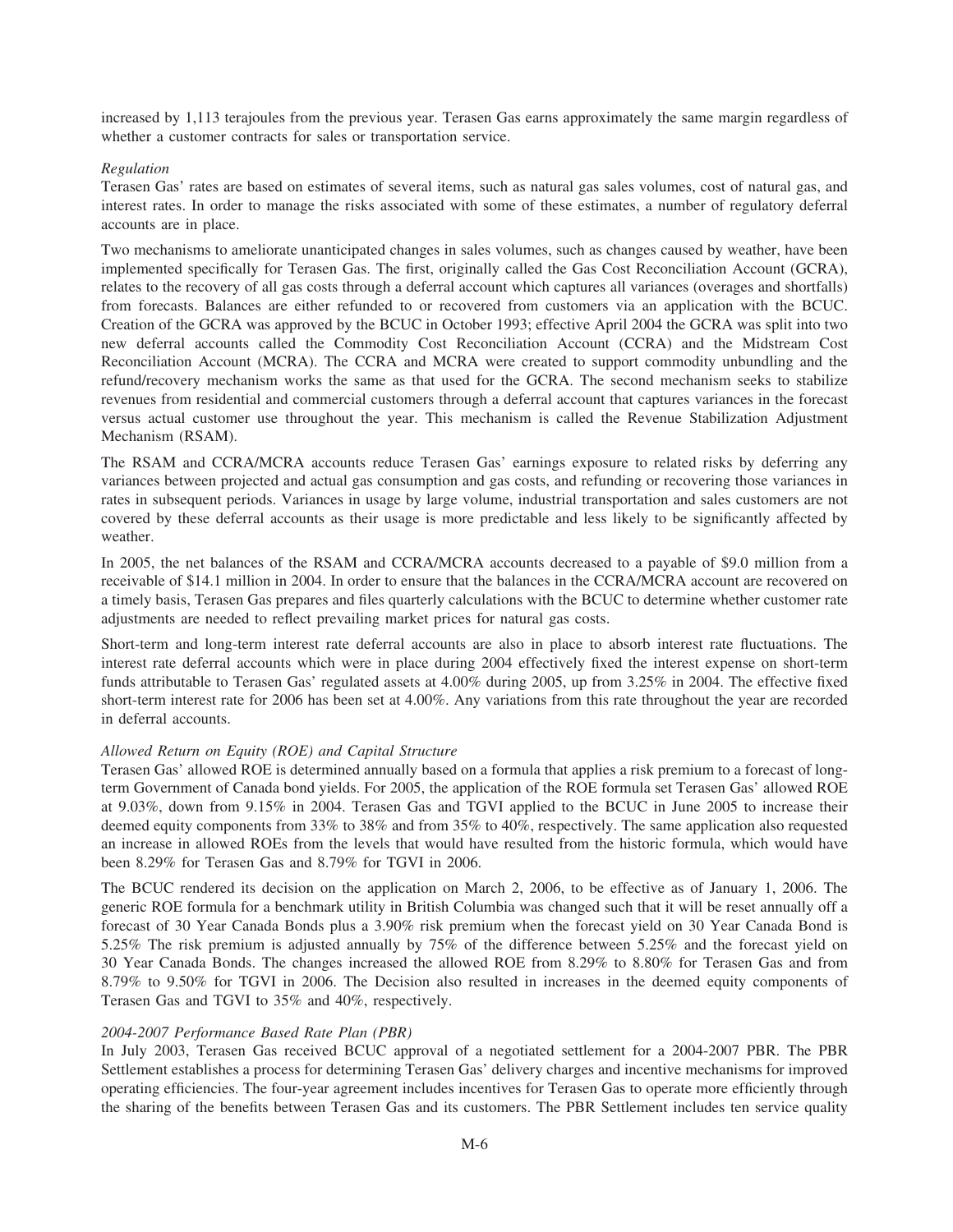measures designed to ensure Terasen Gas maintains service levels. It also sets out the requirements for an annual review process which will provide a forum for discussion between Terasen Gas and interested parties regarding its current performance and future activities.

Operation and maintenance costs and base capital expenditures are subject to an incentive formula reflecting increasing costs due to customer growth and inflation, less an adjustment factor based on 50 percent of inflation during the first two years of the PBR and 66 percent of inflation during the last two years. Base capital expenditure amounts are a function of customer numbers and projected customer additions. The PBR Settlement provides for a 50/50 sharing mechanism of earnings above or below the allowed return on equity beginning in 2004.

Upon expiry of the 2004-2007 PBR, there is no certainty as to whether a new negotiated settlement will be entered into, or what the terms of a new settlement might be.

### *Municipal Leasing Transactions*

Certain municipalities in Terasen Gas' service area have an option to purchase the gas distribution franchise within their municipal boundary. In order to address these purchase options, the Company has developed a leasing arrangement that allows Terasen Gas to continue to operate the gas distribution assets by effectively selling the assets to the municipality and leasing them back for a 17 year period. After 17 years, Terasen Gas has an option to repurchase the assets at depreciated value. At December 31, 2005, Terasen Gas had entered into transactions involving a total value of \$152.7 million, and the value of future transactions is not expected to be material.

### **TGVI**

Earnings from TGVI remained steady, decreasing only slightly from \$26.2 million to \$25.5 million.

TGVI net customer additions during 2005 were 4,354, up from 4,233 customer additions in 2004.

### *Regulation*

TGVI is also regulated by the BCUC. In 1995, an agreement was entered into between TGVI, the Province of British Columbia (the Province) and the Government of Canada, which included a Special Direction that was issued to the BCUC. The agreement, which expires no sooner than December, 2011, includes the following terms:

- ) TGVI receives, for the benefit of its customers, an annual payment until 2011 from the Province based on the wellhead price of natural gas in B.C. This payment amounted to \$46.7 million in 2005, up from \$33.2 million in 2004.
- ) The accumulated revenue deficiency resulting from overall revenues being below the cost of service prior to 2003 had been recorded in a Revenue Deficiency Deferral Account (RDDA). When Terasen acquired TGVI, the amount of the RDDA was \$85 million, for which Terasen paid a price of \$61 million. The accumulated RDDA recorded on Terasen's consolidated financial statements totaled \$35.2 million as at December 31, 2005, corresponding to a balance for TGVI regulatory purposes of \$48.3 million. The balance on Terasen's consolidated financial statements is down \$10.4 million from December 31, 2004. Terasen is committed to fund these revenue deficiencies by purchasing preferred shares or subordinated debt issued by TGVI. The BCUC was directed to set rates beginning in 2003 that amortize the RDDA balance over the shortest period reasonably possible, having regard for TGVI's competitive position relative to alternative energy sources and the desirability of reasonable rates. The earnings impact of the RDDA discount is discussed under Results — Natural Gas Distribution.
- ) Any variances in the achieved ROE in a particular year from the allowed ROE (other than variances resulting from operation and maintenance costs) are deferred and recorded in the RDDA. The RDDA accumulated by TGVI is funded by the Company. Recovery of the deficiency through rates charged to customers is dependent upon regulatory approval and must be balanced against maintaining the competitiveness of TGVI's service relative to alternative energy sources. As a result, most risks associated with TGVI's annual financial results (other than operating costs) are, subject to BCUC approval, transferred to customers through the RDDA. The Company began recovery of the deficiency in 2003.

TGVI renewed its regulatory settlement in late 2005 for a two-year period effective January 1, 2006. It provides for a continuation of the operation and maintenance cost incentive arrangements previously in place. The allowed ROE for TGVI was 9.53% for 2005, compared to 9.65% in 2004. As described above, TGVI's ROE for 2006 is 9.50% and TGVI's deemed equity component of its capital structure for 2006 is 40%.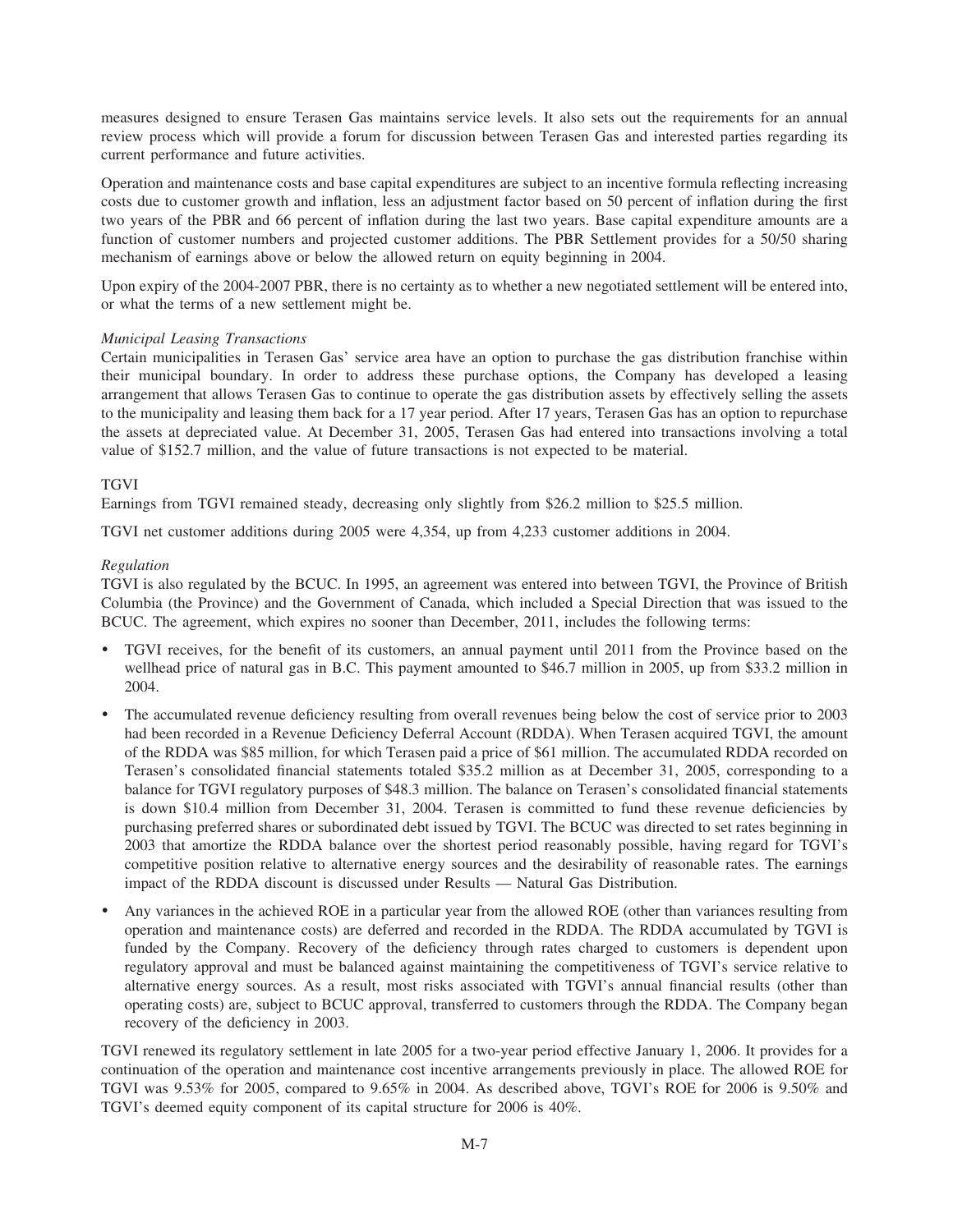To ensure prompt recovery of the RDDA, the BCUC has approved a rate-setting mechanism for TGVI whereby customer rates are set at levels in excess of TGVI's cost of service, but effectively capped by the price of competitive alternative fuels (electricity or heating oil). This has resulted in significant RDDA amortization in both 2004 and 2005. However, RDDA recovery is sensitive to the relative pricing of natural gas and electricity in TGVI's service area, as well as to margin generated under TGVI's firm transportation agreements discussed below. There is no certainty that TGVI will be able to charge rates that will be sufficient to fully recover the RDDA prior to the expiry of the Provincial royalty payments at the end of 2011.

### *Contractual Arrangements*

During 2005 TGVI's firm transportation agreements with the Vancouver Island Gas Joint Venture were renewed. The new agreements extend until 2012, and the committed volume under the contracts were set at 12.5 TJ per day for 2006 to 2012, inclusive, down from 20 TJ per day in 2005.

TGVI has also entered into a firm transportation agreement with BC Hydro to serve BC Hydro's gas supply needs to a gas-fired cogeneration plant at Elk Falls, B.C. The agreement, for 45 TJ per day, expires on December 31, 2007. BC Hydro has an option to extend the agreement for one year. BC Hydro has indicated that it is considering changing the Elk Falls facility from a baseload facility to a dispatchable facility. Accordingly, there is no certainty that the firm transportation agreement with BC Hydro will be extended beyond 2007.

On February 16, 2005, the BCUC approved TGVI's proposed liquefied natural gas (LNG) storage facility, subject to several conditions including the execution of a long-term Transportation Service Agreement (TSA) with BC Hydro backed by the capacity demand requirements of the Duke Point Power project. On June 17, 2005, BC Hydro announced its intention to abandon the Duke Point Power project on Vancouver Island as a result of a continuing appeal process. As a result, the expected construction timeline for TGVI's proposed storage facility has been delayed and, pending reevaluation, will require BCUC approval prior to proceeding.

### *Petroleum Transportation*

| Years ended<br>December 31  |                 |
|-----------------------------|-----------------|
| 2005                        | 2004            |
| (in millions of<br>dollars) |                 |
| \$227.8<br>64.5             | \$225.5<br>70.9 |

Revenues from petroleum transportation increased by \$2.3 million in 2005 compared to 2004 as a result of higher revenues on the Corridor system, which offset lower throughput on the Trans Mountain system in the first quarter of 2005 as discussed below. Corridor revenues were higher in 2005 as a result of the refund in 2004 of deferral account balances to the Corridor shippers.

Earnings from petroleum transportation declined from \$70.9 million in 2004 to \$64.5 million in 2005 mainly as a result of lower throughput on the Trans Mountain system and a lower allowed return on equity on the Corridor system, offset in part by higher earnings from the Express System as a result of the completion of the Express expansion project. Earnings in 2005 were also impacted by a \$7.3 million aftertax charge to earnings associated with the redemption of the Trans Mountain Series C Debentures.

# TRANSPORTATION VOLUMES

| Years ended<br>December 31 |  |
|----------------------------|--|
| 2005 2004                  |  |
| (barrels per day)          |  |
|                            |  |
|                            |  |
|                            |  |

*Actual throughput on the Corridor Pipeline does not impact earnings as all of Corridor's capacity is contracted through ship-or-pay arrangements.*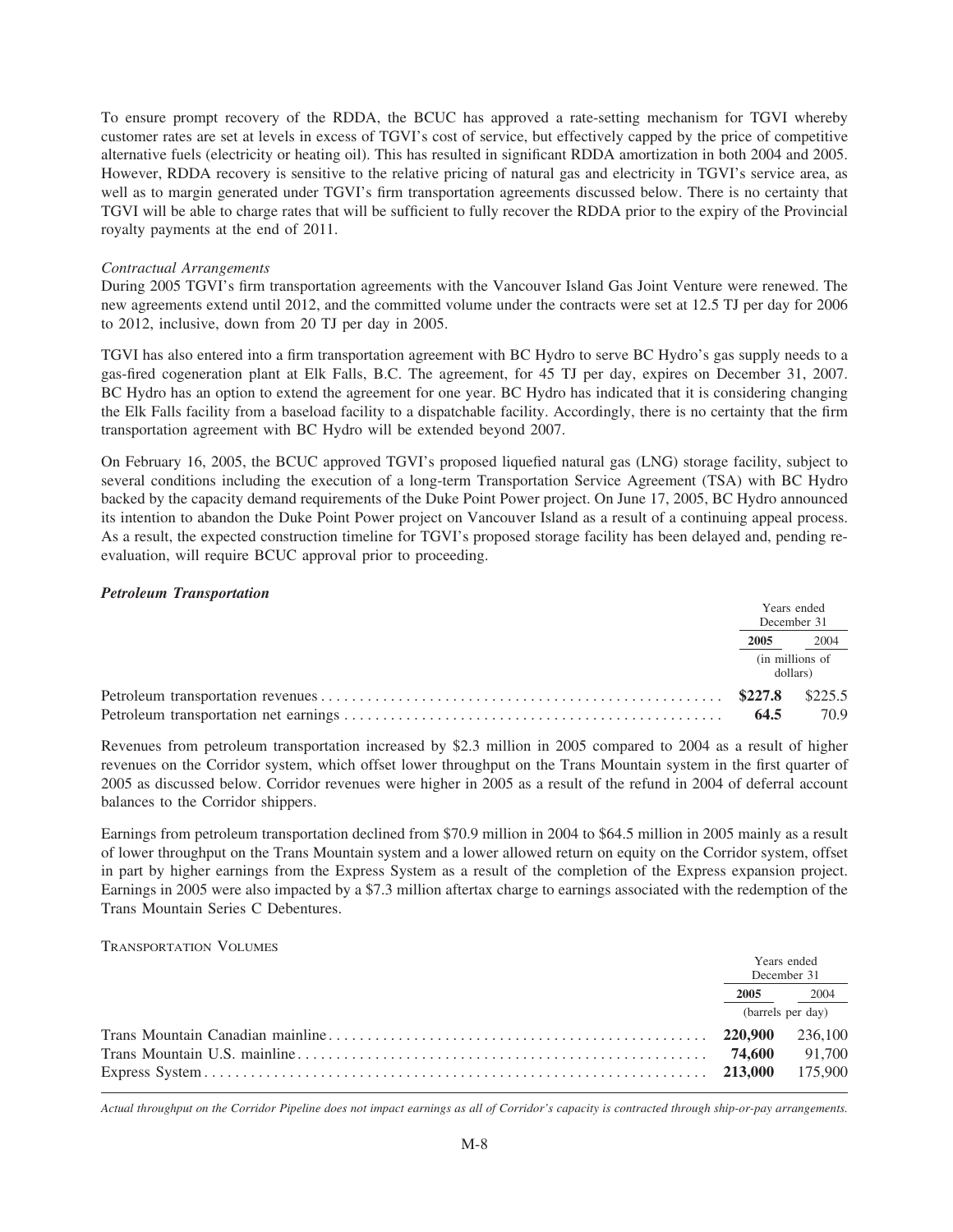Throughput in the first quarter of 2005 on the Trans Mountain system was impacted by the decline in production from the Alberta oilsands resulting from temporary production outages, as well as turnarounds at refineries connected to the Trans Mountain pipeline. These issues affected throughput on both the Canadian and U.S. mainlines. Volumes returned to more normal levels for the remainder of 2005.

Throughput on the Express System increased in 2005 as a result of the completion of the Express expansion project in April 2005.

# TRANS MOUNTAIN

Earnings from Trans Mountain were \$25.4 million in 2005, down from \$39.4 million in 2004 mainly as a result of the costs of the Trans Mountain Series C Debenture redemption and the reduction in throughput on the Trans Mountain system in the first quarter of 2005.

# *Regulation*

The National Energy Board (NEB) regulates the Canadian portion of Trans Mountain's crude oil and refined products pipeline system. The NEB authorizes pipeline construction and establishes tolls and conditions of service.

In November 2000, Trans Mountain and shipper representatives reached a negotiated agreement to determine Trans Mountain's tolls for the period 2001-2005. This Incentive Toll Settlement (ITS) was approved by the NEB on March 22, 2001 to take effect as of January 1, 2001.

The 2001-2005 ITS establishes base tolls, within a band of approximately 179,000 to 201,000 bpd, on Trans Mountain's Canadian mainline for the term of the settlement. Base tolls are set using a throughput level of approximately 189,000 bpd. Any revenue shortfalls arising from annual throughput levels below 179,000 bpd are recovered from the shippers. Incremental revenues arising from annual throughput above 201,000 bpd are shared equally between Trans Mountain and the shippers. The base tolls do not escalate with inflation unless Canadian inflation rates increase above 3.5%. Trans Mountain keeps all of the benefits achieved through productivity initiatives and operating efficiencies.

In January 2006, Kinder Morgan Canada entered into a memorandum of understanding with the Canadian Association of Petroleum Producers (CAPP) for a new Incentive Toll Settlement (the 2006-2010 ITS). The 2006-2010 ITS will determine the tolls to be charged on the Trans Mountain system over the five-year term of the agreement, to take effect as of January 1, 2006. The agreement will also govern the financial arrangements for the Pump Station Expansion and Anchor Loop projects. The 2006-2010 ITS is subject to National Energy Board (NEB) approval, and Kinder Morgan Canada and CAPP will work toward a final agreement by the end of June 2006. In addition to tolling and expansion parameters, the formal agreement will allow for new pipeline rules and regulations, capacity allocation procedures for the Westridge Marine Terminal and enhanced service standards.

The toll charged for the U.S. portion of Trans Mountain's pipeline in Washington State falls under the jurisdiction of the Federal Energy Regulatory Commission (FERC). Regulation by FERC is on a complaint basis. There were no complaints in 2005.

# *Trans Mountain Pump Station Expansion Project*

On Nov. 10, 2005, Kinder Morgan Canada received approval from the National Energy Board (NEB) to increase the capacity of the Trans Mountain pipeline system from 225,000 bpd to 260,000 bpd. The \$230 million expansion is designed to add 35,000 bpd of heavy crude oil capacity by building new and upgrading existing pump stations along the pipeline system between Edmonton, Alberta, and Burnaby, British Columbia. Construction began in early 2006 and the expansion will be in service in early 2007.

# *Trans Mountain Anchor Loop Project*

Kinder Morgan Canada filed a comprehensive environmental report with the Canadian Environmental Assessment Agency on Nov. 15, 2005, and filed a complete NEB application for the Anchor Loop project on February 17, 2006. The \$400 million project involves twinning a 158-kilometre section of the existing Trans Mountain pipeline system between Hinton, Alberta, and Jackman, British Columbia, and the addition of three new pump stations. With construction of the Anchor Loop, the Trans Mountain system's capacity will increase from 260,000 bpd to 300,000 bpd by the end of 2008.

Based on management's expectations for petroleum transportation demand to the West Coast of British Columbia and shipper feedback, Kinder Morgan Canada has decided not to seek long-term contracts with shippers for the Pump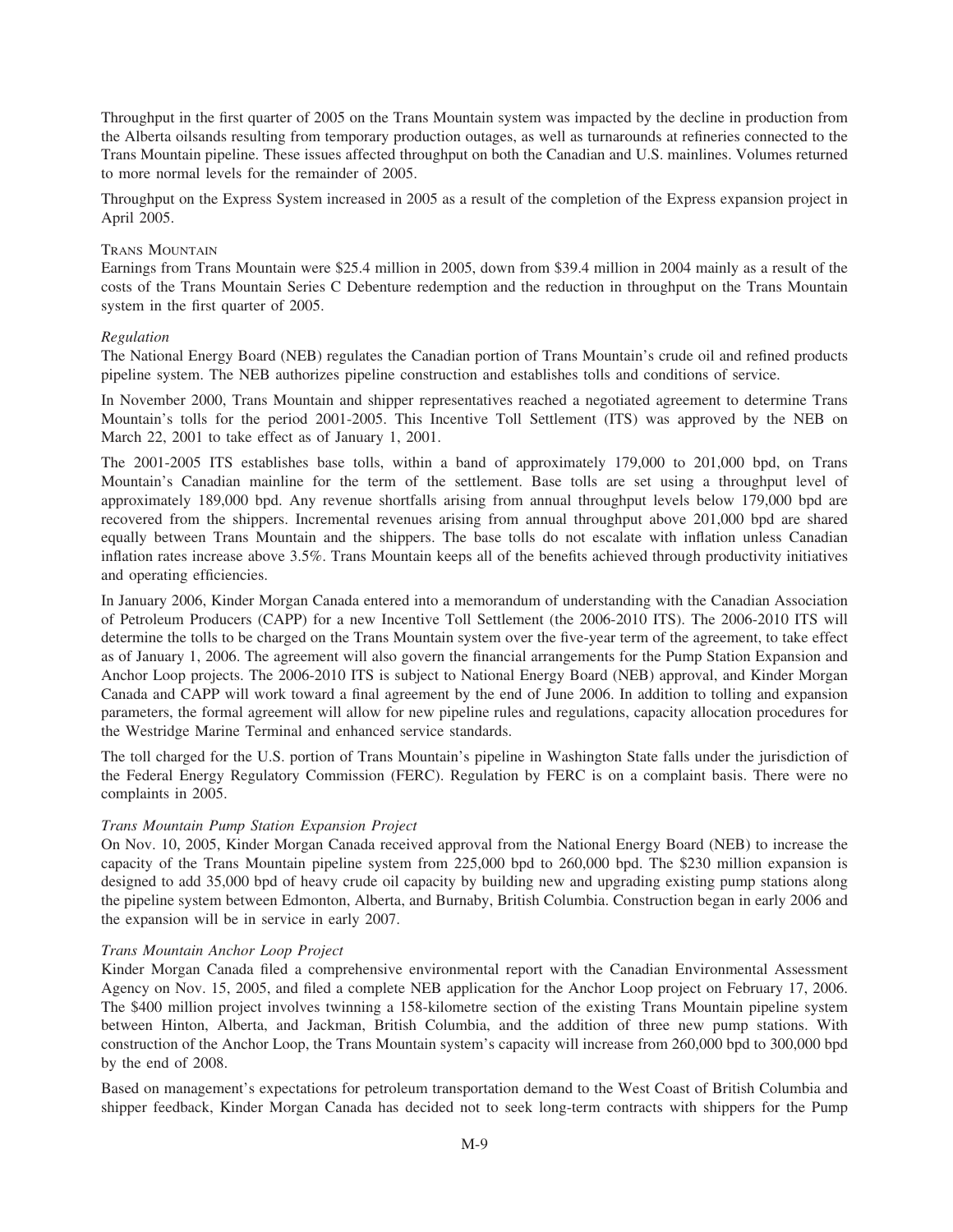Station Expansion Project or the Anchor Loop Project. As a result, there is no certainty that shipments on the Trans Mountain system will be sufficient to adequately recover the entire capital costs of the Pump Station and Anchor Loop expansions. However, the provisions of the 2006-2010 ITS will mitigate Trans Mountain's financial exposure to throughput shortfalls during that timeframe.

Beyond the Anchor Loop project, Kinder Morgan Canada is actively pursuing TMX 2, an approximately \$1 billion project that would loop the Trans Mountain pipeline between Valemont and Kamloops and back to Edmonton, increasing throughput by 100,000 bpd, and TMX 3, a \$900 million project that would loop the Trans Mountain pipeline between Kamloops and the Lower Mainland, increasing throughput by 300,000 bpd. Kinder Morgan Canada plans to conduct open seasons for both projects in 2006. Further into the future, Kinder Morgan Canada is considering building a new 400,000 bpd pipeline across northern British Columbia to a new deep-water port facility in Kitimat, British Columbia at a projected cost of \$2.0 billion.

Kinder Morgan Canada is no longer pursuing the previously announced Spirit Pipeline due to the termination of arrangements with its project partner.

### **CORRIDOR**

Earnings from the Corridor system were \$13.6 million in 2005, down from \$15.6 million in 2004 as a result of a lower allowed return on equity caused by lower long Canada bond yields in 2005 compared to 2004. The Firm Service Agreement (FSA) between Corridor and its shippers sets pipeline tolls based on conventional cost of service mechanisms. The FSA is a 25-year agreement, with return on equity linked to prevailing long Canada bond yields. Shell Canada Limited, Chevron Canada Limited and Western Oil Sands L.P. have entered into a long-term ship-or-pay contract with Corridor for 60%, 20% and 20%, respectively, of the available capacity on the Corridor Pipeline.

### *Corridor Pipeline Expansion*

Kinder Morgan Canada has initiated engineering, environmental and consultation activities on its proposed Corridor pipeline expansion project. The \$1.0 billion expansion includes building a new 42-inch diluent/bitumen (dilbit) pipeline, a new 20 inch products pipeline, tankage and upgrading existing pump stations along the existing pipeline system from the Muskeg River Mine north of Fort McMurray to the Edmonton region. The Corridor pipeline expansion will add an initial 200,000 bpd of dilbit capacity to accommodate the new bitumen production from the Muskeg River Mine. The current dilbit capacity is approximately 258,000 bpd. It is expected to climb to 278,000 by April 2006 by upgrading existing pump station facilities. By 2009, the dilbit capacity of the Corridor system is expected to be approximately 500,000 bpd. An application for the Corridor Pipeline Expansion Project was filed with the Alberta Energy and Utilities Board on December 22, 2005. Pending regulatory and definitive shipper approval, construction will begin in late 2006.

### EXPRESS SYSTEM

Earnings from the Express System were \$25.5 million in 2005, up \$9.6 million from 2004, as a result of the completion of the Express System capacity expansion in April 2005, and the additional throughput that the Express System was able to transport due to the expansion, and due to the realization of additional tax benefits.

In late 2003 and 2004, Terasen conducted open seasons to obtain long-term commitments for a portion of the Express System's uncommitted capacity and for expansion capacity. Express has 84% of its 280,000 bpd post-expansion total capacity contracted. These contracts expire in 2007, 2012, 2014 and 2015 in amounts of 1%, 40%, 11% and 32% of total capacity, respectively. These contracts provide for committed tolls for transportation on the Express System, which can be increased each year by up to 2%. The remaining capacity is made available to shippers as uncommitted capacity.

### *Other Activities*

| Years ended<br>December 31  |                  |
|-----------------------------|------------------|
| 2005                        | $\frac{2004}{ }$ |
| (in millions of<br>dollars) |                  |
| (49.2)                      | \$78.5<br>(20.3) |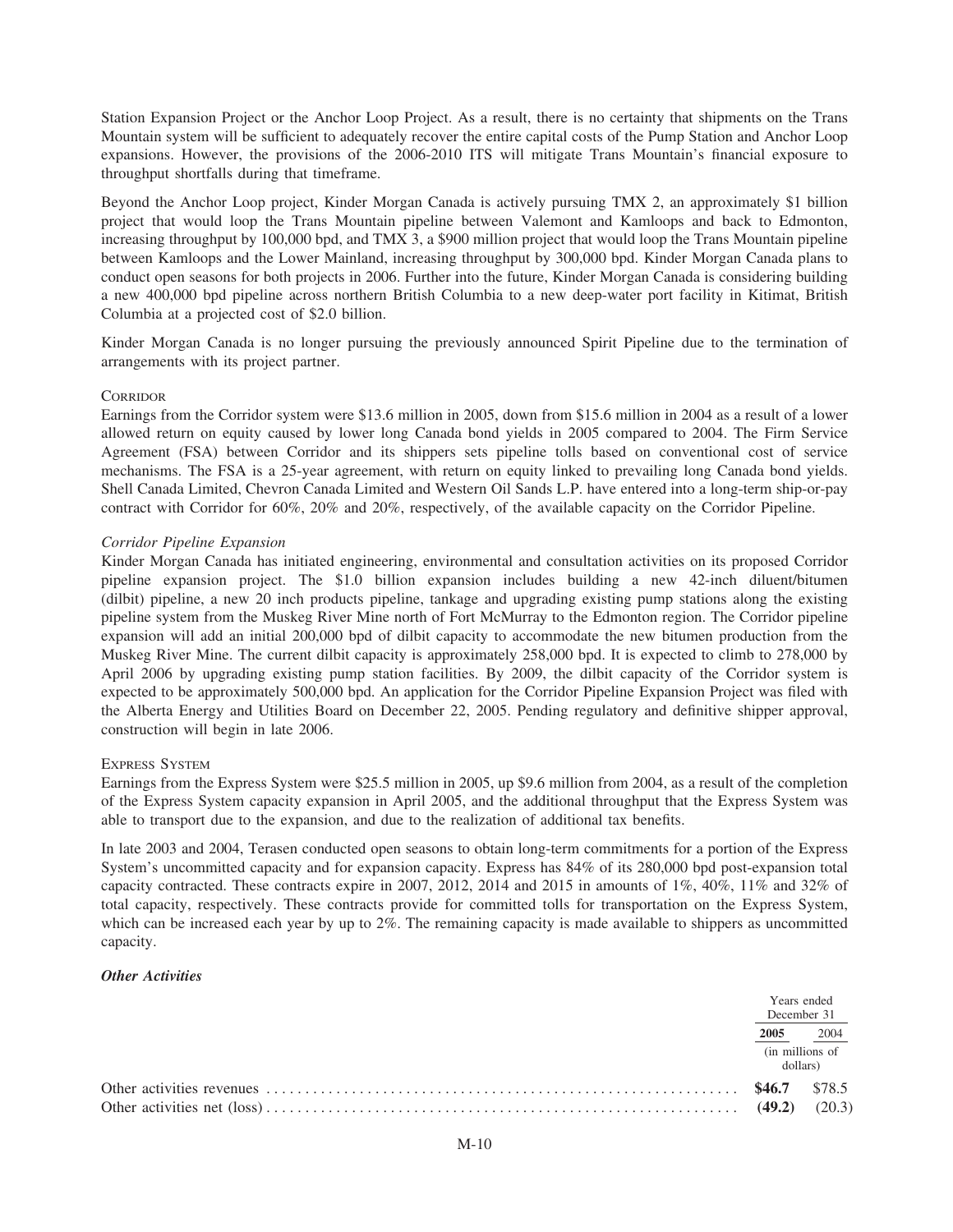Revenues from other activities declined from \$78.5 million in 2004 to \$46.7 million in 2005 as a result of the change in accounting treatment for Clean Energy from proportionate consolidation to equity accounting.

The loss from other activities increased from \$20.3 million in 2004 to \$49.2 million in 2005 primarily as a result of \$34.4 million of costs incurred in connection with the acquisition of the Company by KMI.

### **Discontinued Operations**

The water and utility services operations incurred a loss of \$4.9 million in 2005, compared to earnings of \$3.3 million in 2004. The decline in earnings was due to the expiry of tax loss carryforwards associated with the KMI acquisition and the recognition of a currency translation loss resulting from the pending sale of the business, somewhat offset by strong operating performance in the business.

### **Summary of Quarterly Results**

|                                           | For the three months ended |               |          |               |           |
|-------------------------------------------|----------------------------|---------------|----------|---------------|-----------|
|                                           | $Mar-31$                   | <b>Jun-30</b> | $Sep-30$ | <b>Dec-31</b> | Total     |
|                                           | (\$ millions)              |               |          |               |           |
| 2005                                      |                            |               |          |               |           |
|                                           | \$627.5                    | \$354.3       | \$282.6  | \$688.1       | \$1,952.5 |
| Net income before discontinued operations | 66.9                       | 27.1          | 0.9      | 11.2          | 106.1     |
|                                           | 66.3                       | 29.5          | 4.0      | 1.4           | 101.2     |
| 2004                                      |                            |               |          |               |           |
|                                           | 625.1                      | 321.6         | 275.6    | 575.8         | 1,798.1   |
| Net income before discontinued operations | 68.6                       | 16.1          | 7.6      | 54.2          | 146.5     |
|                                           | 67.9                       | 17.9          | 10.1     | 53.9          | 149.8     |

 $1.$ Revenues for 2004 and 2005 have been restated to reflect the reclassification of the water and utility services business as a discontinued operation, and to reclassify certain revenues from Clean Energy to equity accounting.

Because of natural gas consumption patterns, the natural gas distribution operations of Terasen Gas normally generate higher net earnings in the first and fourth quarters, which are offset by net losses in the second and third quarters. The Company's water and utility services business, which has been reclassified as a discontinued operation, typically experiences stronger second and third quarter results, offset by weaker first and fourth quarter results, based on the level of construction and general economic activity. Earnings from Terasen's petroleum pipeline operations are not subject to material fluctuations due to seasonality. As a result, interim earnings statements are not indicative of earnings on an annual basis.

Revenues in 2005 were generally higher than in 2004 on a quarterly and annual basis as a result of higher natural gas commodity prices in 2005.

*March*  $2005/2004$  — Earnings declined by \$1.6 million due to temporary lower petroleum transportation throughput resulting from the decline in production from the Alberta oilsands and maintenance turnarounds at refineries connected to the Trans Mountain pipeline. Strong operating results from the other business units were able to offset the majority of the earnings decline from petroleum transportation.

June 2005/2004 — Earnings increased by \$11.6 million, driven by growth in earnings from all areas of operations. Customer growth and operating efficiencies in the quarter were the primary factors in the \$2.6 million growth in earnings from natural gas distribution. Higher throughput on the Trans Mountain mainline and the implementation of the Express System expansion resulted in a \$4.7 million increase in contribution from petroleum transportation. Growth in earnings from Waterworks and Clean Energy were the key drivers of the improvement in year-over-year earnings contribution from water and utility services and other activities.

September 2005/2004 — Earnings declined by \$6.1 million over the prior year third quarter, but include the hedging activities and disposition costs associated with Clean Energy and transaction costs associated with the KMI acquisition. After excluding these items, earnings increased by \$4.2 million through a combination of growth in earnings from all three business units, which more than offset increased corporate expenses for the quarter.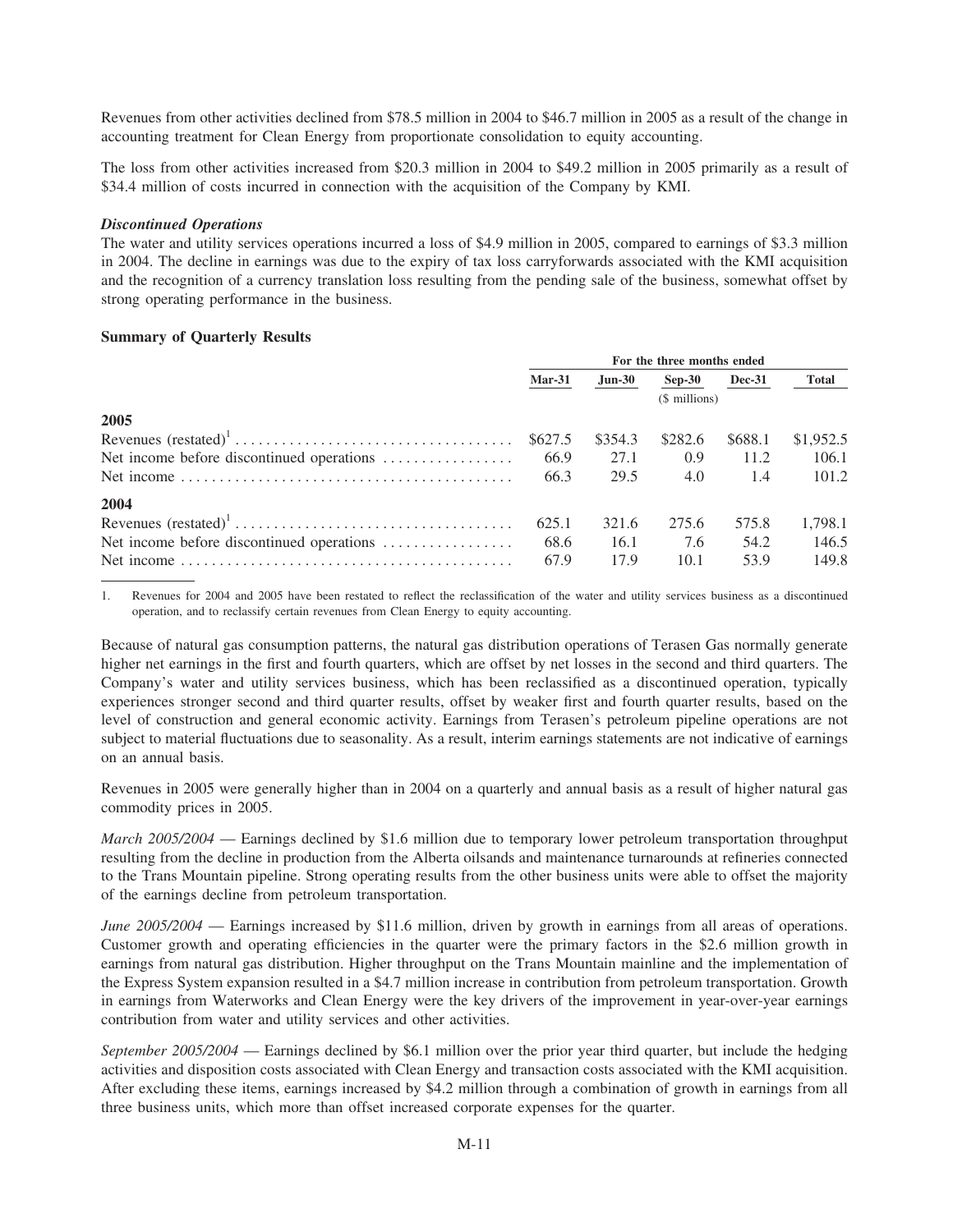December 2005/2004 — Earnings declined by \$52.5 million mainly as a result of costs incurred in connection with the acquisition of the Company by KMI of \$38.9 million, as well as a charge to earnings associated with the redemption of the Trans Mountain Series C Debentures of \$7.3 million.

# **Liquidity and Capital Resources**

**Consolidated Cash Flow** 

|                                   | Years ended<br>December 31  |         |
|-----------------------------------|-----------------------------|---------|
|                                   | 2005                        | 2004    |
|                                   | (in millions of<br>dollars) |         |
| Cash flow provided by (used for): |                             |         |
|                                   | \$195.4                     | \$335.4 |
|                                   | (212.5)                     | (160.2) |
|                                   | 76.5                        | (156.7) |
|                                   | \$59.4                      | \$18.5  |

# **CASH FLOW FROM OPERATING ACTIVITIES**

Cash flow from operating activities declined from \$335.4 million in 2004 to \$195.4 million in 2005 due to a number of factors. Net earnings were lower in 2005 as a result of the items disclosed above in the "Certain Items" table. The net recovery of rate stabilization accounts in 2005 was \$10.1 million compared with \$31.0 million in 2004, mainly due to higher rate stabilization account receivable balances at the beginning of 2004. In addition, changes in non-cash working capital were a use of \$68.3 million in 2005 compared to a source of \$14.7 million in 2004, mainly as a result of the impact of higher gas prices on the value of natural gas inventory and accounts receivable.

# **INVESTING ACTIVITIES**

Proceeds from the sale of natural gas distribution assets in municipal leasing transactions largely offset the acquisition of water and utility services businesses in 2004, whereas expenditures on the water and utility services business in 2005 were largely offset by proceeds from the disposition of the Company's interest in Clean Energy.

Capital expenditures totaled \$214.7 million in 2005 compared with \$154.4 million in 2004. The increase in capital expenditures was primarily attributable to the acquisition of the Coastal Facilities buildings. Prior to January 2005, the Coastal Facilities synthetic lease agreement had been accounted for as an off-balance sheet item. In 2004, Terasen Gas applied to the BCUC for and received approval to unwind the synthetic lease and include the Coastal Facilities assets in rate base. On January 4, 2005, Terasen Gas paid approximately \$49.4 million to BCG Coastal Facilities Trust to unwind the synthetic lease. The Coastal Facilities assets have been included in the Terasen Gas rate base commencing January 2005.

# **FINANCING ACTIVITIES**

In February 2005, Terasen Gas issued \$150 million of 30-year medium term note debentures at an interest rate of 5.90%. In October 2005, Terasen Gas issued \$150 million of two-year medium term note debentures at a floating rate of interest. In the second quarter of 2004, Terasen Gas issued \$150 million of medium term note debentures at an interest rate of 6.50%. Funds generated from the issuance of medium term note debentures were used for general corporate purposes of Terasen Gas and to refinance maturing medium term debentures.

In February 2005, Corridor issued \$150 million each of 5-year and 10-year unsecured debentures at rates of 4.24% and 5.033%, respectively. Proceeds were used to repay commercial paper issued by Corridor.

In September 2005, Trans Mountain announced that it had exercised its right to redeem the \$35 million principal amount 11.50% Series C Debentures, due June 20, 2010. The redemption took place on November 1, 2005. The total redemption price for the Debentures was \$1,353.7615 per \$1,000 principal amount, which includes accrued and unpaid interest to the redemption date. The redemption price was determined based on the Canada Yield Price, as defined in the Trust Indenture governing the Debentures.

As at December 31, 2005, the Company and its subsidiaries had lines of credit in place totaling \$1,175 million to finance cash requirements. These lines enable the respective companies to borrow directly from their bankers, issue bankers' acceptances and support commercial paper issuance. Bank lines of \$375 million were unutilized at the end of 2005. Virtually all short-term cash needs are funded through commercial paper and bankers' acceptances in the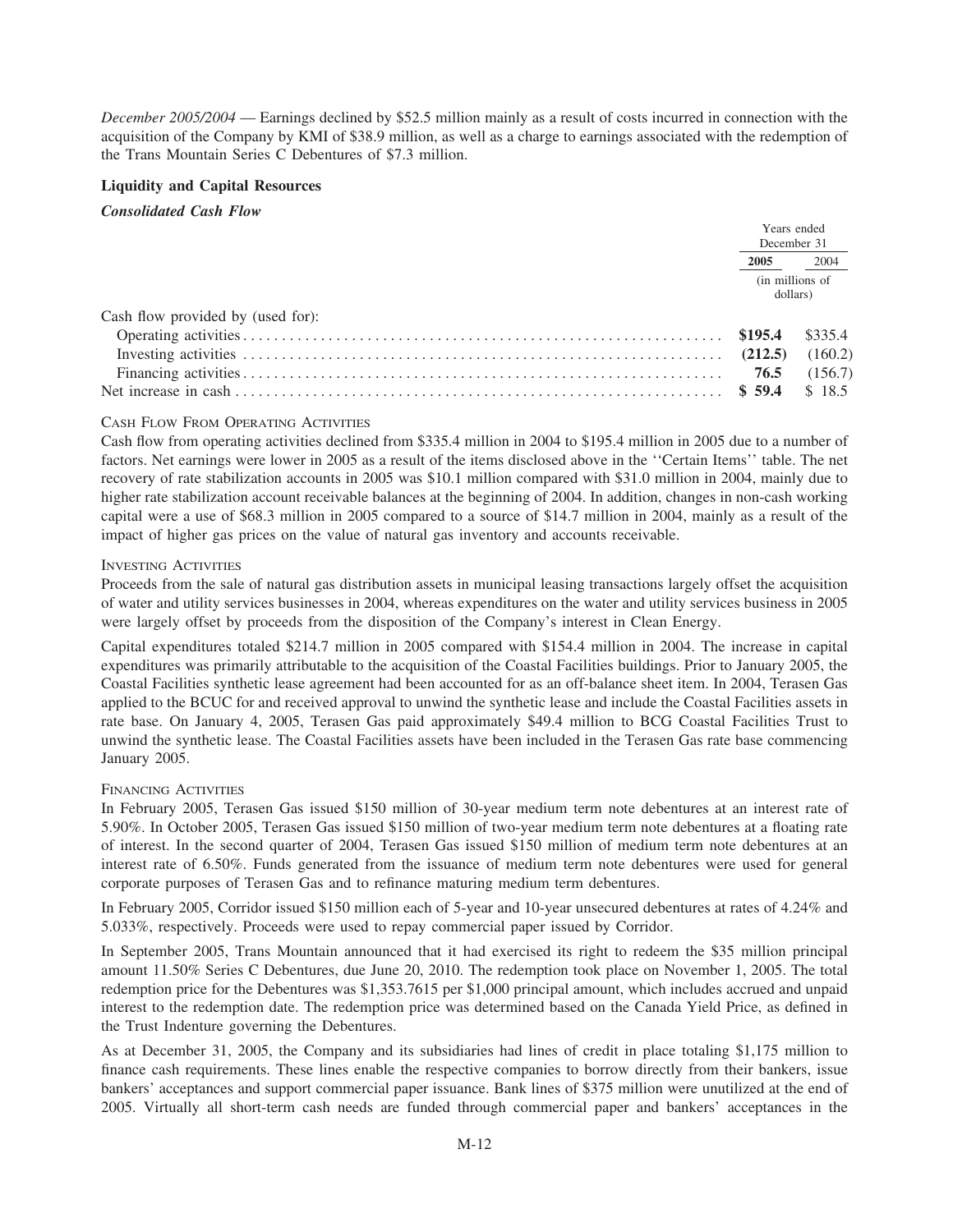Canadian market at rates generally below bank prime. Terasen does not have, nor does it expect to have, any defaults or arrears.

On January 13, 2006, Terasen Gas (Vancouver Island) Inc. entered into a five-year unsecured, committed, revolving credit facility of \$350 million with a syndicate of banks, of which \$296 million was drawn against the facility on January 17, 2006. A portion of the facility was used to refinance TGVI's existing term facility of \$209.5 million. The facility will also be utilized to finance working capital requirements and general corporate purposes.

Concurrently with executing the above noted facility, TGVI entered into a \$20 million, seven-year unsecured, committed, non-revolving credit facility with one bank. This facility will be utilized for purposes of refinancing any annual prepayments TGVI may be required to make on non-interest bearing government contributions. The terms and conditions are primarily the same as the aforementioned TGVI facility except this facility ranks junior to repayment of TGVI's Class B subordinated debt which is held by the Company.

Dividends on common shares totaled \$95.1 million in 2005, compared to \$86.4 million in 2004. The increase reflects an increase in the dividend rate paid on common shares in 2005.

### *Financial Position*

The following table outlines the significant changes in the consolidated balance sheets as at December 31, 2005 compared to December 31, 2004, other than changes arising from the reclassification of the water and utility services business as a discontinued operation.

| <b>Balance Sheet Item</b>                         | <b>Increase</b><br>(Decrease)<br>(\$ millions) | <b>Explanation</b>                                                                                                                                                                                                                                                                                                                                                                |
|---------------------------------------------------|------------------------------------------------|-----------------------------------------------------------------------------------------------------------------------------------------------------------------------------------------------------------------------------------------------------------------------------------------------------------------------------------------------------------------------------------|
| Cash and short-term investments                   | 59.4<br>S.                                     | Increased as a result of significant cash flow in late 2005 that<br>was used to repay short-term notes subsequent to year end.                                                                                                                                                                                                                                                    |
| Accounts receivable                               | 119.5                                          | Increased mainly as a result of the impact of higher gas prices<br>on accounts receivable for Terasen Gas and TGVI, partially<br>offset by the reclassification of accounts receivable in the<br>water and utilities services segment into assets held for resale.                                                                                                                |
|                                                   | (51.6)                                         | Declined as a result of the disposition of Clean Energy and<br>the reclassification of water and utility services as long lived<br>assets held for resale.                                                                                                                                                                                                                        |
| Short-term notes $\dots\dots\dots\dots\dots\dots$ | 433.0                                          | The refinancing of the Corridor bank credit facility resulted in<br>the reclassification of Corridor's remaining commercial paper<br>outstanding from long-term debt to short-term notes. In<br>addition, short-term note balances at the end of 2004 were<br>relatively low as a result of long-term debt issuance in 2004<br>that pre-funded long-term debt maturities in 2005. |
| Accounts payable and accrued                      | 68.1                                           | Increased mainly as a result of the impact of higher gas prices<br>on accounts payable for Terasen Gas and TGVI, offset by the<br>reclassification of accounts payable in the water and utilities<br>services segment into liabilities held for resale.                                                                                                                           |
| Long-term debt (including current                 | (297.2)                                        | The refinancing of the Corridor bank credit facility resulted in<br>the reclassification of Corridor's remaining commercial paper<br>outstanding from long-term debt to short-term notes. In<br>addition, long-term debt maturities in 2005 were partially pre-<br>funded by long-term debt issuance in 2004.                                                                     |

# *Working Capital*

Terasen's working capital requirements fluctuate seasonally based on natural gas consumption. Given the regulated nature of its business, Terasen is able to maintain negative working capital balances. Terasen maintains adequate committed credit facilities to meet its working capital requirements. On an annual basis, Terasen generates sufficient cash flow to meet its working capital requirements.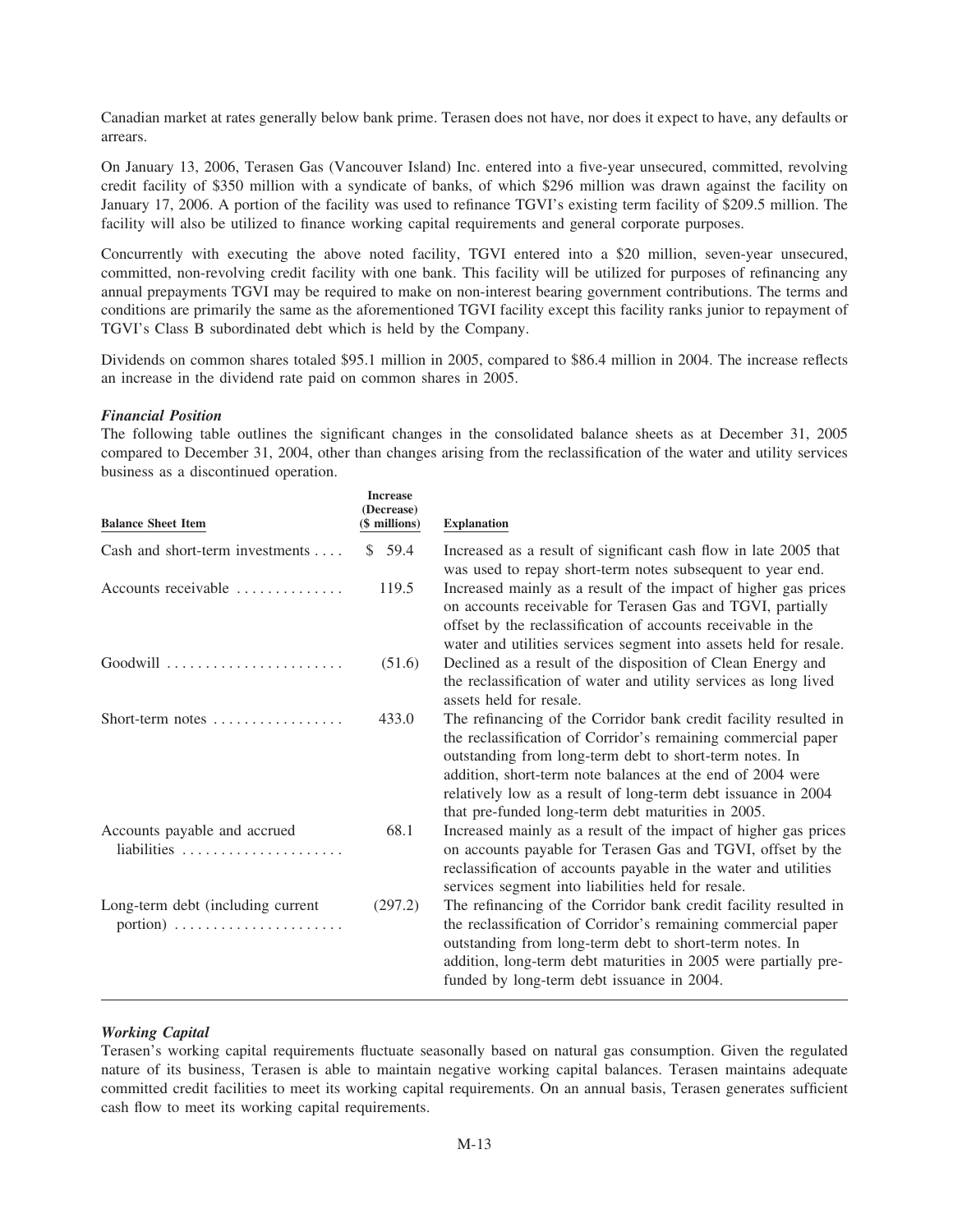# **Dividend Restrictions**

As part of its approval of the acquisition of Terasen by KMI, the BCUC imposed a number of conditions intended to ring-fence Terasen Gas and TGVI from Terasen. These restrictions included a prohibition on the payment of dividends unless Terasen Gas or TGVI has in place at least as much common equity as that deemed by the BCUC for rate-making purposes. As a result of this and the Decision issued by the BCUC on March 2, 2006 Terasen Gas and TGVI must maintain a percentage of common equity to total capital that is at least as much as that determined by the BCUC from time to time for ratemaking purposes. Dividend payments will not be allowed by the regulator if the requisite equity is not in place.

Dividend policies are set to ensure that Terasen Gas and TGVI maintain at least as much common equity as that deemed by the BCUC for rate-making purposes.

Corridor's credit agreement restricts its ability to issue dividends subject to certain debt-to-total capital requirements. Cash distributions from Express are subject to limitations in the Express financing agreements and decisions made by the Express Board of Directors, which Terasen does not control.

In 2005, none of these restrictions constrained the distribution of subsidiary earnings not otherwise needed for reinvestment.

### **Credit Ratings**

Securities issued by Terasen, Terasen Gas and Corridor are rated by DBRS Inc. (DBRS) and Moody's Investors Service Inc. (Moody's). The ratings assigned to securities issued by the Terasen group of companies are reviewed by these agencies on an ongoing basis.

The table below summarizes the ratings assigned to the Company's various securities at December 31, 2005.

| <b>CREDIT RATINGS</b>             | <b>DBRS</b> | <b>MOODY'S</b> |
|-----------------------------------|-------------|----------------|
| Terasen Inc.                      |             |                |
|                                   |             |                |
|                                   |             | Baa2           |
|                                   |             | Baa3           |
| Terasen Gas Inc.                  |             |                |
|                                   |             |                |
|                                   |             | A <sub>2</sub> |
|                                   |             | A <sub>3</sub> |
| Terasen Pipelines (Corridor) Inc. |             |                |
|                                   |             |                |
|                                   |             | A2             |

Trans Mountain's ratings were withdrawn by DBRS in late 2005 following the redemption of Trans Mountain's Series C Debentures. Trans Mountain no longer has indebtedness to third parties.

A number of ratings actions were taken on Terasen in December 2005 following the acquisition of Terasen by KMI to make the ratings consistent with those of KMI. Moody's downgraded the ratings on Terasen's unsecured long-term debt and capital securities by two gradations each (from A3 to Baa2 in the case of unsecured long-term debt). DBRS downgraded Terasen's ratings on unsecured long-term debt and capital securities by one gradation each (from A (Low) to BBB (High) in the case of unsecured long-term debt). DBRS also downgraded Terasen's commercial paper rating from R-1 (Low) to R-2 (High). As a result, it is no longer economic for Terasen to issue commercial paper in the Canadian market, and Terasen is issuing Bankers' Acceptances under its committed credit facilities to fund its shortterm borrowing requirements.

Also in December 2005, Moody's downgraded Terasen Gas' long-term debt ratings by one gradation. However, Moody's noted that this downgrade was unrelated to the KMI acquisition, and was a result of Terasen Gas' weak financial profile compared to its peers.

After reassessing its relationship with Standard & Poor's Ratings Services, a division of the McGraw-Hill Companies (Canada) Corporation (S&P), Terasen decided early in 2004 to discontinue the engagement of S&P to provide credit ratings on the debt of Terasen and Terasen Gas. Terasen believes the credit ratings issued by Moody's and DBRS will be sufficient to service the requirements of creditors and maintain the Company's access to capital. S&P continues to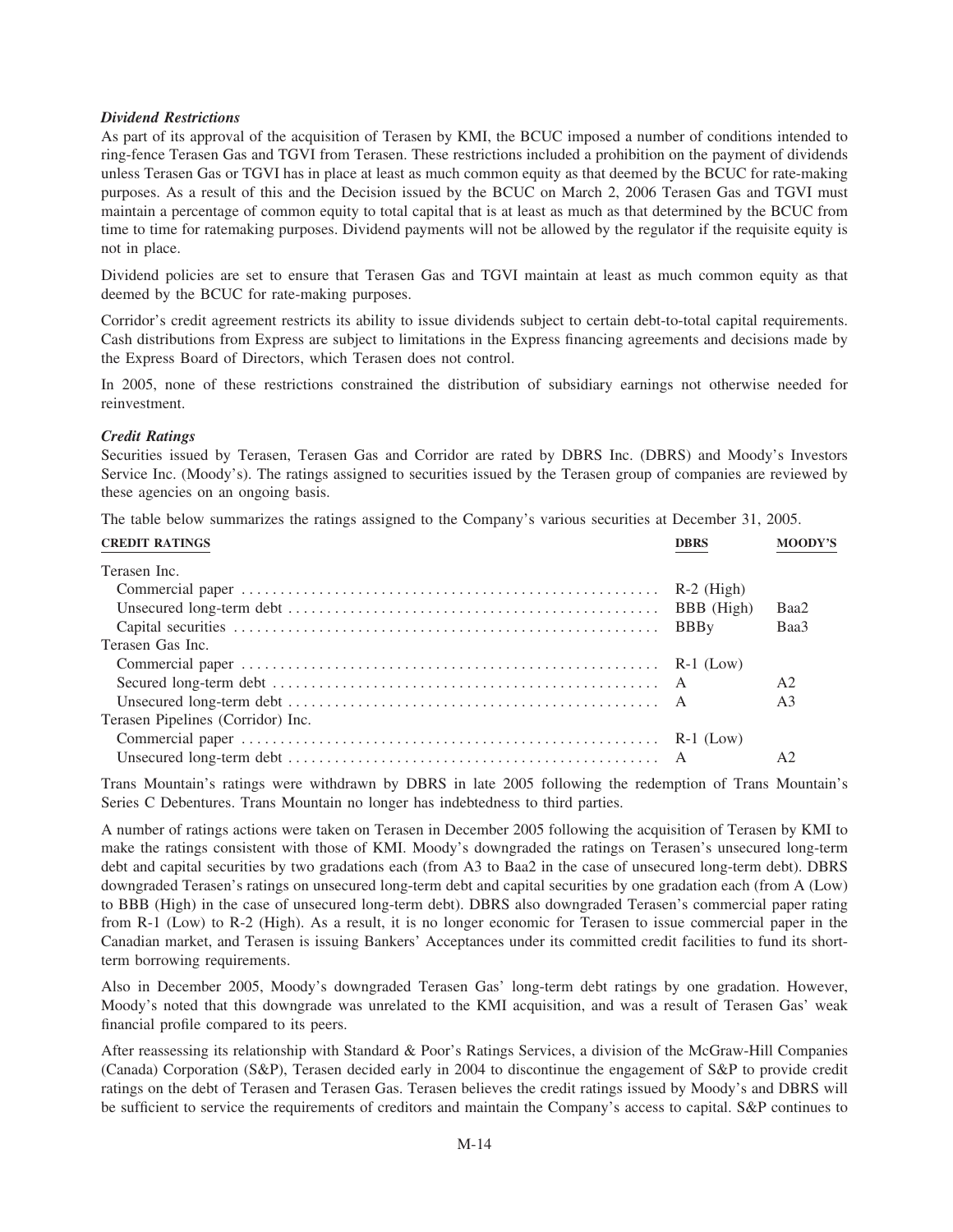provide an unsolicited rating on Terasen's outstanding debt based on publicly available information. As of December 31, 2005, Terasen's unsecured long-term debt was rated BBB– by S&P.

There is a provision in Terasen's \$450 million credit facilities that a downgrade of Terasen's unsecured long-term debt rating below BBB (low) or Baa3 by DBRS or Moody's, respectively, would shorten the remaining term of Terasen's credit facility to ten months. In addition, a downgrade of Terasen Gas below investment grade by any of the major credit rating agencies could trigger margin calls and other cash requirements under Terasen Gas' gas purchase and commodity derivative contracts.

## *Projected Capital Expenditures*

Terasen has estimated total 2006 consolidated capital expenditures of \$501 million. Major capital expenditures in 2006 include construction on the Trans Mountain Pump Station Expansion project (\$168 million), initial expenditures on the Corridor Pipeline Expansion (\$95 million) and upgrades to the Trans Mountain U.S. mainline in Washington State to support future expansion (\$31 million).

The Company expects to finance capital expenditures in 2006 with a combination of proceeds from the refinancing of TGVI's credit facility and shareholder advances, short-term borrowings and internally generated funds. The Company does not expect to pay common dividends to its shareholder in 2006, instead retaining its earnings for reinvestment in growth opportunities.

#### **Off-Balance Sheet Arrangements**

In 2000, Terasen Gas entered into a leasing arrangement with a syndicate of Canadian banks and the BCG Coastal Facilities Trust, a special-purpose entity, to finance new building facilities in the Greater Vancouver area. The Coastal Facilities synthetic lease agreement had been accounted for as an off-balance sheet item. As at December 31, 2004, the value of the Coastal Facilities leasing agreement was approximately \$49.4 million. Lease payments of approximately \$4.5 million were made by Terasen Gas in 2004.

In 2004, Terasen Gas applied to the BCUC for and received approval to unwind the synthetic lease and include the Coastal Facilities assets in rate base. On January 4, 2005, Terasen Gas paid approximately \$49.4 million to BCG Coastal Facilities Trust to unwind the synthetic lease. The Coastal Facilities assets have been included in the Terasen Gas rate base commencing January 2005.

Other than the Coastal Facilities lease, which has been refinanced, there are no other material off-balance sheet agreements.

#### **Transactions with Related Parties**

The Company has not had any significant transactions with related parties outside of the consolidated group in 2005.

#### **Changes in Accounting Policies**

#### *Liabilities and Equity*

In accordance with recent changes to the CICA Handbook Section 3861 ''Financial Instruments — Disclosures and Presentation'', the Company's \$125 million 8% Capital Securities have been reclassified from shareholders' equity to liabilities because the Capital Securities can be settled by issuing equity at a variable price dependent upon the market value of the Company's common shares at the settlement date. As a result of the change, distributions associated with the Capital Securities are now recorded as financing costs and the related income-tax benefits are recorded within income tax expense. Previously, the distributions were recorded on an after-tax basis as a deduction from net earnings to determine earnings applicable to common shares. There is no impact to earnings applicable to common shares or earnings per share. The changes have been applied retroactively and have increased long-term debt and decreased shareholders' equity, both by \$125.0 million, compared to the amounts previously reported as at December 31, 2004. The restatement has also increased financing costs by \$10.0 million, decreased income tax expense by \$3.4 million and capital securities distributions by \$6.6 million compared to the amounts previously reported for the year ended December 31, 2004.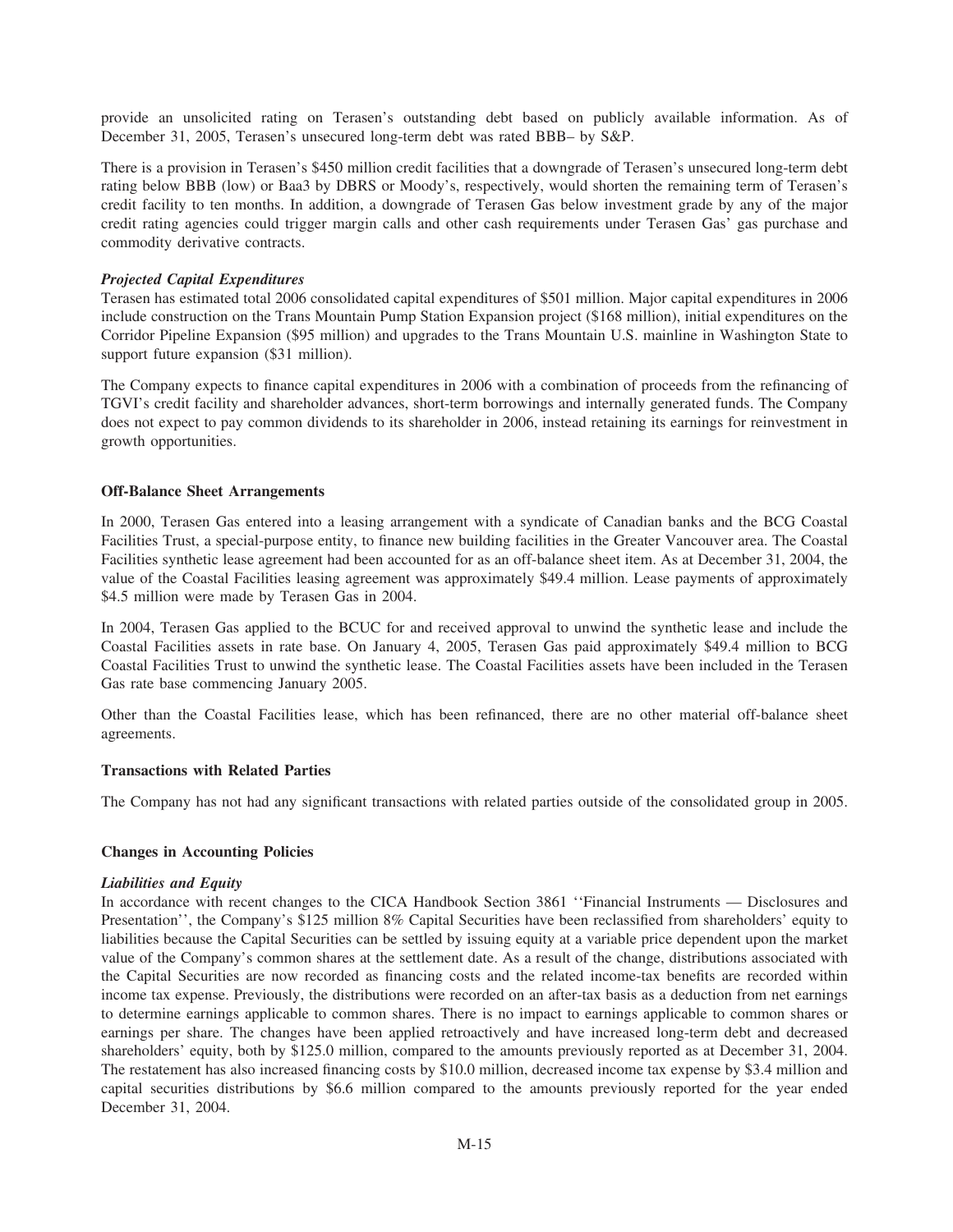## *Variable Interest Entities*

In January 2005, the Company adopted the CICA Handbook Accounting Guideline 15 ''Consolidation of Variable Interest Entities''. The Company has performed a review of the entities with whom it conducts business and determined that under the definitions in the Guideline the Company's investment in Express US Holdings LP, part of the Express System (the ''Express System''), is deemed to be a variable interest entity. As the Company has not been identified as the primary beneficiary of Express US Holdings LP, the Company continues to account for its investment in the Express System on an equity basis. The Company's future exposure to loss regarding its investment is represented by the carrying value of the investment.

# *Rate Regulated Entities*

The Canadian Institute of Chartered Accountants have undertaken a project to review and change how rate regulated enterprises recognize and measure regulated assets and liabilities. The results of this project could introduce significant volatility into the earnings of such businesses, which may include the elimination of regulatory deferral accounts. The project could also require rate regulated enterprises to include future income taxes payable on their balance sheets. There is very real risk that this could negatively affect debt covenant compliance and impact utilities' ability to attract financing and equity capital. The industry has actively intervened in this process over the past two years, and an exposure draft on this matter is anticipated in late 2006.

# **Disclosure Controls and Procedures**

The President and the Chief Financial Officer evaluated the effectiveness of the Company's disclosure controls and procedures (as defined in Multilateral Instrument 52-109) and concluded that the company's disclosure controls and procedures were effective as of December 31, 2005.

## **Financial Instruments**

# *Fair Value Estimates*

The fair value of the Company's long-term debt, calculated by discounting the future cash flow of each debt issue at the estimated yield to maturity for the same or similar issues at December 31, 2005, or by using available quoted market prices, is estimated at \$2,673.4 million. The majority of the Company's long-term debt relates to regulated operations which enables the Company to recover the existing financing charges through rates or tolls.

Fair value estimates are made at a specific point in time, based on relevant market information and information about the financial instrument. These estimates cannot be determined with precision as they are subjective in nature and involve uncertainties and matters of judgment.

## *Derivative Instruments*

The Company uses derivative instruments to hedge its exposures to fluctuations in natural gas prices and interest rates. As approved by the regulator, derivatives are used to manage natural gas price risk in the natural gas distribution operations. The majority of the natural gas supply contracts have floating, rather than fixed prices. The Company uses natural gas price swap contracts to fix the effective purchase price. Any differences between the effective cost of natural gas purchased and the price of natural gas included in rates are recorded in a deferral account (MCRA and CCRA), and subject to regulatory approval, are passed through in future rates to customers.

The Company's short-term borrowings and variable rate long-term debt are exposed to interest rate risk. The Company manages interest rate risk through the use of interest rate derivatives. Foreign currency risk in natural gas distribution operations relates mainly to purchases and sales of natural gas denominated in U.S. dollars, and is thereby managed through regulatory deferral accounts.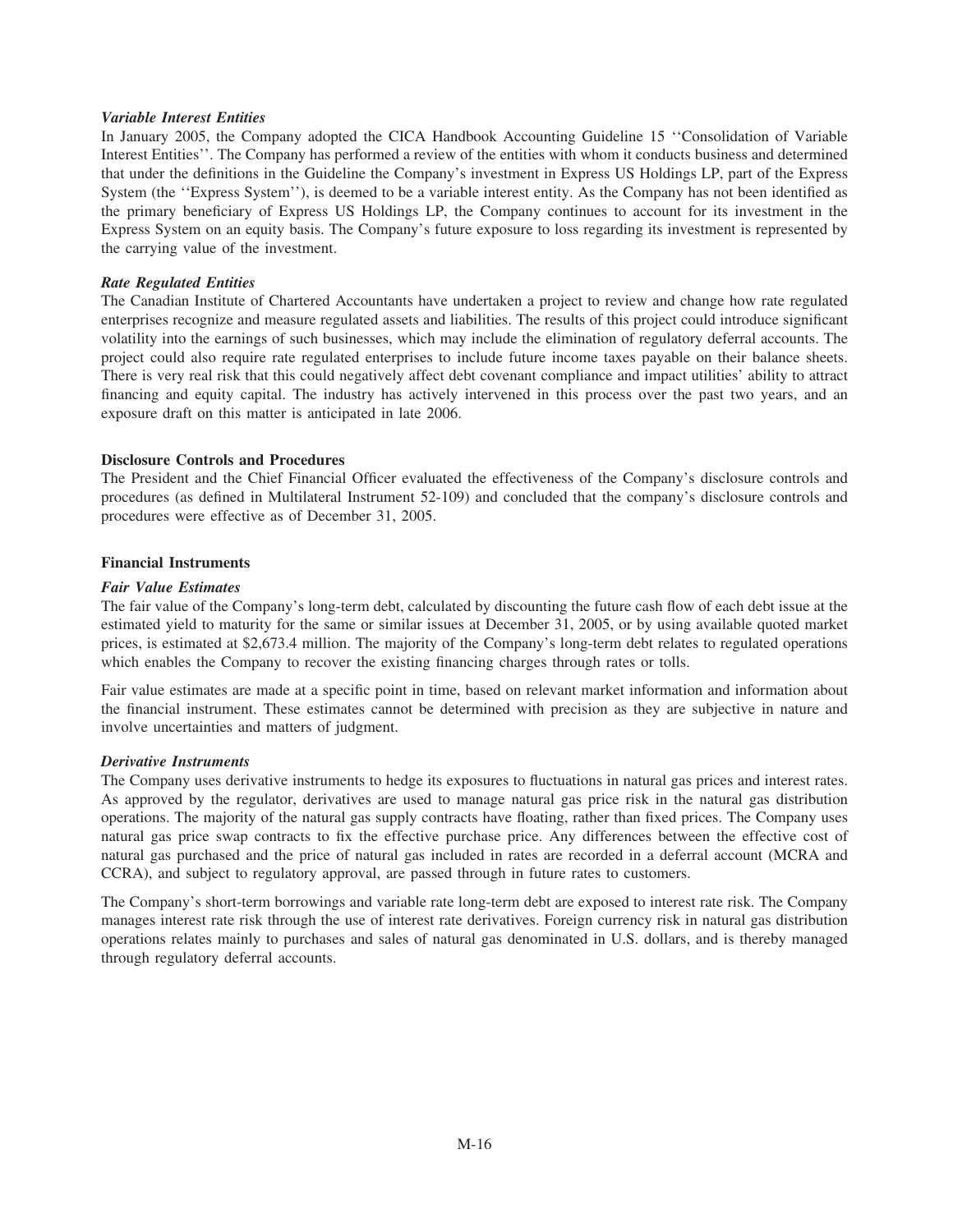The Company's earnings from the U.S. portion of Trans Mountain's crude oil pipeline system and the Company's investment in the Express System are subject to foreign currency risk. The Company's earnings are also subject to translation risk associated with certain Express System assets and liabilities.

|                                         |                                          |                                | December 31, 2005                         |                      | December 31, 2004        |                      |
|-----------------------------------------|------------------------------------------|--------------------------------|-------------------------------------------|----------------------|--------------------------|----------------------|
| <b>Asset (Liability)</b>                | <b>Number</b><br>of swaps<br>and options | Term to<br>maturity<br>(years) | Carrying<br><b>Value</b><br>(in millions) | Fair<br><b>Value</b> | Carrying<br><b>Value</b> | Fair<br><b>Value</b> |
| Interest Rate Swaps <sup>1</sup>        |                                          |                                |                                           |                      |                          |                      |
|                                         |                                          | $1 - 9$                        |                                           | 3.6                  | $s =$                    | \$5.4                |
|                                         | 3                                        | $\mathcal{L}$                  |                                           | (1.6)                |                          |                      |
|                                         | 4                                        | $1 - 4$                        |                                           | (0.6)                |                          | (3.2)                |
|                                         | $\mathfrak{D}$                           | $5 - 10$                       |                                           | 0.3                  |                          |                      |
| Natural Gas Commodity Swaps and Options |                                          |                                |                                           |                      |                          |                      |
| Terasen Gas and $TGVI2$                 | 161                                      | Up to $3$                      | 21.2                                      | 105.6                |                          | (8.3)                |
|                                         |                                          |                                |                                           |                      | 6.5                      | 6.5                  |
| Foreign Currency Swaps                  |                                          |                                |                                           |                      |                          |                      |
|                                         |                                          |                                |                                           |                      | (0.6)                    | (0.6)                |

The interest rate derivatives entered into by Terasen Inc. resulted in lower interest expense of \$4.8 million in 2005, compared with a  $\mathbf{1}$ \$3.6 million interest expense reduction in 2004. The derivatives entered into by TGI and TGVI relate to regulated operations and any resulting gains or losses are recorded in deferral accounts, subject to regulatory approval, and passed through to customers in future rates. The gains and losses associated with derivatives entered into by Corridor are similarly passed through to shippers in future rates.

- The natural gas derivatives fair value reflects only the value of the natural gas derivatives and not the offsetting change in value of the  $\overline{2}$ underlying future purchases of natural gas. These fair values reflect the estimated amounts the Company would receive or pay to terminate the contracts at the stated dates. Included in the carrying value of the natural gas derivatives is \$22.2 million of unrealized fair value gains associated with derivative instruments which were deemed to be ineffective at December 31, 2005, and \$1.0 million of derivative instruments which did not qualify for hedge accounting that are in a liability position. The gains and losses associated with natural gas derivatives are recorded in deferral accounts, subject to regulatory approval, and passed through to customers in future rates.
- 3 Clean Energy entered into natural gas commodity derivatives to manage its exposure to the cost of natural gas. These transactions resulted in a \$10.9 million contribution to earnings in 2005, compared with a \$3.3 million contribution in 2004. The carrying and fair value of Clean Energy's natural gas commodity swaps at December 31, 2004 reflected Terasen's 45.0% ownership interest at that time. Terasen disposed of its interest in Clean Energy on October 31, 2005.
- The change in fair value of the derivatives of \$1.6 million in 2005 and \$0.7 million in 2004 has been included in the earnings contribution from  $\overline{4}$ the Express System for the respective periods.

## **Outstanding Share Data**

#### December 31, 2005

| 115,643,162 |
|-------------|
|             |
| 106,458,974 |
|             |

Terasen is an indirect wholly-owned subsidiary of Kinder Morgan, Inc. At December 31, 2005 all of the common shares of the Company are owned by Kinder Morgan, Inc.

The 8.0% capital securities are exchangeable on or after April 19, 2010 for common shares of the Company at 90% of the market price, subject to the right of the Company to redeem the securities for cash. A maximum of 125,000,000 common shares could be issued if this right was exercised.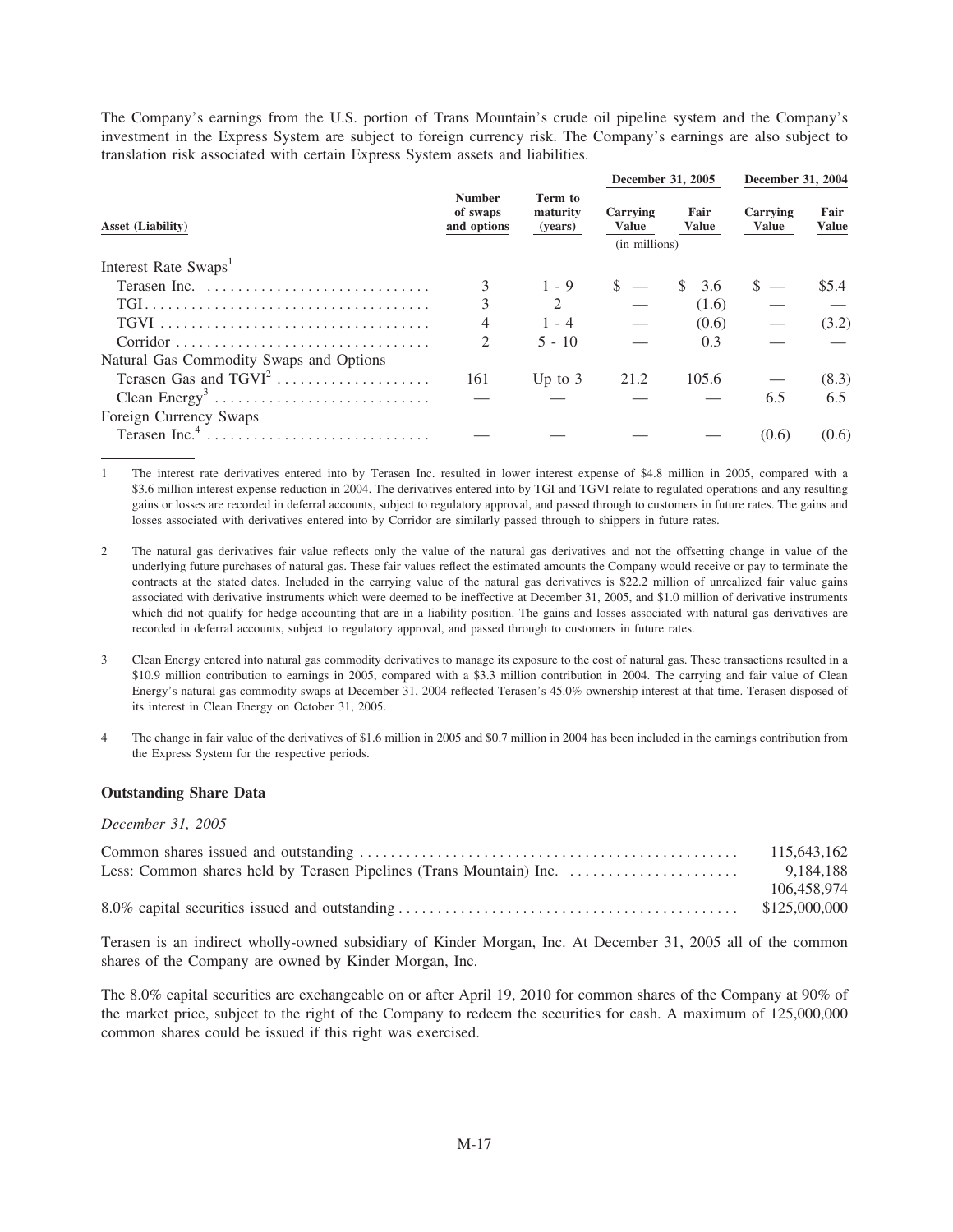#### **Forward Looking Statement**

When used in this report, the words "anticipate", "expect", "project", "believe", "estimate", "forecast" and similar expressions are intended to identify forward looking statements, which include statements relating to pending and proposed projects or possible acquisitions. Such statements are subject to certain risks, uncertainties and assumptions pertaining to operating performance, regulatory parameters, economic conditions and, in the case of pending and proposed projects, risks relating to design and construction, regulatory processes, obtaining financing and performance of other parties, including partners, contractors and suppliers and in the case of possible acquisitions, obtaining financing, acquiring assets or companies at an appropriate price and the ability to effect synergies in a timely and cost-effective manner.

## **Additional Information**

Additional information relating to Terasen Inc. is available on SEDAR at www.sedar.com.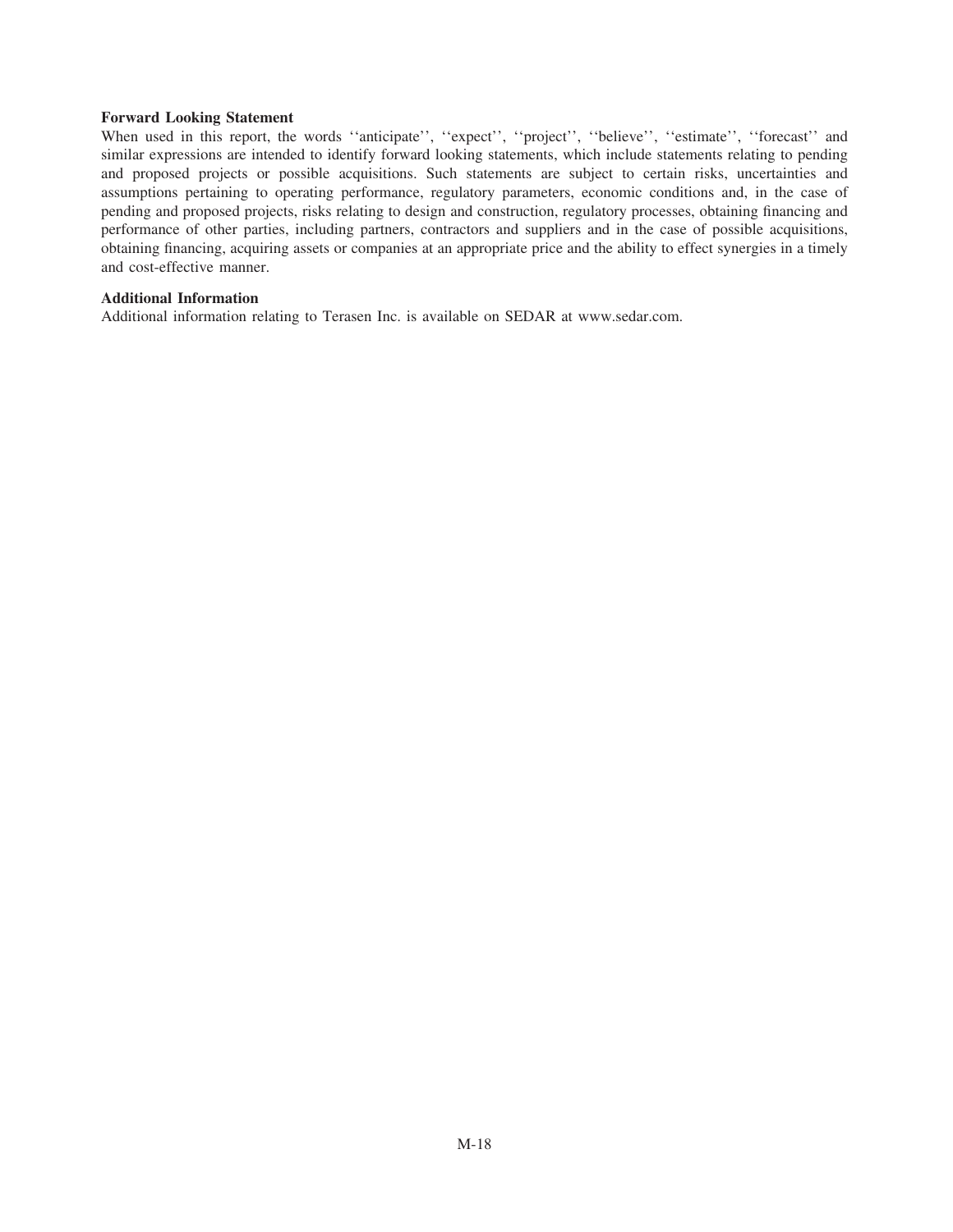# **Terasen Inc.**

Interim Management's Discussion and Analysis For the three and nine Months Ended September 30, 2006 Dated November 27, 2006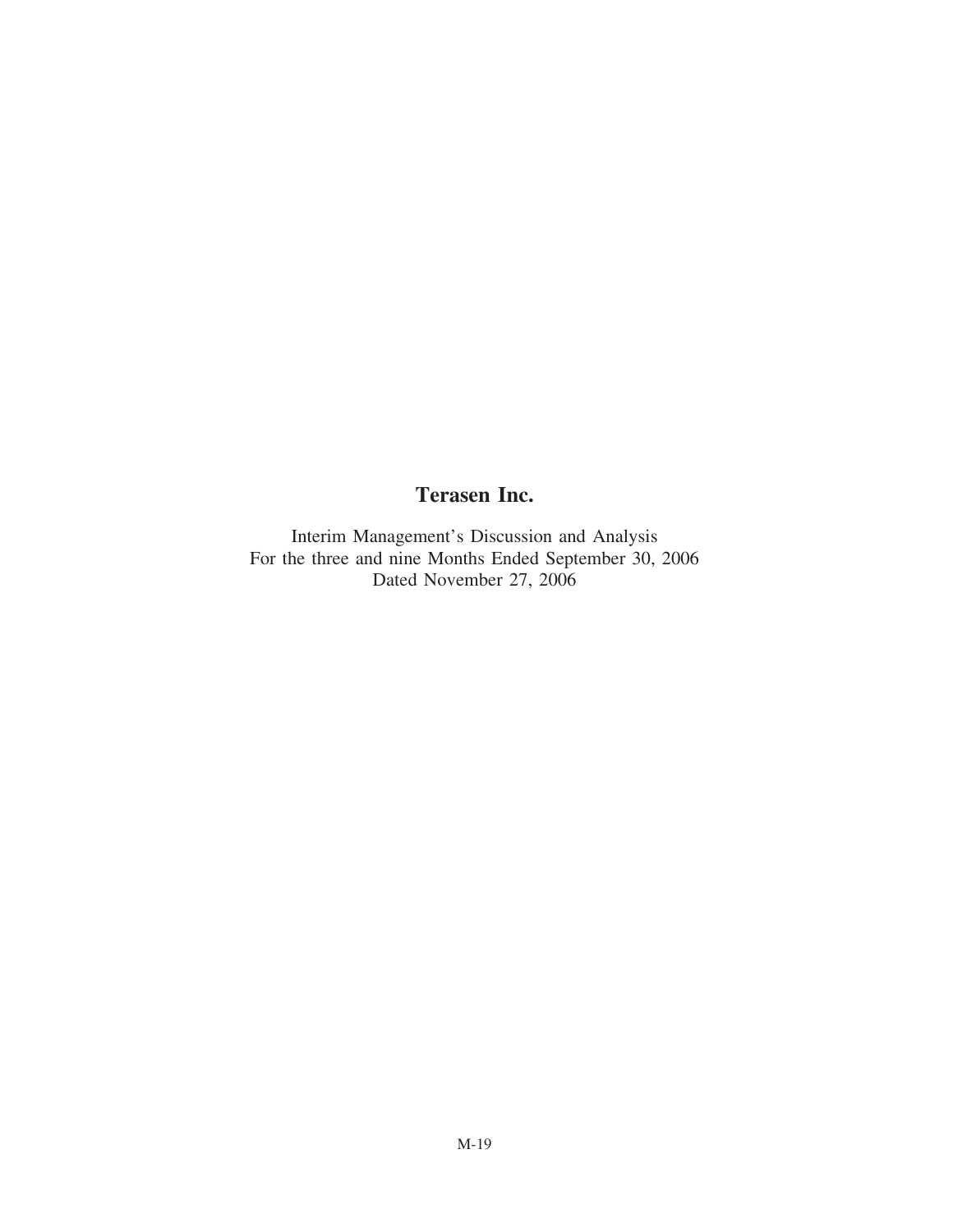The following discussion of the financial condition and the results of operations of Terasen Inc. (Terasen or the Company) should be read in conjunction with the Company's December 31, 2005 annual audited consolidated financial statements and related notes together with Management's Discussion and Analysis and the unaudited interim consolidated financial statements and related notes for the periods ended September 30, 2006.

In this MD&A, we, us, our, the Company and Terasen mean Terasen Inc., its subsidiaries, joint ventures and investments in significantly influenced companies. Terasen Gas refers to Terasen Gas Inc., TGVI refers to Terasen Gas (Vancouver Island) Inc., Trans Mountain refers to Terasen Pipelines (Trans Mountain) Inc., Corridor refers to Terasen Pipelines (Corridor) Inc., Kinder Morgan Canada refers to Kinder Morgan Canada Inc., Express refers to the Express and Platte Pipeline Systems; and Water and Utility Services refers to Terasen Waterworks (Supply) Inc., Terasen Utility Services Inc. and Terasen's 50% interest in Fairbanks Sewer and Water Inc. KMI or the parent refers to Kinder Morgan, Inc.

The financial data included in the discussion provided in this report has been prepared in accordance with Canadian generally accepted accounting principles, and all dollar amounts are in Canadian dollars.

#### THIRD QUARTER 2006 FINANCIAL RESULTS

#### **Result of Operations**

| <b>NET EARNINGS</b> |                        | Three months ended<br>September 30 | Nine months ended<br>September 30 |                               |
|---------------------|------------------------|------------------------------------|-----------------------------------|-------------------------------|
|                     |                        | 2005                               | 2006                              | 2005                          |
|                     | In millions of dollars |                                    |                                   |                               |
|                     |                        | \$(3.6)                            | \$48.3                            | \$59.8                        |
|                     |                        | 17.2                               | 51.6                              | 50.8                          |
|                     |                        | 3.1                                | (17.0)                            | 4.9                           |
|                     |                        | (12.7)                             | (17.7)                            | (15.7)                        |
|                     | $\underline{\$ 2.5}$   | $\underline{\$4.0}$                | $\underbrace{$65.2}$              | $\underline{\frac{$99.8}{2}}$ |

In January 2006, Terasen entered into a Purchase and Sale Agreement to dispose of its interest in its water and utility services operations for proceeds of approximately \$132 million. The disposition was completed on May 19, 2006 with the proceeds from the sale being used to reduce debt. The disposition gave rise to a \$17.0 million loss which has been fully recorded.

Terasen reported earnings of \$2.5 million for the three months ended September 30, 2006 compared with earnings of \$4.0 million in the corresponding quarter of 2005. For the nine months ended September 30, 2006, earnings were \$65.2 million compared to \$99.8 million in the nine months of 2005. The decrease in earnings for the nine months is mainly due to a provision of \$14.5 million made for retroactive tax amending legislation that was introduced in a provincial legislature, a loss of \$17.0 million recorded on the sale of water and utility services operations and the \$2.2 million loss of earnings from Clean Energy operations which was disposed on October 31, 2005.

#### **Results by Business Segment**

#### **Natural Gas Distribution**

|          | Three months ended<br>September 30 | Nine months ended<br>September 30 |           |  |
|----------|------------------------------------|-----------------------------------|-----------|--|
| 2006     | 2005                               | 2006                              | 2005      |  |
|          |                                    | In millions of dollars            |           |  |
| \$217.0  | \$213.7                            | \$1,204.6                         | \$1,065.8 |  |
| \$ (6.8) | \$ (3.6)                           | 48.3                              | 59.8      |  |

For the three and nine months ending September 30, 2006, revenues from natural gas distribution increased by \$3.3 million and \$138.8 million, respectively, compared to the corresponding periods in 2005. Cost of natural gas, on a year-over-year basis, decreased \$1.0 million in the third quarter and increased \$130.2 million for the nine months ended September 30, 2006. Higher revenues and cost of natural gas reflected mainly the higher commodity cost of gas charged to customers due to higher market prices and some customer growth in the quarter. Changes in both consumption levels and the commodity cost of natural gas do not materially impact earnings as a result of regulatory deferral accounts.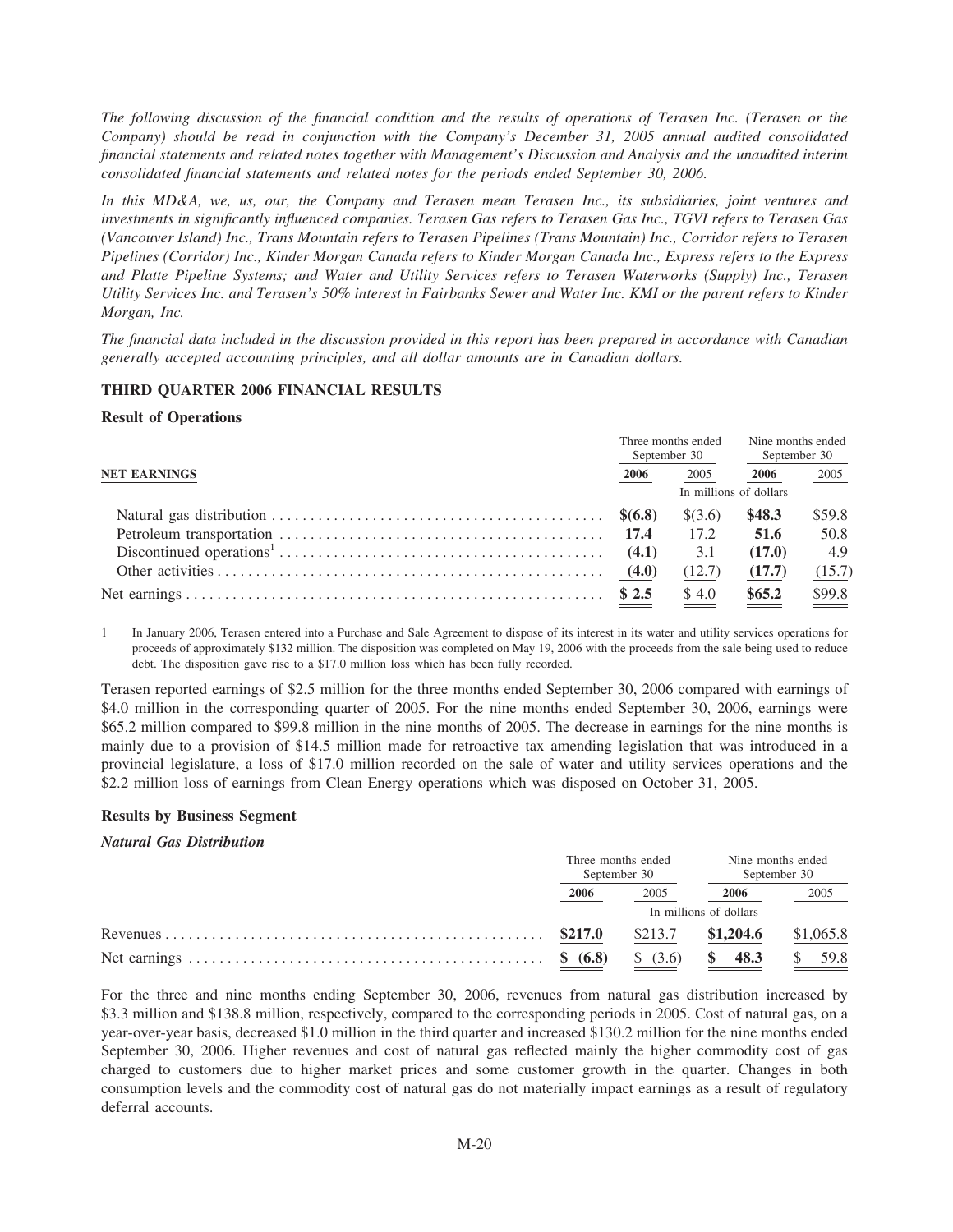As noted in the Company's annual 2005 Management's Discussion and Analysis, the allowed Return on Equity (''ROE'') for 2006 for Terasen Gas has been set at 8.80% (9.03% in 2005) and at 9.50% for TGVI (9.53% in 2005), In addition, the deemed equity components for Terasen Gas and TGVI, with the approval of the British Columbia Utilities Commission (''BCUC'') were increased to 35% and 40% respectively in 2006 compared to 33% and 35% in 2005.

For the three months ended September 30, 2006, Terasen Gas and TGVI net customer additions were 1,102 and 1,150 respectively, bringing the total number of utility customers to 896,488 at September 30, 2006. Although the net increase of 6,126 customers for the first three quarters of 2006 is lower than the 8,446 net new customers reported in the same period of 2005, favorable economic conditions and housing activity in British Columbia continue to drive customer growth in the region.

Although the above items result in higher earnings for both Terasen Gas and TGVI, overall loss for the gas distribution segment have increased by \$3.2 million in the third quarter of 2006, mainly due to higher non-recurring bad debt expenses related to the unbilled basic charge revenues in the current quarter compared to the same quarter in the prior year. Earnings for the first nine months of 2006 were \$48.3 million compared to \$59.8 million in 2005. The decline in the earnings in 2006 compared to 2005 is mainly due to a tax provision made in the second quarter related to the retroactive tax amending legislation in the Province of Quebec. The remaining difference is a result of TGVI's operations and maintenance (''O&M'') expenses which were rebased as part of its 2006-2007 rate settlement and reduced the contribution of incentive earnings in 2006. In addition, Terasen Gas has changed the timing of its recognition of earnings sharing obligation related to its forecast O&M and capital expenditures incentives to coincide with the timing of revenues received. Previously, these obligations were recognized on a straight line basis. This change affects the timing of revenues and net earnings for each quarter but is not a material amount.

# *Petroleum Transportation*

|                               |                    |              | Three months      |                        |                                   |
|-------------------------------|--------------------|--------------|-------------------|------------------------|-----------------------------------|
|                               |                    | ended        |                   | Nine months ended      |                                   |
|                               |                    |              | September 30      | September 30           |                                   |
|                               |                    | 2006         | 2005              | 2006                   | 2005                              |
|                               |                    |              |                   | In millions of dollars |                                   |
|                               |                    | \$60.4       | \$57.3            | \$168.2                | \$163.0                           |
|                               |                    | \$17.4       | \$17.2            | \$51.6                 | \$50.8                            |
|                               | Three months ended | September 30 |                   |                        | Nine months ended<br>September 30 |
| <b>Transportation volumes</b> | 2006               |              | 2005              | 2006                   | 2005                              |
|                               |                    |              | (barrels per day) |                        |                                   |
|                               | 236,700            |              | 229,100           | 230,700                | 213,900                           |
|                               | 103,000            |              | 84,900            | 97,800                 | 68,200                            |
|                               | 249,200            |              | 224,600           | 230,700                | 205,200                           |

*Actual throughput on the Corridor Pipeline does not impact earnings as all of Corridor's capacity is contracted through ship-or-pay arrangements.*

Revenues from petroleum transportation were \$60.4 million in the third quarter of 2006, up \$3.1 million from the same quarter of 2005 mainly due to higher throughput in the third quarter of 2006 offset partially by lower tolls. For the first three quarters of 2006, revenues were \$168.2 million as compared to \$163.0 million in the same period of 2005. Yearto-date revenues were slightly higher than the previous year's nine months as the first quarter of 2005 was negatively impacted by temporary production outages and turnarounds at refineries, the impact of which is shown in the throughput figures.

Earnings from petroleum transportation were \$17.4 million in the third quarter of 2006, up \$0.2 million from the previous year's third quarter mainly due to higher revenues, as described above, offset by higher power and O&M expenses. Earnings increased to \$51.6 million in the first nine months of 2006 compared to \$50.8 million in the corresponding period of 2005, mainly due higher earnings in TransMountain due to the increase in revenues described above.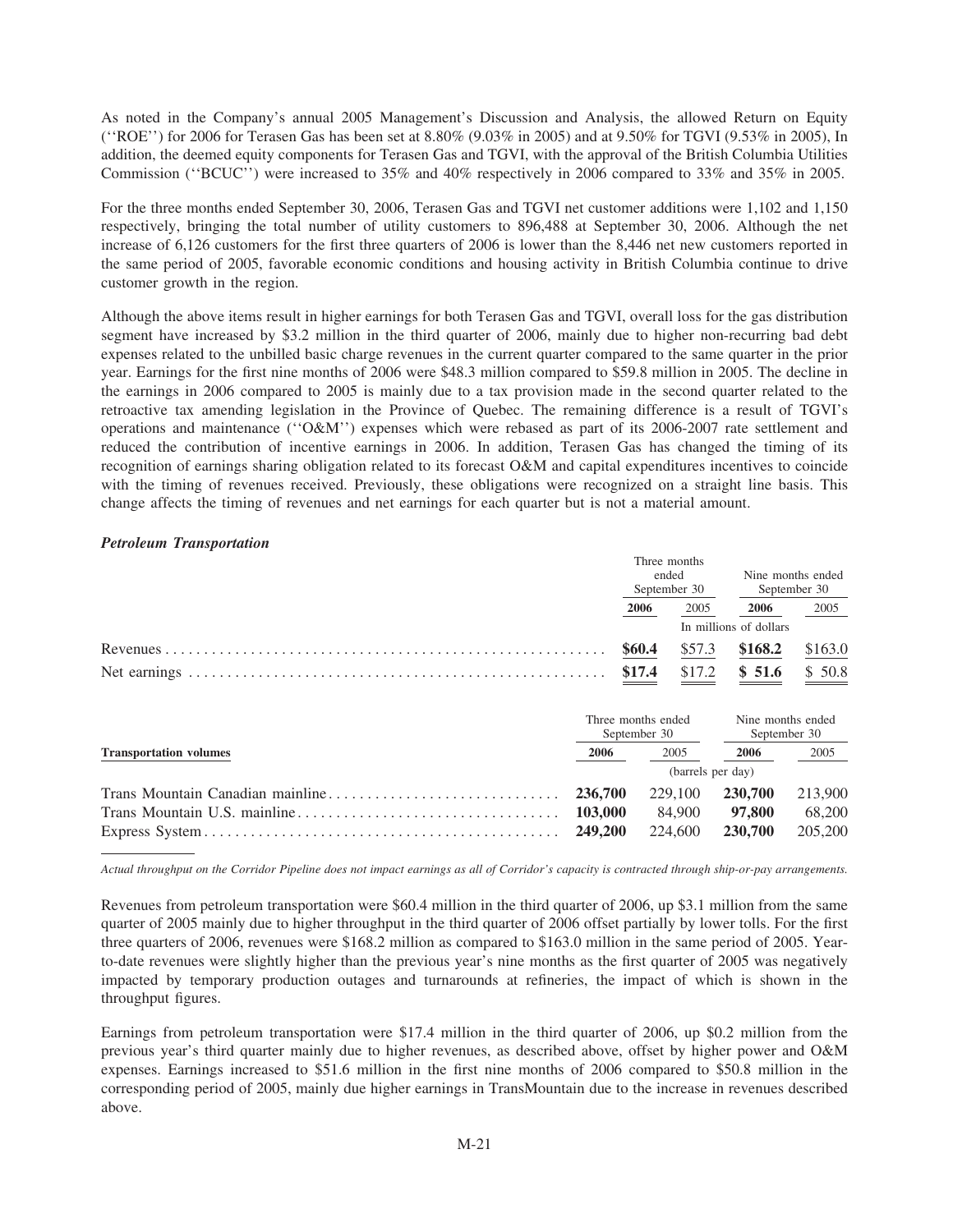# *Other activities*

|                        | Three months ended<br>September 30 | Nine months ended<br>September 30 |          |  |
|------------------------|------------------------------------|-----------------------------------|----------|--|
| 2006                   | 2005                               | 2006                              | $-2005$  |  |
| In millions of dollars |                                    |                                   |          |  |
| \$10.9                 | \$11.6                             | \$33.3                            | \$35.6   |  |
|                        | \$(12.7)                           | \$(17.7)                          | \$(15.7) |  |

During the third quarter of 2006, revenues from other activities decreased by \$0.7 million on a year-over-year basis as a result of a decrease in international operations revenues and a slight decrease in revenues from CustomerWorks LP due to some lower rates from contracts renegotiated in 2006. The loss from other activities decreased from \$12.7 million in the third quarter of 2005 to \$4.0 million in the third quarter of 2006. On a year to date basis, the loss increased to \$17.7 million from a loss \$15.7 million in the first nine months of 2005. The year over year change is primarily due to the inclusion of earnings and gains from hedging activities from Clean Energy in 2005, which Terasen disposed of on October 31, 2005, a tax provision of \$3.5 million made in the second quarter of 2006 for retroactive tax amending legislation that was introduced in a provincial legislature and higher operating expenses due to management fees to KMI and \$4.0 million of non-recurring charges in 2005 related to the acquisition of Terasen by Kinder Morgan.

## *Discontinued Operations*

The water and utility operations incurred an incremental loss of \$4.1 million in the third quarter of 2006 compared to \$3.1 million of income in the corresponding period of 2005. The total loss recorded on the disposition of these operations amounted to \$17.0 million.

# **QUARTERLY FINANCIAL INFORMATION**

|                                                                                                           | 2006  |      |      | 2005 |       |      |      | 2004 |
|-----------------------------------------------------------------------------------------------------------|-------|------|------|------|-------|------|------|------|
|                                                                                                           | Sept. | June | Mar. | Dec. | Sept. | June | Mar. | Dec. |
|                                                                                                           |       |      |      |      |       |      |      |      |
| Net earnings before discontinued operations  \$ 6.6 \$ 6.1 \$ 69.5 \$ 11.2 \$ 0.9 \$ 27.1 \$ 66.9 \$ 54.2 |       |      |      |      |       |      |      |      |
|                                                                                                           |       |      |      |      |       |      |      |      |

*December 2005/2004* — Earnings declined by \$52.5 million mainly as a result of costs incurred in connection with the acquisition of the Company by KMI of \$38.9 million, as well as a charge to earnings associated with the redemption of the Trans Mountain Series C Debentures of \$7.3 million.

*March 2006/2005* — Earnings decreased by \$2.0 million due to the expected loss of \$5.0 million on the sale of the water and utility operation, offset by higher petroleum transportation throughput as the first quarter of 2005 was negatively impacted by the decline in production from the Alberta oilsands and maintenance turnarounds at refineries connected to the Trans Mountain pipeline. Higher throughput in the Express system also contributed to higher earnings as the expansion Project was completed in April 2005.

*June 2006/2005* — Earnings decreased by \$31.1 million due to a provision of \$14.5 million made for retroactive tax amending legislation that was introduced in a provincial legislature, an incremental loss of \$7.7 million recorded on the sale of water and utility services operations, the loss of earnings from Clean Energy operations which was disposed on October 2005, and higher operating expenses due to higher management fees.

*September 2006/2005* — Earnings decreased by \$1.5 million due to a loss on disposal of the water business offset by lower costs in 2006 due to 2005 one time transaction costs of \$4.1 million on the sale of Clean Energy and \$4.0 million of transaction costs associated with the Kinder Morgan acquisition incurred in 2005.

## **SEASONALITY**

Because of natural gas consumption patterns, the natural gas distribution operations of Terasen Gas normally generate higher net earnings in the first and fourth quarters, which are offset by net losses in the second and third quarters. Earnings from Terasen's petroleum pipeline operations are not subject to material fluctuations due to seasonality. As a result, interim earnings statements are not indicative of earnings on an annual basis.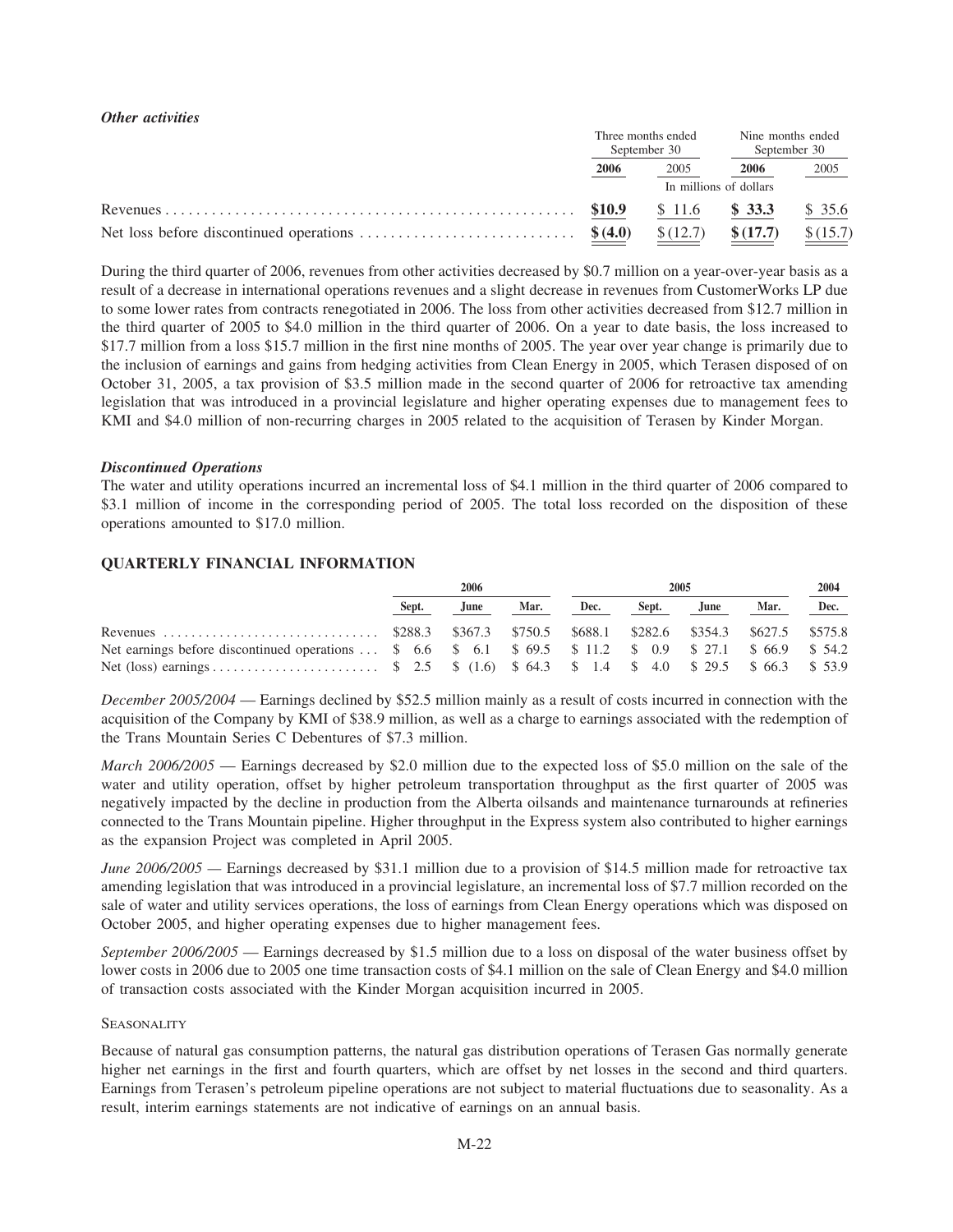## **LIQUIDITY AND CAPITAL RESOURCES**

Terasen expects to generate sufficient cash from operations to meet its working capital needs and to maintain its financial capacity and flexibility. The Company's liquidity and capacity to access capital markets to maintain operations and fund growth remain substantially unchanged since December 31, 2005.

# **CONSOLIDATED CASH FLOW**

|                                   | Three months ended<br>September 30 |           | Nine months ended<br>September 30 |           |
|-----------------------------------|------------------------------------|-----------|-----------------------------------|-----------|
|                                   | 2006                               | 2005      | 2006                              | 2005      |
|                                   | In millions of dollars             |           |                                   |           |
| Cash flow provided by (used for): |                                    |           |                                   |           |
|                                   |                                    | \$(17.0)  | \$223.0                           | \$160.7   |
|                                   |                                    | \$ (53.1) | \$ (65.5)                         | \$(182.9) |
|                                   | \$176.5                            | \$11.7    | \$(154.1)                         | \$35.4    |
|                                   | \$45.9                             | \$ (58.4) | 3.4                               | 13.2      |

#### *CASH FLOW FROM OPERATING ACTIVITIES*

Cash from operations refers to cash generated before the impact of working capital and rate-stabilization deferral account changes. Cash from operations for the three months ended September 30, 2006 was \$21.3 million, compared to \$47.8 million in the corresponding period of 2005. Cash flow from for operating activities, which includes the impact of changes in working capital and deferral accounts, was \$223.0 million in the first nine months of 2006 compared with \$160.7 million in the corresponding period of 2005.

Between December 31, 2005 and September 30, 2006, accounts receivable, accounts payable and accrued liabilities declined while gas in storage inventory increased as a result of the typical seasonal increase in natural gas consumption during the period. These changes in working capital accounts and rate stabilization accounts generated increased cash flow from operating activities compared to 2005.

#### *INVESTING ACTIVITIES*

Capital expenditures totaled \$84.1 million in the third quarter of 2006 compared to \$43.4 million in the corresponding period in 2005. Year to date capital expenditures were \$194.2 million in 2006 compared to \$170.3 million in the first nine months of 2005. The increase in the third quarter is mainly due to expenditures incurred in the pipeline operations as construction of the first phase of the expansion of the Trans Mountain system West Coast pipeline expansion (''TMX'') is underway. The increase in capital expenditures on a year to date basis was primarily attributable to the TMX expansion which is currently underway. The decrease in the overall investing activities is due to the proceeds from the sale of the water and utility services business.

There have been no material changes to Terasen's planned capital expenditures from those reported in the Company's Annual 2005 Management's Discussion and Analysis.

#### *FINANCING ACTIVITIES*

On January 13, 2006, TGVI entered into a five-year unsecured, committed, revolving credit facility of \$350 million with a syndicate of banks, of which \$296 million was drawn against the facility on January 17, 2006. A portion of the facility was used to refinance TGVI's existing term facility of \$209.5 million. The facility will also be utilized to finance working capital requirements and general corporate purposes.

Concurrently with executing the above noted facility, TGVI entered into a \$20 million, seven-year unsecured, committed, non-revolving credit facility with one bank. This facility will be utilized for purposes of refinancing any annual prepayments TGVI may be required to make on non-interest bearing government contributions. The terms and conditions are primarily the same as those for the aforementioned TGVI facility except this facility ranks junior to repayment of TGVI's Class B subordinated debt which is held by the Company. Borrowings outstanding under this facility were \$3.7 million as of September 30th, 2006.

On May 9, 2006, Terasen Inc. entered into a \$450 million three-year revolving credit facility. This facility replaces three bi-lateral facilities aggregating \$450 million and includes terms and conditions similar to the facilities it replaced.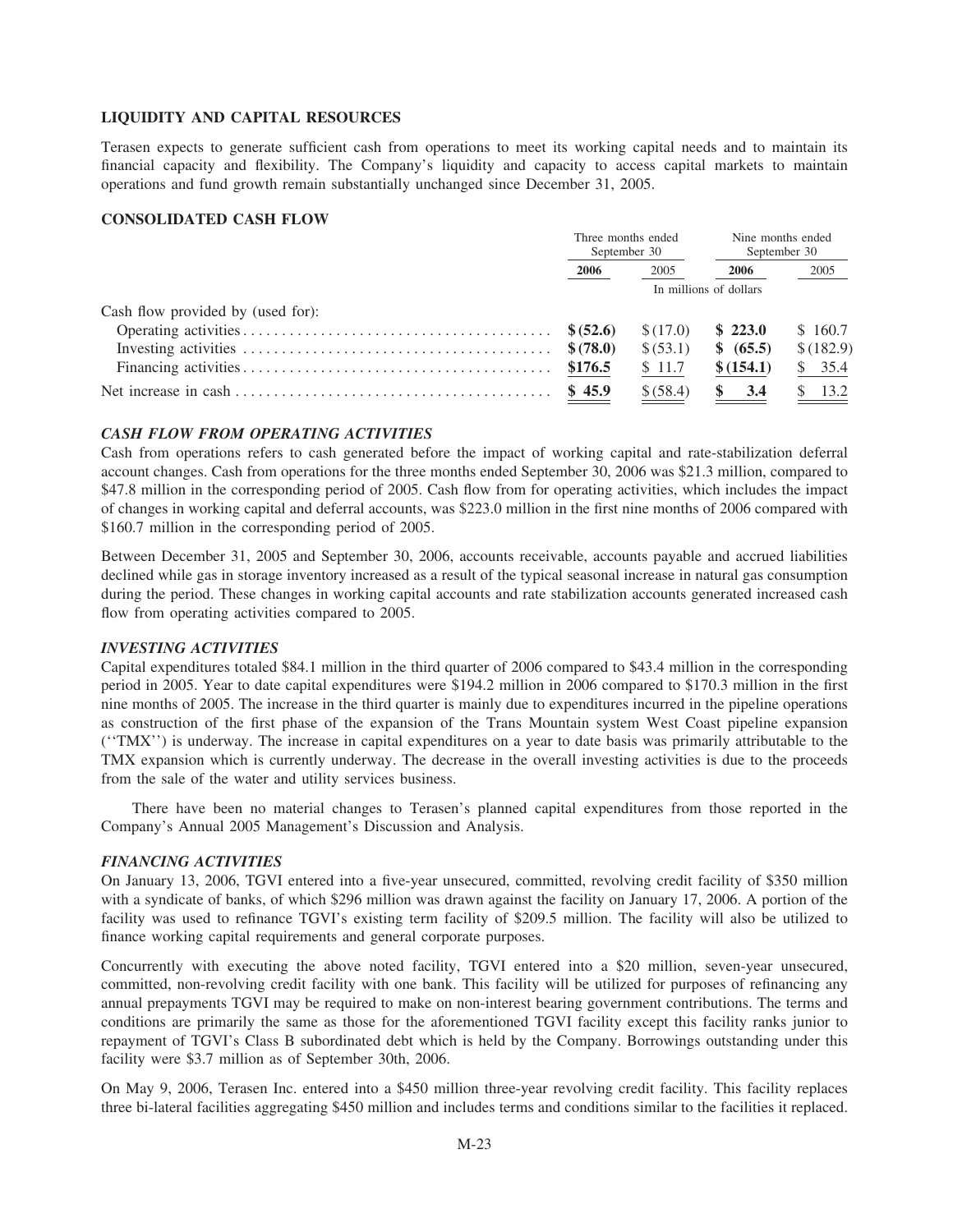On June 21, 2006, Terasen Gas Inc. entered into a \$500 million three-year revolving credit facility, extendible annually for an additional 364 days at the option of the lenders. This facility replaces five bi-lateral facilities aggregating \$500 million and includes terms and conditions similar to the facilities it replaced.

In September 2006, Terasen Gas issued \$120 million of 30-year medium term note debentures at an interest rate of 5.55%. Funds generated from the issuance of medium term note debentures were used to repay \$100 million which matured in the quarter with the remainder available to fund the retirement of a \$20 million debenture which is due to mature in the fourth quarter.

As at September 30, 2006, the Company and its subsidiaries had lines of credit in place totaling \$1,175 million to finance cash requirements. These lines enable the respective companies to borrow directly from their bankers, issue bankers' acceptances and support commercial paper issuance. Bank lines of \$534 million were unutilized at September 30, 2006. Utilized lines are used for short term borrowings and letters of credit. Virtually all short-term cash needs are funded through commercial paper and bankers' acceptances in the Canadian market at rates generally below bank prime. Terasen does not have, nor does it expect to have, any defaults or arrears. The company has thirty eight letters of credit outstanding totaling \$117 million.

In addition to the above lines of credit, TGVI on its \$350 million credit facility had borrowings outstanding at September 30, 2006 of \$284 million. While the borrowings are short-term bankers acceptances, the underlying credit facility on which the advances are provided is committed through to January 2011 and the borrowings are primarily to support the longer term rate base assets of TGVI. Accordingly, a portion of the borrowings have been classified as long term debt in the consolidated balance sheet.

On June 30, 2006, TGVI made a \$6.2 million payment on its government loans, of which, approximately \$3.7 million was refinanced through borrowings under its \$20 million non-revolving credit facility and the remaining amount funded with cash on hand.

No dividends were declared in the first nine months of 2006 compared to \$23.8 million in the third quarter of 2005 and \$71.2 million in the first nine months of 2005.

#### **FINANCIAL POSITION**

The following table outlines the significant changes in the consolidated balance sheets as at September 30, 2006 compared to December 31, 2005, other than changes arising from the reclassification of the water and utility services business as a discontinued operation.

| <b>Balance Sheet Item</b>                                                                 | <b>Increase</b><br>(Decrease)<br>(\$ millions) | <b>Explanation</b>                                                                                                                                                                                                                            |
|-------------------------------------------------------------------------------------------|------------------------------------------------|-----------------------------------------------------------------------------------------------------------------------------------------------------------------------------------------------------------------------------------------------|
| Accounts receivable                                                                       | \$(280.0)                                      | Decrease is mainly due to lower sales of gas in the summer<br>months compared to winter.                                                                                                                                                      |
| Rate stabilization accounts (including<br>current and long term) $\dots \dots$            | 163.5                                          | The increase in the net asset position of rate stabilization<br>accounts is mainly due to the fair value mark to market for<br>the gas derivatives. The derivatives are "out of the money"<br>and any losses are passed through to customers. |
| Short-term notes $\dots\dots\dots\dots\dots\dots$                                         | (157.0)                                        | Decrease is due to the repayment of short-term notes from the<br>refinancing of TGVI and due to the lower debt requirements<br>in the utility operations as a result of the higher equity<br>requirements as rendered by the BCUC decision.   |
| Inventories of gas in storage and<br>supplies $\ldots \ldots \ldots \ldots \ldots \ldots$ | 44.0                                           | Increase is mainly due a build up in supply in anticipation for<br>usage in the cooler winter months.                                                                                                                                         |

## *WORKING CAPITAL*

Terasen's working capital requirements fluctuate seasonally based on natural gas consumption. Given the regulated nature of its business, Terasen is able to maintain negative working capital balances. Terasen maintains adequate committed credit facilities to meet its working capital requirements. On an annual basis, Terasen generates sufficient cash flow to meet its working capital requirements.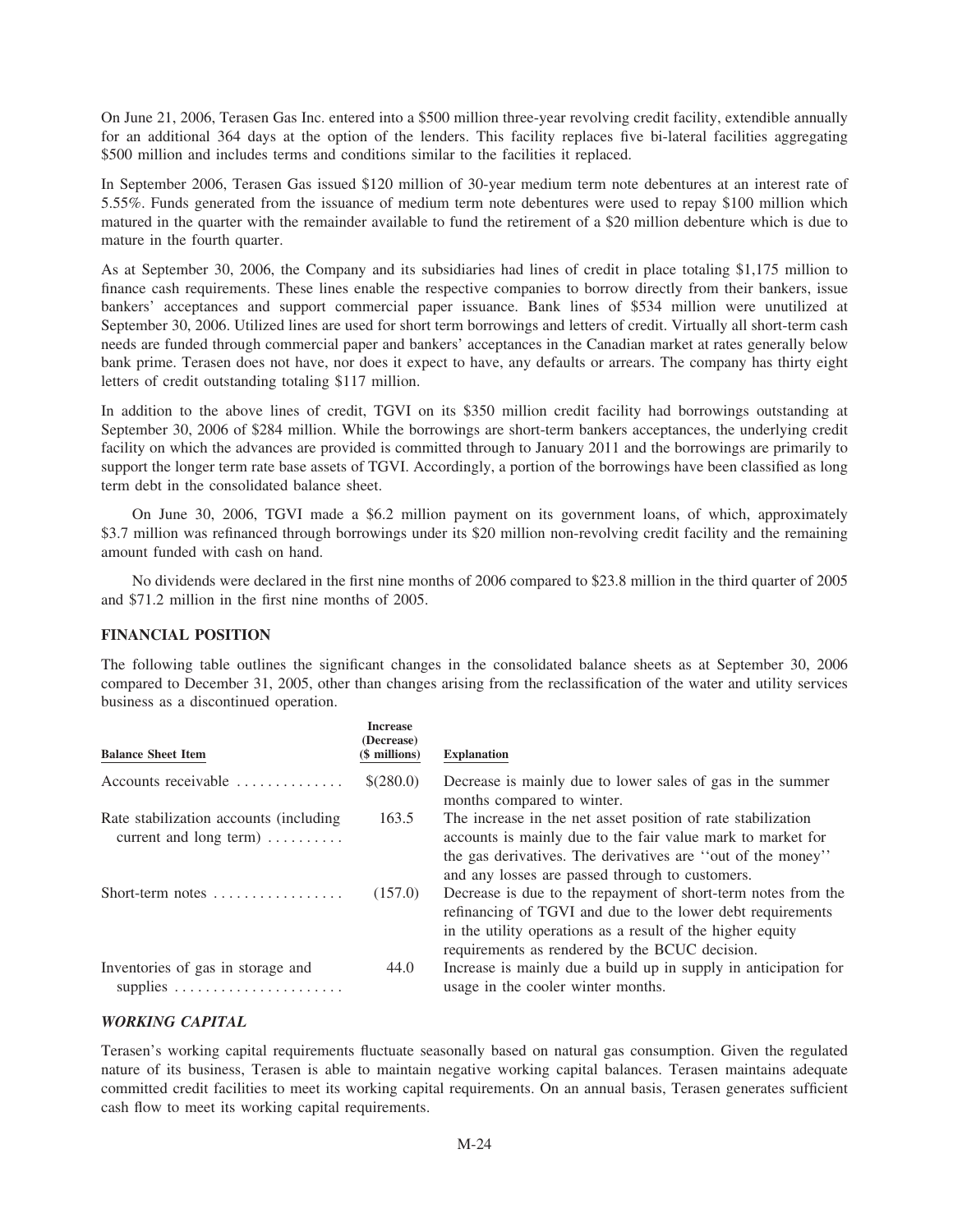# **LETTERS OF CREDIT**

\$117 million of letters of credit were outstanding at September 30, 2006 primarily related to unfunded pension plans and guarantees to third parties for power purchases and on behalf of co-investors in the Express System to fund the Debt Service Account.

# **CREDIT RATINGS**

Following the Kinder Morgan Inc management buyout offer announced in May 2006, both DBRS and Moody's have placed Terasen Inc.'s credit ratings under review with negative implications and possible downgrades. There have been no other changes to the Company's credit ratings from those reported in the annual 2005 Management's Discussion and Analysis.

## **TRANSACTIONS WITH RELATED PARTIES**

The Company estimates that its parent company, Kinder Morgan Inc., provided corporate management services it receives totaling approximately \$1.2 million for the three-months ended September 30, 2006. Year to date corporate management service fees were \$8.5 million.

# FINANCIAL AND OTHER INSTRUMENTS

The Company hedges its exposure to fluctuations in natural gas prices and interest rates through the use of derivative instruments. The table below indicates the valuation of the derivative instruments as at September 30, 2006. For more information on Terasen's derivatives please refer to Terasen's 2005 Annual Management's Discussion and Analysis.

|                                             |                             |                                |                   | September 30, 2006   | <b>December 31,2005</b>  |                      |
|---------------------------------------------|-----------------------------|--------------------------------|-------------------|----------------------|--------------------------|----------------------|
| Asset (Liability)                           | <b>Number</b><br>of swaps   | Term to<br>maturity<br>(years) | Carrying<br>Value | Fair<br><b>Value</b> | Carrying<br><b>Value</b> | Fair<br><b>Value</b> |
|                                             |                             |                                |                   | (in millions)        |                          |                      |
| Interest Rate Swaps                         |                             |                                |                   |                      |                          |                      |
|                                             |                             | $2 - 9$                        | -S                | 1.6                  |                          | 3.6                  |
|                                             | $\mathbf{3}$                |                                |                   | (1.1)                |                          | (1.6)                |
|                                             | $\mathcal{D}_{\mathcal{L}}$ |                                |                   | (0.5)                |                          | (0.6)                |
| $Corridor^1$                                |                             | $4 - 9$                        |                   | (0.4)                |                          | (0.3)                |
| Natural Gas Commodity Swaps Terasen Gas and |                             |                                |                   |                      |                          |                      |
|                                             | 263                         | Up to $3$                      | (162.8)           | (176.5)              | 21.2                     | 105.6                |

 $\mathbf{1}$ The derivatives entered into by Terasen Gas and TGVI relate to regulated operations and any resulting gains or losses are, subject to regulatory approval, passed through to customers in future rates. The derivatives entered into by Corridor are done so on behalf of its shippers and any gains are losses are passed through directly to its shippers.

 $\overline{c}$ The natural gas derivatives fair value reflects only the value of the natural gas derivatives and not the offsetting change in value of the underlying future purchases of natural gas. These fair values reflect the estimated amounts the Company would receive or pay to terminate the contracts at the stated dates.

## **BUSINESS DEVELOPMENT**

The following is an update on Terasen's business development activities during the first nine months of 2006. More information on the Company's business development activities is provided in Terasen's 2005 annual Management's Discussion and Analysis.

## TERASEN GAS (WHISTLER) ("TGW") AND TERASEN GAS VANCOUVER ISLAND ("TGVI")

On June 28, 2006, TGW and TGVI received final approval from the BCUC to extend natural gas service to Whistler. Under the proposed arrangements, TGVI will extend its transmission system to serve TGW by the construction of a 50 kilometre pipeline lateral from Squamish to Whistler and TGW will convert its current piped propane system to natural gas. The pipeline construction is expected to commence in the fall of 2006 and will be co-ordinated with the current Sea to Sky Highway upgrade project. Gas service is expected to be available by November 2008.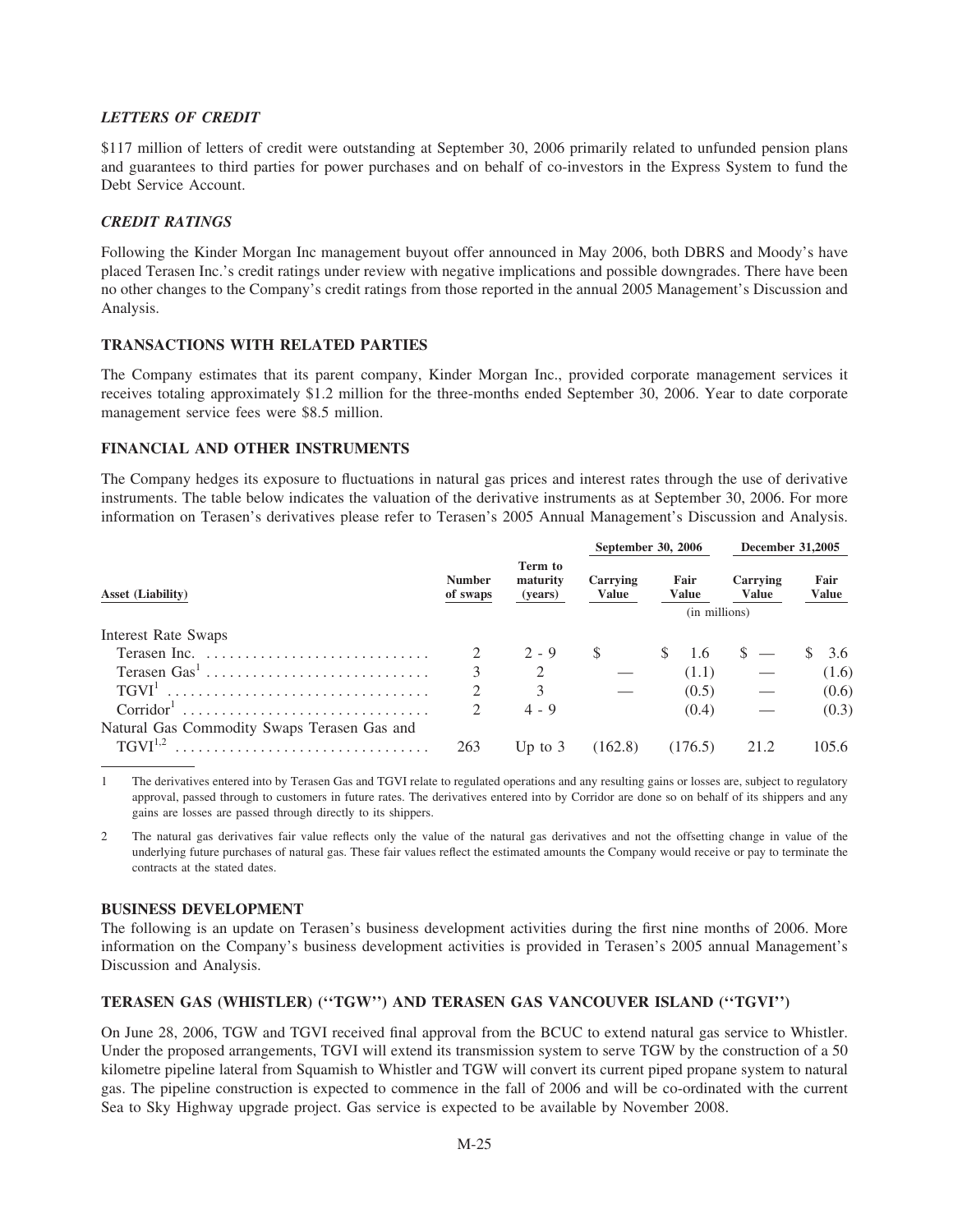## **CORRIDOR EXPANSION**

We have initiated engineering, environmental, consultation and procurement activities on the proposed Corridor pipeline expansion project, as authorized and supported by shipper resolutions and the underlying firm service agreement. The proposed C\$1.6 billion expansion includes building a new 42-inch diameter diluent/bitumen (''dilbit'') pipeline, a new 20-inch diameter products pipeline, tankage and upgrading existing pump stations along the existing pipeline system from the Muskeg River Mine north of Fort McMurray to the Edmonton region. The Corridor pipeline expansion would add an initial 180,000 bpd of dilbit capacity to accommodate the new bitumen production from the Muskeg River Mine. An expansion of the Corridor pipeline system has been completed in 2006 increasing the dilbit capacity to 278,000 barrels per day (''bpd'') by upgrading existing pump station facilities. By 2009, the dilbit capacity of the Corridor system is expected to be approximately 460,000 bpd. An application for the Corridor pipeline expansion project was filed with the Alberta Energy Utilities Board and Alberta Environment on December 22, 2005, and approval was received in August 2006. Construction of the Corridor pipeline expansion is expected to begin in November 2006 as the shippers have received definitive approval of their Muskeg River Mine expansion.

# **TMX**

On February 17, 2006, Kinder Morgan Canada filed a complete National Energy Board (''NEB'') application for the Anchor Loop project. On November 15, 2005, Kinder Morgan Canada filed a comprehensive environmental report with the Canadian Environmental Assessment Agency regarding the project. The C\$435 million project involves looping a 98-mile section of the existing Trans Mountain pipeline system between Hinton, Alberta, and Jackman, British Columbia, and the addition of three new pump stations. With construction of the Anchor Loop, the Trans Mountain system's capacity will increase from 260,000 bpd to 300,000 bpd by the end of 2008. The public hearing of the application was held the week of August 8, 2006. On October 26, 2006, the NEB released its favorable decision on the application.

## **RISK ASSESSMENT**

The risk profile of Terasen remains substantially unchanged from the profile outlined in Terasen's 2005 Annual Management's Discussion and Analysis.

## **FORWARD LOOKING STATEMENT**

When used in this report, the words "anticipate", "expect", "project", "believe", "estimate", "forecast" and similar expressions are intended to identify forward looking statements, which include statements relating to pending and proposed projects or possible acquisitions. Such statements are subject to certain risks, uncertainties and assumptions pertaining to operating performance, regulatory parameters, economic conditions and, in the case of pending and proposed projects, risks relating to design and construction, regulatory processes, obtaining financing and performance of other parties, including partners, contractors and suppliers and in the case of possible acquisitions, obtaining financing, acquiring assets or companies at an appropriate price and the ability to effect synergies in a timely and cost-effective manner.

#### **ADDITIONAL INFORMATION**

Additional information relating to Terasen including its Annual Information Form is available on SEDAR at www.sedar.com.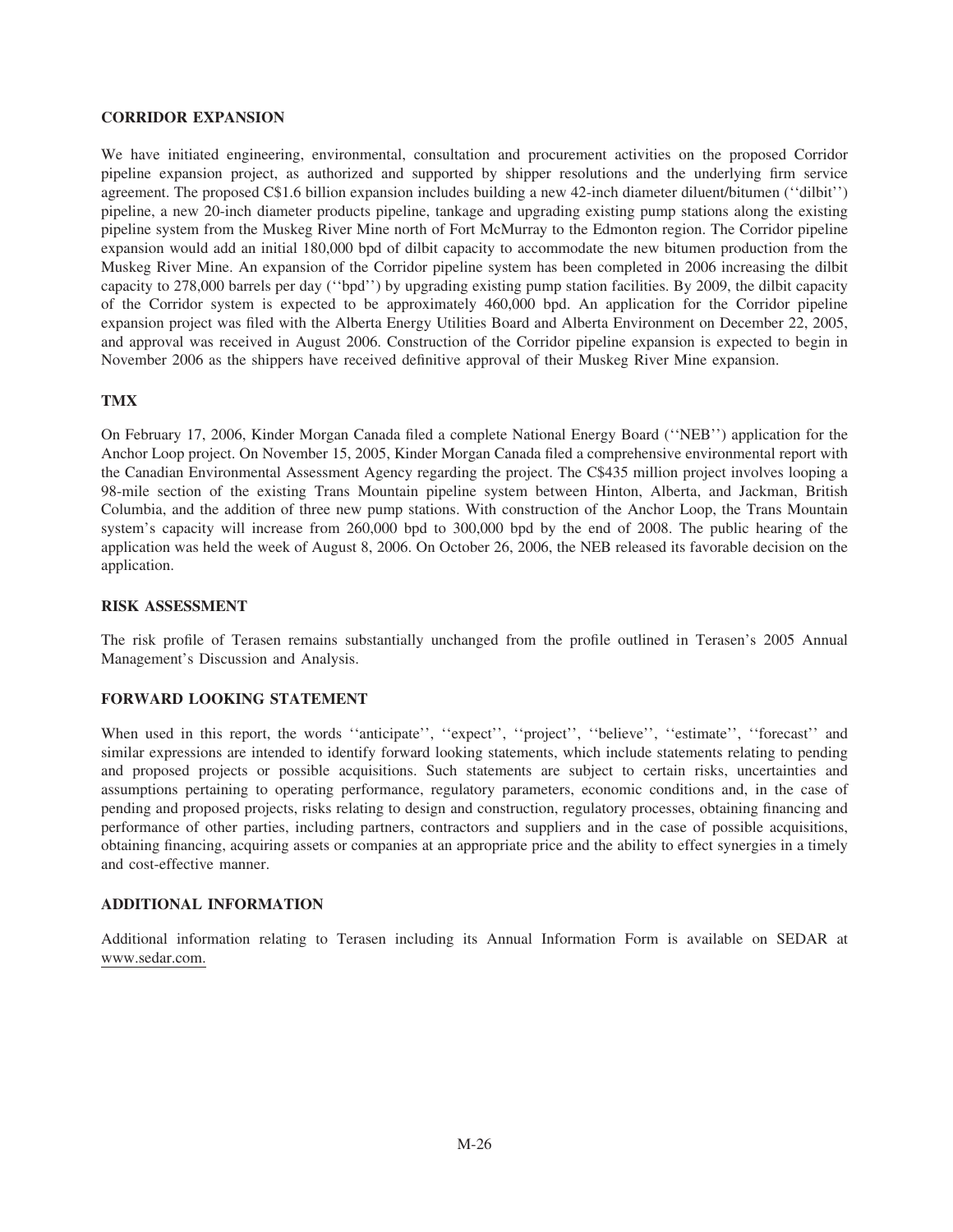# **CERTIFICATE OF FORTIS INC.**

Dated: March 7, 2007

This short form prospectus, together with the documents incorporated herein by reference, constitutes full, true and plain disclosure of all material facts relating to the securities offered by this prospectus as required by the securities legislation of each of the provinces of Canada. For the purpose of the Province of Québec, this simplified prospectus, together with documents incorporated herein by reference and as supplemented by the permanent information record, contains no misrepresentation that is likely to affect the value or the market price of the securities to be distributed.

(Signed) H. STANLEY MARSHALL (Signed) BARRY V. PERRY Chief Executive Officer Chief Financial Officer

President and Vice-President, Finance and

On behalf of the Board of Directors

(Signed) BRUCE CHAFE (Signed) DAVID G. NORRIS Director Director Director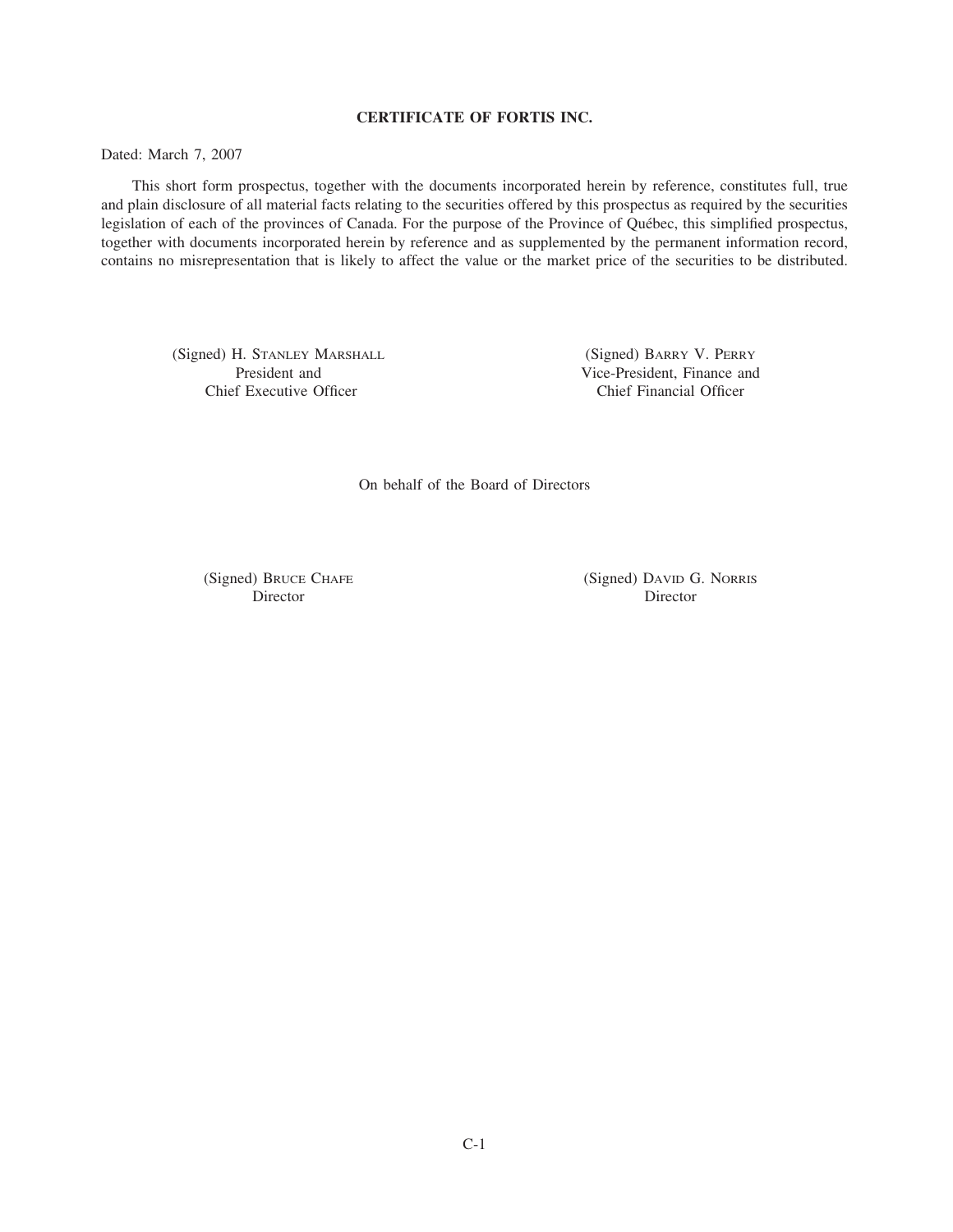## **CERTIFICATE OF THE UNDERWRITERS**

Dated: March 7, 2007

To the best of our knowledge, information and belief, this short form prospectus, together with the documents incorporated herein by reference, constitutes full, true and plain disclosure of all material facts relating to the securities offered by this prospectus as required by the securities legislation of each of the provinces of Canada. For the purpose of the Province of Qu´ebec, to our knowledge, this simplified prospectus, together with the documents incorporated herein by reference and as supplemented by the permanent information record, contains no misrepresentation that is likely to affect the value or the market price of the securities to be distributed.

| <b>CIBC WORLD MARKETS INC.</b>       | SCOTIA CAPITAL INC.      | TD SECURITIES INC.            |  |  |  |  |
|--------------------------------------|--------------------------|-------------------------------|--|--|--|--|
| (Signed) DAVID H. WILLIAMS           | (Signed) JOHN MATOVICH   | (Signed) HAROLD R. HOLLOWAY   |  |  |  |  |
| <b>BMO NESBITT BURNS INC.</b>        |                          | RBC DOMINION SECURITIES INC.  |  |  |  |  |
| (Signed) JAMES A. TOWER              | (Signed) DAVID DAL BELLO |                               |  |  |  |  |
| NATIONAL BANK FINANCIAL INC.         |                          |                               |  |  |  |  |
| (Signed) ROBERT B. WONNACOTT         |                          |                               |  |  |  |  |
| <b>CANACCORD CAPITAL CORPORATION</b> |                          |                               |  |  |  |  |
| (Signed) RONALD A. RIMER             |                          |                               |  |  |  |  |
| <b>BEACON SECURITIES LIMITED</b>     |                          | HSBC SECURITIES (CANADA) INC. |  |  |  |  |
| (Signed) LONSDALE W. HOLLAND         |                          | (Signed) JEFFREY B. ALLSOP    |  |  |  |  |